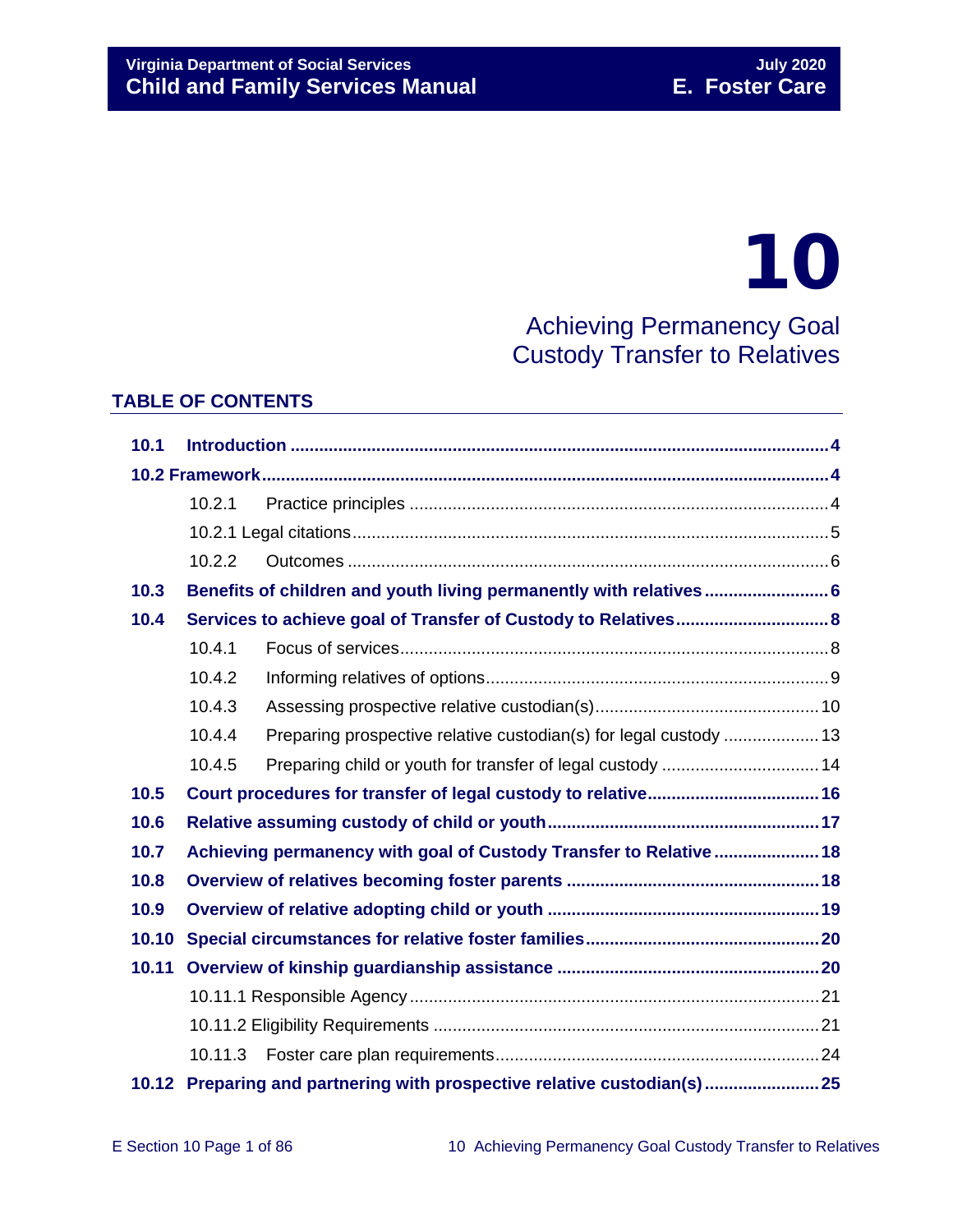**Virginia Department of Social Services July 2020 Child and Family Services Manual E. Foster Care**

|                                                                   | 10.14.3 Assessing additional supervision and support needs of the youth 33           |  |
|-------------------------------------------------------------------|--------------------------------------------------------------------------------------|--|
|                                                                   |                                                                                      |  |
|                                                                   | 10.14.5 Assessing non-recurring expenses for obtaining legal custody38               |  |
|                                                                   |                                                                                      |  |
|                                                                   |                                                                                      |  |
|                                                                   |                                                                                      |  |
|                                                                   |                                                                                      |  |
|                                                                   |                                                                                      |  |
| 10.16 Executing the Kinship Guardianship Assistance Agreement  44 |                                                                                      |  |
|                                                                   |                                                                                      |  |
|                                                                   |                                                                                      |  |
|                                                                   |                                                                                      |  |
|                                                                   |                                                                                      |  |
|                                                                   |                                                                                      |  |
|                                                                   | 10.17.2 Payment for non-recurring expenses for transferring legal custody 50         |  |
|                                                                   | 10.18 Maintaining responsibilities for kinship guardianship assistance 51            |  |
|                                                                   |                                                                                      |  |
|                                                                   | 10.18.2 Responsibilities of LDSS responsible for kinship guardianship assistance  52 |  |
|                                                                   |                                                                                      |  |
|                                                                   | 10.19.1 Role of LDSS that is responsible for the kinship guardianship assistance  54 |  |
|                                                                   |                                                                                      |  |
|                                                                   | 10.19.3 Responsibilities of LDSS when abuse or neglect occurs56                      |  |
|                                                                   |                                                                                      |  |
|                                                                   |                                                                                      |  |
|                                                                   |                                                                                      |  |
|                                                                   |                                                                                      |  |
|                                                                   |                                                                                      |  |
|                                                                   | 10.21.4 Assessing relevant components of kinship guardianship assistance  61         |  |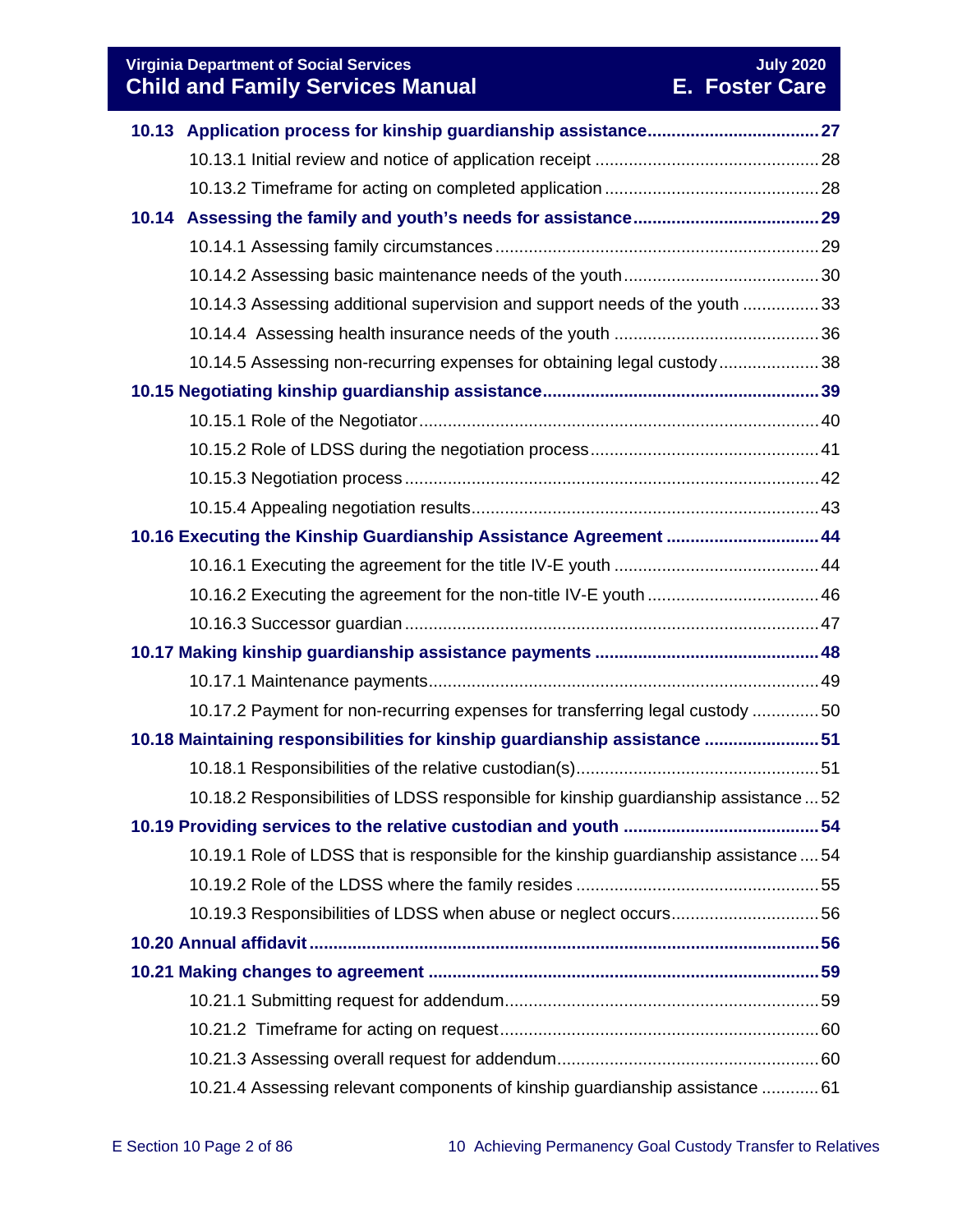**Virginia Department of Social Services July 2020 Child and Family Services Manual E. Foster Care**

| 10.21.6 Conducting a VEMAT after signing Kinship Guardianship Assistance<br>Agreement            |  |  |  |
|--------------------------------------------------------------------------------------------------|--|--|--|
| 10.21.7 Assessing conditions warranting continuation beyond 18th birthday 64                     |  |  |  |
| 10.21.8 Extension of kinship guardianship assistance through Fostering Futures 65                |  |  |  |
|                                                                                                  |  |  |  |
|                                                                                                  |  |  |  |
|                                                                                                  |  |  |  |
|                                                                                                  |  |  |  |
| 10.22.4 Terminating extended kinship guardianship assistance through Fostering<br><b>Futures</b> |  |  |  |
| 10.22.5 LDSS actions when relative custodian(s) fail to provide financial support72              |  |  |  |
| 10.22.6 LDSS actions when relative custodian(s) die or become incapacitated 74                   |  |  |  |
|                                                                                                  |  |  |  |
|                                                                                                  |  |  |  |
|                                                                                                  |  |  |  |
|                                                                                                  |  |  |  |
|                                                                                                  |  |  |  |
|                                                                                                  |  |  |  |
|                                                                                                  |  |  |  |
|                                                                                                  |  |  |  |
|                                                                                                  |  |  |  |
| 10.24 Establishing kinship guardianship assistance paper case record  80                         |  |  |  |
|                                                                                                  |  |  |  |
|                                                                                                  |  |  |  |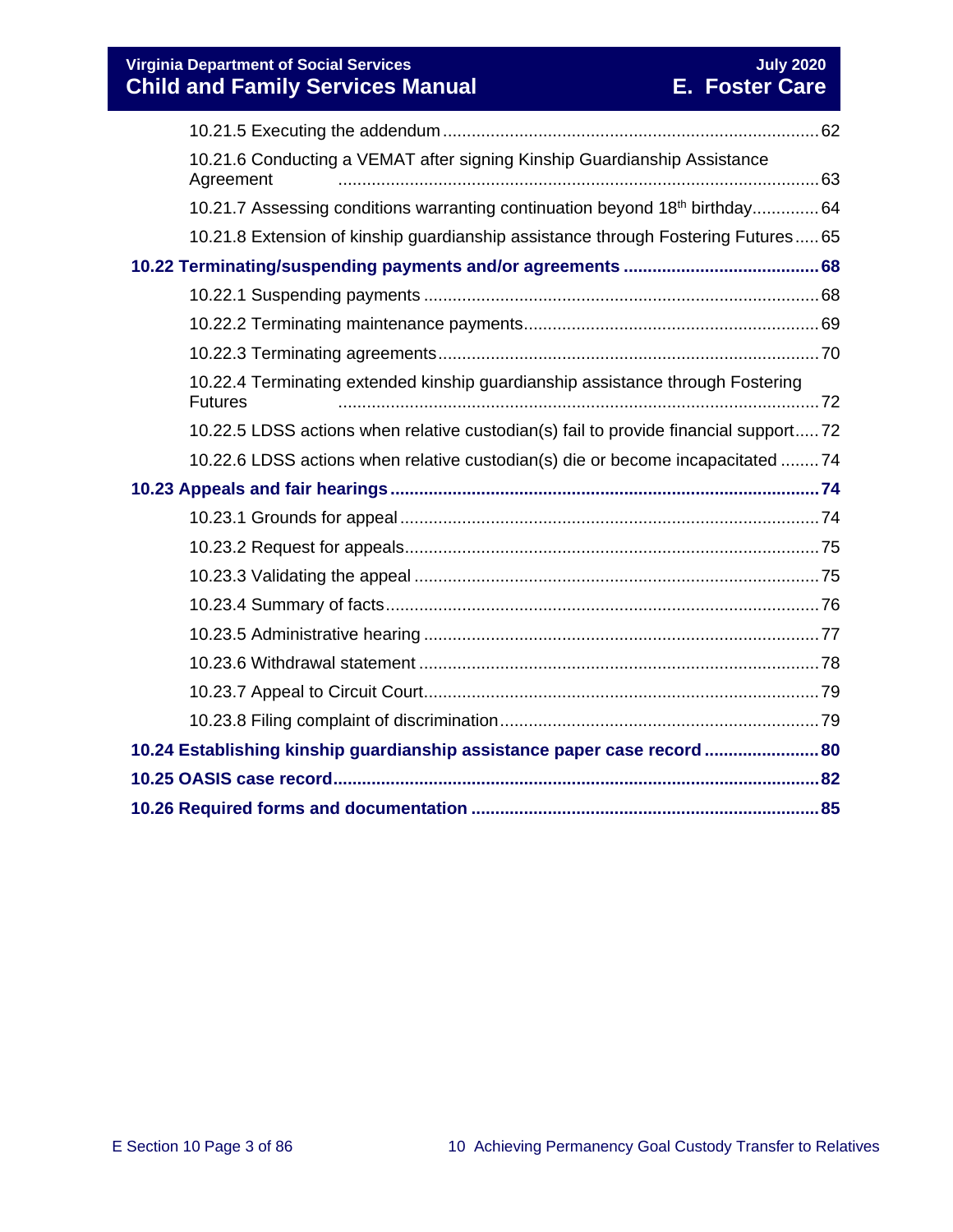# 10 Achieving Permanency Goal: Custody Transfer to Relatives

# <span id="page-3-0"></span>**10.1 Introduction**

The permanency goal of Custody Transfer to Relatives establishes permanent, life-long connections for children and youth in foster care. When the child or youth cannot be returned to his parents or previous custodian, the LDSS, through a Family Partnership Team should explore transferring custody of the child or youth to a relative, including relatives living in another state. The service worker, with the assistance of the team, determines whether the permanency goal of Adoption or *custody transfer to relatives* is in the best interests of the child or youth. When adoption by the relatives is not feasible, transferring custody of the child or youth to relatives often allows the child or youth to experience continuity in family relationships and cultural traditions. Relatives may also be willing to accept placement and custody of siblings. Kinship guardianship assistance*, which includes financial supports post-custody transfer,* may be available to the relative *or fictive kin* if certain criteria are met.

# <span id="page-3-1"></span>**10.2 Framework**

The local department of social services (LDSS) should use the following framework to help guide decision-making regarding establishing permanency for children and youth in foster care through Transfer of Custody to a Relative. The LDSS shall comply with federal and state legal requirements and should use the following practice principles and desired outcomes when making decisions.

# <span id="page-3-2"></span>**10.2.1 Practice principles**

Two fundamental principles in Virginia's Children's Services System Practice Model provide the philosophical basis and guide practice on achieving permanency through Transfer of Custody to a Relative.

First, we believe children and youth do best when raised in families.

• Children and youth should be reared by their families whenever possible.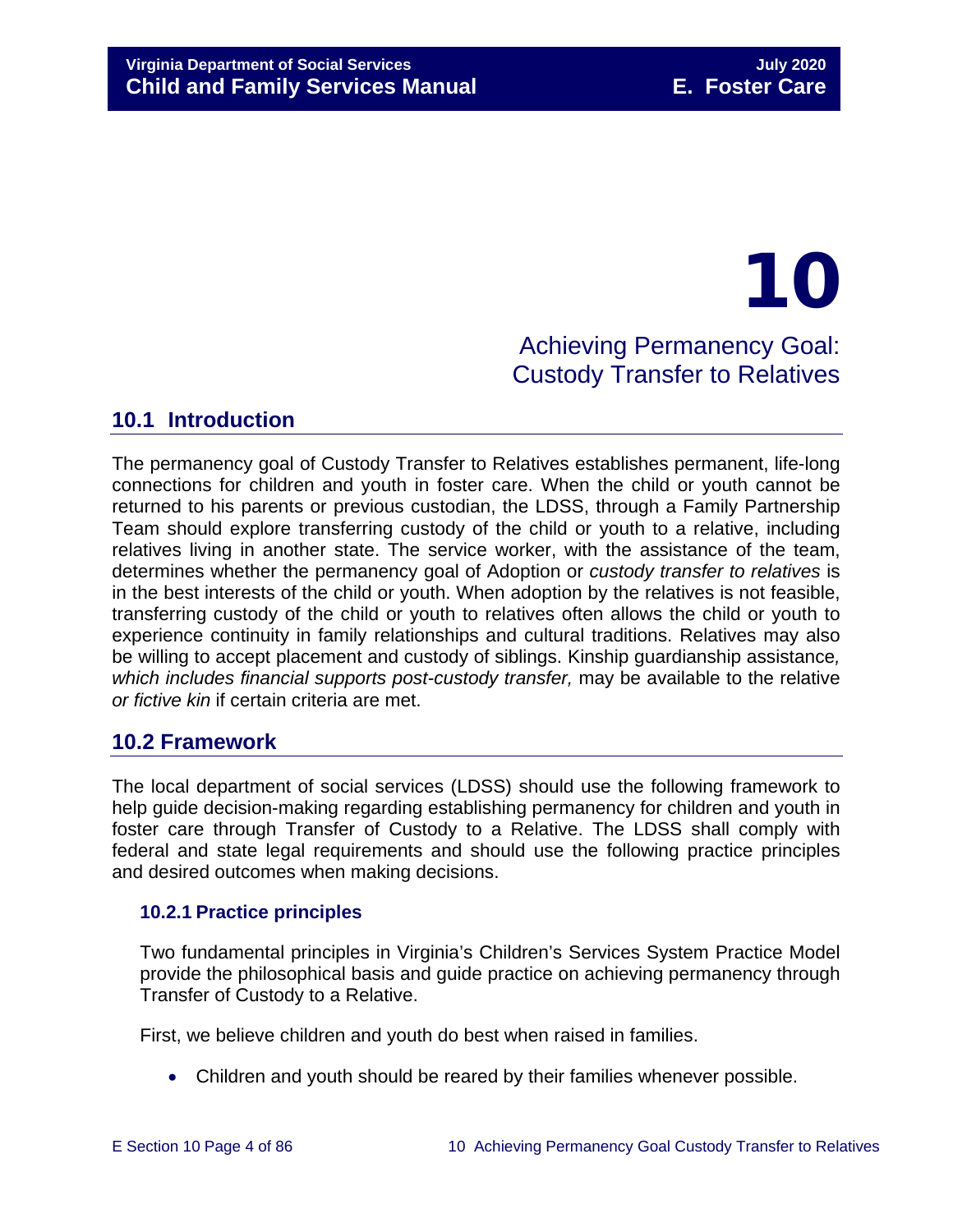- When children and youth cannot live safely with their families, the first consideration for placement should be with kinship connections capable of providing a safe and nurturing home. We value the resources within extended family networks and are committed to seeking them out.
- The needs of children and youth are best served in a family that is committed to the child and youth.

Second, we believe that all children and youth need and deserve a permanent family.

- Lifelong family connections are crucial for children, youth, and adults. It is our responsibility to promote and preserve kinship, sibling, and community connections for each child and youth. We value past, present, and future relationships that consider the hopes and wishes of the child and youth.
- Permanency is best achieved through a legal relationship such as parental custody, adoption, kinship care or guardianship. Placement stability is not permanency.
- Planning for children and youth is focused on the goal of preserving their family, reunifying their family, or achieving permanency with another family.

# <span id="page-4-0"></span>**10.2.1 Legal citations**

The legal framework for transferring custody to relatives and for providing foster care services and funding to prevent or eliminate the need for foster care placement are delineated in federal and state law. See the law for complete language by clicking on the citation.

# **10.2.1.1 Permanency goal of custody transfer to relative**

- $§ 63.2-900$  $§ 63.2-900$
- $\bullet$  § [63.2-900.1](https://law.lis.virginia.gov/vacode/title63.2/chapter9/section63.2-900.1/)
- $§ 63.2 906$
- § [63.2-1305](https://law.lis.virginia.gov/vacode/63.2-1305/)

# **10.2.1.2 Transfer of custody to relative or other interested individual**

•  $\S$  [16.1 278.2](https://law.lis.virginia.gov/vacode/16.1-278.2/)

# **10.2.1.3 Providing foster care services**

 $\bullet$  § [63.2-905](https://law.lis.virginia.gov/vacode/63.2-905/)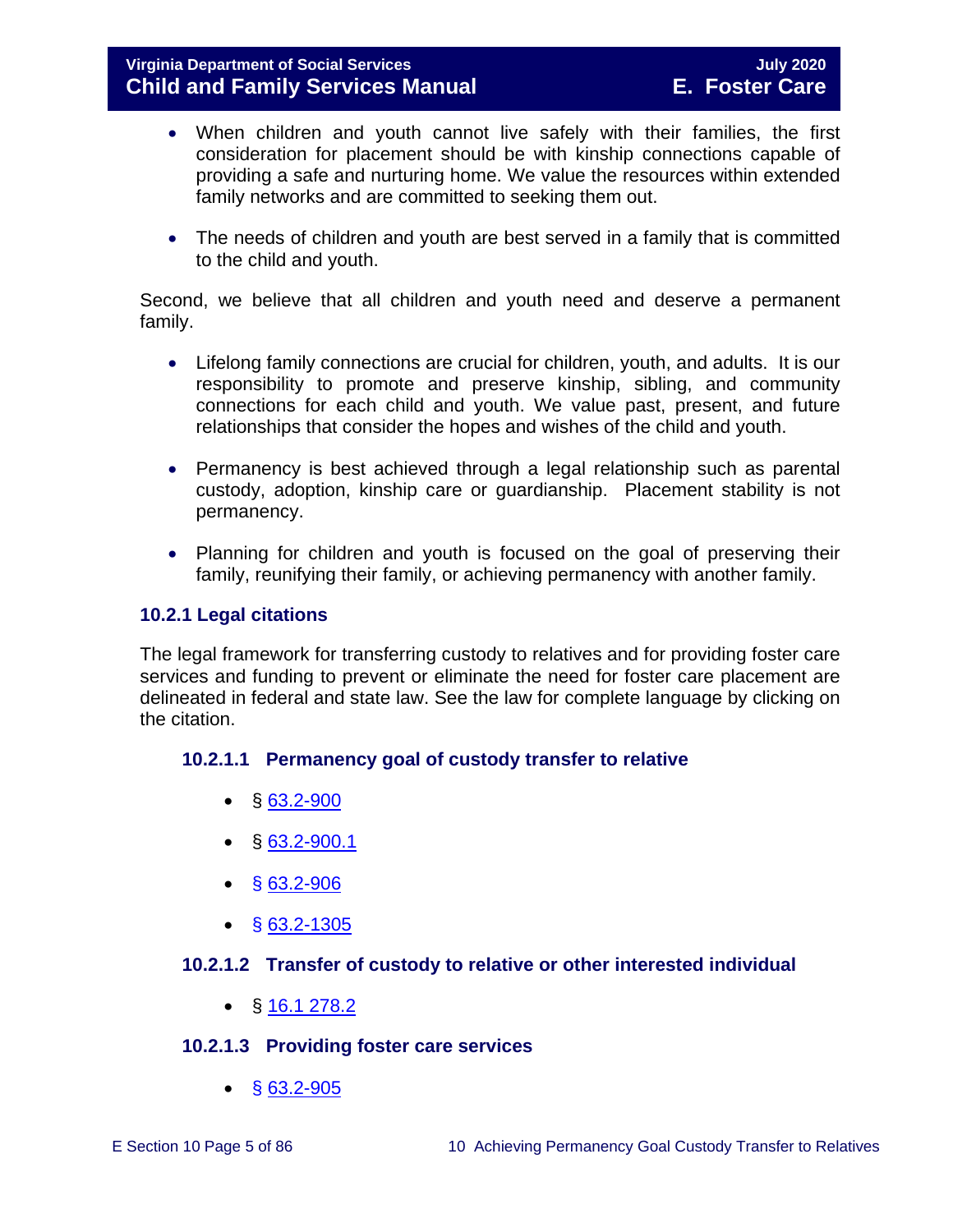#### <span id="page-5-0"></span>**10.2.2 Outcomes**

LDSS shall strive to achieve the following permanency outcomes required in the federal Child and Family Services Review, each with specific outcome measures:

- Permanency Outcome 1: Children and youth have permanency and stability in their living situations.
- Permanency Outcome 2: The continuity of family relationships and connections is preserved for children and youth.

The transfer of custody to a relative helps achieve the following child and youth outcomes:

- Increase the number of children and youth who exit foster care and enter permanent family arrangements.
- Decrease the number of children and youth who age out of foster care without connections to a permanent family.
- Increase the number of children and youth placed with prospective relative custodian(s).
- Reduce the number of children and youth who experience subsequent abuse or neglect.
- Reduce rates of re-entry into foster care among children and youth who exit out-of-home placements.
- Reduce the number of children and youth in foster care with the goal of Permanent Foster Care in response to federal requirements.
- Increase the use of appropriate community-based services.

# <span id="page-5-1"></span>**10.3 Benefits of children and youth living permanently with relatives**

Relative placement promotes timely reunification, and placement stability, as children and youth placed with relatives experience fewer placement disruptions than children and youth placed with non-related foster parents. Preserving existing connections and relationships with familiar adults for the child or youth is achieved through relative placement. In many instances, relative placement preserves the continuity of care, relationships, culture, and environment that are essential to the overall well-being of the child or youth. Relative placement maintains the family system as day-to-day decisions continue to be made by adults that the child or youth already knows and understands to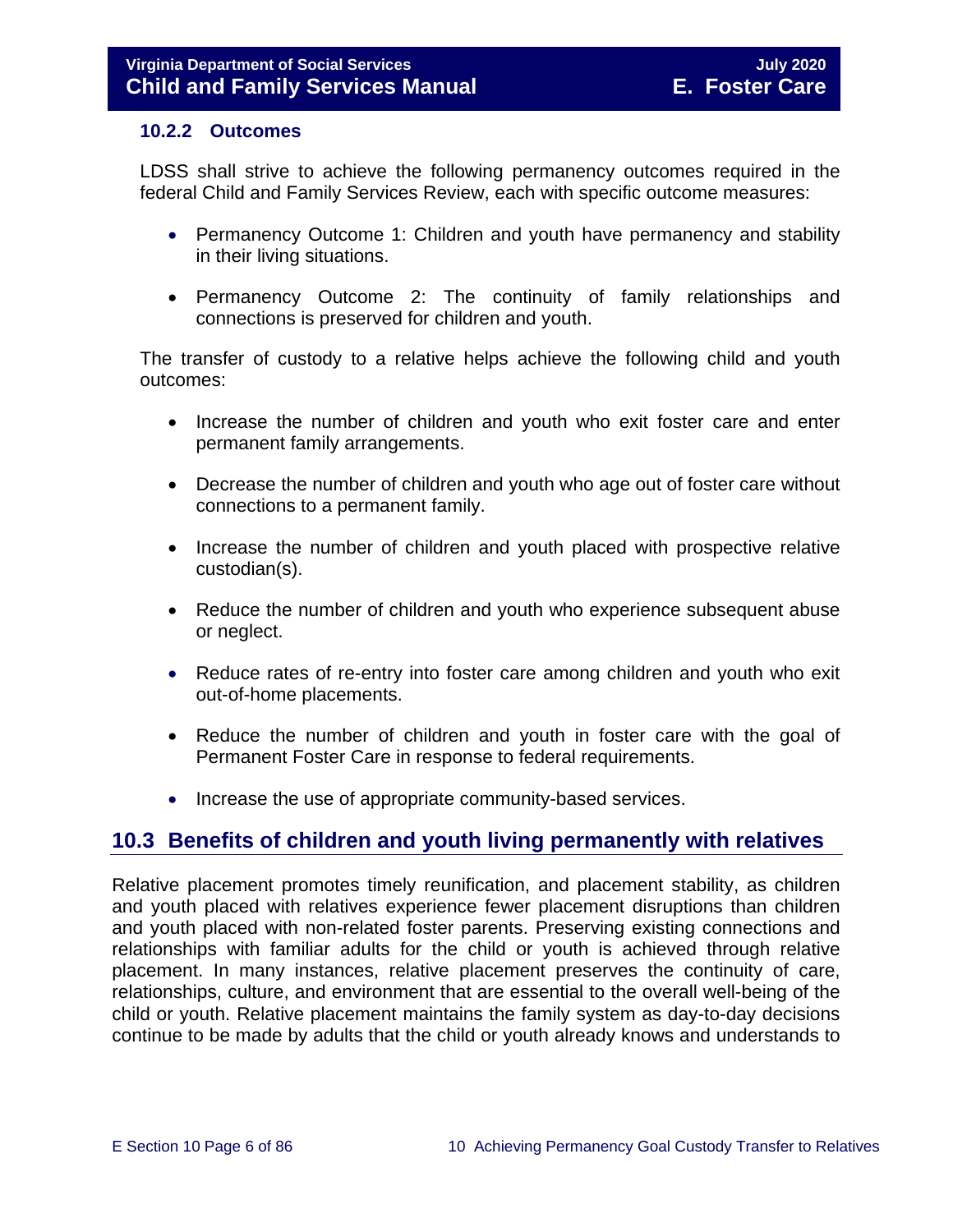# **Virginia Department of Social Services July 2020 Child and Family Services Manual**

be their family. The child or youth continues to participate in family celebrations, traditions, vacations, and activities.<sup>[1](#page-6-0)</sup>

Relative placement facilitates the development of positive self-image, self-esteem, identity, and consequently, may help the child or youth to avoid the double jeopardy of feeling abandoned by both parents and family. The child or youth placed in relative care continue to feel a sense of belonging, worth, history and value to others. $2^2$  $2^2$ 

National research identifies numerous benefits for children and youth who live with relatives permanently. $3$  These benefits include:

- More children achieve permanency, especially older youth.
- More youth emancipate from foster care with permanent connections to family and other supports.
- More children and youth are placed with relatives.
- Children and youth are as safe in relative placements as children and youth in other permanency options.
- Children and youth experience fewer placement changes in relative placements as children and youth in other placements.
- Children and youth spend fewer days in out-of-home care than children and youth in other settings.
- Relatives are more likely to accept sibling groups than other placements.
- Fewer children and youth in relative placements report changing schools (63) percent) than do children and youth in non-relative foster care (80 percent) or those in group care (93 percent).
- More children and youth experience continuity of cultural traditions.
- Children and youth placed with relatives early in their care have fewer behavior problems after three years than children and youth placed in non-relative foster care.

<span id="page-6-0"></span> $\overline{a}$ 1 Source: U.S. Department of Health and Human Services Administration for Children and Families, 2001-2004 Children and Family Service Review Findings.

<span id="page-6-1"></span><sup>&</sup>lt;sup>2</sup> Excerpts from Relatives Raising Children: An Overview of Kinship Care, Joseph Crumbley & Robert L. Little, (1997), Child Welfare League of America.

<span id="page-6-2"></span><sup>3</sup> Sources: Summary of Subsidized Guardianship Waiver Demonstrations (James Bell Associates, July 2009); Center for Law and Social Policy.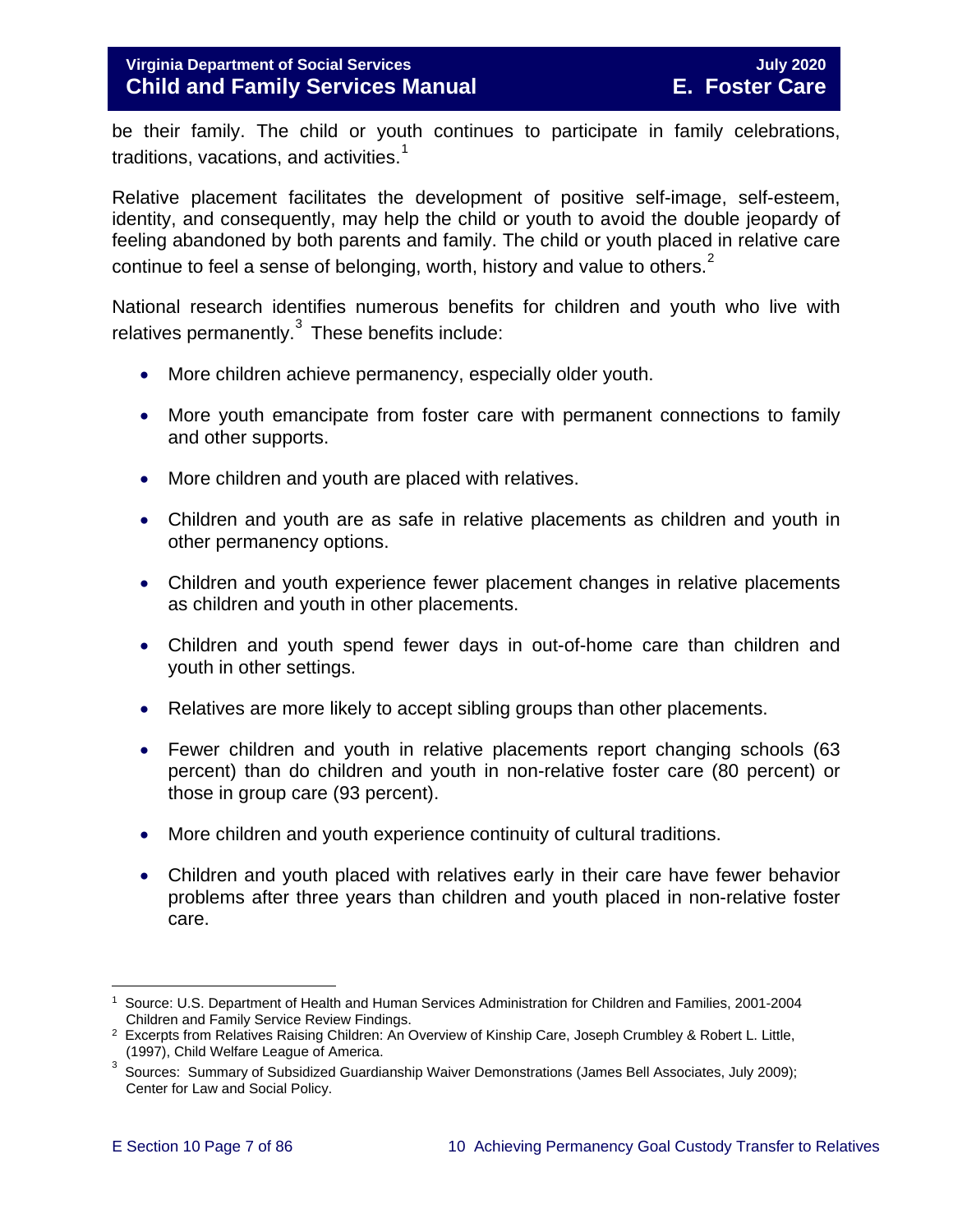• Children and youth fare as well, if not better, in school performance, physical and mental health, and family functioning than their peers in other placements.

# <span id="page-7-0"></span>**10.4 Services to achieve goal of Transfer of Custody to Relatives**

#### <span id="page-7-1"></span>**10.4.1 Focus of services**

Services to maintain the child's or youth's connections to relatives often begins prior to the child or youth entering foster care and may continue until after a permanent family is achieved for the child or youth. If foster care placement cannot be averted through arranging for relatives to care for the child or youth who cannot live with his parents, the service worker shall continue to diligently search and thoroughly examine all viable relative options with a sense of urgency throughout the child's or youth's involvement with the child welfare system. (§ [63.2-900\)](http://law.lis.virginia.gov/vacode/63.2-900/). The service worker shall search for relatives at the time the child enters foster care, annually, and prior to any subsequent placement changes for the child  $(\S$  [63.2-901.1\)](https://law.lis.virginia.gov/vacode/63.2-900.1/).

- The service worker shall notify all family members in writing **within 30 days** of the child's or youth's placement in foster care, informing them of their options to provide care and support for the child or youth (see [Section 2.3](https://fusion.dss.virginia.gov/Portals/%5bdfs%5d/Files/DFS%20Manuals/Foster%20Care%20Manuals/Foster%20Care%20Manual%2007-2020/Final%20Foster%20Care%20Manual%2007-2020/section_2_engaging_the_child_family_and_significant_adults.pdf#page=6) for required language to be included in the written notice). The notice should be done **within five (5) days** after removing the child when feasible. Documentation of all contacts shall be made in the OASIS diligent search screen, including the date sent, the response from the relative, and the reasons why specific relatives were not notified. Copies of any correspondence sent to relatives shall be placed in the foster care paper case file. The LDSS has discretion in determining if it is not in the best interest of the child or youth to notify relatives involved in family or domestic violence or listed on the Virginia State Policy Sex Offender Registry. Relatives who have barrier crimes as listed in  $\S$  [63.2-1719](https://law.lis.virginia.gov/vacode/63.2-1719/) shall not be considered for the placement of the child or youth  $(\S$  [63.2-901.1](https://law.lis.virginia.gov/vacode/63.2-901.1/) E).
- When it is determined that placement with relatives is an appropriate permanency goal for the child or youth, the service worker should discuss with any interested relatives, the options available to them for supporting and providing care for the child or youth (see [Section 10.4.2\)](#page-8-1).
- Once a relative has been identified for placement of the child or youth, the primary focus of services for the service worker and family may shift from reunification with the parents or prior custodian(s) to preparing the child or youth for placement with the relative willing to assume custody. In the case of a concurrent plan of reunification and transfer of custody to a relative, the relative shall become an approved provider and the child should be placed with the relative as soon as possible. Services to achieve both goals shall be provided until the goal of reunification is ruled out. Refer to [section 7.5.2](https://fusion.dss.virginia.gov/Portals/%5bdfs%5d/Files/DFS%20Manuals/Foster%20Care%20Manuals/Foster%20Care%20Manual%2007-2020/Final%20Foster%20Care%20Manual%2007-2020/section_7_selecting_permanency_goals.pdf#page=11) Concurrent Planning.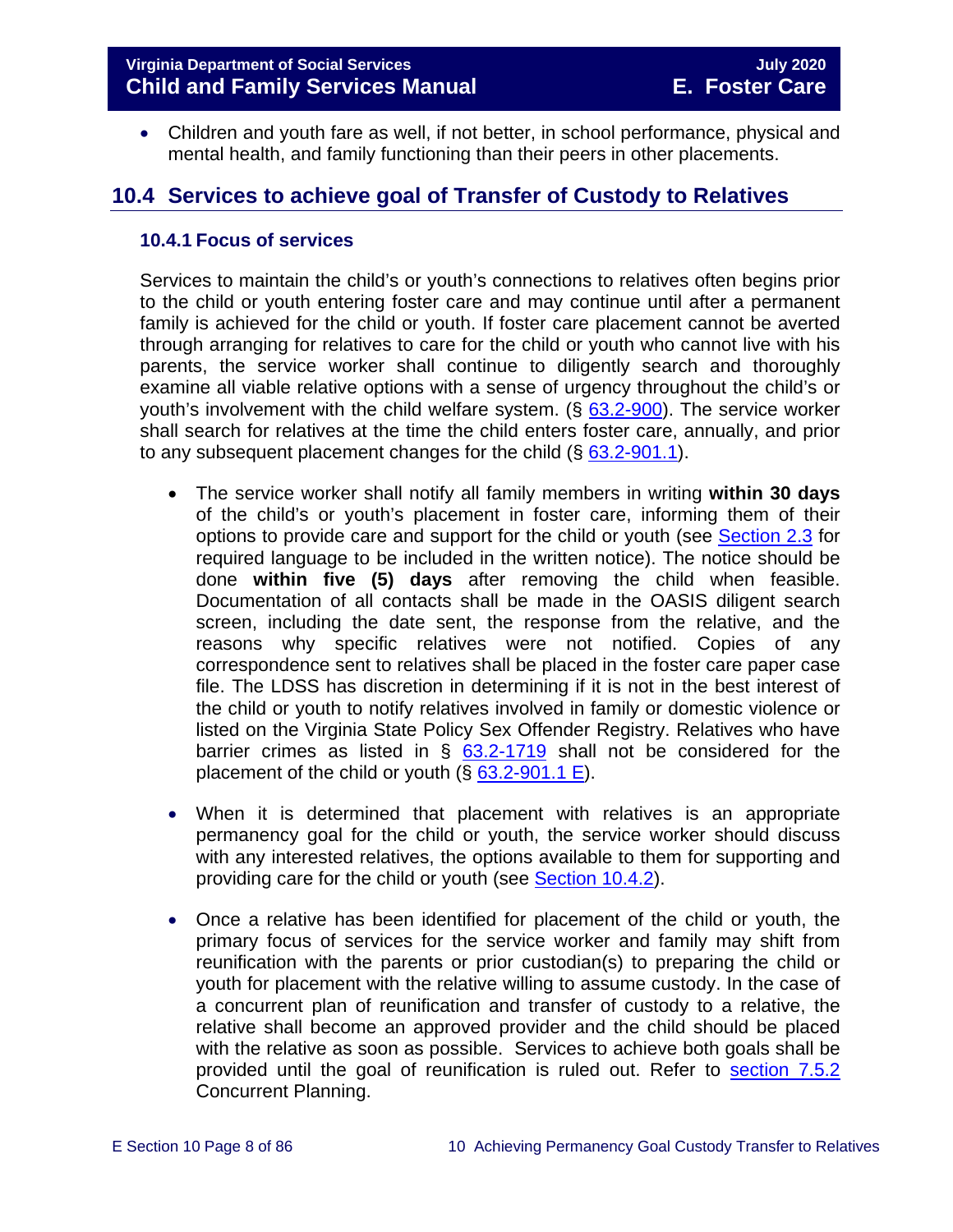- The service worker should assist the parent, child or youth, and prospective relative custodian(s) to adjust to the change in family dynamics by clarifying and reducing role conflicts. This may be accomplished by the service worker discussing new roles and responsibilities with everyone involved, including the child or youth. This may also be achieved by the service worker recommending family counseling and referring the family to community services that would support the child or youth, relative, and extended family in supporting the changing family dynamics.
- The service worker should assist the prospective relative custodian(s) with finding resources to meet the child's or youth's educational, social, physical health, and mental health needs, including accessing independent living services for youth age 14 and over.

# <span id="page-8-1"></span><span id="page-8-0"></span>**10.4.2 Informing relatives of options**

The child or youth may be placed in the care of relatives when he cannot stay at home with his parents and a relative placement is the best alternative for the child or youth. When the LDSS decides to remove the child or youth from his home, the LDSS shall prioritize relatives and seek out a relative placement as soon as the child or youth is at risk of removal. The LDSS shall notify relatives of the removal, explore with relatives their interest and ability to become foster parents for the child, and explain opportunities available through kinship guardianship (see [Section 2.3\)](https://fusion.dss.virginia.gov/Portals/%5bdfs%5d/Files/DFS%20Manuals/Foster%20Care%20Manuals/Foster%20Care%20Manual%2007-2020/Final%20Foster%20Care%20Manual%2007-2020/section_2_engaging_the_child_family_and_significant_adults.pdf#page=6). At a minimum, the LDSS shall invite the relatives to discuss ways to be involved in the child's or youth's life and provide support. The LDSS shall inform and discuss with the relatives other roles, resources, and supports (e.g., mentoring, respite care) they may provide the child or youth (see [Section 2.4](https://fusion.dss.virginia.gov/Portals/%5bdfs%5d/Files/DFS%20Manuals/Foster%20Care%20Manuals/Foster%20Care%20Manual%2007-2020/Final%20Foster%20Care%20Manual%2007-2020/section_2_engaging_the_child_family_and_significant_adults.pdf#page=8) of this chapter).

When the LDSS determines that the child or youth will not return home to his parents, there are four options for prospective relative providers that the LDSS shall discuss with interested relatives:

- If the relative(s) are approved foster and adoptive parents, the relatives may adopt the child if the court terminates the parental rights. The child or youth may also be eligible for adoption assistance.
- If the relative(s) are approved foster and adoptive parents, the relatives may assume legal custody through the court and receive kinship guardianship assistance payments.
- If the relative(s) are NOT approved foster and adoptive parents, the court may transfer custody to the relatives without the child or youth having been placed with the family already. Kinship guardianship assistance is NOT allowable in this situation.
- If the relative(s) are NOT approved foster and adoptive parents, they may become approved foster and adoptive parents to have the child placed in their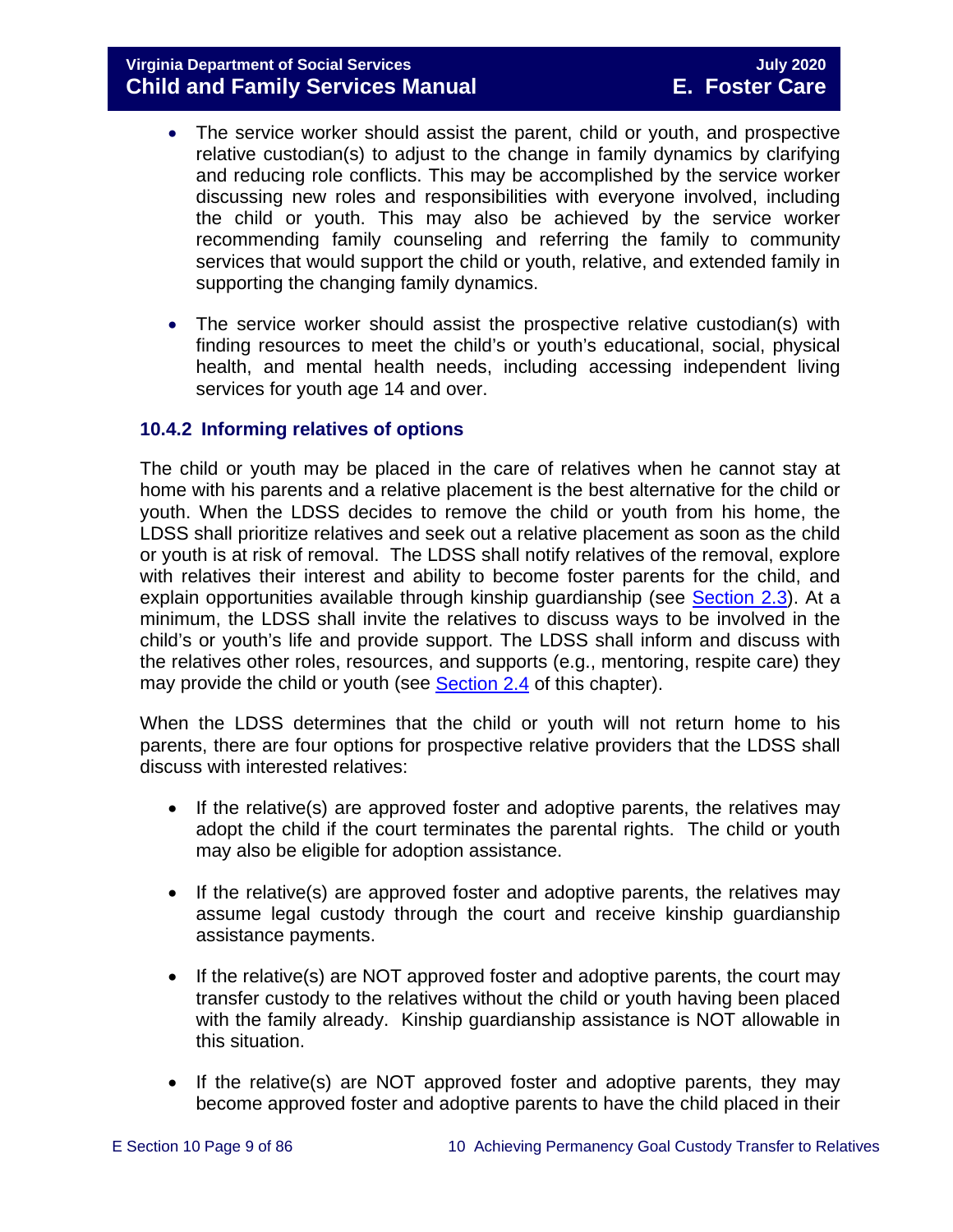home to receive the support and services to achieve one of the above outcomes.

The LDSS shall fully inform and discuss with the relatives:

- All known information about the child's or youth's background and needs, including non-identifying information about the birth family on the [Full](https://fusion.dss.virginia.gov/Portals/%5Bdfs%5D/Files/Adoption/Full%20Disclosure%20Form.docx)  [Disclosure of Child Information Form](https://fusion.dss.virginia.gov/Portals/%5Bdfs%5D/Files/Adoption/Full%20Disclosure%20Form.docx) (see [Section 9.10.4\).](https://fusion.dss.virginia.gov/Portals/%5bdfs%5d/Files/DFS%20Manuals/Foster%20Care%20Manuals/Foster%20Care%20Manual%2007-2020/Final%20Foster%20Care%20Manual%2007-2020/section_9_achieving_permanency_goal_adoption.pdf#page=35)
- The long term needs of children and youth who have experienced trauma.
- The services and supports the child or youth currently requires, and to the extent possible, the services the child or youth will need.

When the LDSS determines that the plan for reunification has not been successful, a Family Partnership Meeting (FPM) should be scheduled (see [Section 2.9\)](https://fusion.dss.virginia.gov/Portals/%5bdfs%5d/Files/DFS%20Manuals/Foster%20Care%20Manuals/Foster%20Care%20Manual%2007-2020/Final%20Foster%20Care%20Manual%2007-2020/section_2_engaging_the_child_family_and_significant_adults.pdf#page=19). At this meeting, a change in the permanency goal should be discussed, including the permanency options of Adoption and transfer of legal custody to the relative. This meeting should be scheduled before a change in goal occurs.

#### <span id="page-9-0"></span>**10.4.3 Assessing prospective relative custodian(s)**

Before a decision is made to file a petition for transfer of custody to the relatives, the service worker should consider the long term safety, permanency, and well-being for the child or youth when assessing the relatives as the potential legal custodian(s) for the child or youth. The LDSS shall document the relatives' appropriateness as the legal custodian(s) for the child or youth in the paper case record and in a narrative summary in the OASIS contacts screen.

- For the relatives who are assuming custody without becoming foster and adoptive parents, the documentation shall be a written format determined by the LDSS.
- For the relatives who are being approved as foster and adoptive parents, the documentation shall be the Mutual Family Assessment Report as defined in the Local Department Foster [and Adoptive Family Home Approval Guidance](https://fusion.dss.virginia.gov/dfs/DFS-Home/Family-Recruitment/Family-Recruitment-Guidance) in Chapter D of the Child and Family Services Manual.

Because the court will consider the appropriateness of the relatives as permanent custodian(s), the LDSS shall assess the prospective relative custodian(s) and consider if they are:

- Willing and qualified to receive and care for the child or youth.
- Willing to have a positive, continuous relationship with the child or youth.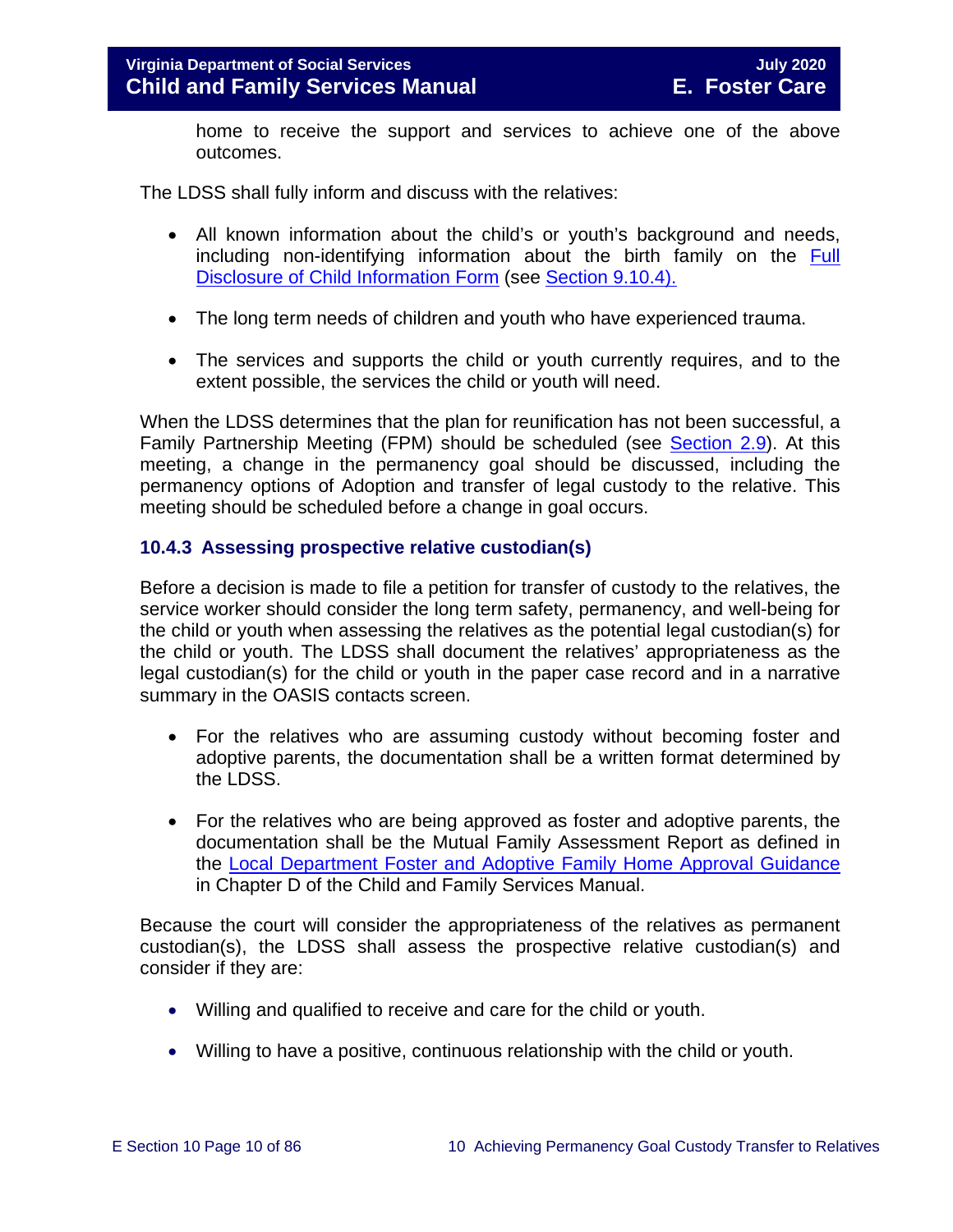- Willing to protect the child or youth from abuse and neglect and the ability to do so.
- Willing to remain in compliance with any protective order entered on behalf of the child or youth.
- Willing to participate in a court review of the child's or youth's placement with the relative.

The service worker should assess the prospective relative custodian(s) regardless of whether the relatives will:

- Adopt the child or youth;
- Assume custody of the child or youth without becoming foster and adoptive parents; or
- Become foster and adoptive parents for the child or youth in order to adopt the child or assume custody.

The assessment should include observation of actions, discussion of concrete plans, and evidence of demonstrated commitment to the child or youth. The assessment of relatives as prospective custodian(s) should address the areas described in the following sections.<sup>[4](#page-10-0)</sup>

# **10.4.3.1 Motivation**

Motivation may differ in a relative caregiver from what is traditionally observed in a non-relative caregiver. While it is not necessary to analyze the motivation of the relatives, it is important to determine whether or not the relative(s) are positively motivated to provide care for the child or youth (e.g., loyal to the family; attached to the child or youth; desire continuity of family relationships and traditions; want to maintain the child's or youth's identity with the family; and/or want to protect and nurture the child or youth).

# **10.4.3.2 Household configuration**

The relatives' home may consist of permanent, temporary, and/or transient family members. The family may be a nuclear family or multigenerational family. Primary and secondary caregivers may be in the relatives' household due to its composition or as surrogate supports to the child or youth and the

<span id="page-10-0"></span>Ĩ.

<sup>4</sup> Adapted from competency-based curriculum developed by the National Resource Center for Family-Centered Practice and Permanency Planning, March 2002. Based on work of Dr. Joseph Crumbley and Robert Little. "Relatives Raising Children: An Overview of Kinship Care," CWLA Press, Washington, DC. 1997 and Dr. Joseph Crumbley's written materials, 2000.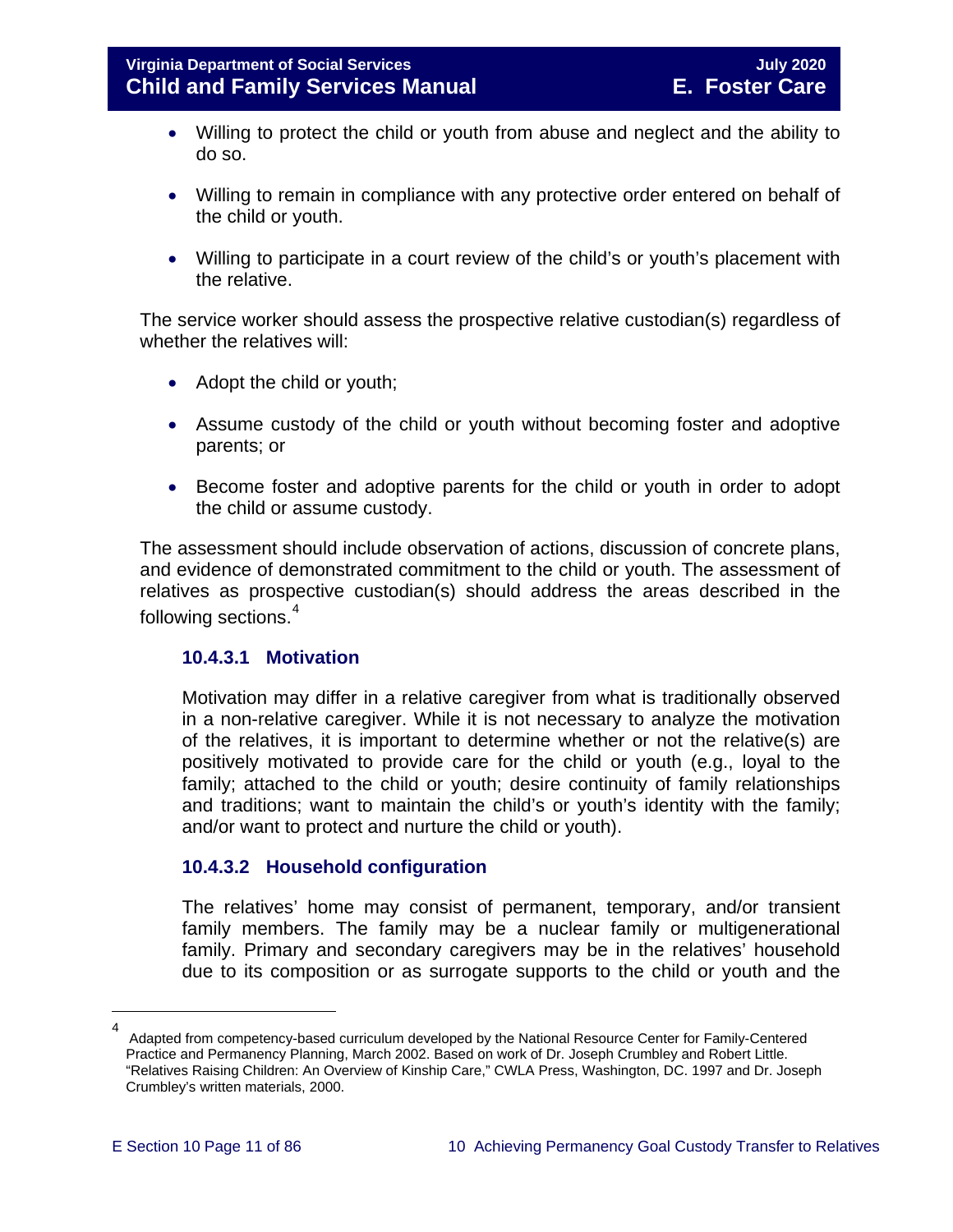relatives. Assessment of both primary and secondary caregivers should include whether the caregivers are consistent in their approaches concerning discipline, nurturance, and supervision.

Regardless of family composition and activities, the identified prospective relative custodian(s) should be able to provide the child or youth with consistent routines, schedules, and care.

# **10.4.3.3 Birth parents' interaction with prospective relative custodian**

It is important to determine that the prospective relative custodian(s), given any interaction with the birth parents, will be able to ensure the safety needs of the child or youth. Discussion with the prospective relative custodian(s) should include, but is not limited to, the following family dynamics:

- The type and frequency of their contact with the birth parents.
- Their relationship with the birth parents in the past and present.
- Their ability to keep the child or youth safe, and when necessary, prevent contact with the birth parents.
- Their ability to negotiate roles and relationships with the birth parents when necessary, including who is responsible for decision-making, nurturing, discipline, support, and communication.
- Their willingness to involve both paternal and maternal birth family members in the life of the child or youth as appropriate.

# **10.4.3.4 Prospective relative custodian(s)' ability to provide care, safety, and protection**

The service worker should assess the ability of the prospective relative custodian(s) to provide a safe and stable environment for the child or youth, including, but are not limited to:

- Housing, food, clothing, and education.
- Discipline, limit setting, nurturing, and protection.
- Sources of income to support the child or youth and family.
- Necessary agency and community supports to provide permanency for the child or youth.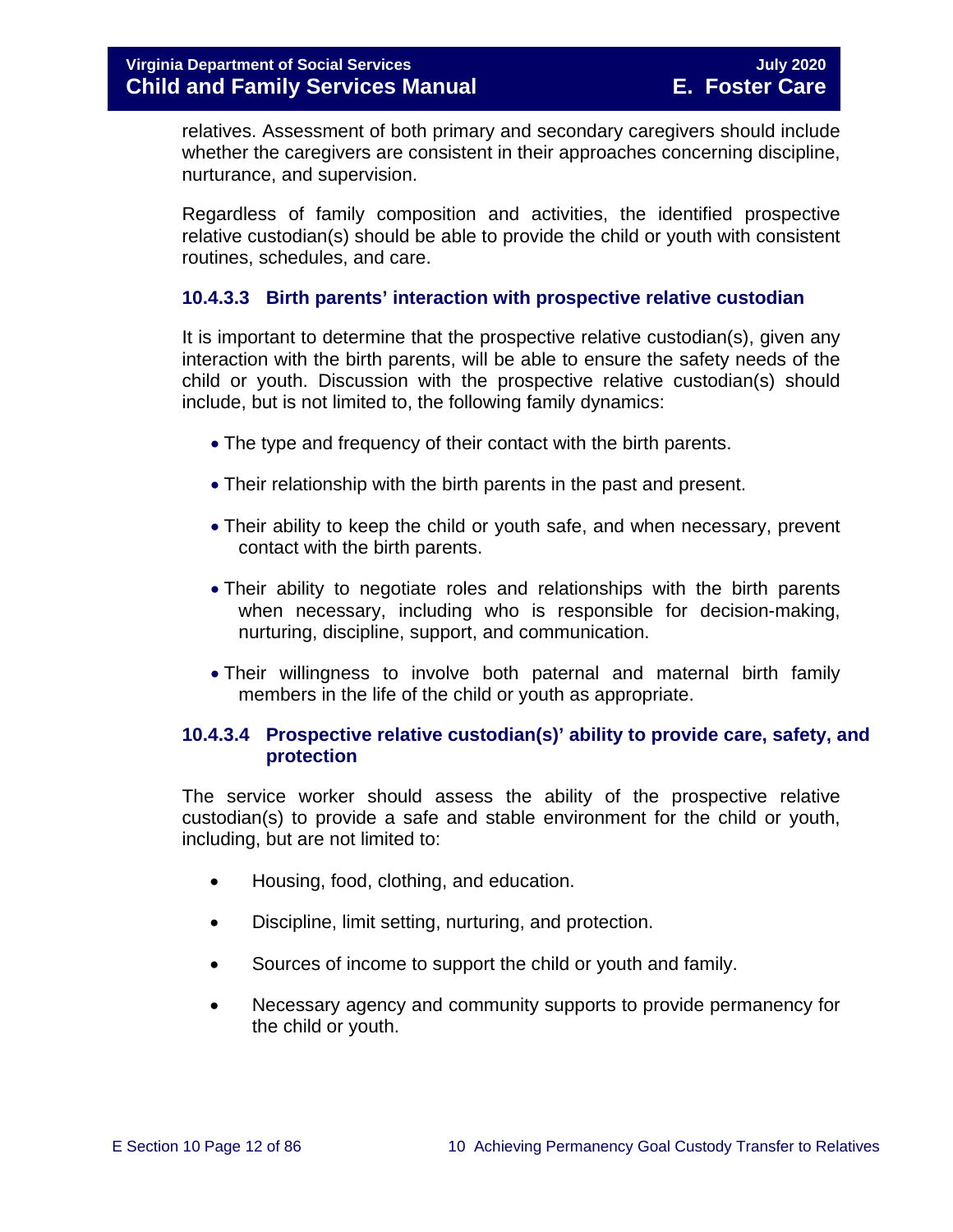#### **10.4.3.5 Prospective relative custodian(s)' alternative plan for permanency**

The prospective relative custodian(s) should be encouraged to identify supports within the family should they become ill or need respite care for the child or youth. Often in families, the decision making is shared throughout the nuclear and extended family during a crisis. The service worker should assist the prospective relative custodian(s) in identifying the family members who should be involved in the planning and development of alternative plans.

#### <span id="page-12-0"></span>**10.4.4 Preparing prospective relative custodian(s) for legal custody**

To achieve permanency for the child or youth placed with appropriate prospective relative custodian(s), the planning process should be collaborative and begin early on. The LDSS should involve the child or youth, birth parents, prospective relative custodian(s), Family Partnership team, and Family Assessment and Planning Team (FAPT), as appropriate. The service worker should convene a FPM prior to the actual transfer of custody to assist in linking the child and family to available community resources.

The team should plan the transition to ensure permanency for the child or youth after custody has been transferred. The team should build upon the strengths of the child or youth and the family and respond to their unique needs, as identified through the comprehensive assessment process (see [Section 5](https://fusion.dss.virginia.gov/Portals/%5bdfs%5d/Files/DFS%20Manuals/Foster%20Care%20Manuals/Foster%20Care%20Manual%2007-2020/Final%20Foster%20Care%20Manual%2007-2020/section_5_conducting_child_and_family_assessment.pdf) of this chapter).

To prepare the prospective relative custodian(s) to assume legal custody of the child or youth, the LDSS, the family, and the team should address the following areas, as appropriate:

- Assisting the child or youth and the prospective relative custodian(s) in identifying and addressing feelings of grief and loss and setting appropriate boundaries with the birth parent.
- Developing a plan for visitation. Progressive visitation should be used to facilitate relationship development and provide opportunities for the relative to become comfortable in their new role. LDSS shall not place the child with the relative (including a trial home visit) unless they are an approved provider. They may, however, have overnight visitation with the relative in preparation for the transfer of custody.
- Explaining, discussing, and responding to all questions about the legal process for transferring custody of the child or youth from the LDSS to the prospective relative custodian(s) (see [Section 10.5\).](#page-15-0)
- Informing the prospective relative custodian(s) who assume custody of the youth who exits foster care within 45 days after reaching his  $17<sup>th</sup>$  birthday in federal fiscal years 2014, 2017, or any third year thereafter that: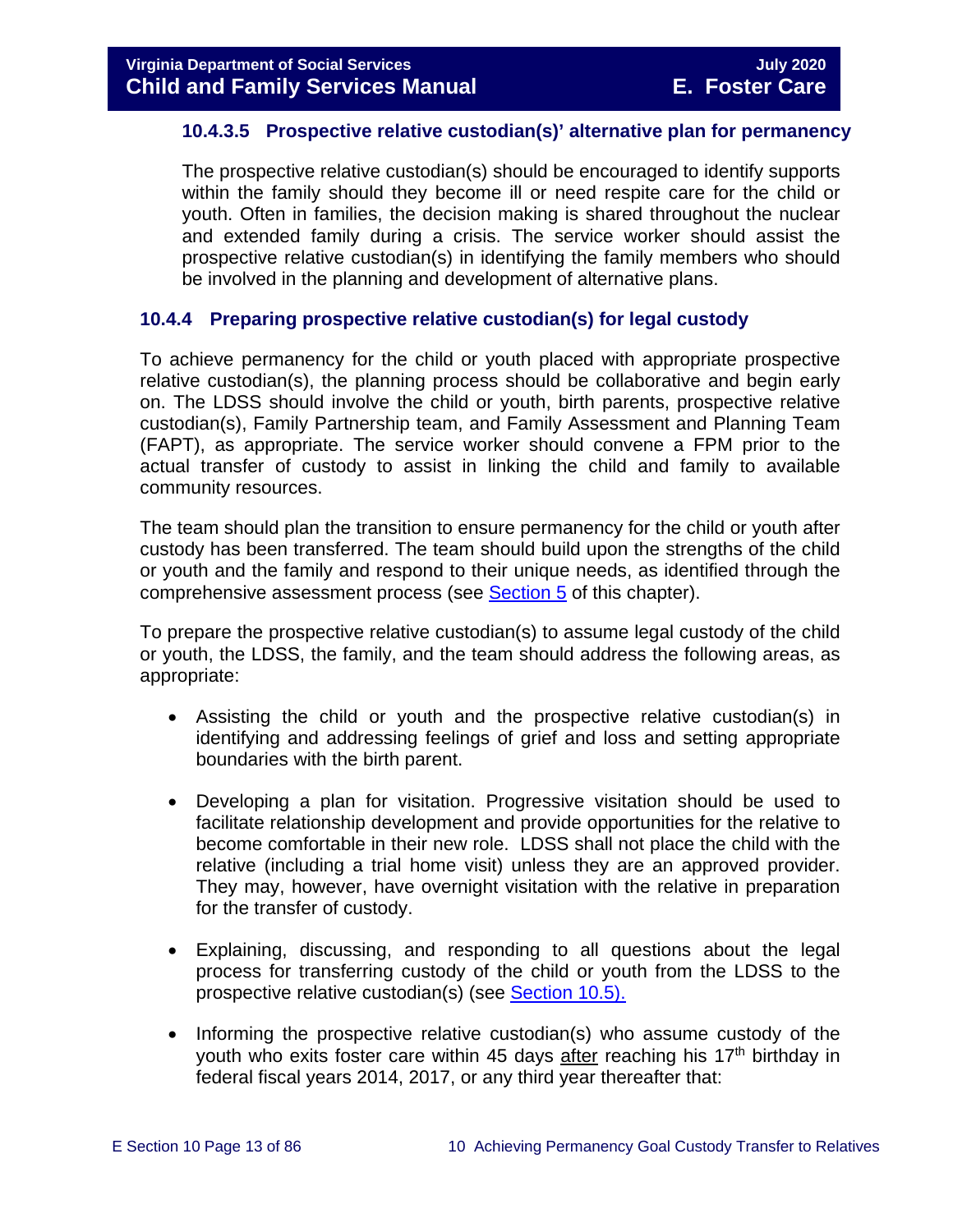- o The LDSS is required to ask the youth to participate in a survey during the 45 days after the youth's  $17<sup>th</sup>$  birthday to collect and report baseline information on the youth as part of the National Youth in Transition Database (NYTD).
- $\circ$  The youth may then be selected to participate in an outcomes survey when the youth turns age 19, and then again when the youth turns age 21.
- $\circ$  The purpose of the survey is to assess the foster care system with regards to life outcomes for youth (e.g., increasing youth financial selfsufficiency, improving youth educational attainment, increasing youth connections with adults, reducing homelessness among youth, reducing high risk behavior among youth, and improving youth access to health insurance).

For more information on NYTD, see [Section 13.13](https://fusion.dss.virginia.gov/Portals/%5bdfs%5d/Files/DFS%20Manuals/Foster%20Care%20Manuals/Foster%20Care%20Manual%2007-2020/Final%20Foster%20Care%20Manual%2007-2020/Section_13_achieving_permanency_for_older_youth.pdf#page=33) of this chapter.

- Informing key parties involved with the child or youth that custody has been transferred (e.g., school, health insurance).
- Developing a plan for visitation and communication between the child or youth, the birth parents, siblings if separated, appropriate family members, and other individuals who are significant to the child or youth. The plan shall take into account the wishes of the child or youth, consistent with the child's or youth's developmental level. The plan shall specify the frequency of visitation or communication, identify who is responsible for ensuring the visits or communication take place, and state any restrictions or limitations to the visits or communications. The communications may include, but are not limited to, face-to-face visits, telephone calls, email correspondence, and video conferencing.

# <span id="page-13-0"></span>**10.4.5 Preparing child or youth for transfer of legal custody**

In addition to preparing the prospective relative custodian(s) for the custody transfer, it is important to prepare the child or youth for the change in custody.

The service worker should facilitate open and honest communication between the child or youth, the birth parents, extended family, and the potential relative custodian(s) to address any issues that may arise as a result of the transfer of custody. The forums for this discussion may include both formal and informal activities, including but not limited to:

- FPMs.
- Visitations with the child or youth.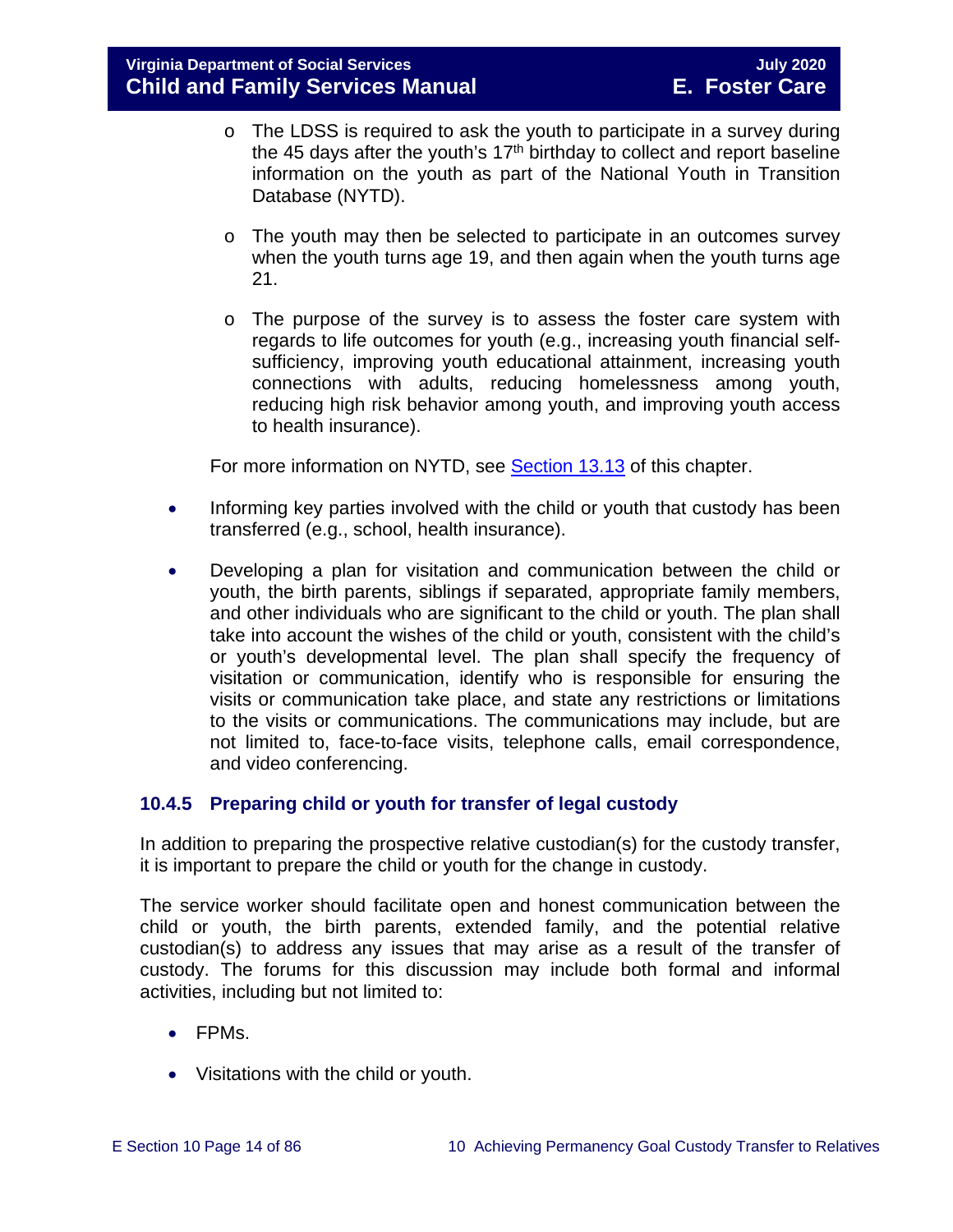- Conversations among the birth parents, child or youth, and the potential relative custodian(s).
- Formal family therapy.

To prepare the child or youth for the transfer of custody, the service worker should, in collaboration with the birth parents, the relative custodian, and any other significant individuals (e.g., a therapist), determine how to:

- Explain to the child or youth, consistent with his developmental level, why he will not be returning to his birth family home to live and what he can expect when living with his relative custodian(s).
- Discuss the child's or youth's concerns and feelings about the changes occurring and assist the youth in identifying questions he may want to have answered (e.g., will I be able to see my parents/siblings; how long do I have to live with my relative; what if I don't like living with my relative).
- Discuss with the child or youth the plan to allow continued visits, letters, and phone calls between siblings if the child or youth is not placed with his siblings.
- Discuss the court process with the child or youth; the time frames for the change in placement and/or custody and the possibility that the judge may ask him his wishes regarding living with a relative.
- Developing a plan for visitation. Progressive visitation should be used to facilitate relationship development and provide opportunities for the relative to become comfortable in their new role. LDSS shall not place the child with the relative (including a trial home visit) unless they are an approved provider. They may, however, have overnight visitation with the relative in preparation for the transfer of custody.

Additionally, the child or youth's input should be obtained in order to assess the following decisions:

- The plan for transfer of custody to the prospective relative custodian(s) will meet the child's or youth's needs for a stable and permanent arrangement.
- The expectations of the relative for daily family living, (including but not limited to chores, house rules, curfews, and school expectations) are understood by the child or youth and to determine if the child or youth has any questions or concerns they want to address. This discussion should assist the child or youth in identifying, negotiating, and preparing for placement in the relatives' home.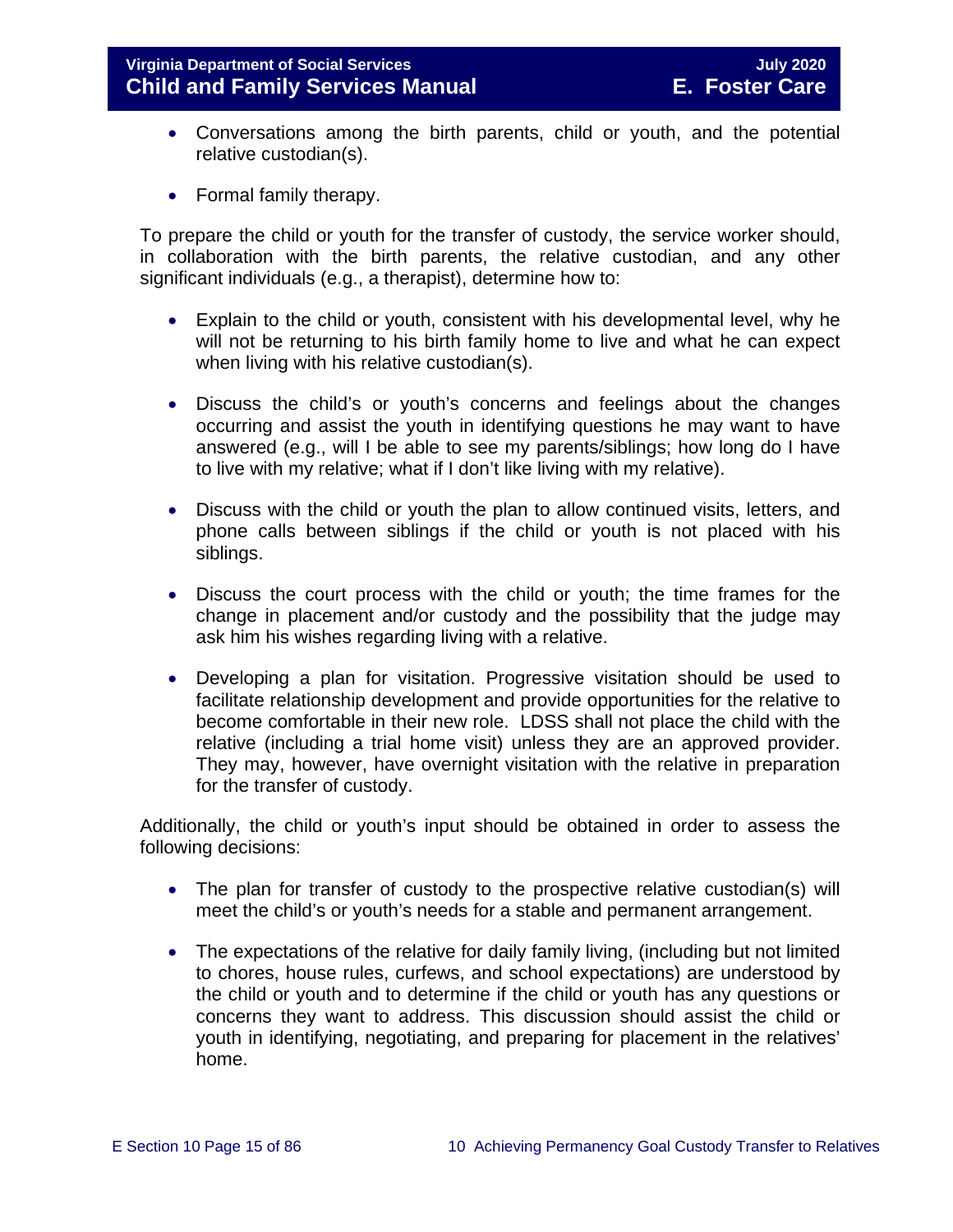- The ongoing plan for communication with birth parents, siblings, significant adults, and others important to the child or youth is clear and acceptable. This plan should be with the input of the child or youth and in compliance with his communication needs and wishes.
- The supports and services available to the child or youth to maintain educational success, engage in appropriate extracurricular activities, and meet his physical, social, and mental health needs.
- The plan to assist the youth in developing independence and adult living skills with the support of the prospective relative custodian(s) is feasible and agreed to by all involved.
- The understanding and agreement of the older youth and the prospective relative custodian(s) that the youth participate in the National Youth in Transition Database (NYTD) after leaving custody of LDSS, when applicable.

# <span id="page-15-0"></span>**10.5 Court procedures for transfer of legal custody to relative**

LDSS shall follow all procedures for the transfer of legal custody of the child or youth to the prospective relative custodian(s). The LDSS shall:

- Petition the Virginia Juvenile and Domestic Relations District Court to transfer legal custody of the child or youth to the prospective relative custodian(s). Thirty (30) days prior to the hearing, the LDSS shall submit to the court:
	- o Permanency Planning Hearing Petition.
	- o Foster Care Plan Transmittal Form.
	- o New Foster Care Plan Review Form.
- Recommend that custody transfer to the prospective relative custodian(s) is in the best interest of the child or youth.

The court order transferring custody to a relative may provide for, as appropriate, any terms or conditions which would promote:

- The interest and welfare of the child or youth.
- Ongoing provision of social services to the child or youth, and the custodian.
- Court review of the child's or youth's placement  $(\S 16.1-278.2 A1)$  $(\S 16.1-278.2 A1)$ .

Based upon the finding by the judge of the Virginia Juvenile and Domestic Relations District Court that transfer of custody is in the best interest of the child or youth, the judge may approve the LDSS plan for the child or youth and enter the order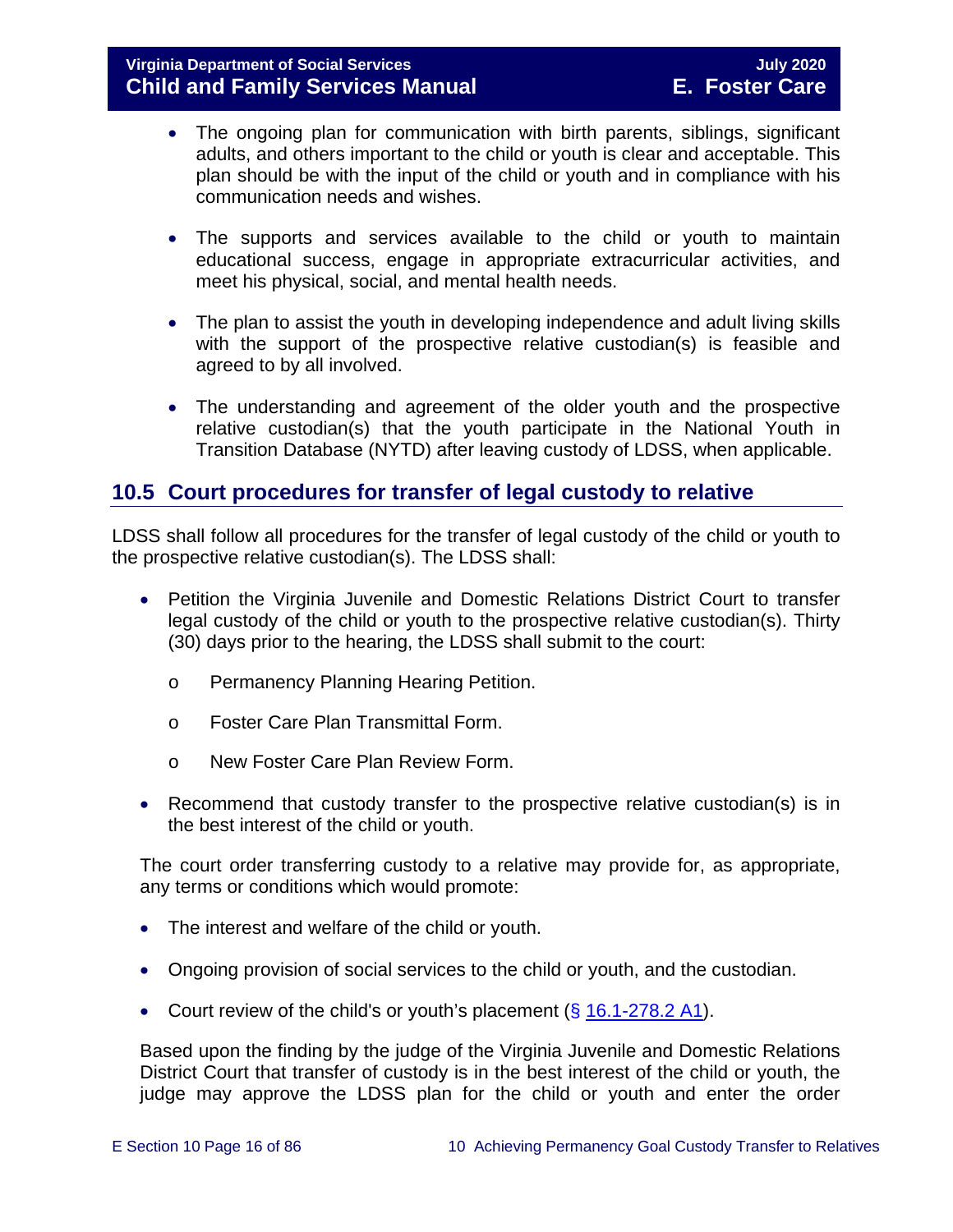transferring the legal custody of the child or youth from the LDSS to the relative custodian(s).

The LDSS shall document the hearing on the Court/Hearing Details screen and the Hearing Detail Results screen in OASIS.

A copy of the petition and signed court order shall be placed in the foster care paper case record, when relevant.

# <span id="page-16-0"></span>**10.6 Relative assuming custody of child or youth**

When transfer of custody to a relative is determined to be in the best interest of the child or youth and a relative has been identified who is willing and appropriate to care for the child or youth, the LDSS shall first ensure that the relative's home is safe and that the relative will keep the child or youth safe from any further maltreatment. The LDSS shall complete with the relative's and other adult household members' permission:

- A state name search criminal background check, and a CPS Central Registry search on all adults residing in the home.
- A sworn statement or affirmation disclosing whether or not the individual has a criminal conviction or is the subject of any pending criminal charges within or outside of Virginia and whether or not the individual has been the subject of a founded complaint of child abuse or neglect within or outside of Virginia.

For more information on conducting background checks, see the [Office of Background](https://fusion.dss.virginia.gov/lp/LP-Home/OFFICE-OF-BACKGROUND-INVESTIGATIONS)  [Investigation](https://fusion.dss.virginia.gov/lp/LP-Home/OFFICE-OF-BACKGROUND-INVESTIGATIONS) page on Fusion.

The results of the background check do not prohibit the agency from recommending custody transfer of the child to the relative seeking custody. The standards set in  $\S$  [63.2-](https://law.lis.virginia.gov/vacode/63.2-901.1/) [901.1,](https://law.lis.virginia.gov/vacode/63.2-901.1/) Code of Virginia, are specific to approving a relative as a kinship care resource home. However, the agency shall notify the court of the results of the completed background checks and inform the court that the agency would not be able to approve the relative as a kinship resource home due to the findings in the criminal background or Central Registry checks.

The LDSS shall document the reasons why they decided to recommend custody transfer of the child or youth to a relative in the OASIS contacts screen and maintain the results of the criminal background check in the prospective relative custodian(s)' file.

The LDSS should discuss with the relative as soon as possible the option of transferring legal custody of the child from the LDSS to the relative. The LDSS should inform, discuss, and examine with the relatives:

• The benefits to the child or youth in leaving foster care to live permanently with the relatives.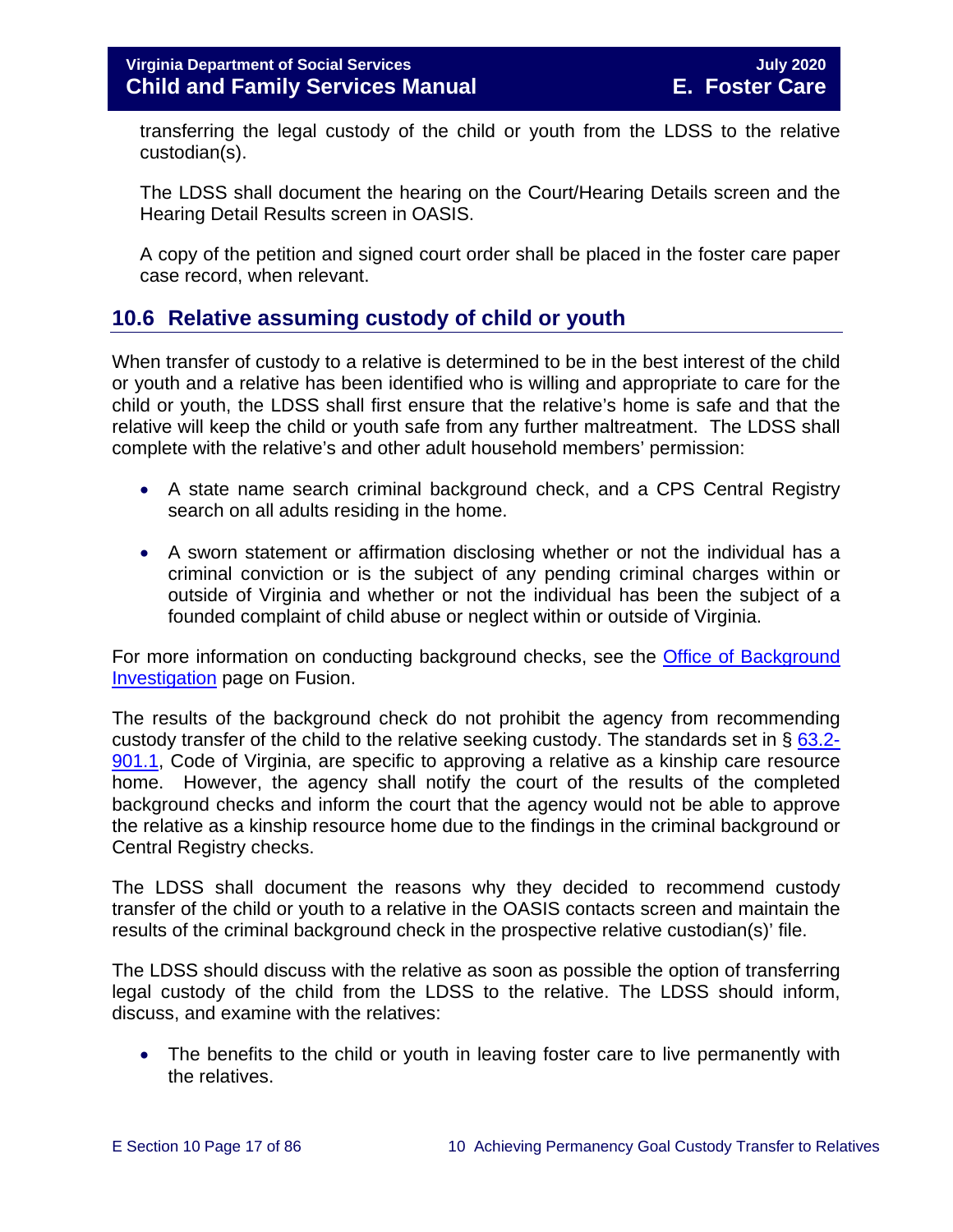- The impact to the child or youth of remaining in foster care. The longer the child or youth spends in foster care, the potential for trauma and difficulty in forming strong relationships increases. The effects of being in foster care can have lifelong impact on the child or youth.
- The authority and responsibility of the relatives as legal custodian(s) of the child or youth to ensure his protection and make all decisions for the child or youth (e.g., enrolling in school; approving medical procedures).
- The financial impact of the relatives assuming legal custody of the child or youth regardless of whether the family will receive kinship guardianship assistance or not.
- The availability of family, health insurance, community, government, and other resources to help meet the child's needs.

Prior to transferring legal custody, the service worker should assist the relatives in accessing and initiating services, including filling out forms to establish eligibility for services. *[The Relative's Guide to Services Post-Custody Transfer](https://fusion.dss.virginia.gov/LinkClick.aspx?fileticket=aiZQoogOxDU%3d&portalid=30) should be discussed and provided to the relative.*

# <span id="page-17-0"></span>**10.7 Achieving permanency with goal of Custody Transfer to Relative**

The goal of Custody Transfer to Relative is achieved when the child or youth is placed with relatives and legal custody of the child or youth is transferred to a relative. *The goal of custody transfer to a relative can also include fictive kin for the purposes of establishing eligibility for the Kinship Guardianship Assistance Program (§ [16.2-282.1\)](https://law.lis.virginia.gov/vacode/16.1-282.1/).*

# <span id="page-17-1"></span>**10.8 Overview of relatives becoming foster parents**

The service worker should discuss with the relatives the differences between assuming custody of a child or youth in foster care and becoming foster parents for that child or youth. Relatives need to understand that being a foster parent includes much more structured involvement from the child welfare system because the LDSS holds legal custody of the child or youth. In order for the relative to be eligible for kinship guardianship assistance, the relative shall become an approved foster parent. The requirements to become a foster parent in Virginia are the same for a relative as a nonrelative (see Local Department Foster [and Adoptive Family Home Approval Guidance](https://fusion.dss.virginia.gov/dfs/DFS-Home/Family-Recruitment/Family-Recruitment-Guidance) in Chapter D of the Child and Family Services Manual). The LDSS should review at least the following information with the relative:

- The requirements to be approved as a foster parent (including criminal background checks, training, and the home study process).
- The relative's involvement in service planning and services for the child or youth, participating in at least monthly visits by the service worker with the relatives and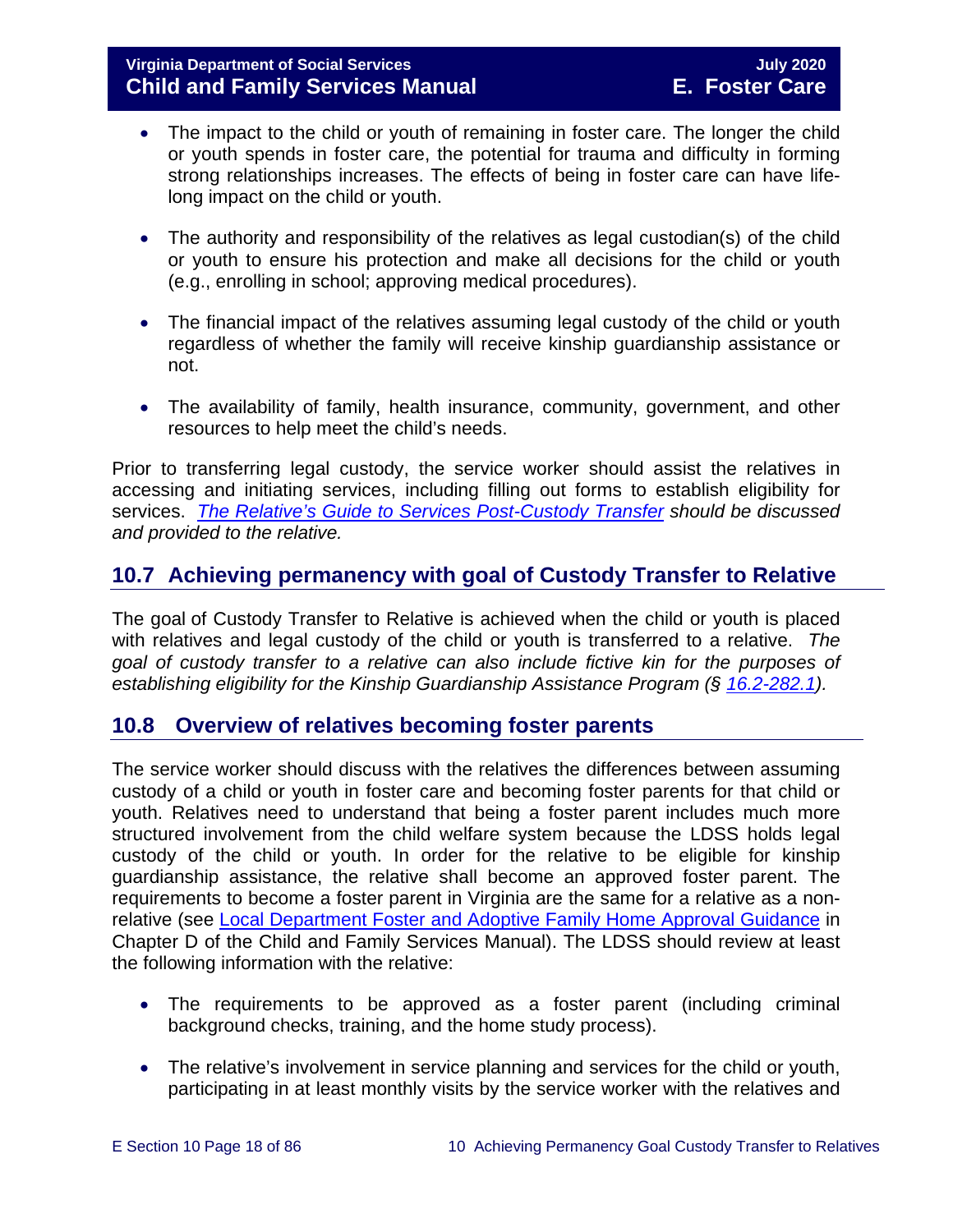# **Virginia Department of Social Services July 2020 Child and Family Services Manual**

child or youth, and attending court hearings, administrative panel reviews, and FAPT meetings.

- The monthly payments available to help meet the needs of the child or youth for basic maintenance and for additional supervision and support when required. The service worker should explain that these funds supplement the resources of the relatives to help them care for the child or youth. These funds are not intended to be a salary for the relative foster parents nor cover the full costs of raising the child or youth.
- The eligibility requirements for kinship guardianship assistance if the relative foster parent provides permanency for the youth by taking custody.
- The LDSS role in assisting in obtaining services and supports needed by the child or youth (e.g., Medicaid eligibility, therapeutic services).
- The relative's role in arranging visitations with the birth parents and siblings, transporting the child or youth, and assisting in carrying out the visits, particularly when the goal for the child or youth is to return home.
- The role of the relatives and health care professionals in meeting the child's or youth's medical, dental, and behavioral health care needs.

# <span id="page-18-0"></span>**10.9 Overview of relative adopting child or youth**

Relatives may become the adoptive parent of the child or youth if the parental rights of the birth parents have been terminated by the court. Relatives who adopt assume all the rights and responsibilities that once belonged to the birth parents. Adoption is expected to be a life-long permanent relationship, entitling a child or youth to all of the benefits and rights of a biological child or youth within the adoptive family. Adoption is a more permanent family connection for the child or youth than the transfer of custody. The service worker should discuss with the relatives some of the changes that occur when they adopt the child or youth, including, but not limited to:

- The relatives have full decision-making authority over the child or youth. The birth parents cannot petition the court for the purpose of custody or visitation with the child or youth.
- The relatives may choose to enter into a Post-Adoption Contact and Communication Agreement (PACCA) with the birth parents if desired and if in the best interest of the child or youth. A PACCA is a mutually developed agreement that allows the child or youth to continue having contact with the birth parents under circumstances developed in the agreement.
- The child or youth who has documented special needs may be eligible to receive adoption assistance. Such assistance may be available to help address the basic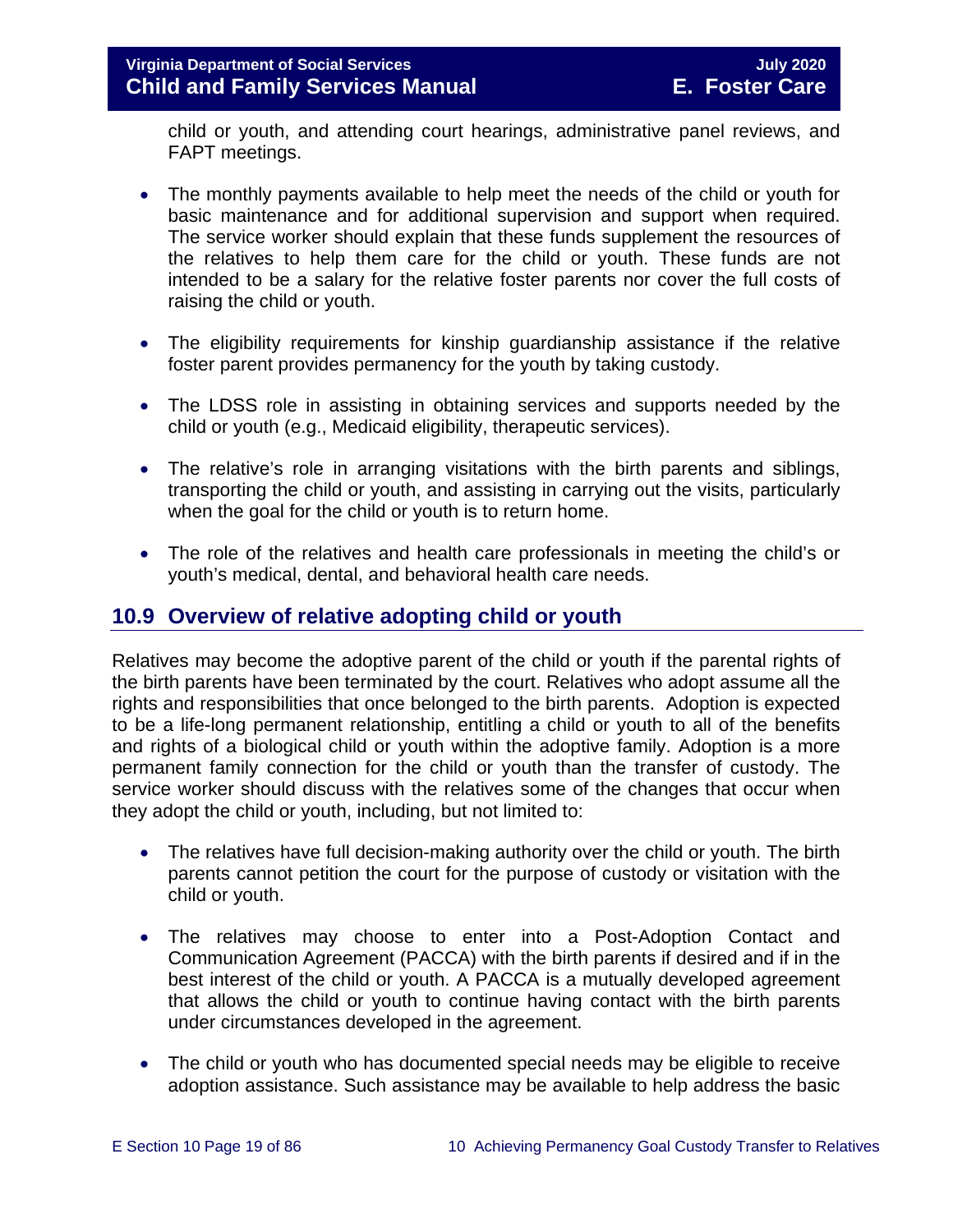maintenance needs and required additional supervision and support needs of the child or youth, non-recurring expenses of the relatives directly related to the legal adoption of the child or youth, and required services and supports directly related to the child's or youth's special needs (e.g., counseling and crisis intervention).

• After termination of parental rights, a biological parent who may have been ordered to pay child support will no longer have this obligation.

For more information about the process of adoption and the child or youth's eligibility requirements for adoption assistance, see the Child and Family Services Manual, Chapter F. Adoption, [Section 2,](https://fusion.dss.virginia.gov/Portals/%5Bdfs%5D/Files/Adoption/Guidance/2020/section_2_adoption%20assistance.pdf) Adoption Assistance.

# <span id="page-19-0"></span>**10.10 Special circumstances for relative foster families**

The special circumstances related to the rights of relative/kinship foster parents with whom a child in foster care has been placed for six (6) consecutive months are set out in [§63.2-](https://law.lis.virginia.gov/vacode/63.2-900.1/) 900.1 of the Code of Virginia:

- As long as the home continues to meet foster and adoptive family home approval standards, unless the kinship foster parent consents to the removal, no child shall be removed from the physical custody of the kinship foster parent except by a court order or child abuse and neglect procedures pursuant to  $\frac{6}{9}$  [63.2-1517](https://law.lis.virginia.gov/vacode/63.2-1517/) of the Code of Virginia; or
- If a change in the placement of the child is the agreed upon outcome of a FPM, then the child can be moved. The outcome of the meeting will not be valid if the relative foster parent and birth parent(s) do not attend. If the child is old enough to participate, the child should also attend. If consensus is not achieved in the FPM, then the LDSS should file a petition to obtain a court order in order to remove the child from the home.

*These special circumstances also apply to foster parents who are fictive kin, beginning July 1, 2020 (§ [63.2-900.1\)](https://law.lis.virginia.gov/vacode/63.2-900.1/).*

# <span id="page-19-1"></span>**10.11 Overview of kinship guardianship assistance**

As of July 1, 2018, kinship guardianship assistance is available to eligible relative custodian(s) as an additional path to permanency for certain youth in foster care. If all of the eligibility criteria are met, the relative custodian(s) are provided financial support from the day the court transfers custody to them until the youth turns 18, or until they turn 21, if eligible. This option provides legal permanence for the youth while ensuring the youth's needs continue to be met, thereby greatly reducing the risk of the youth reentering foster care. The relative custodian(s) are also eligible to access CSA funding in their community to obtain any additional services the youth may need that are not covered by Medicaid/insurance. *As of July 1, 2020, fictive kin are also potentially eligible for kinship guardianship assistance as long as they meet the other eligibility*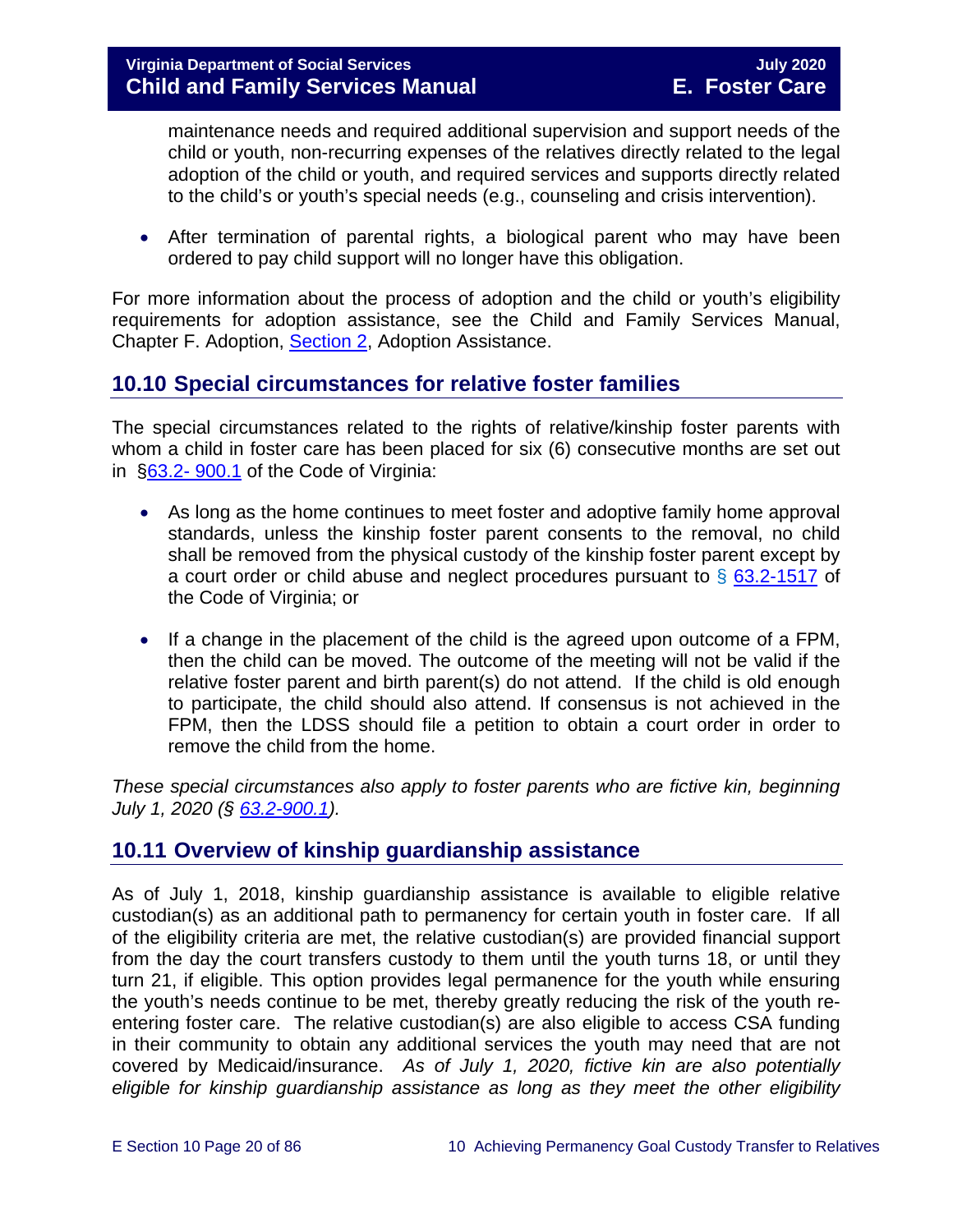*requirements. For kinship guardianship assistance guidance, the terms "relative" and "relative custodian" include fictive kin.*

#### <span id="page-20-0"></span>**10.11.1 Responsible Agency**

All LDSS shall implement kinship guardianship assistance for relatives who take custody of youth from foster care and meet the eligibility criteria. The LDSS holding custody of the youth prior to custody being transferred to the relative is responsible for determining eligibility and providing the kinship guardianship assistance.

#### <span id="page-20-1"></span>**10.11.2 Eligibility Requirements**

To determine eligibility for kinship guardianship assistance, the LDSS shall evaluate if all of the following requirements are met for both the child or the youth and the prospective relative custodian(s). The LDSS may also determine a sibling of the eligible youth is eligible for kinship guardianship assistance.

#### <span id="page-20-2"></span>**10.11.2.1 Determining eligibility for youth**

The youth is eligible for kinship guardianship assistance when the following requirements are met:

- The youth shall be under 18 years of age prior to the transfer of legal custody to the relative.
- The youth shall be in foster care as a result of:
	- $\circ$  Commitment to the LDSS by any court of competent jurisdiction as a result of a judicial determination that continuation in the home would be contrary to the welfare of the child; or
	- o A voluntary placement agreement such as an entrustment or noncustodial agreement with the birth parents or guardians.
- The permanency options of Return Home and Adoption are not appropriate for the youth as documented in the youth's foster care plan [\(Section 10.11.3\)](#page-23-0).
- The youth shall be in the continuous custody of the LDSS for at least six (6) consecutive months.
- The youth shall have been eligible for foster care maintenance payments while residing in the home of the prospective relative custodian for at least six consecutive months.
- The youth shall demonstrate a strong attachment to the prospective relative custodian(s).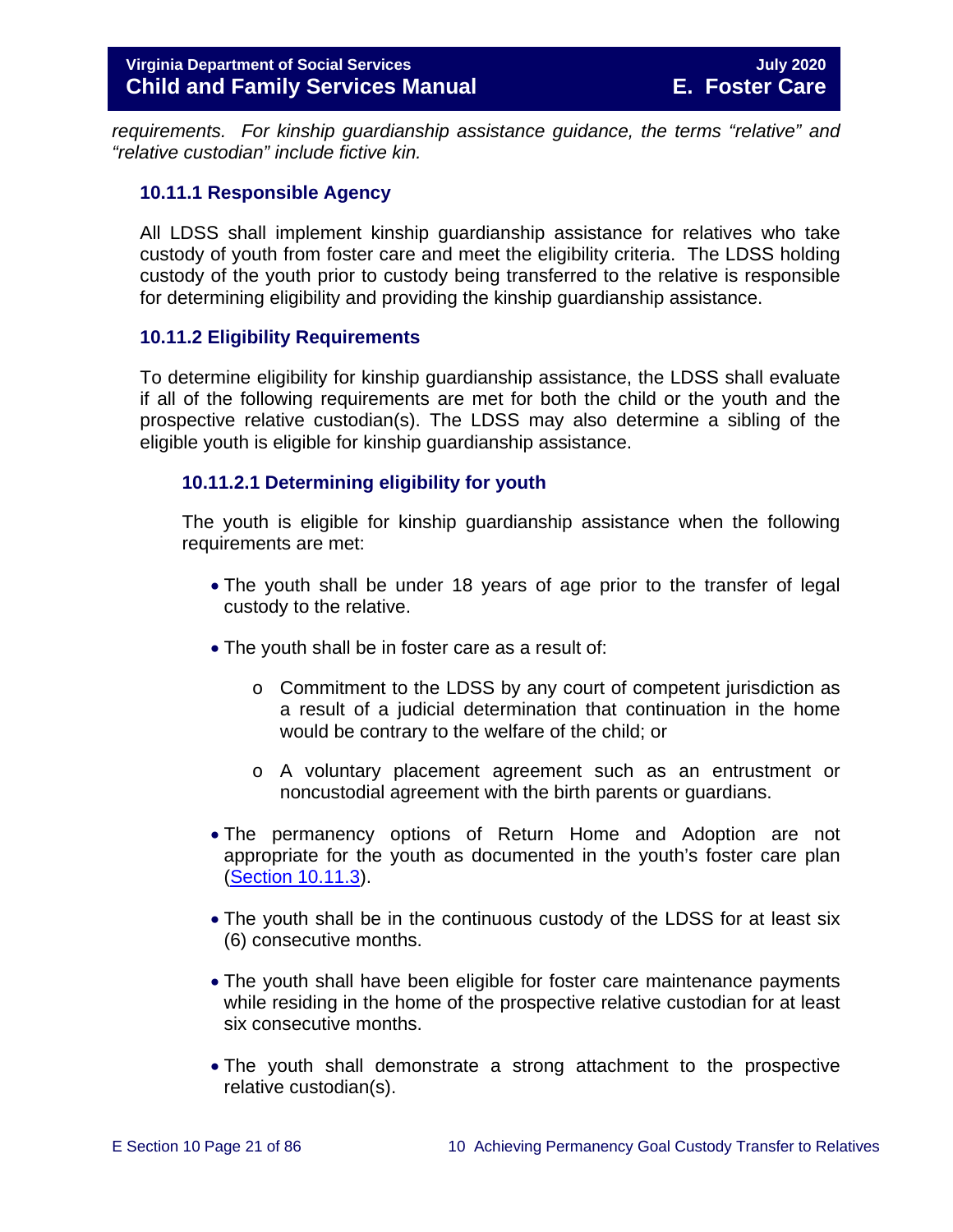- The youth shall be consulted regarding the transfer of custody to the relative if the youth is age 14 or older.
- If the child is under the age of 14, the regional foster care consultant has granted written approval through the use of the [KinGAP Staffing Report.](https://fusion.dss.virginia.gov/Portals/%5Bdfs%5D/Files/DFS%20FORMS/Foster%20Care%20Forms/KinGAP%20Staffing%20Report.docx) While kinship guardianship eligibility does not have an age limit, it is generally expected to be chosen for older youth who may refuse to consent to adoption. The goal selection of kinship guardianship for younger children needs to be considered carefully. As the agency provides the consent for a youth under the age of 14, the goal of adoption needs to be fully explored for younger children. The regional consultant provides a review of kinship guardianship requests for children under the age of 14 and supports the agency around permanency practices. This review process helps to prevent errors in establishing kinship guardianship assistance that would require fiscal paybacks.

# **10.11.2.2 Determining eligibility of prospective relative custodian(s)**

Prospective relative custodian(s) are eligible if they meet all of the following requirements. The prospective relative custodian(s) shall:

- Be related to the youth by blood, marriage, or adoption.
- Have a strong commitment to permanently care for the youth.
- Be an approved relative foster and adoptive parent for the youth for at least six (6) consecutive months.
- Be willing to obtain legal custody of the youth.

# **10.11.2.3 Determining placement of at least six (6) consecutive months**

The six (6) months of consecutive placement may start on the date the youth is placed in the approved foster home of the prospective relative custodian(s).

When necessary, the LDSS should use the emergency approval process and variance process to approve prospective relative custodian(s). Title IV-E payments may be made to prospective relative custodian(s) or other providers who are approved with certain variances. For more information on emergency approvals refer to the [Local Department Resource, Foster and Adoptive Family](https://fusion.dss.virginia.gov/dfs/DFS-Home/Family-Recruitment/Family-Recruitment-Guidance)  [Home Approval Chapter](https://fusion.dss.virginia.gov/dfs/DFS-Home/Family-Recruitment/Family-Recruitment-Guidance) and [section](https://fusion.dss.virginia.gov/Portals/%5Bdfs%5D/Files/Title%20IV-E/Title_IV-E_Foster_Care_Manual_July_2018.pdf#page=49) 1.6.2.1 of the Title IV-E Eligibility Manual.

The service worker may determine the placement is consecutive for six (6) months even when the youth is temporarily absent from the placement for 14 or fewer consecutive days and the youth's placement continues with the same provider. The absence may include run away, respite care, medical hospitalizations, trips, or vacations. If the absence exceeds 14 days or the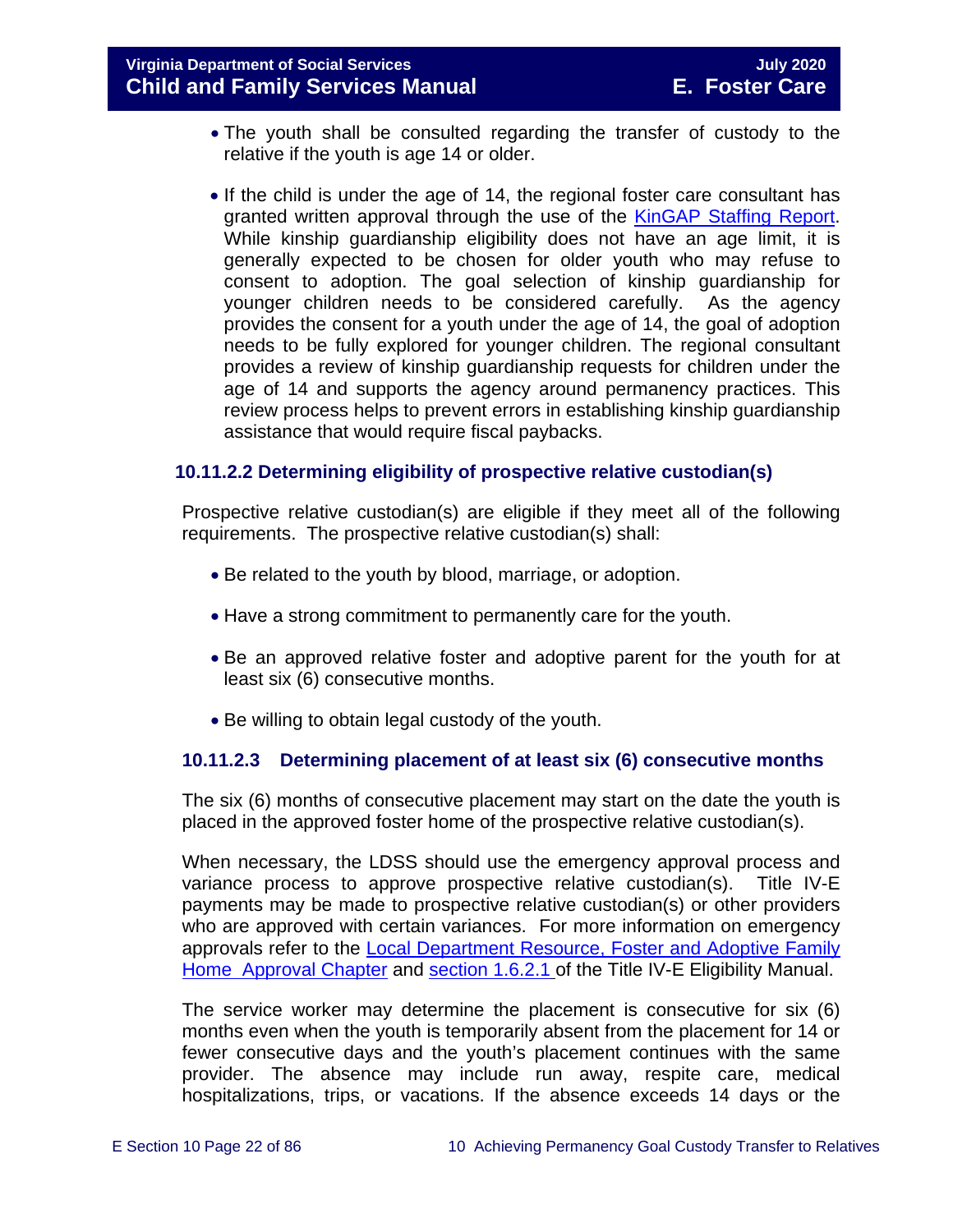youth does not return to the same placement, the placement shall not be determined consecutive.

In addition to considering the length of time the youth is placed outside of the home, the service worker should also assess the stability of the relative placement while the youth is away from home by considering:

- The needs of the youth;
- The reasons for the short term absence from the home;
- The involvement of the prospective relative custodian(s);
- The youth's attachment to the prospective relative custodian(s).

If the youth is placed outside of the home for more than fourteen (14) days or if the service worker determines the youth's placement in the prospective relative custodian(s)' home has not met the criteria for six (6) consecutive months as described above, then kinship guardianship assistance is not an option until the requirement of at least six (6) consecutive months of foster care placement has been met.

#### **10.11.2.4 Siblings of eligible youth placed in the same home**

LDSS shall make diligent efforts to place siblings together when this is in the best interests of the children (see section [Section](https://fusion.dss.virginia.gov/Portals/%5bdfs%5d/Files/DFS%20Manuals/Foster%20Care%20Manuals/Foster%20Care%20Manual%2007-2020/Final%20Foster%20Care%20Manual%2007-2020/section_6_placement_to_achieve_permanency.pdg#page=13) 6.4). The siblings of an eligible youth may be placed with the same prospective relative custodian(s) if the LDSS and the prospective relative custodian(s) agree that the placement is appropriate and in the best interest of the siblings and the eligible youth. A Kinship Guardianship Assistance Agreement may be established and payments may be paid on behalf of each sibling of the eligible youth. Siblings do not have to be placed with the prospective relative custodian(s) simultaneously with the eligible youth to qualify for kinship guardianship assistance.

The sibling does not need to meet the eligibility criteria outlined in [Section](#page-20-2)  [10.11.2.1](#page-20-2) in order to receive guardianship assistance maintenance payments and non-recurring expenses related to the costs of obtaining legal custody if the agency and the prospective relative custodian(s) agree on the appropriateness of the placement of the sibling with the relative custodian(s).

To qualify as a sibling, the sibling shall have at least one parent in common with the eligible youth by blood, marriage, or adoption. The sibling shall be consulted regarding the relative custody arrangement, if age 14 or older. The sibling does not have to be placed in the home of the prospective relative custodian(s) for at least six consecutive months.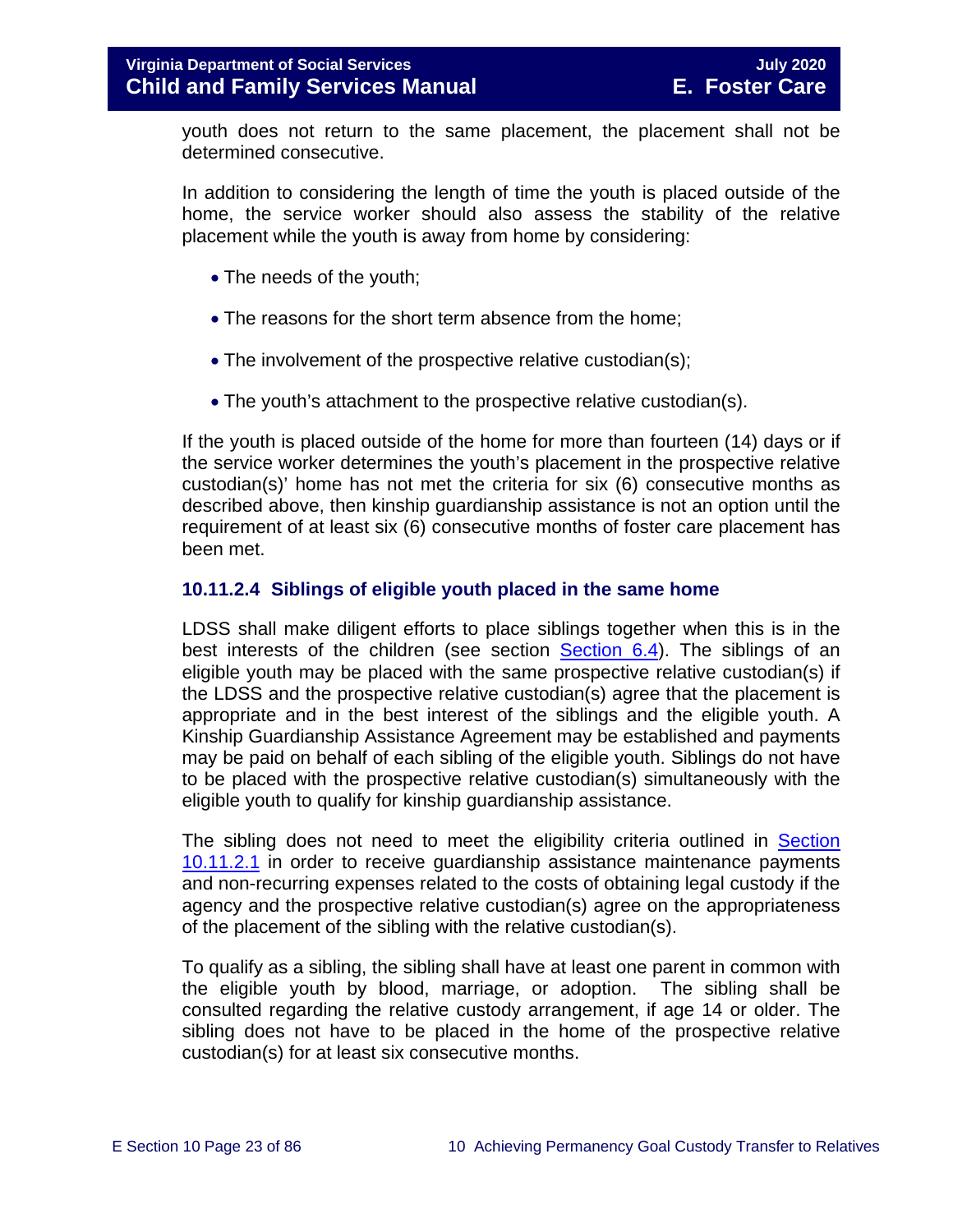If the sibling is not placed simultaneously with the eligible youth, the prospective relative custodian(s) shall:

- Be an approved foster and adoptive parent at the time the sibling is placed in the home (see [Local Department Resource, Foster, and Adoptive](https://fusion.dss.virginia.gov/dfs/DFS-Home/Family-Recruitment/Family-Recruitment-Guidance)  [Family Home Approval Chapter\)](https://fusion.dss.virginia.gov/dfs/DFS-Home/Family-Recruitment/Family-Recruitment-Guidance).
- Have a strong commitment to permanently care for the sibling.
- Be willing to obtain legal custody of the sibling.

If the prospective relative custodian(s) are no longer approved providers, then the prospective relative custodian(s) shall go through an emergency approval (see [Local Department Resource, Foster, and Adoptive Family Home Approval](https://fusion.dss.virginia.gov/dfs/DFS-Home/Family-Recruitment/Family-Recruitment-Guidance)  [Chapter\)](https://fusion.dss.virginia.gov/dfs/DFS-Home/Family-Recruitment/Family-Recruitment-Guidance).

When joint placement of the sibling with the eligible youth is not appropriate or feasible, the service worker shall develop a plan to encourage frequent and regular visitation and communication between the siblings. The plan should be developed within 15 calendar days after placement. The plan shall take into account the wishes of the youth, consistent with the youth's developmental level. It shall specify the frequency of visitation or communication, identify who is responsible for ensuring the visits or communication take place, and state any requirements, restrictions, or limitations to the visits or communications (§ [63.2-900.2\)](https://law.lis.virginia.gov/vacode/63.2-900.2/). The communications may include, but are not limited to, face-toface visits, telephone calls, email correspondence, and video conferencing.

If contact is not in the best interest of either youth, the service worker shall document the reasons why frequent visitation and/or communication is contrary to the safety and well-being of the child(ren). Additionally, the service worker shall consider what steps should be taken in the future to reassess the appropriateness of contact and ensure it is reassessed on a regular basis.

# **10.11.2.5 Screening the child or youth to determine eligibility**

The LDSS should complete the Kinship Guardianship Assistance Screening Tool to ensure that the youth meets all the criteria for eligibility. The LDSS shall maintain documentation to support the eligibility determination in OASIS and the supporting documents in the kinship guardianship assistance case record. The screening tool is also used to document the funding source for the kinship guardianship assistance payments.

# <span id="page-23-0"></span>**10.11.3 Foster care plan requirements**

For any youth with the goal of Custody Transfer to a Relative with kinship guardianship assistance, the service worker shall include the following in the youth's foster care plan: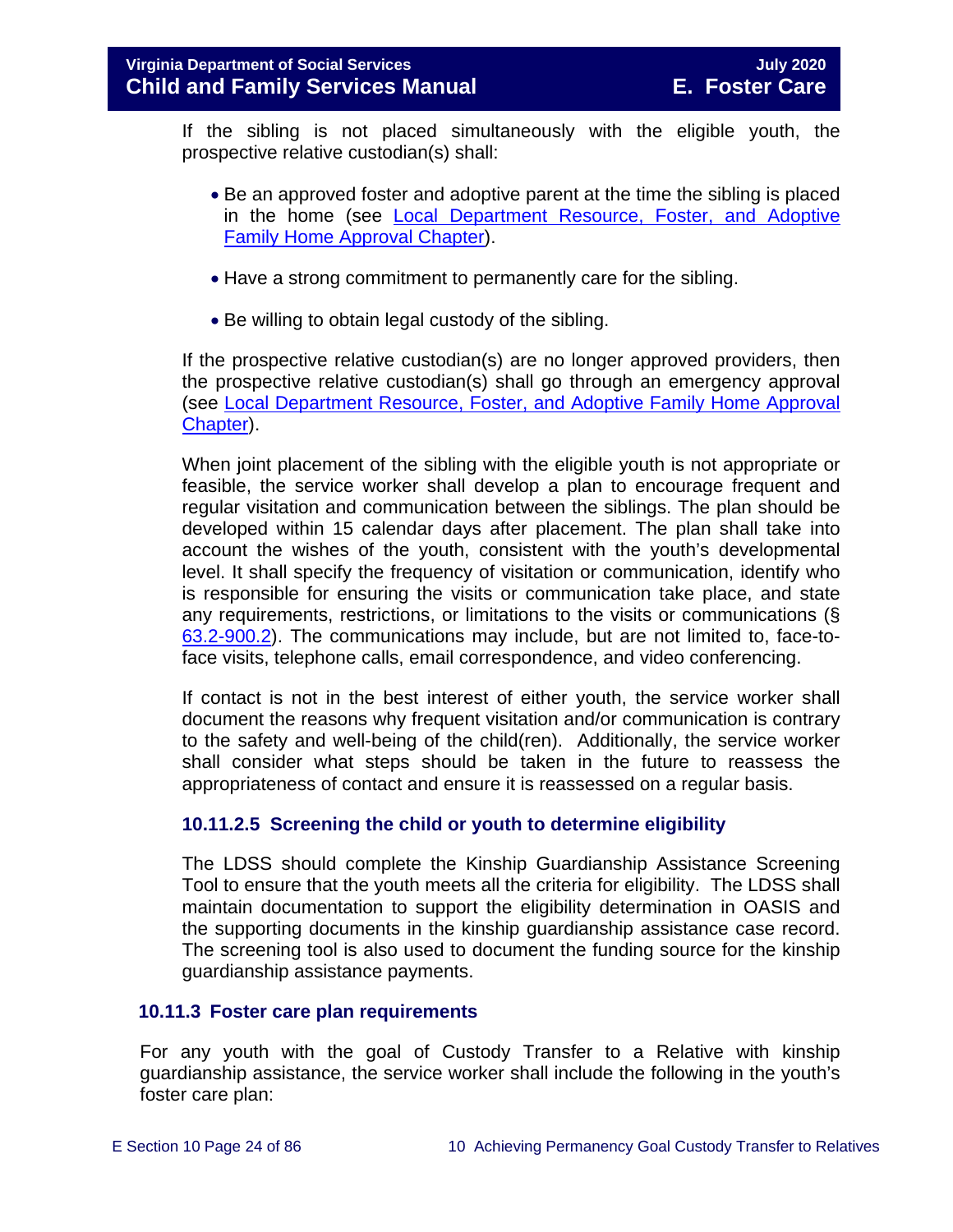- The steps that the LDSS has taken to determine that the goals of reunification and adoption are not appropriate for the youth.
- The reasons for any separation of siblings as a result of the placement.
- The reasons why placement with an appropriate relative through a Kinship Guardianship Assistance Agreement is in the youth's best interests.
- The ways in which the youth meets eligibility requirements for the kinship guardianship assistance payment.
- The efforts the LDSS has made to discuss adoption by the relative custodian as a more permanent alternative to legal guardianship and documentation of the reasons why the relative custodian has chosen not to pursue adoption.
- The efforts made by the LDSS to discuss with the youth's parent(s) the kinship guardianship assistance arrangement. If efforts were not made, the plan shall include an explanation.

# <span id="page-24-0"></span>**10.12 Preparing and partnering with prospective relative custodian(s)**

The service worker should continue to strengthen the collaborative partnership with the prospective relative custodian(s) by:

- Creating a supportive environment for conversations and building trust;
- Being open and transparent in communication; and
- Understanding and respecting the prospective relative custodian's strengths, concerns, and family circumstances.

To help prepare the prospective relative custodian(s) assume legal custody of the youth, provide a permanent family for the youth, and prevent or eliminate the youth's need for foster care placement after custody has been transferred, the service worker, in collaboration with the family and the Family Partnership Team, as appropriate, should:

- Prepare the prospective relative custodian(s) for the process of obtaining legal custody of the youth (see [Section 10.5\)](#page-15-0).
- Identify the financial assistance, services, and/or supports the youth is currently receiving, including the provider, frequency, and monthly cost when applicable and known.
- Inform the prospective relative custodian(s) of their responsibilities for obtaining ongoing services to address the youth's developmental, medical, dental, and/or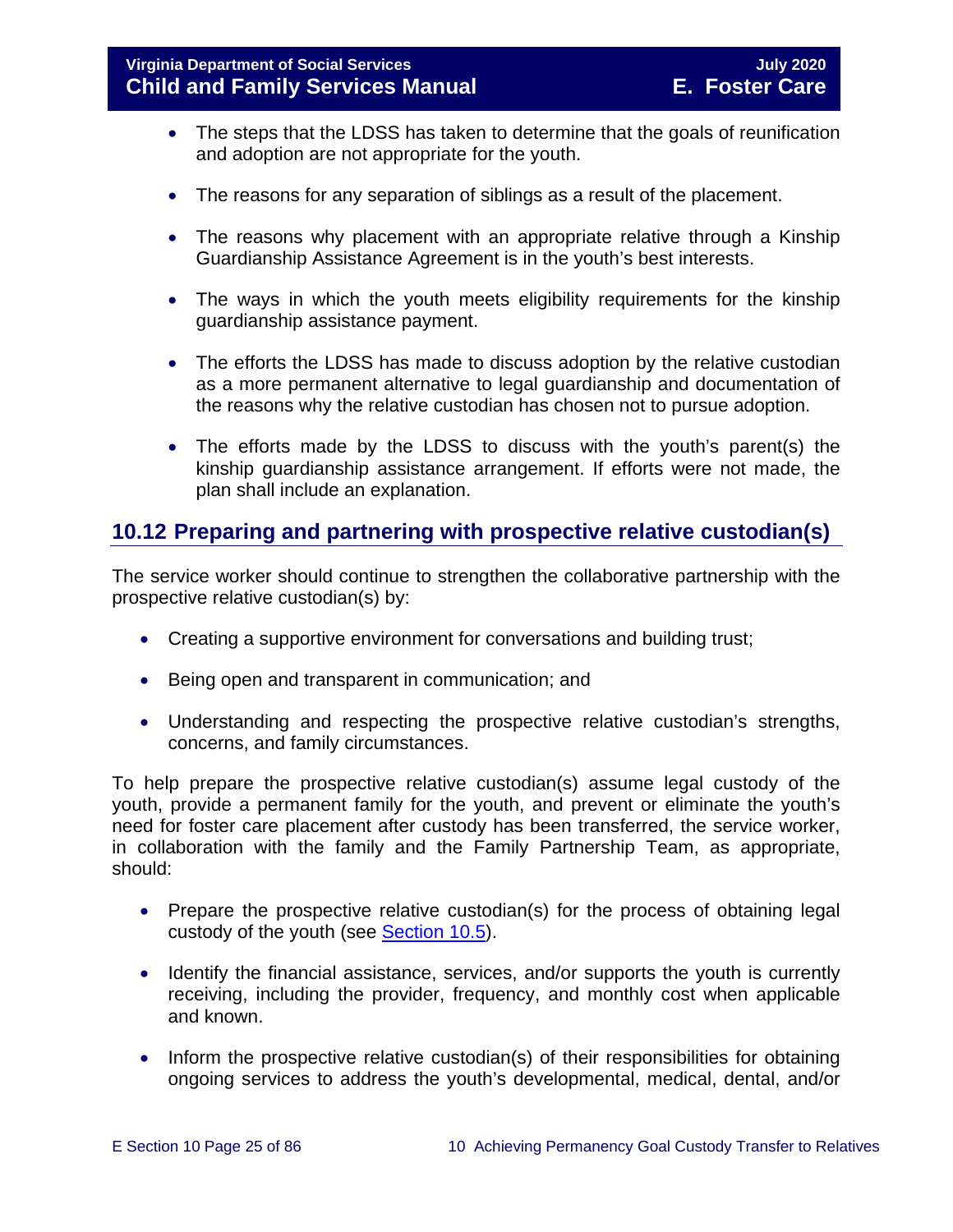behavioral health care needs. Identify resources that may be available to help meet the needs of the youth and/or the family.

- o Brainstorm the support network of extended family, friends, and neighbors.
- o Identify family resources and community organizations (e.g., private health insurance, faith-based organizations, community centers, cultural insurance, faith-based organizations, community centers, organizations).
- o Identify community and government agencies (e.g., local health department, the schools).
- o Explain the process for requesting CSA services through the FAPT to prevent or eliminate the need for foster care placement (see [Section 13.8\)](https://fusion.dss.virginia.gov/Portals/%5bdfs%5d/Files/DFS%20Manuals/Foster%20Care%20Manuals/Foster%20Care%20Manual%2007-2020/Final%20Foster%20Care%20Manual%2007-2020/Section_13_achieving_permanency_for_older_youth.pdf#page=23).
- Identify whether the youth is currently receiving social security benefits and how that will be addressed once they enter into the Kinship Guardianship Assistance Agreement (see [section 10.14.2\)](#page-29-0).
- Identify whether the youth is currently receiving other retirement or disability benefits (e.g. [Veterans benefits,](http://www.vba.va.gov/VBA/) [Railroad Retirement benefits\)](http://www.rrb.gov/), life insurance benefits, and/or trust fund payments related to a birth parent.
- Ensure the case has been referred to the Division of Child Support Enforcement (*DCSE)* to pursue financial support for the youth from the birth parents (see [Section 4.7\)](https://fusion.dss.virginia.gov/Portals/%5bdfs%5d/Files/DFS%20Manuals/Foster%20Care%20Manuals/Foster%20Care%20Manual%2007-2020/Final%20Foster%20Care%20Manual%2007-2020/section_4_opening_and_maintaining_case.pdf#page=12) and revoke any good cause determination that has already been made. *The LDSS must notify the DCSE that the case has transitioned to KinGAP and that the child support case needs to remain open, using the [Notification to](https://fusion.dss.virginia.gov/Portals/%5bdfs%5d/Files/DFS%20FORMS/Foster%20Care%20Forms/Notification%20to%20DCSE%20of%20Case%20Change%20to%20KinGAP.pdf)  [DCSE of Foster Care Case Change to KinGAP Form.](https://fusion.dss.virginia.gov/Portals/%5bdfs%5d/Files/DFS%20FORMS/Foster%20Care%20Forms/Notification%20to%20DCSE%20of%20Case%20Change%20to%20KinGAP.pdf)*
- Inform the prospective relative custodian(s) of their responsibility for ensuring the youth is a full time student or completes secondary school when the youth is of compulsory age for school attendance in Virginia (i.e., the child was age five (5) on or before Sept 30 of the current school year through his or her 18th birthday as defined in  $\S$  [22.1-254 A\)](https://law.lis.virginia.gov/vacode/22.1-254/).
	- o The prospective relative custodian(s) shall report this information on the annual affidavit.
	- o The Kinship Guardianship Assistance Agreement includes a provision for the prospective relative custodian(s) to authorize the LDSS to use the youth's State Testing Identification (STI) number, when applicable, to document the youth's enrollment in school and to obtain educational outcome information from the Virginia Department of Education on children and youth who receive kinship guardianship assistance funds. Only nonidentifying aggregate educational outcome information on youth with kinship guardianship assistance will be reported publicly.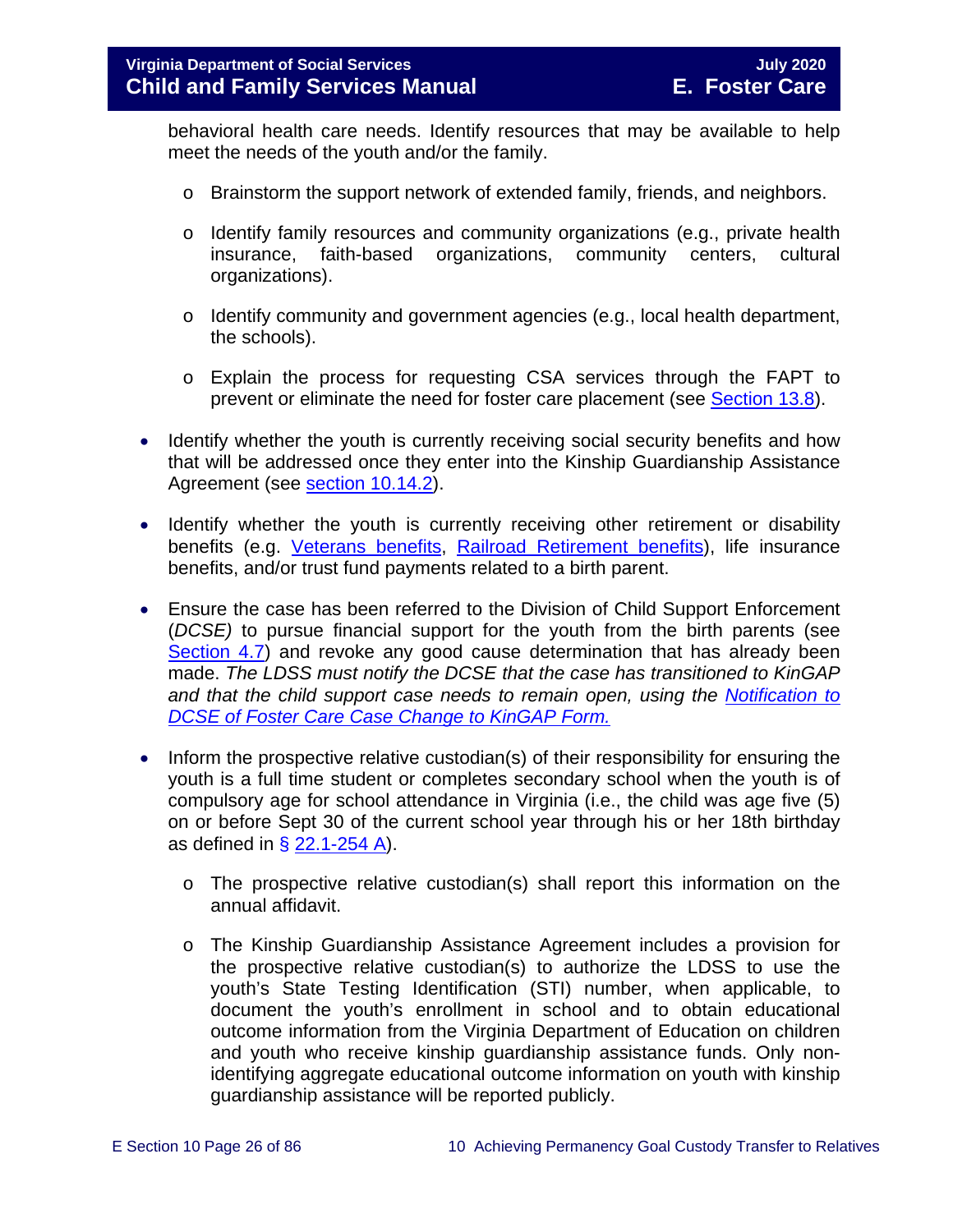# **Virginia Department of Social Services July 2020 Child and Family Services Manual**

- Inform the prospective relative custodian(s) and the youth of independent living services available for youth age 16 and over who left foster care and are receiving kinship guardianship assistance. Independent living services for youth may be accessed through [Project LIFE](http://www.vaprojectlife.org/) when needed services are requested by the family or the youth. Independent living services may also be available through the LDSS responsible for providing services to the family, based on the availability of Independent Living funds awarded to the LDSS. Services include a broad range of activities, educational support, job preparation, and training to help the youth prepare for adulthood. For information on types of services, see [Section 14.7.](https://fusion.dss.virginia.gov/Portals/%5bdfs%5d/Files/DFS%20Manuals/Foster%20Care%20Manuals/Foster%20Care%20Manual%2007-2020/Final%20Foster%20Care%20Manual%2007-2020/Section_14_Fostering_Futures.pdf#page=35)
- Inform the prospective relative custodian(s) and the youth of Educational Training Voucher (ETV) program available for youth age 16 and older who left foster care and are receiving kinship guardianship assistance. The ETV Program provides federal and state funding to help eligible youth with expenses associated with college and post-secondary vocational training programs. Funding of up to \$5,000 per year OR the total cost of attendance per year (whichever is less), per eligible youth. For information on ETV, see [section 13.11.](https://fusion.dss.virginia.gov/Portals/%5bdfs%5d/Files/DFS%20Manuals/Foster%20Care%20Manuals/Foster%20Care%20Manual%2007-2020/Final%20Foster%20Care%20Manual%2007-2020/Section_13_achieving_permanency_for_older_youth.pdf#page=26)
- For youth age 17 or older, inform the prospective relative custodian(s) and the youth of the LDSS requirement to conduct the National Youth in Transition Database survey. For information about the survey please see [section 13.13.](https://fusion.dss.virginia.gov/Portals/%5bdfs%5d/Files/DFS%20Manuals/Foster%20Care%20Manuals/Foster%20Care%20Manual%2007-2020/Final%20Foster%20Care%20Manual%2007-2020/Section_13_achieving_permanency_for_older_youth.pdf#page=33)

# <span id="page-26-0"></span>**10.13 Application process for kinship guardianship assistance**

After the LDSS determines the youth and the prospective relative custodian(s) are eligible for kinship guardianship assistance, the LDSS shall provide the prospective relative custodian(s) with the [Virginia Application for Kinship Guardianship Assistance.](https://fusion.dss.virginia.gov/Portals/%5Bdfs%5D/Files/DFS%20FORMS/Family%20Services-Generic%20Forms/Application%20for%20Assistance.pdf)

This tool helps the prospective relative custodian(s):

- Plan for integrating the youth into their family permanently.
- Evaluate the total resources they have available to address the needs of the youth.
- Identify the financial assistance they may need in order to assume custody and meet the needs of the youth.

The application should be completed by the prospective relative custodian(s) with the LDSS service worker.

The prospective relative custodian(s) shall sign and submit the completed Application [for Kinship Guardianship Assistance](https://fusion.dss.virginia.gov/Portals/%5Bdfs%5D/Files/DFS%20FORMS/Family%20Services-Generic%20Forms/Application%20for%20Assistance.pdf) to the LDSS. Letters, other written requests, and verbal requests for kinship guardianship assistance do not constitute an official request and do not initiate the time frames for processing.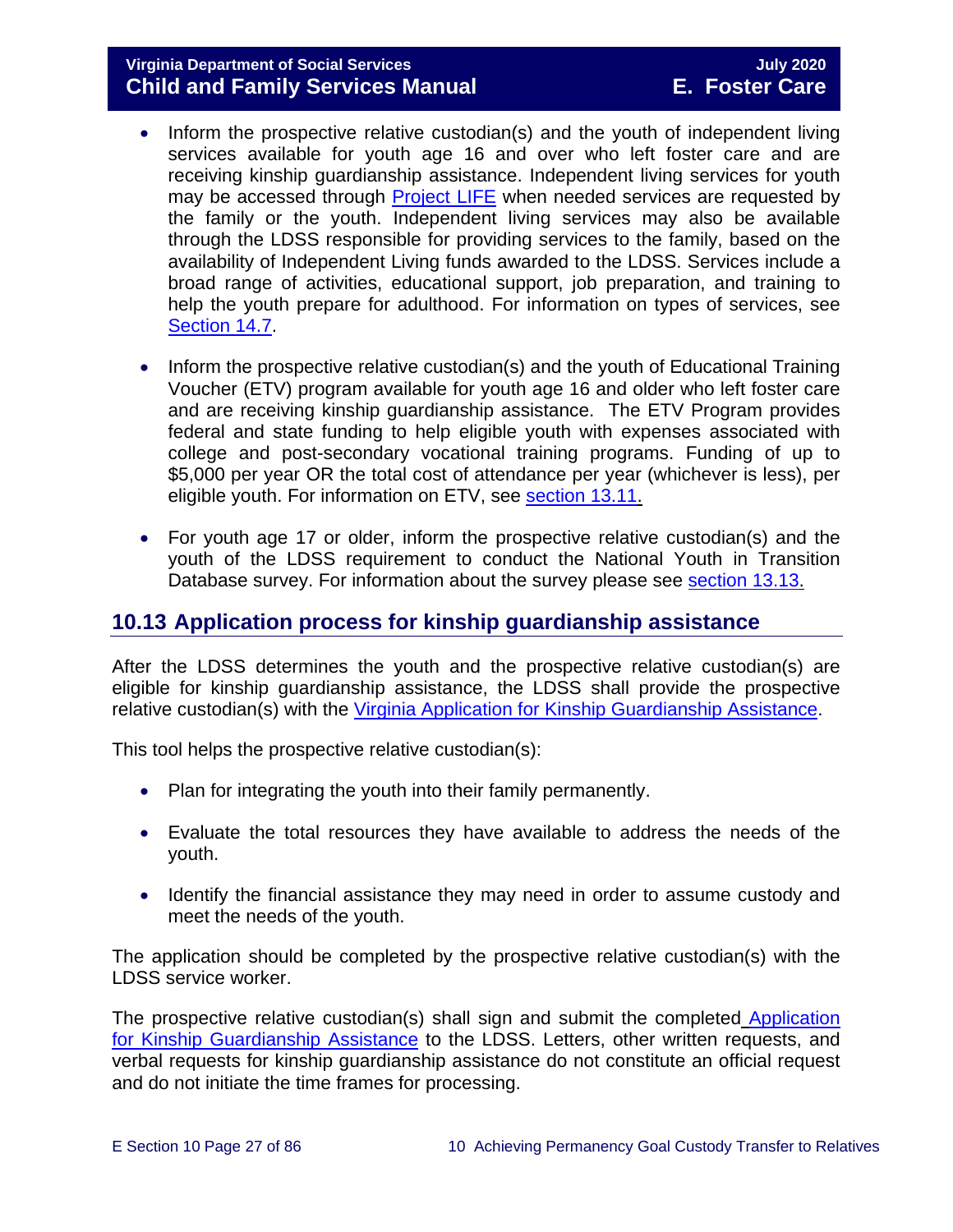#### <span id="page-27-0"></span>**10.13.1 Initial review and notice of application receipt**

**Within 14 days** after receiving the [Application for Kinship Guardianship Assistance,](https://fusion.dss.virginia.gov/Portals/%5Bdfs%5D/Files/DFS%20FORMS/Family%20Services-Generic%20Forms/Application%20for%20Assistance.pdf) the LDSS should:

- Review the application to determine whether the application is complete.
- Notify the prospective relative custodian(s) in writing that the application was received and its status:
	- o **The application is complete.** The notification should include the date the application was received. It should state that the LDSS and the prospective relative custodian(s) have 90 days to sign the Kinship Guardianship Assistance Agreement.
	- o **Additional information is needed.** The notification shall state the specific information necessary to complete the application. It should advise the prospective relative custodian(s) to submit the information by email, phone, or in person within 30 days from the notice date.
	- o **The application is denied** when relatives submit the application and the LDSS determines the youth and/or the prospective relative custodian(s) are not eligible for kinship guardianship assistance. The [Family Services Notice of Action](https://fusion.dss.virginia.gov/Portals/%5Bdfs%5D/Files/DFS%20FORMS/Family%20Services-Generic%20Forms/Family%20Services%20Notice%20of%20Action%20and%20Right%20to%20Appeal.pdf) shall be used to communicate this is writing and shall clearly state the reason(s) for the denial, provide information on the relatives' right to appeal within 30 days of receiving the notice of denial, and provide information on the fair hearing process. No further action is required by the LDSS on the application.

Note: If Custody is transferred to the relative prior to the six (6) month placement requirement being met and the Kinship Guardianship Assistance Agreement being signed, the family will not be eligible for kinship guardianship assistance.

#### <span id="page-27-1"></span>**10.13.2 Timeframe for acting on completed application**

Once the LDSS receives the completed [Application for Kinship Guardianship](https://fusion.dss.virginia.gov/Portals/%5Bdfs%5D/Files/DFS%20FORMS/Family%20Services-Generic%20Forms/Application%20for%20Assistance.pdf)  [Assistance](https://fusion.dss.virginia.gov/Portals/%5Bdfs%5D/Files/DFS%20FORMS/Family%20Services-Generic%20Forms/Application%20for%20Assistance.pdf) and all required documentation:

- The LDSS and the prospective relative custodian(s) should begin the assessment and negotiation process as quickly as possible.
- The LDSS and the prospective relative custodian(s) should fully discuss the general provisions required for kinship guardianship assistance as delineated in the binding Kinship Guardianship Assistance Agreement. They should complete and sign the agreement within 90 days from the date the LDSS received the completed application and all required documentation.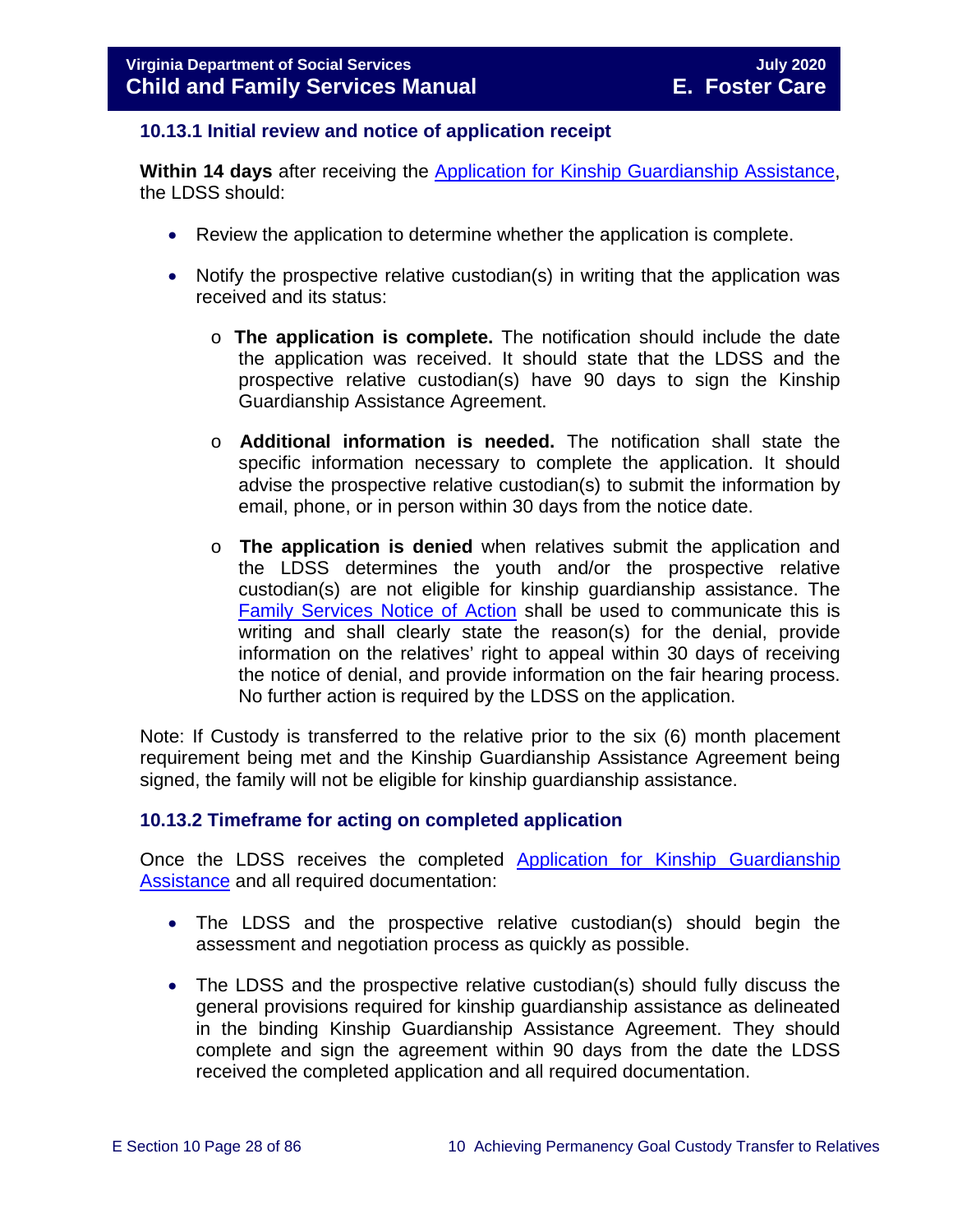- **The local board, or its designee, and the prospective relative custodian(s) shall sign the Kinship Guardianship Assistance Agreement prior to the transfer of legal custody of the youth from the LDSS to the relative custodian(s).**
- The effective date of the Kinship Guardianship Assistance Agreement is the date the judge signs the court order transferring legal custody of the youth from the LDSS to the relative custodian(s).

# <span id="page-28-0"></span>**10.14 Assessing the family and youth's needs for assistance**

# <span id="page-28-1"></span>**10.14.1 Assessing family circumstances**

The LDSS should begin the assessment process by facilitating conversations with the prospective relative custodian(s) about the needs of the youth, the family circumstances of the prospective relative custodian(s), and the types of assistance they feel they need to obtain legal custody of the youth, meet the youth's needs, and prevent the youth from returning to foster care. Family circumstances include the prospective relative custodian(s)' overall ability to meet the immediate and future needs of the youth and to incorporate the youth into their home, in relation to their current lifestyle and standard of living, as well as their future plans.

The prospective relative custodian(s) provide information on their family circumstances in the application for kinship guardianship assistance. The purpose of this information is to assist the prospective relative custodian(s) in:

- Planning for integrating the youth into their family permanently.
- Evaluating:
	- $\circ$  The total funds they have available for the youth, taking into account their financial resources and expenses for the youth.
	- o Other resources available to help address the needs of the youth (e.g., resources from family, neighbors, faith-based community, private health insurance, schools, and other government programs).
	- o The financial assistance and/or services they may need in order to assume custody, to meet the needs of the youth, and to prevent the youth from returning to foster care.
- Negotiating with the LDSS the terms for the kinship guardianship assistance for the youth.
- Understanding the type of services they can request from the FAPT.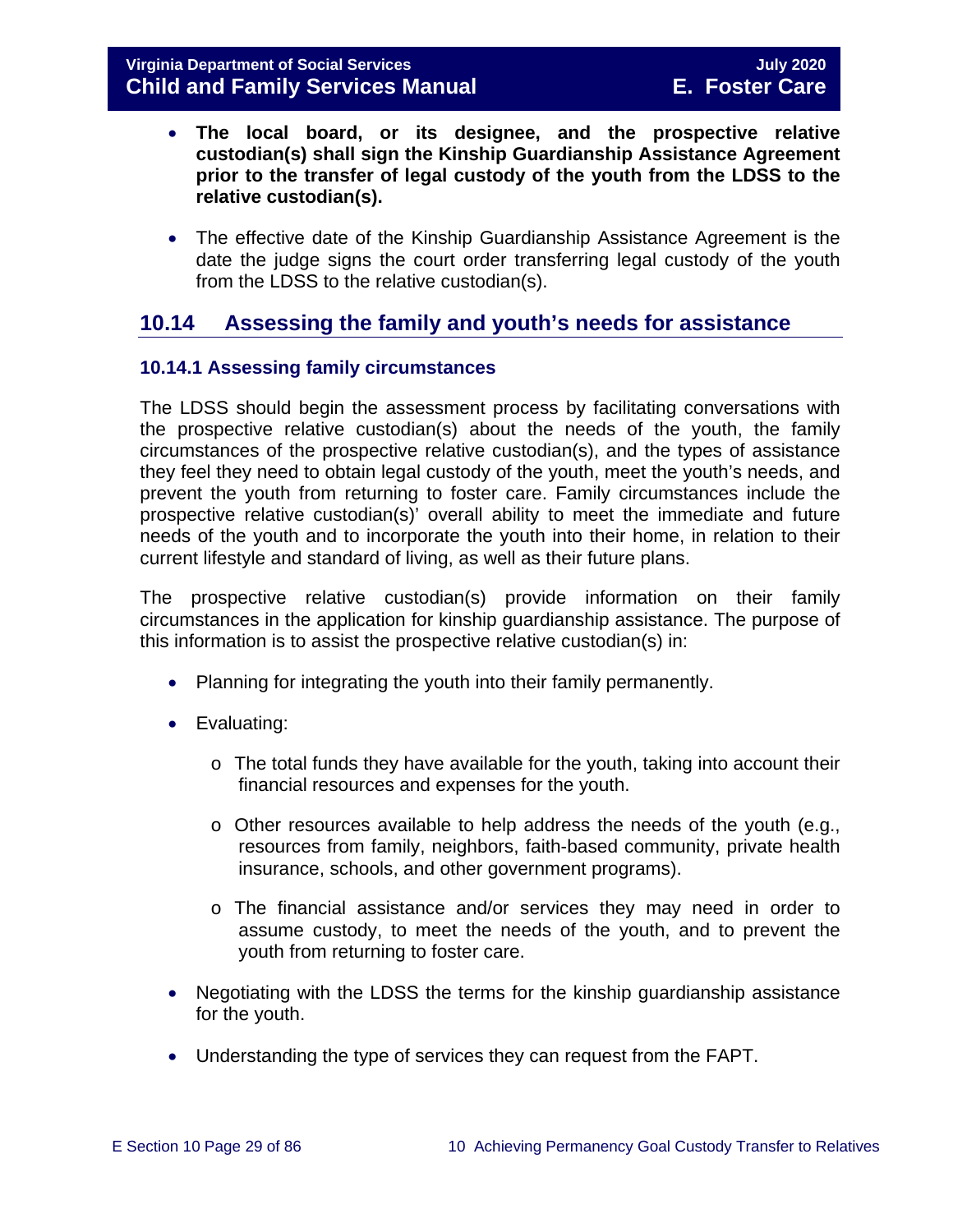This information is not used in determining the youth's eligibility for kinship guardianship assistance. It is also not the sole factor to be used in assessing family circumstances or in determining the amount of kinship guardianship payments.

The LDSS should review the information that the prospective relative custodian(s) provide on the [Application for](https://fusion.dss.virginia.gov/Portals/%5Bdfs%5D/Files/DFS%20FORMS/Family%20Services-Generic%20Forms/Application%20for%20Assistance.pdf) Assistance and clarify any information as needed. The LDSS should assure the prospective relative custodian(s) that they will keep the information confidential.

The LDSS should discuss with the prospective relative custodian(s):

- If the prospective relative custodian(s) anticipate any changes in the near future that will increase or decrease the financial resources they have available to support the youth (e.g., different financial resources, different people to support on a regular basis).
- In what ways the prospective relative custodian(s) feel this information reflects their family circumstances.
- What additional information the prospective relative custodian(s) can share to better understand their family circumstances.
- Whether the prospective relative custodian(s) can spend any funds differently to help meet the needs of the youth.

The LDSS makes any adjustments to the application that the prospective relative custodian(s) identify and shares information from the application calculations with the prospective relative custodian(s). This process helps the prospective relative custodian(s) assess and understand the resources they have available to care for the youth. The prospective relative custodian(s) also refer to this information during the negotiation process for kinship guardianship assistance for the youth.

#### <span id="page-29-0"></span>**10.14.2 Assessing basic maintenance needs of the youth**

After assessing family circumstances, the LDSS shall discuss with the prospective relative custodian(s) the basic maintenance available for the youth. The basic maintenance payment helps the prospective relative custodian(s) address the youth's basic needs for housing, food, clothing, transportation and/or personal incidentals. A supplemental clothing allowance over and above the basic maintenance payment is not an allowable payment in kinship guardianship assistance.

The LDSS should discuss the following factors with the prospective relative custodian(s):

• The basic maintenance payment is based on the youth's age rate for foster care maintenance rates (see [Section 18.1.3\)](https://fusion.dss.virginia.gov/Portals/%5bdfs%5d/Files/DFS%20Manuals/Foster%20Care%20Manuals/Foster%20Care%20Manual%2007-2020/Final%20Foster%20Care%20Manual%2007-2020/section_18_funding_maintenance_costs.pdf#page=4). The LDSS should explain that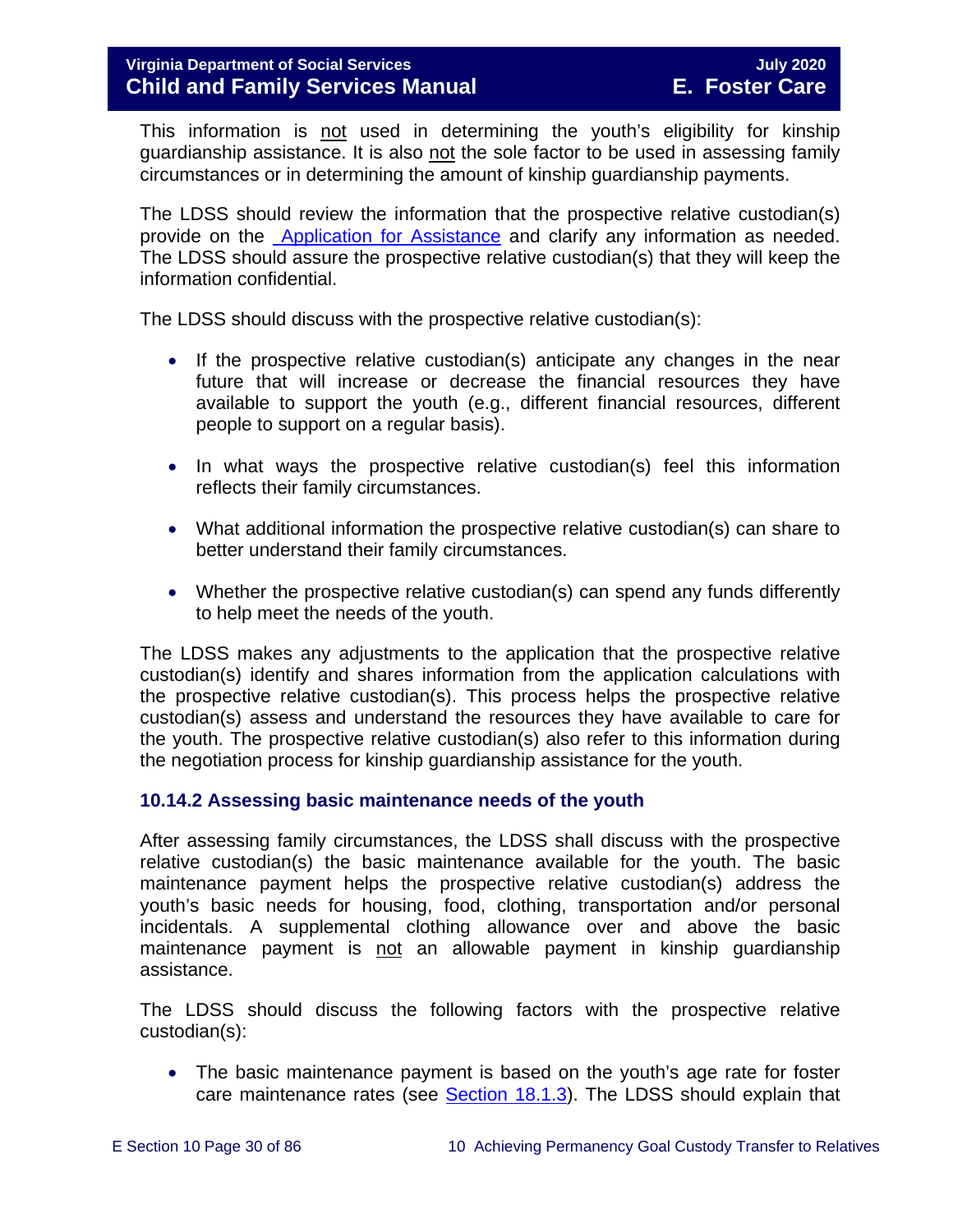at no time shall the payment exceed what would have been paid if the youth had remained in foster care (Social Security Act, Title IV, § 473 (d) (2) [42 [U.S.C. 673\]\)](http://www.socialsecurity.gov/OP_Home/ssact/title04/0473.htm).

- Other forms of assistance the youth may receive:
	- o[Social Security benefits](http://www.socialsecurity.gov/) due to the retirement, death, or disability of a birth parent. The youth may continue to be eligible for benefits connected to the birth parents.
	- $\circ$ [SSI](http://www.socialsecurity.gov/pgm/ssi.htm) payments if the youth has a disability. If the youth is currently receiving disability payments while in foster care, once custody is transferred the relative custodian will need to apply to become the payee. The LDSS should inform the prospective relative custodian(s) that they may choose to apply to receive SSI payments for an eligible youth and receive kinship guardianship assistance maintenance payments concurrently, or to obtain payments solely from one program. The LDSS should encourage the prospective relative custodian(s) to contact a Social Security representative at 1-800-772-1213 to discuss their situation. They may also visit the Social Security Administration (SSA) website at [http://www.socialsecurity.gov.](http://www.socialsecurity.gov/)

oThe prospective relative custodian(s) may choose to:

- Reduce the basic maintenance payment they receive based on the amount of SSI the youth is entitled to receive and use the SSI funds to help meet the maintenance needs of the youth.
- Decline the basic maintenance payment and receive only SSI for the youth.
- Receive only the basic maintenance payment and not continue SSI payments for the youth. However, if the youth does not receive SSI benefits for 12 months, the youth is no longer eligible for SSI. The relative custodian(s) may reapply for SSI benefits in the future, or the youth may apply for Social Security Disability Insurance (SSDI) benefits after age 18 as an adult disabled since childhood. The youth will need to meet all eligibility requirements in order to receive benefits.

The LDSS should serve as a resource for the prospective relative custodian(s) on the kinship guardianship assistance program as they make this decision [\(Federal Child Welfare Policy Manual, Subsection](http://www.acf.hhs.gov/cwpm/programs/cb/laws_policies/laws/cwpm/questDetail.jsp?QAId=76)  [8.4D.1\)](http://www.acf.hhs.gov/cwpm/programs/cb/laws_policies/laws/cwpm/questDetail.jsp?QAId=76).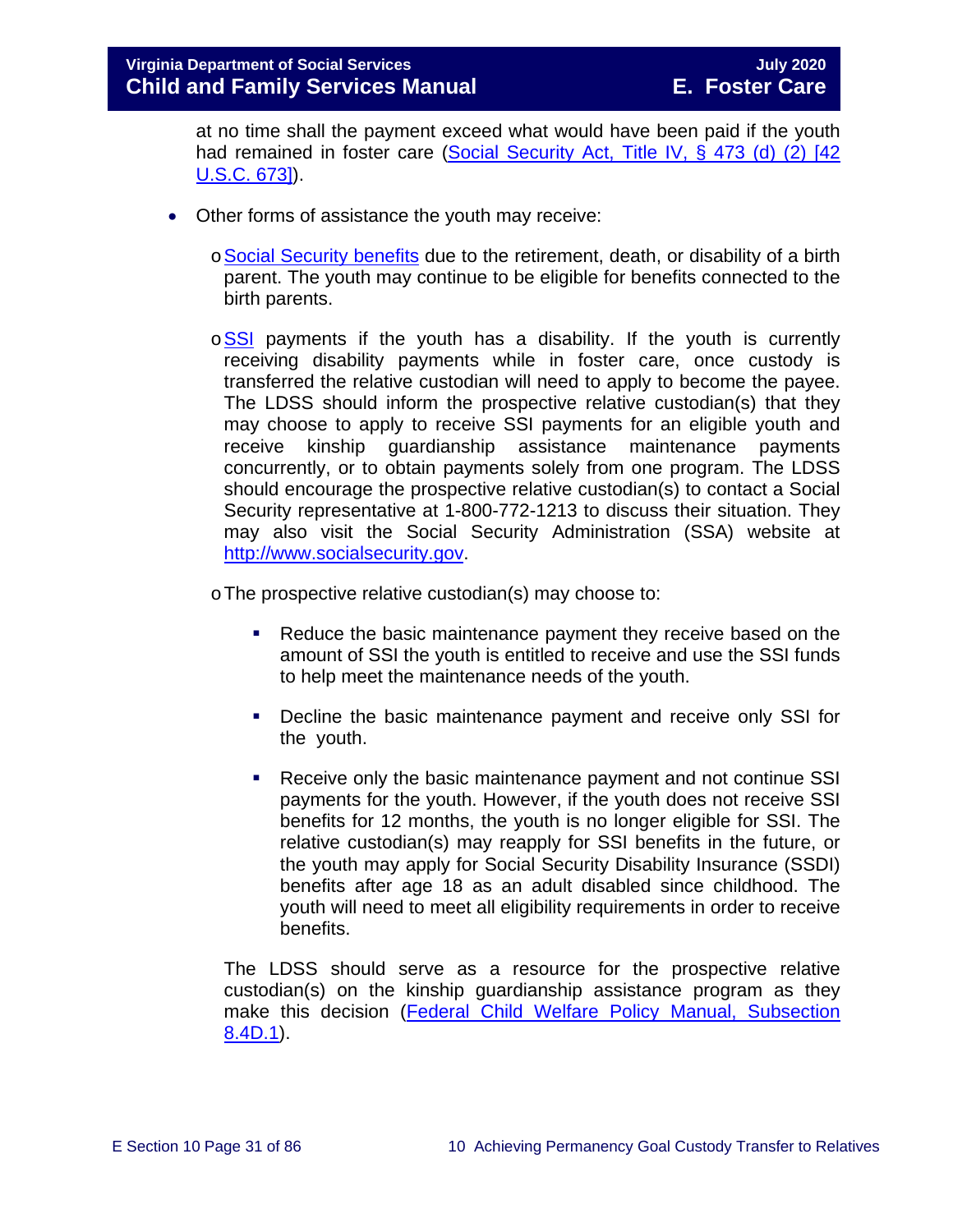- o Other retirement or disability benefits (e.g. [Veterans benefits,](http://www.vba.va.gov/VBA/) [Railroad](http://www.rrb.gov/)  [Retirement benefits\)](http://www.rrb.gov/), life insurance benefits, and/or trust fund payments related to a birth parent.
- The amount of funds the prospective relative custodian(s) identify they have available to care for the youth (see **Section 10.14.1** and the calculation at the end of Section II on the application for any remaining funds the prospective relative custodian(s) have available for the youth.) For example, the LDSS worker should inform the prospective relative custodian(s) that based on the information they provided, they have "x" dollars available to help care for the youth after subtracting the expenses for the youth from the financial resources they have available for the youth. The LDSS should ask the prospective relative custodian(s) what amount they need on a monthly basis to help address the basic maintenance need of the youth, given the resources they have available. *The [Worksheet for Assessing and Negotiating](https://fusion.dss.virginia.gov/Portals/%5Bdfs%5D/Files/Adoption/Adoption%20Assistance/Assessing%20and%20Negotiating%20-%20Worksheet.doc)  [Assistance](https://fusion.dss.virginia.gov/Portals/%5Bdfs%5D/Files/Adoption/Adoption%20Assistance/Assessing%20and%20Negotiating%20-%20Worksheet.doc) may be used as an additional resource*.
- The amount of basic maintenance the prospective relative custodian(s) request, if they choose to receive less than the amount available.
- The length of time the prospective relative custodian(s) choose to receive the basic maintenance payment. They may receive the basic maintenance payment until the youth reaches the age of 18, or age 21 when applicable. For example, the LDSS should ask the prospective relative custodian(s) how long and for what time period they request this payment?

The LDSS shall inform the prospective relative custodian(s):

- The basic maintenance rate shall be automatically increased under two circumstances in the future:
	- o When the youth reaches a higher age grouping in state foster care policy (see [Section 18.1.3\)](https://fusion.dss.virginia.gov/Portals/%5bdfs%5d/Files/DFS%20Manuals/Foster%20Care%20Manuals/Foster%20Care%20Manual%2007-2020/Final%20Foster%20Care%20Manual%2007-2020/section_18_funding_maintenance_costs.pdf#page=4), to help address the increased costs of caring for an older youth, or
	- o When statewide increases are approved to help address increased costs of living.

If the prospective relative custodian(s) choose to receive less basic maintenance than the maximum available rate, the agreed upon payment amount will be increased by the same percentage amount used to calculate the increase in the maximum foster care maintenance payments. The LDSS will notify them in writing when automatic increases occur.

• If the prospective relative custodian(s) request and the LDSS agrees to a time-limited payment, the LDSS shall notify the relative custodian(s) using the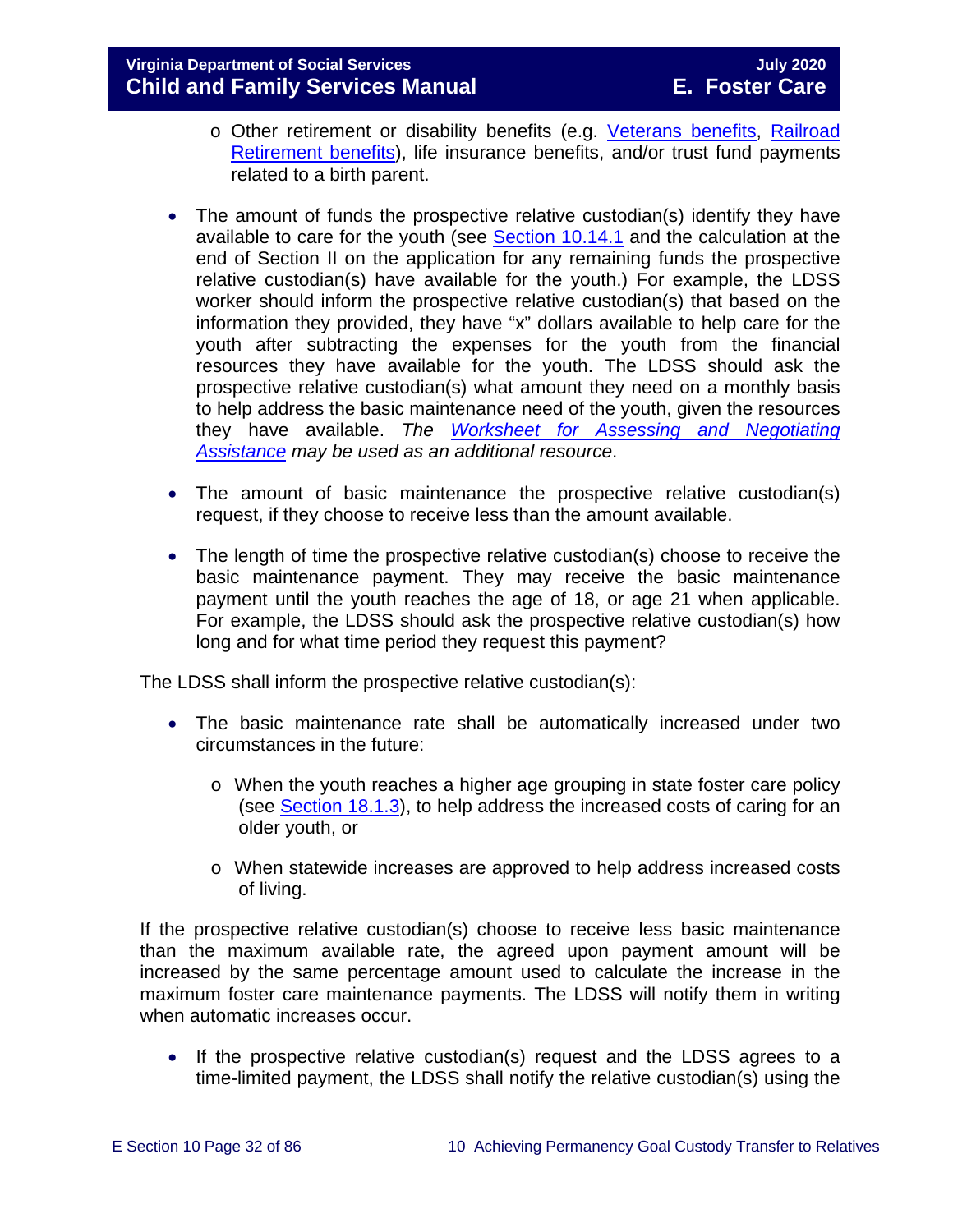[Family Services Notice of Action](https://fusion.dss.virginia.gov/Portals/%5Bdfs%5D/Files/DFS%20FORMS/Family%20Services-Generic%20Forms/Family%20Services%20Notice%20of%20Action%20and%20Right%20to%20Appeal.pdf) through certified mail **two (2) months** prior to the scheduled end date for the maintenance payment.

- The youth shall continue to receive the basic maintenance payment specified in the Kinship Guardianship Assistance Agreement, or addendum in effect, until one of the following actions occurs:
	- o The relative custodian(s) decline the basic maintenance payment in writing.
	- $\circ$  The relative custodian(s) indicate they need a different payment amount. The new amount, up to the maximum allowable amount, is then specified in an addendum to the agreement that is signed and executed by the LDSS and the prospective relative, or
	- o The agreement is terminated based on terms in the Kinship Guardianship Assistance Agreement (see [Section 10.22.3\)](#page-69-0).

After discussing all relevant factors, the LDSS shall document the prospective relative custodian(s)' decisions about basic maintenance payments and the agreed upon terms in the Kinship Guardianship Assistance Agreement and in any addendum containing basic maintenance payments.

# <span id="page-32-0"></span>**10.14.3 Assessing additional supervision and support needs of the youth**

After assessing the basic maintenance needs of the youth, the LDSS and prospective relative custodian(s) should assess the youth's needs for additional supervision and support when appropriate for the youth. An enhanced maintenance payment may be paid when the youth requires additional supervision and support from the prospective relative custodian(s) to ensure the safety and well-being of the youth.

When the LDSS determines there are indications that the youth may require additional supervision and support from the prospective relative custodian(s), the LDSS shall use the [Virginia Enhanced Maintenance Assessment Tool](https://fusion.dss.virginia.gov/dis/IT-Services/Applications/VEMAT) (VEMAT) to assess the behavioral, emotional, and physical/personal care needs of the youth. The LDSS shall administer the VEMAT to determine whether an enhanced maintenance payment is appropriate when:

- The youth is receiving an enhanced maintenance payment in foster care based on the VEMAT; or
- The youth is not receiving an enhanced maintenance payment and the LDSS has sufficient reason to believe the youth requires additional supervision and support from the prospective relative custodian(s) based on the frequency, duration, and intensity of the youth's behavioral, emotional, and physical/personal care characteristics consistent with VEMAT guidance.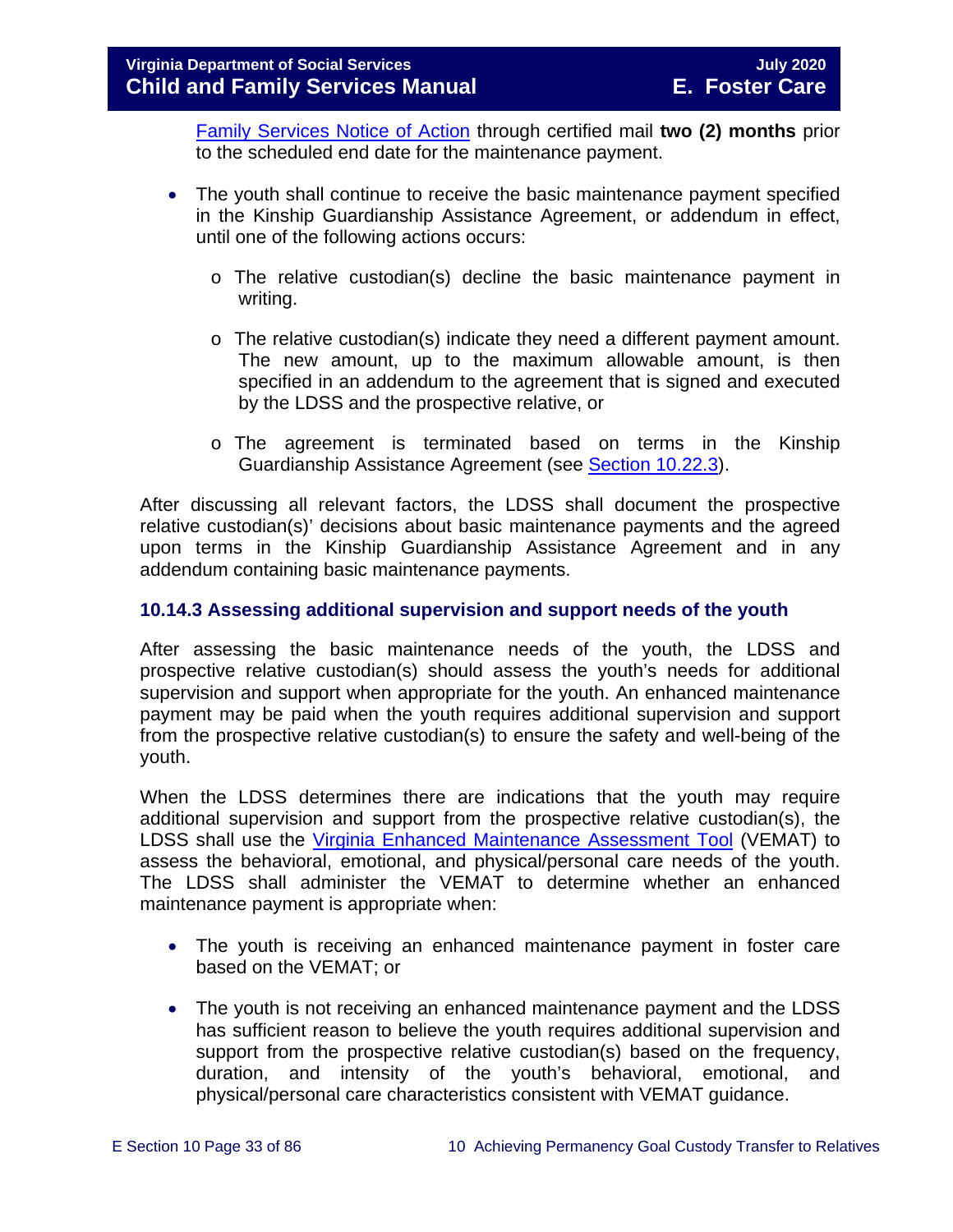*The LDS must administer the VEMAT within 14 days of receiving the application for assistance, if a VEMAT is required. A VEMAT is required:* 

- *When the current VEMAT will be six months old by the time KinGAP Agreement will be signed;*
- *When the VEMAT will become due during the negotiation timeframe; or*
- *When there is no VEMAT and there is reason to believe that the child requires additional supervision and support.*

When a VEMAT is not administered, the youth is not eligible for a kinship guardianship assistance enhanced maintenance payment. A re-administration of the VEMAT is not required if the Kinship Guardianship Assistance Agreement is signed within *six months* of the prior *unexpired* VEMAT assessment. For procedures on VEMAT, see [Section 18.2.](https://fusion.dss.virginia.gov/Portals/%5bdfs%5d/Files/DFS%20Manuals/Foster%20Care%20Manuals/Foster%20Care%20Manual%2007-2020/Final%20Foster%20Care%20Manual%2007-2020/section_18_funding_maintenance_costs.pdf#page=11)

When the LDSS establishes that the youth requires additional supervision and support based on the administration of the VEMAT in accordance with VDSS guidance, the LDSS and the negotiator shall assess and negotiate an enhanced maintenance payment with the prospective relative custodian(s), unless the prospective relative custodian(s) decline this assistance. For guidance on the purpose, goals, and principles when negotiating kinship guardianship assistance, see [Section 10.15.](#page-38-0)

The LDSS should discuss the following factors with the prospective relative custodian(s), during the assessment and negotiation process, as well as any other relevant factors:

- The needs of the youth for additional supervision and support from the prospective relative custodian(s), as documented by the VEMAT for the youth.
- Available resources to help meet the needs of the youth and defray the costs. When the prospective relative custodian(s) plan to add the youth to their health insurance policy, they shall provide a copy of the full explanation of covered benefits to help identify services that are covered by their health insurance.
- The family circumstances of the prospective relative custodian(s).
- The amount of funds the prospective relative custodian(s) have available to care for the youth. (See [Section 10.14.1](#page-28-1) and the calculation at the end of Section II on the application for any remaining funds the prospective relative custodian(s) have available for the youth.) The LDSS worker should inform the prospective relative custodian(s) that based on the information they provided, they have "x" dollars available to help care for the youth after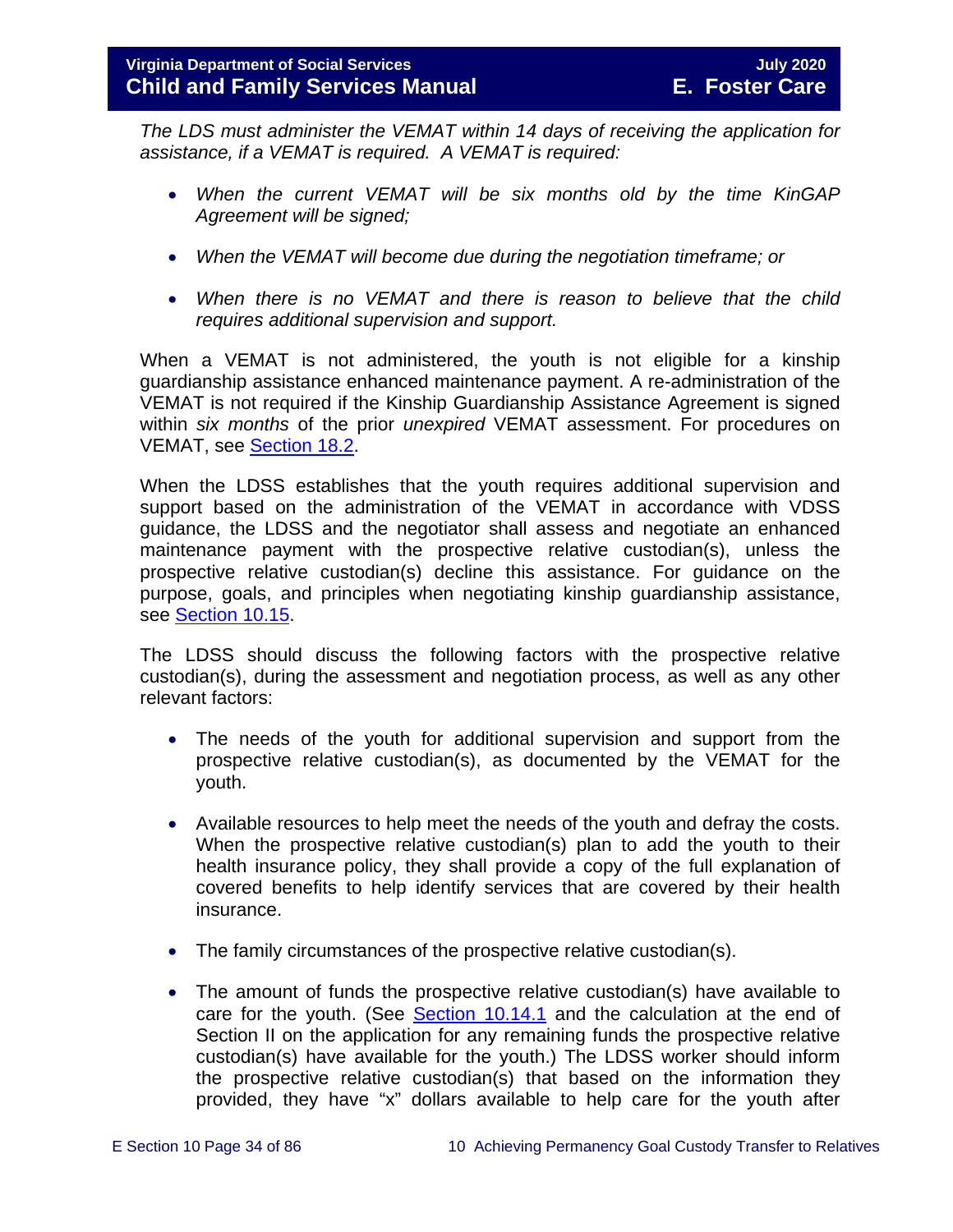subtracting the expenses for the youth from the financial resources they have available for the youth. The LDSS should ask the prospective relative custodians how much financial assistance they need to provide supervision and support for the youth given the resources they have available.

- The prospective relative custodian(s)' request for enhanced maintenance and their reasons.
- The length of time for the enhanced maintenance payment. The LDSS should ask the prospective relative custodians how long they need the payment to provide additional supervision and support for the youth. The LDSS should also clarify the length of time they need the payment.
- The enhanced payment amount may range from no payment up to the maximum amount allowed by law. At no time shall the amount of the enhanced maintenance payment exceed what would have been paid if the youth was in foster care [\(Social Security Act, Title IV, § 473 \(d\) \(2\) \[42 U.S.C.](http://www.socialsecurity.gov/OP_Home/ssact/title04/0473.htm)  [673\]\)](http://www.socialsecurity.gov/OP_Home/ssact/title04/0473.htm). The VEMAT score does not determine the final payment for the youth; but rather, it is used during negotiation as the maximum allowable payment amount.
- The maximum allowable amount is based on the VEMAT score for the youth when the LDSS first negotiates a kinship guardianship assistance enhanced maintenance payment with the prospective relative custodian(s). The maximum amount remains the same for any subsequent negotiations on kinship guardianship assistance enhanced maintenance *payments* for the duration of the Kinship Guardianship Assistance Agreement.
- The only exception is when the LDSS receives a Request for VEMAT [Administration Due to a Change in Child Behaviors](https://fusion.dss.virginia.gov/Portals/%5BDIS%5D/Files/032-04-0048-01-eng.doc) and a new VEMAT is administered. In this situation, the maximum allowable amount for negotiations is increased, based on the youth's higher VEMAT score, for the duration of the agreement. When the new VEMAT score is lower than the youth's previous score, the payment may be lowered with the concurrence of the relative custodian(s).
- The VEMAT score for the youth provides the LDSS and the prospective relative custodian(s) current information for the assessment and negotiation process on the additional supervision and support the youth requires from the prospective relative custodian(s), based on the frequency, duration, and intensity of the child's behavioral, emotional, and physical/personal care characteristics.

When the prospective relative custodian(s) and the LDSS agree to a time-limited enhanced maintenance payment, the LDSS shall inform the prospective relative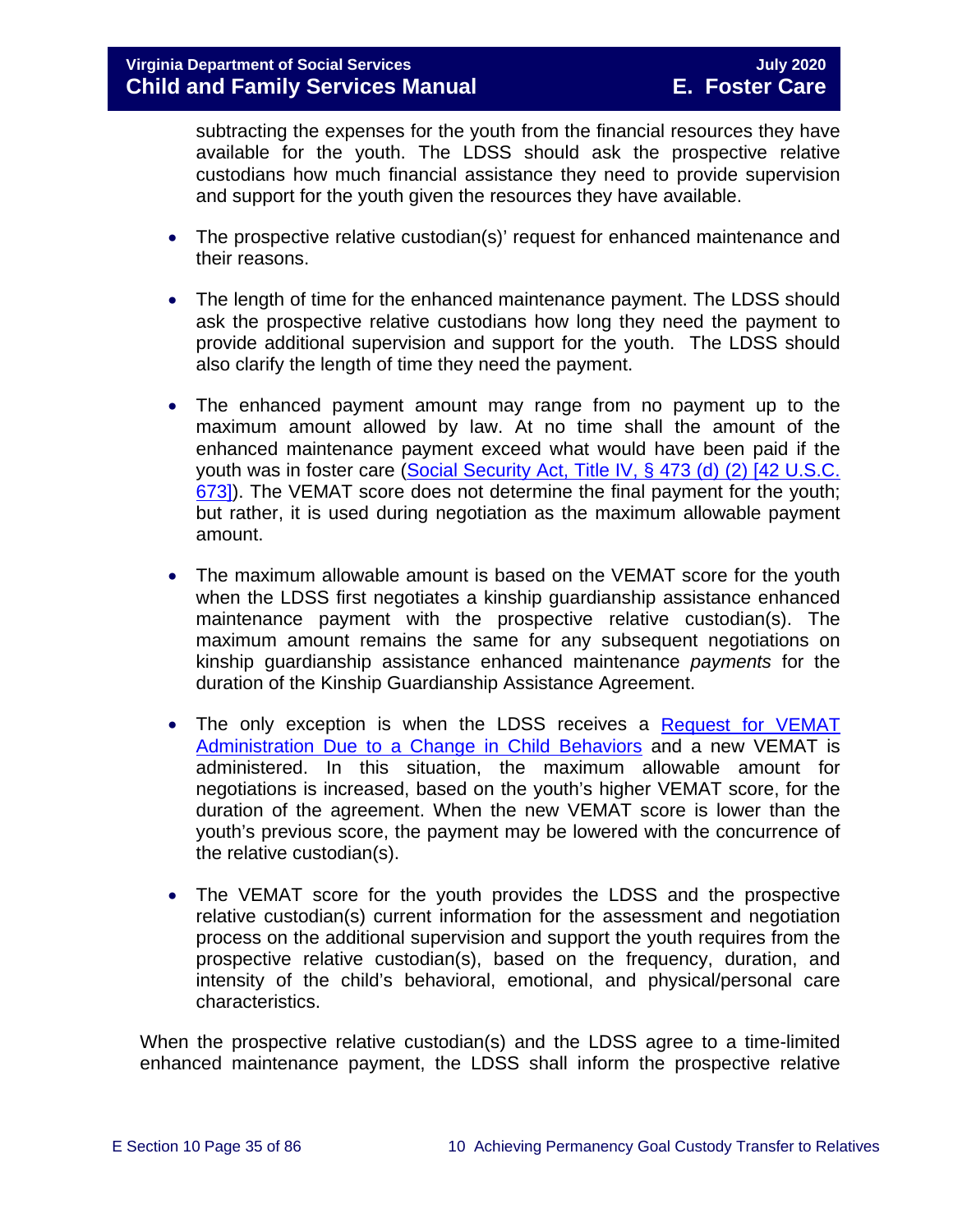custodian(s) that the LDSS will notify the prospective relative custodian(s) in a certified letter *60 days* prior to the scheduled end date for the payment.

The youth shall continue to receive the enhanced maintenance payment specified in the Kinship Guardianship Assistance Agreement, or in the addendum in effect, until one of the following actions occurs:

- The relative custodian(s) decline an enhanced maintenance payment in writing;
- The relative custodian(s) and the LDSS negotiate and agree upon a different payment amount, based on the needs of the youth as documented by the VEMAT and the family circumstances of the relative custodian(s). The agreed upon terms are then documented in an addendum to the agreement; or
- The payment or agreement is terminated based on terms in the Kinship Guardianship Assistance Agreement (see [Section 10.22.3\)](#page-69-0).

The LDSS shall not reduce the enhanced maintenance payment in the Kinship Guardianship Assistance Agreement unless the relative custodian(s) agree in writing.

After discussing all relevant factors, the LDSS negotiates with the prospective relative custodian(s) to determine the agreed upon enhanced maintenance payment amount to be paid on behalf of the youth. The LDSS shall document the agreed upon payment and terms in the Kinship Guardianship Assistance Agreement and in any addendum to the agreement containing enhanced maintenance payments. The LDSS is responsible for making title IV-E and CSA basic maintenance payments specified in the Kinship Guardianship Assistance Agreement.

# <span id="page-35-0"></span>**10.14.4 Assessing health insurance needs of the youth**

After assessing the maintenance needs of the youth, the LDSS and prospective relative custodian(s) should identify health insurance coverage for the youth, regardless of whether or not the youth is eligible for title IV-E funds. The prospective relative custodian(s) may:

- Add the youth to their health insurance policy (e.g., employer-based, TRICARE, CHAMPVA, and self-purchased plans) in accordance with the insurance policy requirements  $(\S$  [38.2-3432.3\)](https://law.lis.virginia.gov/vacode/38.2-3432.3/). The youth may be added at the time custody is transferred to the relative custodian(s).
- Add the youth to their health insurance policy and use Medicaid or FAMIS as secondary health insurance if the youth is eligible [\(Virginia DSS Medicaid](http://www.dss.virginia.gov/benefit/medical_assistance/manual.cgi)  [Eligibility Manual,](http://www.dss.virginia.gov/benefit/medical_assistance/manual.cgi) M1510.301).
- Use Medicaid or FAMIS if the youth is eligible.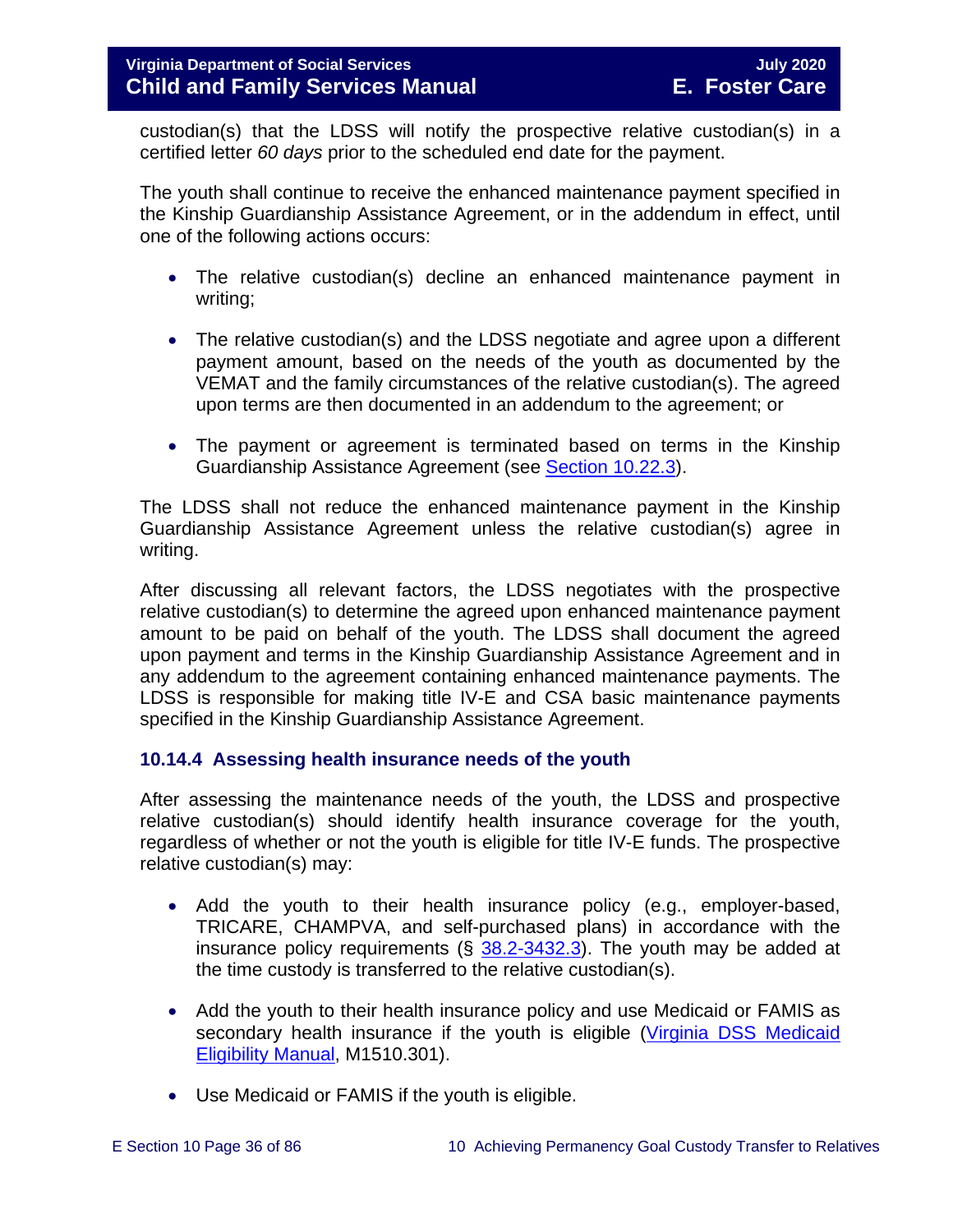The LDSS shall inform the prospective relative custodian(s) whether the youth is eligible for Medicaid in relation to the Kinship Guardianship Assistance Agreement.

### **10.14.4.1 Medicaid for the title IV-E eligible youth**

The youth who receives title IV-E kinship guardianship assistance maintenance payments is categorically eligible for Medicaid in the state where the youth resides. For the youth to be considered categorically eligible, a title IV-E kinship guardianship assistance payment of any amount shall be made on an ongoing basis (e.g., a dollar each month) [\(Social Security Act, Title IV, § 473 \(b\) \(3\) \(C\)](http://www.socialsecurity.gov/OP_Home/ssact/title04/0473.htm)  [\[42 U.S.C. 673](http://www.socialsecurity.gov/OP_Home/ssact/title04/0473.htm)]; and [Federal Program Instruction](http://www.acf.hhs.gov/programs/cb/laws_policies/policy/pi/2010/pi1011.htm#sectd) dated July 9, 2010).

When the youth is receiving title IV-E kinship guardianship assistance maintenance payments, Medicaid shall be included in the Kinship Guardianship Assistance Agreement. Medicaid eligibility continues for the youth when custody is legally transferred. The relative custodian(s) are not required to submit a separate Medicaid application for the youth.

When the youth and the prospective relative custodian(s) live outside of Virginia, the relative custodian(s) do not submit a separate application to the Medicaid program in the new state of residence. The LDSS shall send the [Title](https://fusion.dss.virginia.gov/dfs/DFS-Home/Title-IV-E/Title-IV-E-Forms)  [IV-E Foster Care and Medicaid Initial/Redetermination Evaluation](https://fusion.dss.virginia.gov/dfs/DFS-Home/Title-IV-E/Title-IV-E-Forms) to the Medicaid program in the new state which verifies the youth's title IV-E eligibility and categorical eligibility for that state's Medicaid program. The LDSS continues to make the title IV-E maintenance payment.

#### **10.14.4.2 Medicaid for the non-title IV-E eligible youth**

When the youth is not eligible for kinship guardianship assistance using title IV-E funds, and only state CSA funds may be used, the youth is **not** automatically eligible for Medicaid.

The LDSS should discuss the youth's situation with the prospective relative custodian(s) and explain that the youth may be eligible for medical coverage under various Medicaid covered groups or under FAMIS.

To determine the youth's eligibility for Virginia medical assistance, the prospective relative custodian(s) submit a Medicaid application to the LDSS with which they entered into the Kinship Guardianship Assistance Agreement. They should submit the application as soon as possible after the Kinship Guardianship Assistance Agreement is executed.

When custody is legally transferred, eligibility for the youth who is currently enrolled in Medicaid will be reevaluated to determine continued eligibility. The income of the relative custodian(s) is not counted when determining the child's eligibility.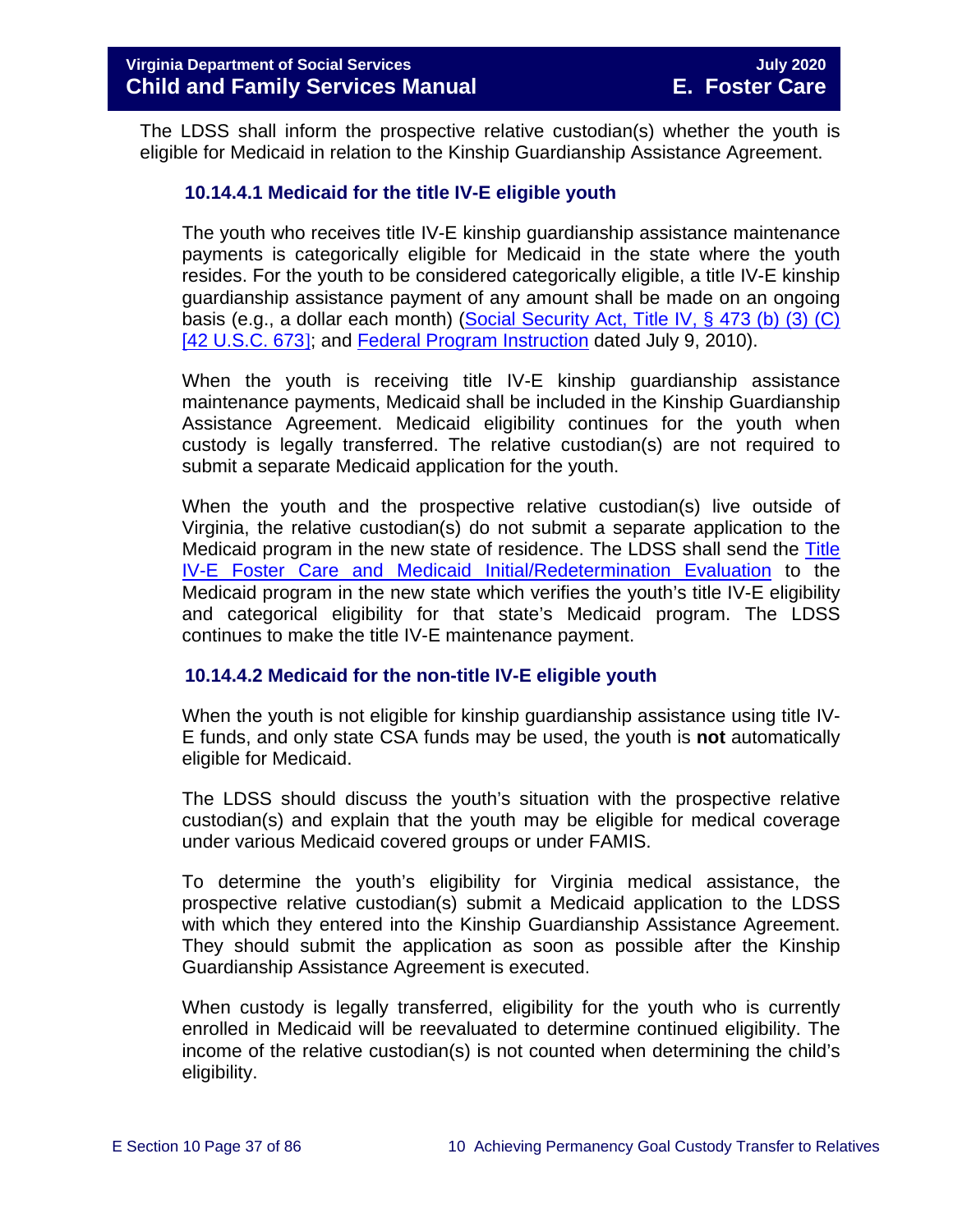## **Virginia Department of Social Services July 2020 Child and Family Services Manual E. Foster Care**

If the youth is eligible for Virginia medical assistance, the youth is enrolled in the coverage that is most beneficial (see the Virginia DSS Medicaid Eligibility Manual, [M0310.102\)](http://www.dss.virginia.gov/files/division/bp/medical_assistance/manual_transmittals/manual/m03.pdf).

For information on Medicaid covered groups, see the Virginia DSS Medicaid Eligibility Manual, [M03 Medicaid Covered Groups.](http://www.dss.virginia.gov/files/division/bp/medical_assistance/manual_transmittals/manual/m03.pdf)

For information on the FAMIS program, see <http://www.famis.org/> or the Virginia DSS Medicaid Eligibility Manual, [M21.](http://www.dss.virginia.gov/files/division/bp/medical_assistance/manual_transmittals/manual/m21.pdf)

## **10.14.5 Assessing non-recurring expenses for obtaining legal custody**

After assessing the health insurance needs of the youth, the LDSS and the prospective relative custodian(s) should assess non-recurring expenses of the prospective relative custodian(s) in obtaining legal custody of the youth, not to exceed \$2,000 [\(Social Security Act, Title IV, § 473 \(d\) \(1\) \(B\) \(iv\) \[42 USC 673\]\)](http://www.socialsecurity.gov/OP_Home/ssact/title04/0473.htm).

Payment and/or reimbursement may be made directly to the service providers or to the prospective relative custodian(s). Payment should be for expenses:

- Incurred by, or on behalf of, prospective relative custodian(s) for which the prospective relative custodian(s) have ultimate liability for payment.
- Not incurred in violation of State or Federal law.
- Not reimbursed from any other sources or funds.

Types of expenses include reasonable and necessary costs of the prospective relative custodian(s) that are directly related to obtaining legal custody of the youth including:

- Attorney fees and other legal service fees directly related to obtaining legal custody of the youth.
- Transportation, lodging, and food for the youth and/or the prospective relative custodian(s) when necessary to complete custody process. These costs may be paid for more than one trip.
- Other costs directly related to the transfer of legal custody.

In estimating and determining payment amounts, the LDSS and prospective relative custodian(s) should meet the following requirements:

• Payment amounts shall be determined through agreement between the prospective relative custodian(s) and the LDSS. The amounts do not need to be negotiated.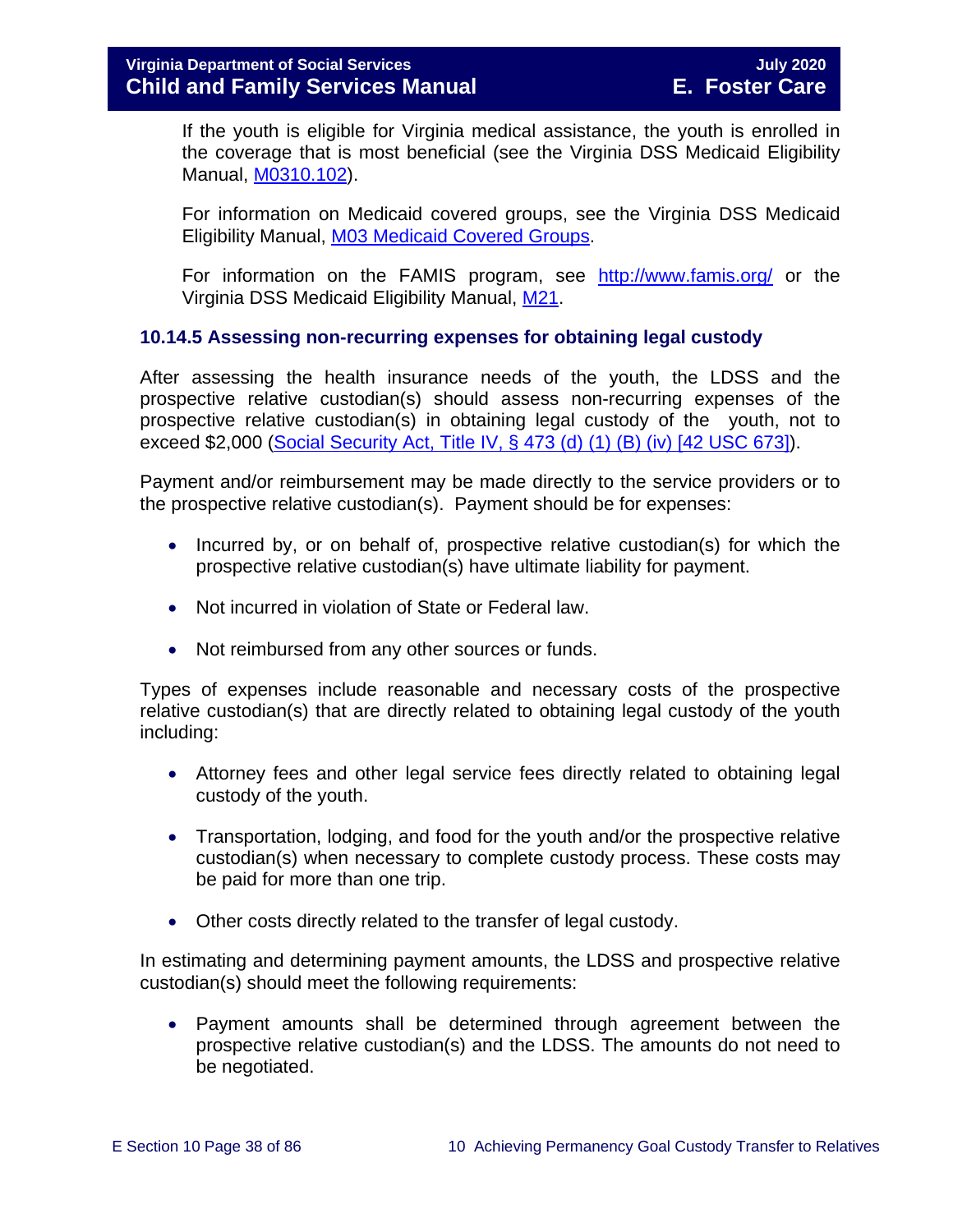- The prospective relative custodian(s)' income shall not be used as an eligibility requirement to determine whether payments shall be made.
- The total payment amount shall not exceed \$2,000 per youth per transfer of legal custody.
- For each youth of a sibling group, placed either separately or together, the prospective relative custodian(s) shall be reimbursed up to the \$2,000 maximum (Social Security Act, Title IV,  $\S$  473 (d) (3) (B) (ii) and (d) (1) (B) (iv) [\[42 USC 673\]\)](http://www.socialsecurity.gov/OP_Home/ssact/title04/0473.htm).
- Caps or limits shall not be set for any type of non-recurring expenses.
- The prospective relative custodian(s) cannot be reimbursed for out-of-pocket expenses for which they have otherwise been reimbursed.

Reasonable estimates may be used when service costs are not known.

The LDSS shall document the agreed upon payment amount(s) for non-recurring expenses of the prospective relative custodian(s) that are directly related to obtaining legal custody on the Kinship Guardianship Assistance Agreement. Title IV-E funds are used for non-recurring payments on behalf of the title IV-E eligible youth and the non-title IV-E eligible youth.

# **10.15 Negotiating kinship guardianship assistance**

After the Application for [Assistance form](https://fusion.dss.virginia.gov/Portals/%5Bdfs%5D/Files/DFS%20FORMS/Family%20Services-Generic%20Forms/Application%20for%20Assistance.pdf) is complete, the LDSS completes a Referral for [Negotiations.](https://fusion.dss.virginia.gov/Portals/%5Bdfs%5D/Files/DFS%20FORMS/Family%20Services-Generic%20Forms/Referral%20for%20Negotiations.pdf) The LDSS and the negotiator shall assess and negotiate with the prospective relative custodian(s) to determine agreed upon terms for the maintenance payment to meet the need of the youth.

The purpose of negotiation is to assess the youth's needs and the circumstances of the prospective relative custodian(s) to determine the amount and timing of assistance needed. The goal is not to minimize or maximize the amount of assistance.

The process is designed to provide consistent, fair, and equitable treatment of requests from prospective relative custodian(s) statewide. Assistance is then individually tailored to meet the unique special needs of the youth and the family circumstances of the relative custodian(s), utilizing all available resources in the family and community.

Assistance supplements the resources of the prospective relative custodian(s) to help them care for the youth's needs that they have difficulty providing for without assistance. It is not intended to cover the full cost of raising the youth. The prospective relative custodian(s) must continue to provide financially for their own needs, independent of assistance payments for the youth.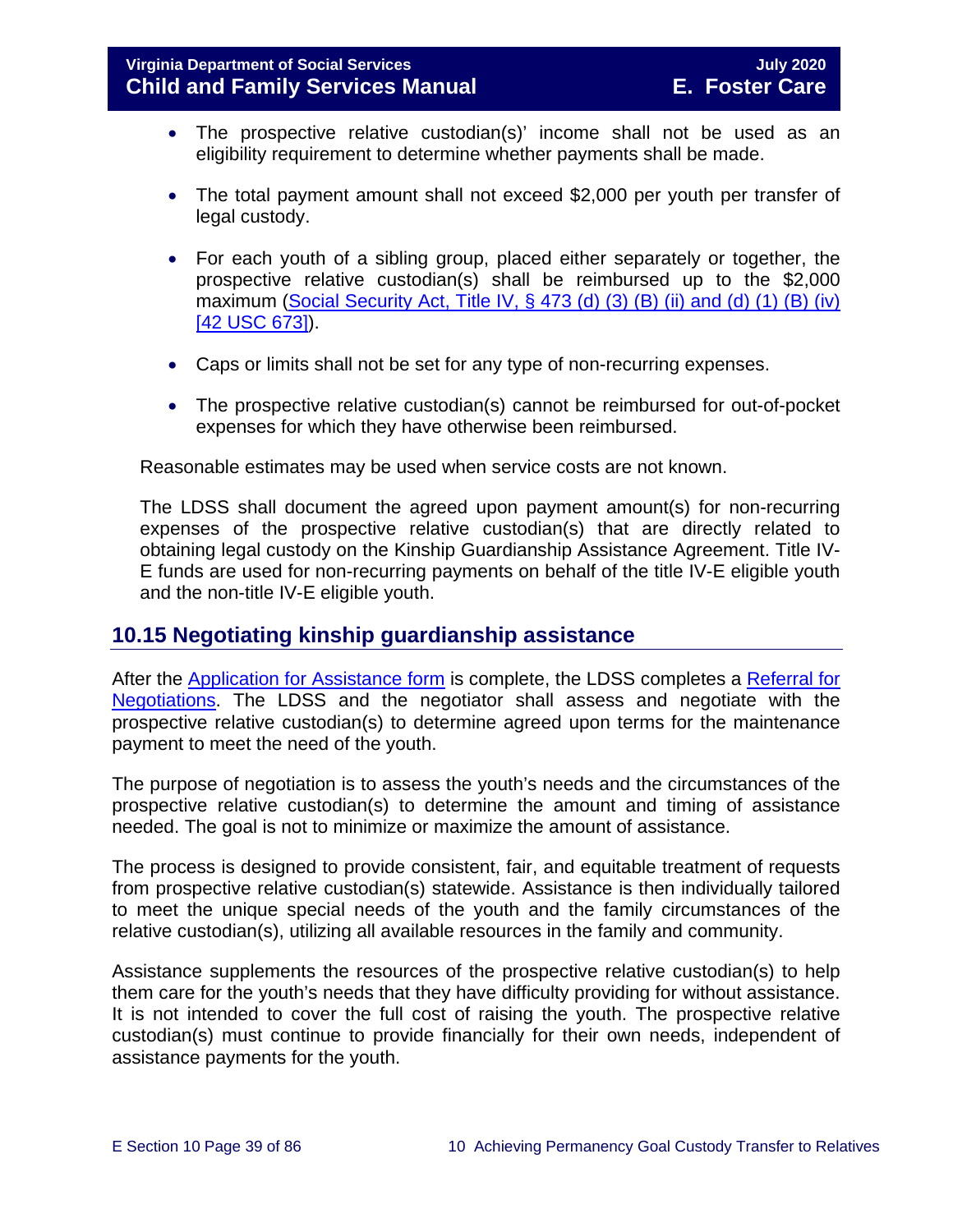# **Virginia Department of Social Services July 2020 Child and Family Services Manual**

Negotiation focuses on what assistance is needed now and what will be needed in the immediate future to help meet the youth's needs. The future needs of the youth and the family circumstances of the prospective relative custodian(s) are not negotiated. At any time in the future, the relative custodian(s) may request changes in financial assistance to address changes in the needs of the child and the family circumstances of the relative custodian(s).

Decisions are based on:

- The needs of the youth.
- The family circumstances of the prospective relative custodian(s).
- The availability of other resources to meet the youth's needs and help defray costs.
- The legal requirements for kinship guardianship assistance.

Basic maintenance and enhanced maintenance combined is the maintenance payment for kinship guardianship assistance. Negotiations will begin at 70% of the total maintenance rate.

#### **10.15.1 Role of the Negotiator**

In leading up to, during, and after the negotiation process, the negotiator:

- Ensures the state-wide kinship guardianship assistance negotiation process is objective, consistent, and supportive of both the LDSS and the prospective relative custodian.
- Reviews the application for kinship guardianship assistance or the request for an addendum.
- Reviews the pertinent and supporting documents that are within the automated system (OASIS) and case record. Specifically:
	- o Ensures that the documentation supports the youth's needs; and,
	- o Reviews the previous services, history of the case, and effectiveness of outcomes of previous services.
- Interviews the case worker and the family, when necessary.
- Negotiates with the family and LDSS on a case by case basis.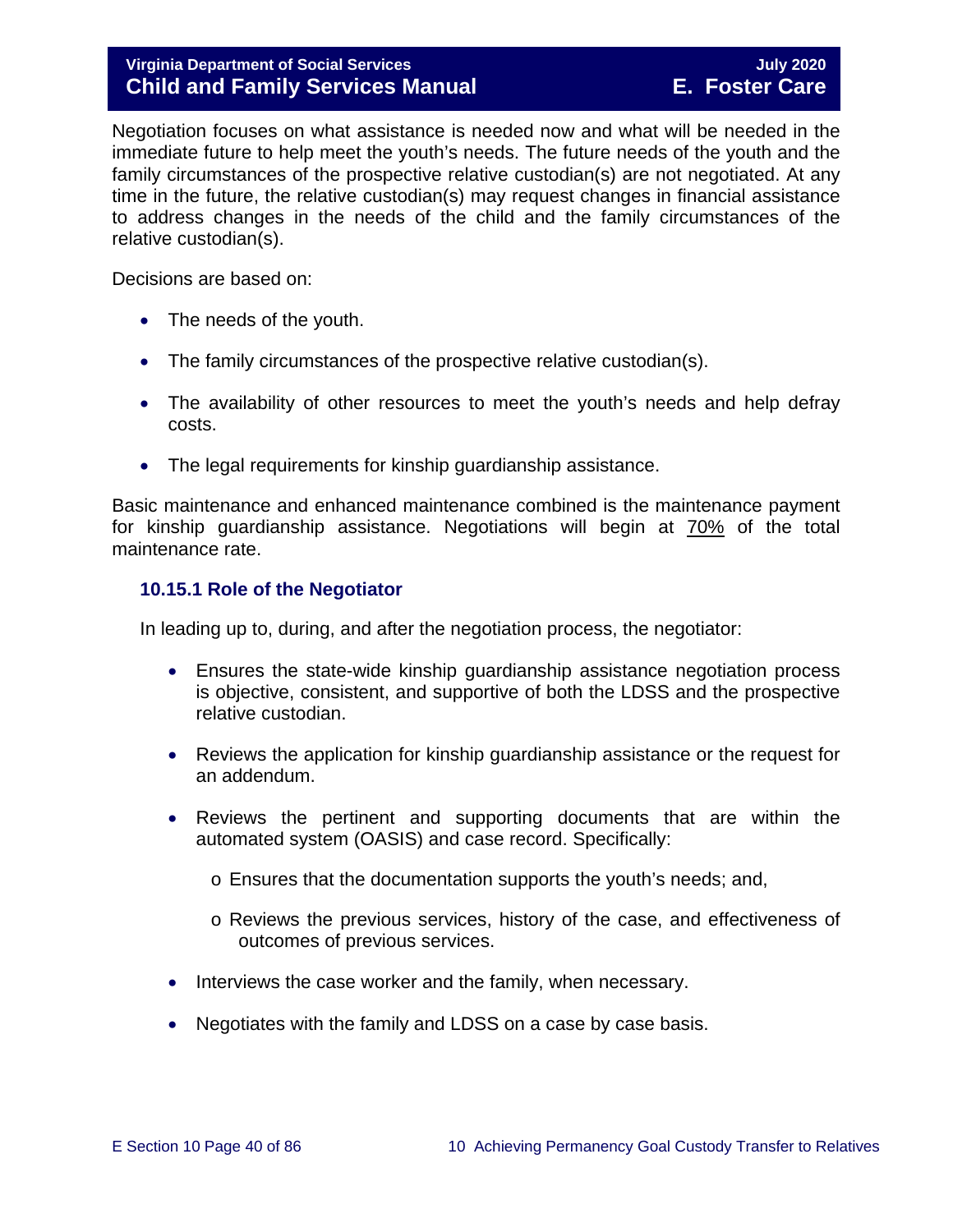- Provides the LDSS and the family with a report of results of the negotiation within **30 days** *of receiving the Referral for Negotiation and supporting documentation*.
- Validates that the signed Kinship Guardianship Assistance Agreement matches the negotiated terms *and reviews* the foster care and kinship guardianship case in OASIS within **30 days** of the negotiation.

### **10.15.2 Role of LDSS during the negotiation process**

The LDSS is a key player in the negotiation process. In leading up to, during, and after the negotiation process, the LDSS:

- Discusses with the family the requested payments and prepares the family for the negotiation process. Reviews the [Information Sheet on the Virginia](http://www.dss.virginia.gov/family/ap/index.cgi)  [Kinship Guardianship Assistance](http://www.dss.virginia.gov/family/ap/index.cgi) Program with the family.
- Screens the child (i.e. determining eligibility for kinship guardianship assistance) using the Virginia Kinship Guardianship Assistance Screening Tool.
- Within *14 days* of receipt of the application, or request for addendum collectively referred to as the application, the LDSS:
	- o Determines if the application is complete.
	- o Determines if the requested payments are reasonable and **if the application will move forward.** *(See Section 10.13.1)*
	- o Gathers documentation which supports any additional daily support and supervision needs that the child may have that are payable through an enhanced maintenance payment. Assess if a new VEMAT needs to be completed (i.e. if the VEMAT is more than six months old at the time of application or if the VEMAT will be due during the negotiation timeframe).
	- o Submits a Referral for Kinship Guardianship Negotiation, the *Application for Kinship Guardianship* Assistance, and *the VEMAT, if applicable,* with supporting documentation to the negotiator.
- If necessary, executes the VEMAT no later than the **14th day** after receiving the application, and submits a copy of the VEMAT to the negotiator. *The LDSS completes the VEMAT prior to submitting the Referral for Negotiation and application. The VEMAT score and the amount are required to be entered on the referral and application.*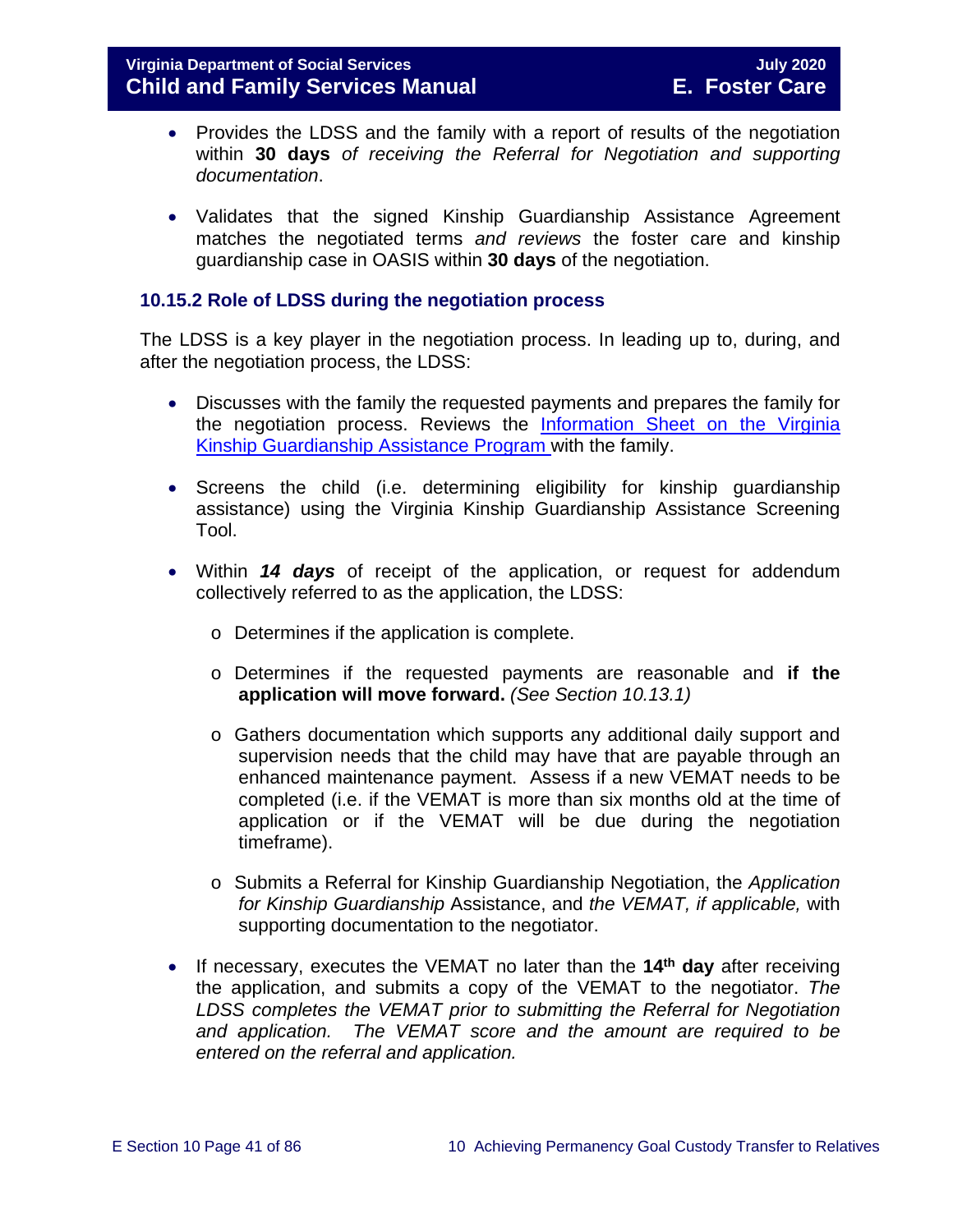- *The LDSS will submit any additional documentation requested by the Assistance Negotiator within seven calendar days of the request.*
- In conjunction with the negotiator, schedules the negotiation date and time with the family, if applicable.
- Retains a copy of the Report of Kinship Guardianship Assistance Negotiation in the supporting case record.
- Obtains the family and LCPA signatures, if applicable, and signs the negotiated Kinship Guardianship Assistance Agreement.
- Provides the negotiator a copy of the signed Kinship Guardianship Assistance Agreement within **ten (10) calendar days** of obtaining all signatures.
- Updates the automated system (OASIS) with kinship guardianship assistance financial information within **five (5) calendar days** from the signing of a Kinship Guardianship Assistance Agreement or addendum.
- Within **five (5) calendar days** of receipt of the order transferring custody to the relative, updates the automated system (OASIS) and supporting kinship guardianship assistance case record.
- Prepares the [Family Services Summary of Facts](https://fusion.dss.virginia.gov/Portals/%5Bdfs%5D/Files/DFS%20FORMS/Family%20Services-Generic%20Forms/Family%20Services%20Summary%20of%20Facts.pdf) for the Appeals Officer if the family appeals decisions related to kinship guardianship assistance (including negotiations).
- Issues payments per the terms of the negotiated Kinship Guardianship Assistance Agreement.
- Reports expenditures in LASER.

## **10.15.3 Negotiation process**

All applications for kinship guardianship assistance and addendum requests are facilitated by a VDSS negotiator.

The LDSS should submit a copy of the signed [Application for Kinship Guardianship](https://fusion.dss.virginia.gov/Portals/%5Bdfs%5D/Files/DFS%20FORMS/Family%20Services-Generic%20Forms/Application%20for%20Assistance.pdf)  [Assistance](https://fusion.dss.virginia.gov/Portals/%5Bdfs%5D/Files/DFS%20FORMS/Family%20Services-Generic%20Forms/Application%20for%20Assistance.pdf) to the negotiator within **14 calendar days** of receipt from the prospective relative custodian(s). The [Referral for Kinship Guardianship Assistance](https://fusion.dss.virginia.gov/Portals/%5Bdfs%5D/Files/DFS%20FORMS/Family%20Services-Generic%20Forms/Referral%20for%20Negotiations.pdf) [Negotiations](https://fusion.dss.virginia.gov/Portals/%5Bdfs%5D/Files/DFS%20FORMS/Family%20Services-Generic%20Forms/Referral%20for%20Negotiations.pdf) form and the following documentation relative to the youth's needs and the prospective relative custodian(s)' circumstances should be included:

- The screening tool;
- VEMAT, if required; and,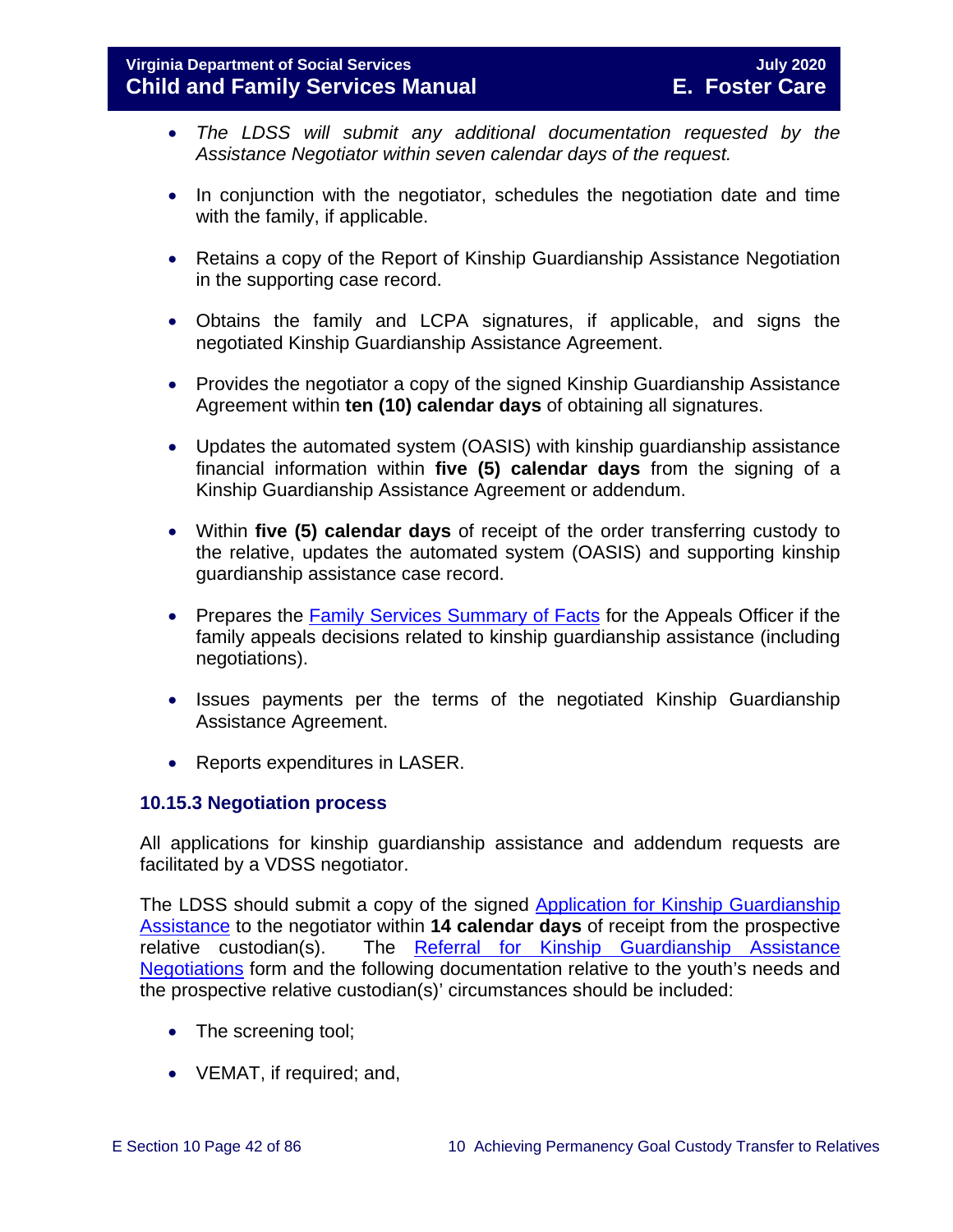• Supporting documentation and diagnosis of each of the youth's needs (such as, but not limited to, [Full Disclosure Child Information](https://fusion.dss.virginia.gov/Portals/%5Bdfs%5D/Files/Adoption/Full%20Disclosure%20Form.docx) Form, medical reports, IEP, psychological evaluations, etc.).

The following is additional information needed for an addendum negotiation:

- [Referral for Kinship Guardianship Assistance](https://fusion.dss.virginia.gov/Portals/%5Bdfs%5D/Files/DFS%20FORMS/Family%20Services-Generic%20Forms/Referral%20for%20Negotiations.pdf) Negotiations form;
- Signed copy of the Addendum Request to the [Assistance Agreement](https://fusion.dss.virginia.gov/Portals/%5Bdfs%5D/Files/DFS%20FORMS/Family%20Services-Generic%20Forms/Addendum%20Request%20to%20the%20Assistance%20Agreement.pdf) form;
- Copy of the original Kinship Guardianship Assistance Agreement; and
- Copy of the most recent addendum, if applicable.

Upon receipt of the referral, the negotiator will review the documentation and may request additional supporting documentation. If the supporting documentation is excessive, the LDSS may contact the negotiator to request a site visit to review the case in person.

After reviewing the documentation and discussing the case with the LDSS and the family (when appropriate), the negotiator will determine if the negotiation can be conducted via the phone or if an onsite visit is required. In some cases, the negotiators have the option to conduct a desk review.

The negotiation will be *completed and submitted to LDSS* no later than *30 days of receiving the referral and all supporting documentation.* The negotiator will submit the [Kinship Guardianship Assistance](https://fusion.dss.virginia.gov/Portals/%5Bdfs%5D/Files/DFS%20FORMS/Family%20Services-Generic%20Forms/Negotiation%20Report.pdf) Negotiation Report to the LDSS and the LDSS will provide a copy *of the report* to the family.

Within **15 days** from the date of the [Kinship Guardianship Assistance](https://fusion.dss.virginia.gov/Portals/%5Bdfs%5D/Files/DFS%20FORMS/Family%20Services-Generic%20Forms/Negotiation%20Report.pdf) Negotiation [Report,](https://fusion.dss.virginia.gov/Portals/%5Bdfs%5D/Files/DFS%20FORMS/Family%20Services-Generic%20Forms/Negotiation%20Report.pdf) the LDSS should draft and execute a Kinship Guardianship Assistance Agreement. No later than **ten (10) days** following the last signature on the Kinship Guardianship Assistance Agreement, the LDSS will submit a copy of the Kinship Guardianship Assistance Agreement to the negotiator.

## **10.15.4 Appealing negotiation results**

The LDSS shall provide the [Family Services Notice of Action and Right to Appeal](https://fusion.dss.virginia.gov/Portals/%5Bdfs%5D/Files/DFS%20FORMS/Family%20Services-Generic%20Forms/Family%20Services%20Notice%20of%20Action%20and%20Right%20to%20Appeal.pdf) to the prospective relative custodian(s); documenting the LDSS action on the relative's application for kinship guardianship assistance. This notice should be provided within *60* days from the date the LDSS received the completed [Virginia Application](https://fusion.dss.virginia.gov/Portals/%5Bdfs%5D/Files/DFS%20FORMS/Family%20Services-Generic%20Forms/Application%20for%20Assistance.pdf)  [for Kinship Guardianship](https://fusion.dss.virginia.gov/Portals/%5Bdfs%5D/Files/DFS%20FORMS/Family%20Services-Generic%20Forms/Application%20for%20Assistance.pdf) Assistance with all required documentation. The notice includes information about the prospective relative custodian's right to appeal any LDSS decision in granting, denying, changing, or discontinuing kinship guardianship assistance within **30 days** of receiving written notice of the decisions and their right to a fair hearing.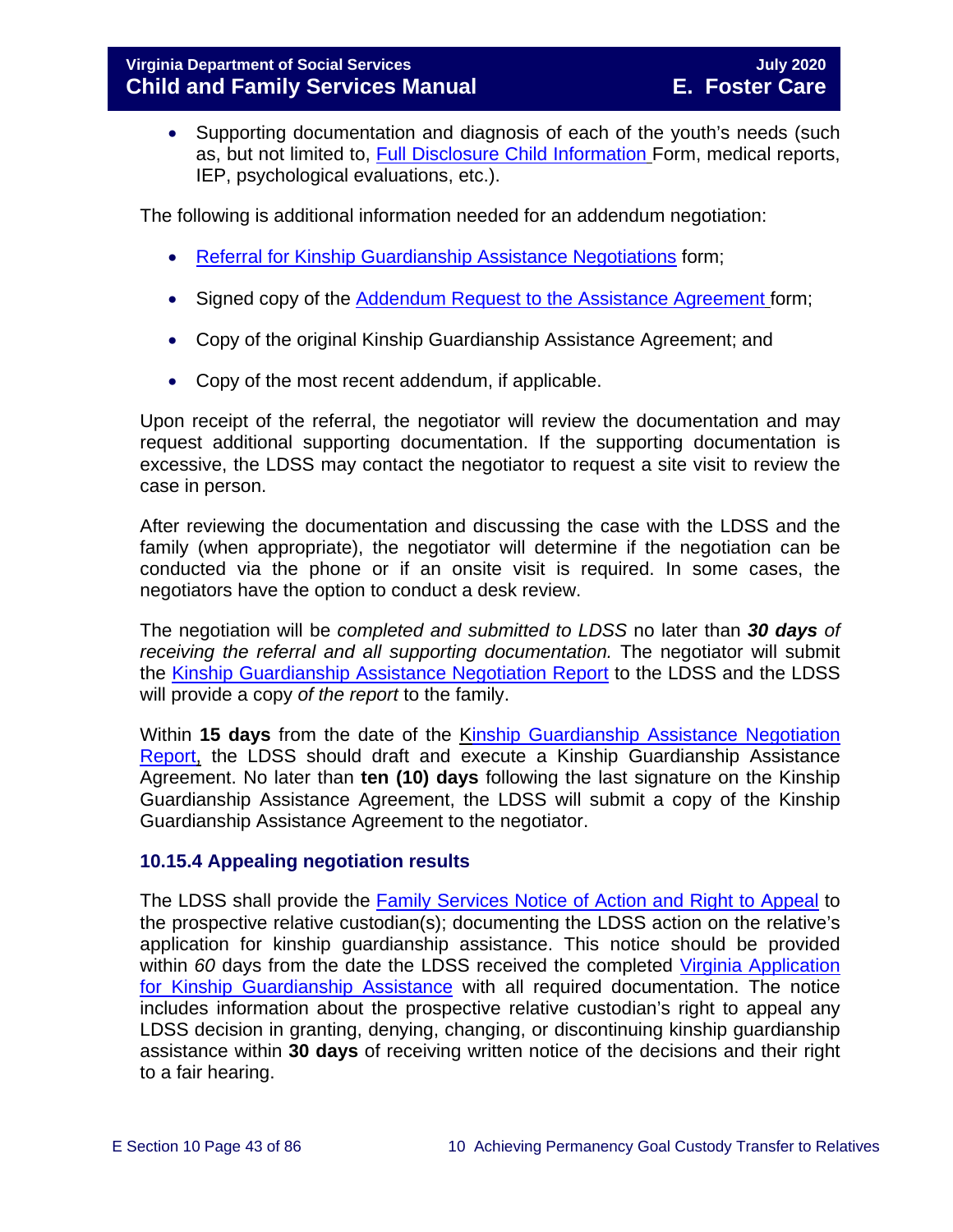LDSS cannot use the Appeals and Fair Hearings process for appealing the negotiation results. LDSS who disagree or object to the results of the negotiations should contact the [Foster Care Program](mailto:traci.jones@dss.virginia.gov) Manager by email. In the event that the LDSS and the Foster Care Program Manager are unable to reach an accord, the LDSS may contact the [Director of Family Services.](mailto:kristin.zagar@dss.virginia.gov)

# **10.16 Executing the Kinship Guardianship Assistance Agreement**

When the LDSS and the prospective relative custodian(s) agree on the terms of kinship guardianship assistance for the youth, the LDSS prepares the written and binding Kinship Guardianship Assistance Agreement. **This agreement shall be signed prior to the legal transfer of custody** [\(Federal Program Instruction](http://www.acf.hhs.gov/programs/cb/laws_policies/policy/pi/2010/pi1001.htm) dated February 18, 2010). This agreement shall be approved by the FAPT in accordance with local CPMT policies for the non-IV-E youth.

### **10.16.1 Executing the agreement for the title IV-E youth**

If the youth was title IV-E eligible in foster care, the youth is automatically title IV-E eligible for kinship guardianship assistance. A new title IV-E determination is not required. For the title IV-E eligible youth, the LDSS shall use the [Virginia Kinship](https://fusion.dss.virginia.gov/Portals/%5Bdfs%5D/Files/DFS%20FORMS/Foster%20Care%20Forms/Virginia%20Kinship%20Guardianship%20%28KinGAP%29%20Agreement.docx)  [Guardianship Assistance](https://fusion.dss.virginia.gov/Portals/%5Bdfs%5D/Files/DFS%20FORMS/Foster%20Care%20Forms/Virginia%20Kinship%20Guardianship%20%28KinGAP%29%20Agreement.docx) Agreement. The agreement includes, but is not limited to:

- The agreed upon terms of kinship guardianship assistance for the title IV-E eligible youth for basic maintenance, enhanced maintenance, and/or nonrecurring expense payments, including the type, duration, and amount of assistance to be provided.
- The process for requesting services from the FAPT where the youth and the relative custodian(s) reside (as outlined in [Section 10.19\)](#page-53-0). The child is eligible for foster care services ( $\S$  [63.2-905\)](https://law.lis.virginia.gov/vacode/63.2-905/), including a full range of case work, treatment, and community services.
- The process for how the payment may be adjusted periodically in consultation with the relative custodian, including requesting changes in kinship guardianship assistance, based on changes in the needs of the youth and/or in the circumstances of the relative custodian(s).
- The requirements that the relative custodian(s) do the following:
	- o Document that a school-aged youth is enrolled full-time in school or that the youth has completed secondary school.
	- o Participate in FAPT meetings and comply with CSA requirements and CPMT policies when requesting and/or receiving services through the CSA state pool of funds.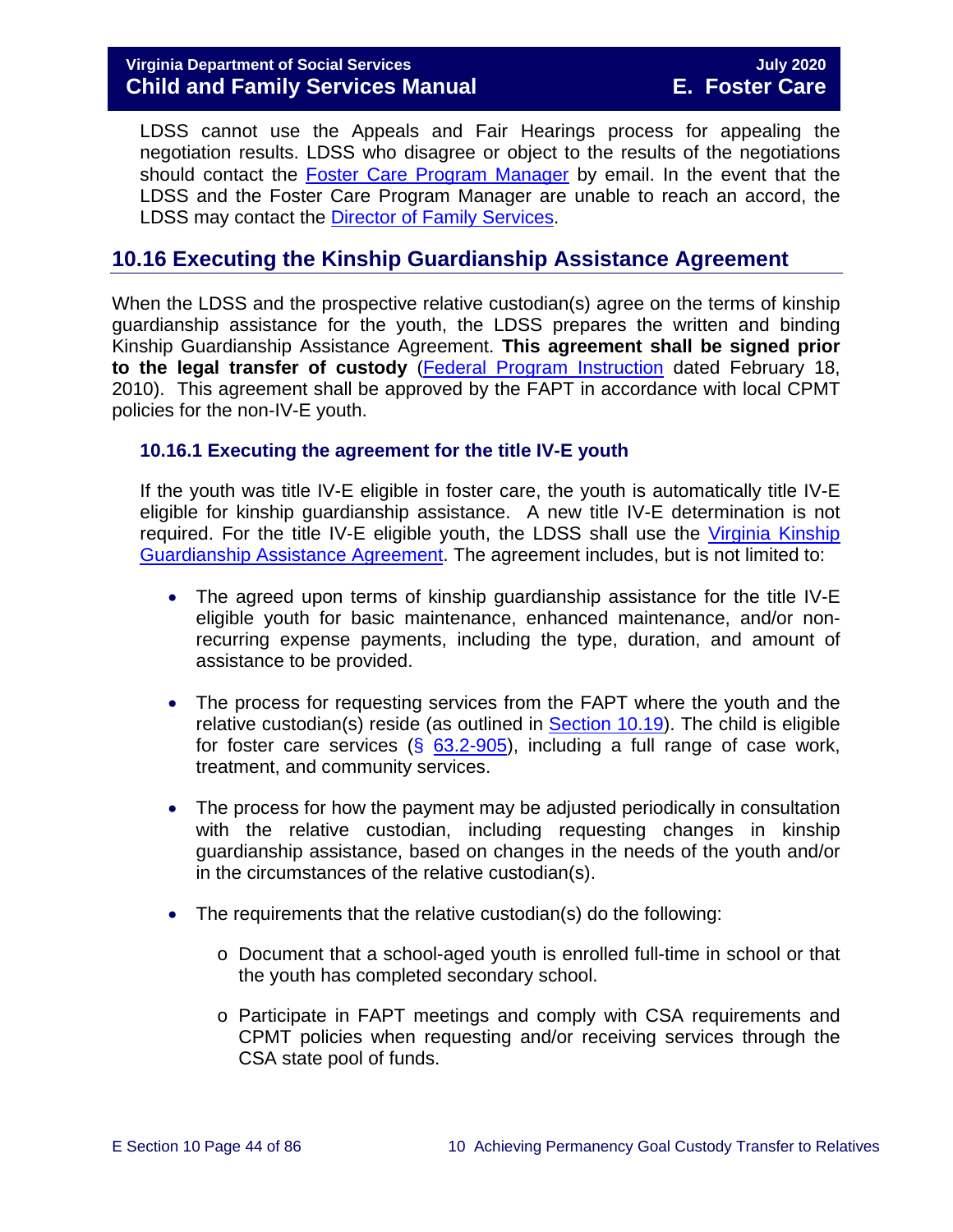- o Participate in annual visits with the LDSS and the youth, when requested by the LDSS.
- o Submit an annual affidavit signed by one relative custodian when the Kinship Guardianship Assistance Agreement is with one relative; and signed by both relative custodian(s) when the agreement is with two relatives (see [Section 10.20\)](#page-55-0).

oSubmit written notification of changes when:

- Their address changes.
- The youth is incapable of participating in school full-time due to a medical condition documented by a qualified professional.
- There are changes in the youth's needs and/or family circumstances of the relative custodian(s) that may change the amount of kinship guardianship assistance received.
- **The youth is no longer eligible for kinship guardianship assistance.**
- Circumstances for suspending payments.
- Circumstances for terminating services, payments and the agreement.
- Process for appealing decisions through the VDSS fair hearings process.
- Statement that the agreement shall remain in effect when the youth and the relative custodian(s) move to another jurisdiction in Virginia or to another state.
- Effective and expiration dates of the agreement.
- Signatures and dates.

When the local board, or its designee, approves the Kinship Guardianship Assistance Agreement, the local board, or its designee, and the prospective relative custodian(s) sign the legally binding agreement (Social Security Act, Title IV, § 473 [\(d\) \(1\) \(A\) \(i\) \[42 U.S.C. 673\]\)](http://www.socialsecurity.gov/OP_Home/ssact/title04/0473.htm). The local board does not have authority to deny a Kinship Guardianship Assistance Agreement for an eligible youth.

The LDSS shall give the relative custodian(s) a copy of the signed agreement. The LDSS shall keep the original agreement and all supporting documents in the youth's kinship guardianship assistance paper case record.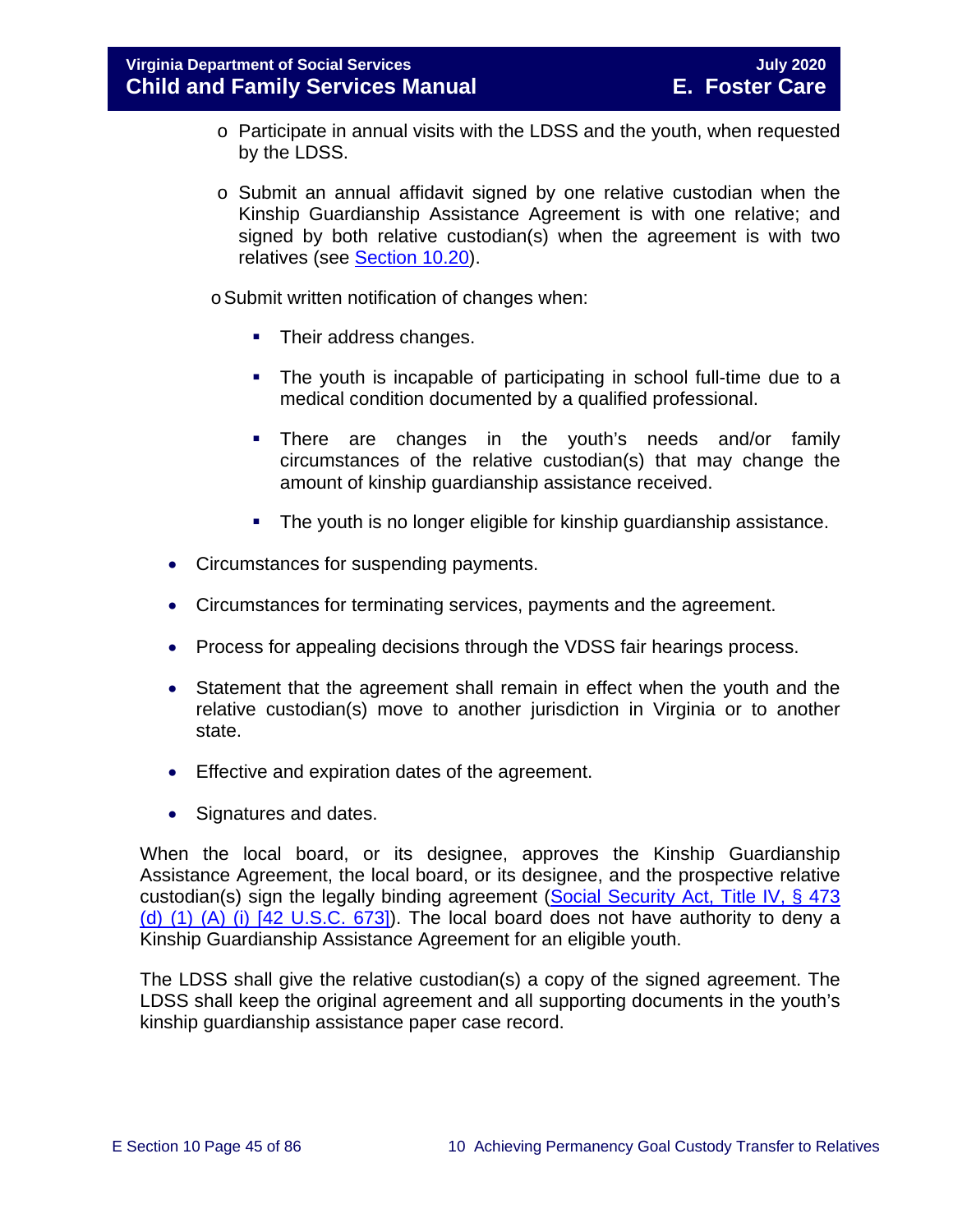### **10.16.2 Executing the agreement for the non-title IV-E youth**

Once the negotiations have been completed, the LDSS should refer the youth and the prospective relative custodian(s) to the FAPT in the locality that holds custody of the child. The LDSS shall comply with all state and local CPMT policies in referring the youth and the prospective relative custodian(s) to FAPT for approval of the negotiated payments. CSA state pool funds are used for maintenance and enhanced maintenance payments for the non-title IV-E youth when specified in the IFSP and approved by the CPMT in accordance with local policy. Kinship guardianship assistance payments may be exempt from the FAPT process depending on the local CPMT policy.

For the non-title IV-E eligible youth, the LDSS shall use the [Virginia Kinship](https://fusion.dss.virginia.gov/Portals/%5Bdfs%5D/Files/DFS%20FORMS/Foster%20Care%20Forms/Virginia%20Kinship%20Guardianship%20%28KinGAP%29%20Agreement.docx)  [Guardianship Assistance Agreement.](https://fusion.dss.virginia.gov/Portals/%5Bdfs%5D/Files/DFS%20FORMS/Foster%20Care%20Forms/Virginia%20Kinship%20Guardianship%20%28KinGAP%29%20Agreement.docx) The agreement includes, but is not limited to:

- The agreed upon terms of kinship guardianship assistance for the non-title IV-E eligible youth for basic maintenance, enhanced maintenance, and/or nonrecurring expense payments, including the type, duration, and amount of assistance to be provided.
- The process for requesting services from the FAPT where the youth and the relative custodian(s) reside.
- The process for requesting changes in kinship guardianship assistance, based on changes in the needs of the youth and/or in the circumstances of the relative custodian(s).
- The requirements that the relative custodian(s):
	- oDocument that a school-aged youth is enrolled full-time in school or that the youth has completed secondary school.
	- oParticipate in FAPT meetings and comply with CSA requirements and CPMT policies when requesting and/or receiving services through the CSA state pool of funds.
	- oParticipate in annual visits with the LDSS and the youth, when requested by the LDSS.
	- $\circ$ Submit an annual affidavit signed by one relative custodian when the Kinship Guardianship Assistance Agreement is with one relative; and signed by both relative custodian(s) when the agreement is with two relatives (see **Section 10.20**).

oSubmit written notification of changes when:

• Their address changes.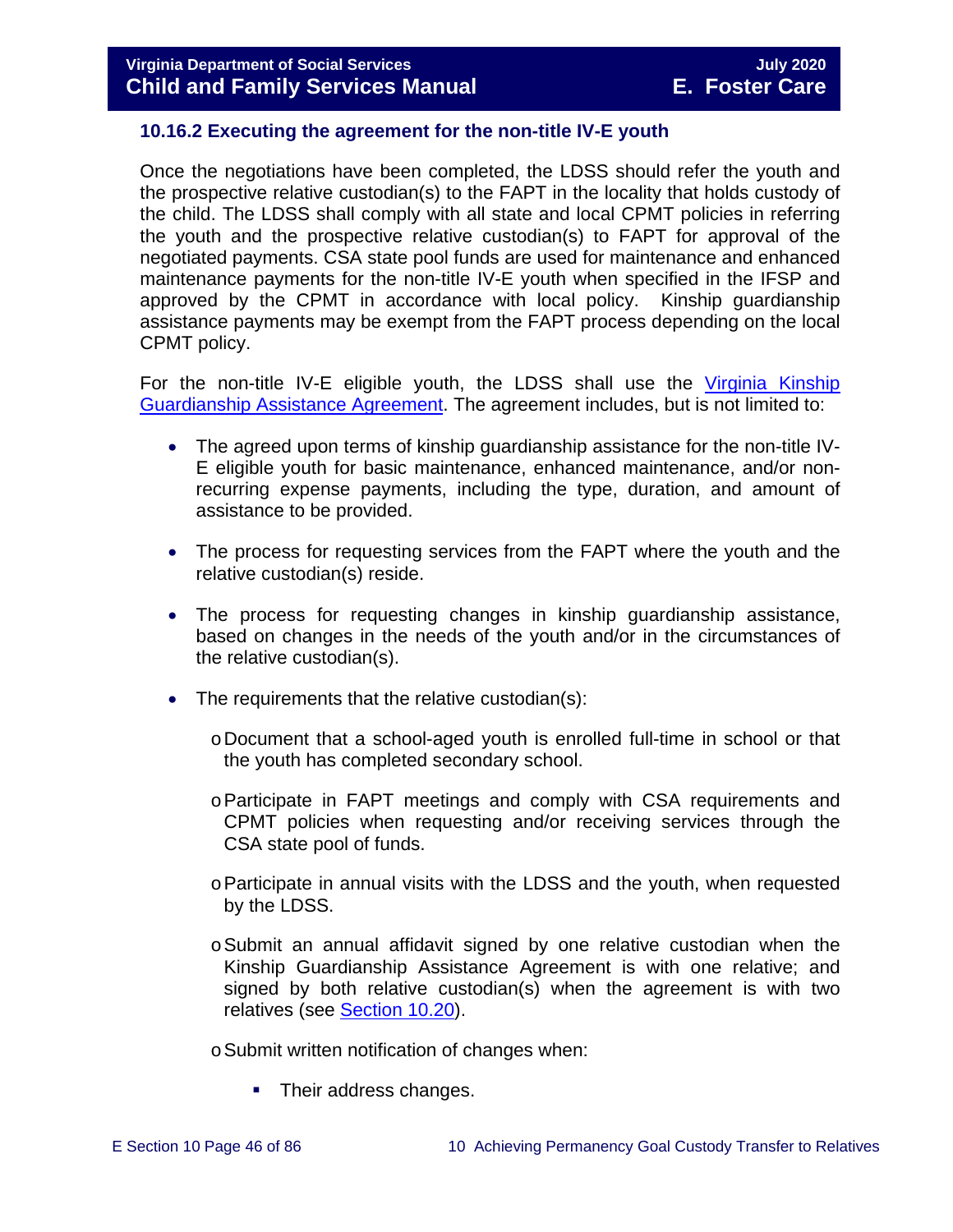- The youth is incapable of participating in school full-time due to a medical condition documented by a qualified professional.
- There are changes in the youth's needs and/or family circumstances of the relative custodian(s) that may change the amount of kinship guardianship assistance received.
- The youth is no longer eligible for kinship guardianship assistance.
- Circumstances for suspending payments.
- Circumstances for terminating services, payments and the agreement.
- Process for appealing decisions through the VDSS fair hearings process.
- Statement that the agreement shall remain in effect when the youth and the relative custodian(s) move to another jurisdiction in Virginia or to another state.
- Effective and expiration dates of the agreement.
- Signatures and dates.

When the local board, or its designee, approves the Kinship Guardianship Assistance Agreement, the local board, or its designee, and the prospective relative custodian(s) sign the legally binding agreement [\(Social Security Act, Title IV, § 473](http://www.socialsecurity.gov/OP_Home/ssact/title04/0473.htm)  [\(d\) \(1\) \(A\) \(i\) \[42 U.S.C. 673\]\)](http://www.socialsecurity.gov/OP_Home/ssact/title04/0473.htm). The local board does not have authority to deny a Kinship Guardianship Assistance Agreement for an eligible youth.

The LDSS shall give the relative custodian(s) a copy of the signed agreement. The LDSS shall keep the original agreement and all supporting documents in the youth's kinship guardianship assistance paper case record.

#### <span id="page-46-0"></span>**10.16.3 Successor guardian**

The Kinship Guardianship Assistance Agreement and any addenda may include the name of an appropriate person to act as a successor legal guardian to provide care and guardianship of the youth in the event of death or incapacitation of the relative custodian. The successor guardian must be named in the agreement or addendum prior to the relative custodian's death or incapacitation.

The successor guardian does not need to be a relative or licensed as a foster parent to receive the kinship guardianship assistance payments.

Before the successor guardian may receive the kinship guardianship assistance payments in lieu of the relative custodian: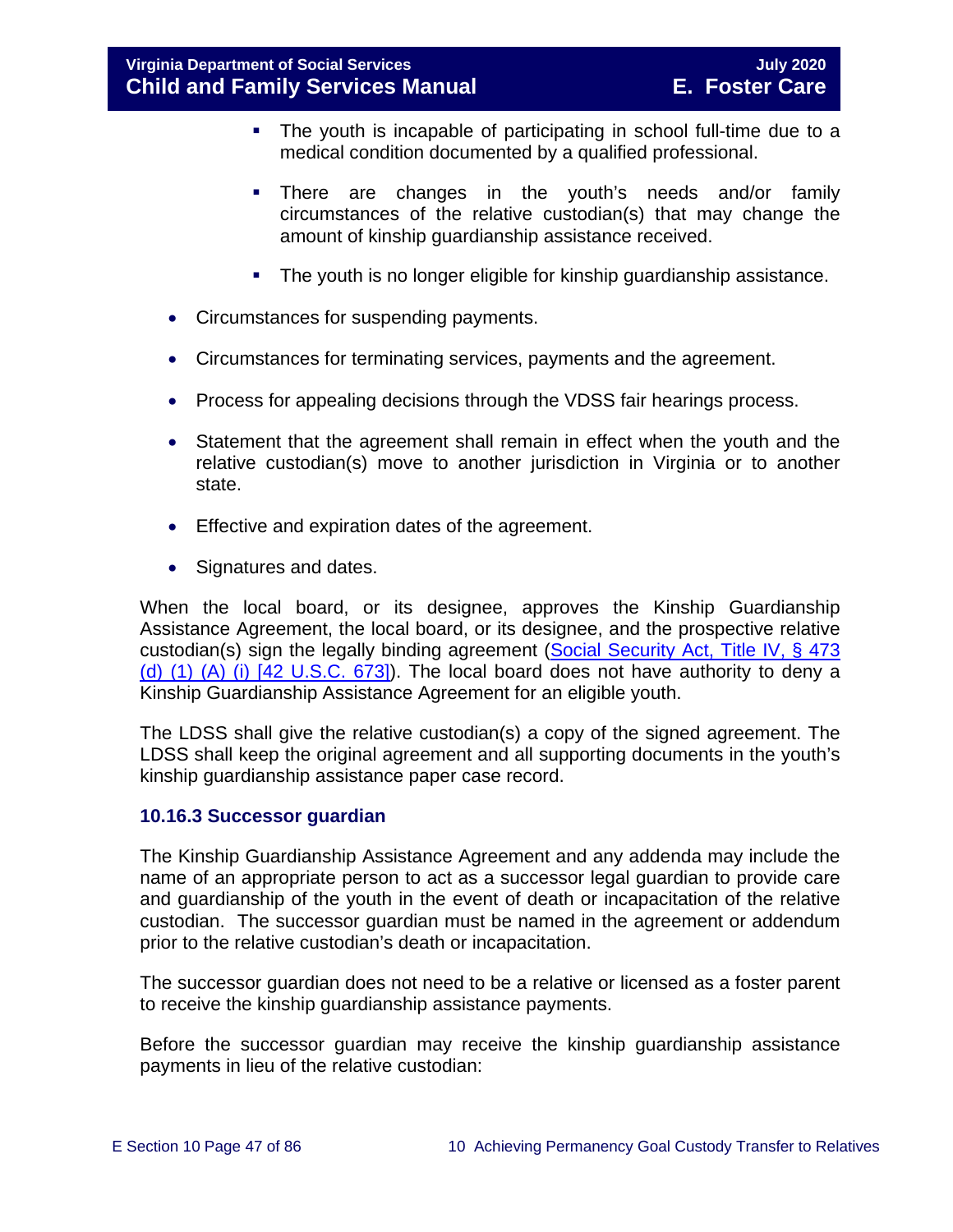- A new Kinship Guardianship Assistance Agreement will need to be completed.
	- oThe Agreement must outline the terms of the kinship guardianship assistance and responsibilities of the successor guardian.
	- oThe Agreement must specify that the agency will pay the total cost of nonrecurring expenses associated with obtaining legal guardianship of the child to the extent that the total cost does not exceed \$2000.
- The successor quardian must complete:
	- o A fingerprint based criminal background check on the successor guardian, and
	- o A CPS Central Registry search on the successor guardian and all adults residing in the home.
- The successor quardian must obtain legal custody of the child.

# **10.17 Making kinship guardianship assistance payments**

Kinship guardianship assistance payments shall only be provided to relative custodian(s) who have:

- Entered into a written, signed, and dated Kinship Guardianship Assistance Agreement on behalf of the youth with the LDSS prior to the youth's custody being transferred, and
- A signed court order legally transferring custody of the youth from the LDSS to the relative custodian(s) (see [Section 10.5\)](#page-15-0).

The Kinship Guardianship Assistance Agreement is effective on the date the court order is signed by the judge transferring legal custody of the youth from the LDSS to the relative custodian(s). Kinship guardianship assistance payments shall be made in accordance with the legally binding Kinship Guardianship Assistance Agreement, consistent with local payment procedures.

Criminal background checks and central registry searches on any adult residing in the home of the relative custodian(s) must be completed before finalization of the kinship guardianship agreement and payments being issued.

Services for the youth and the family are provided through the CSA state pool of funds when designated in the IFSP developed by the LDSS in the locality where the family resides. They are approved by the FAPT, consistent with CPMT policies, and are **not** included in the Kinship Guardianship Assistance Agreement.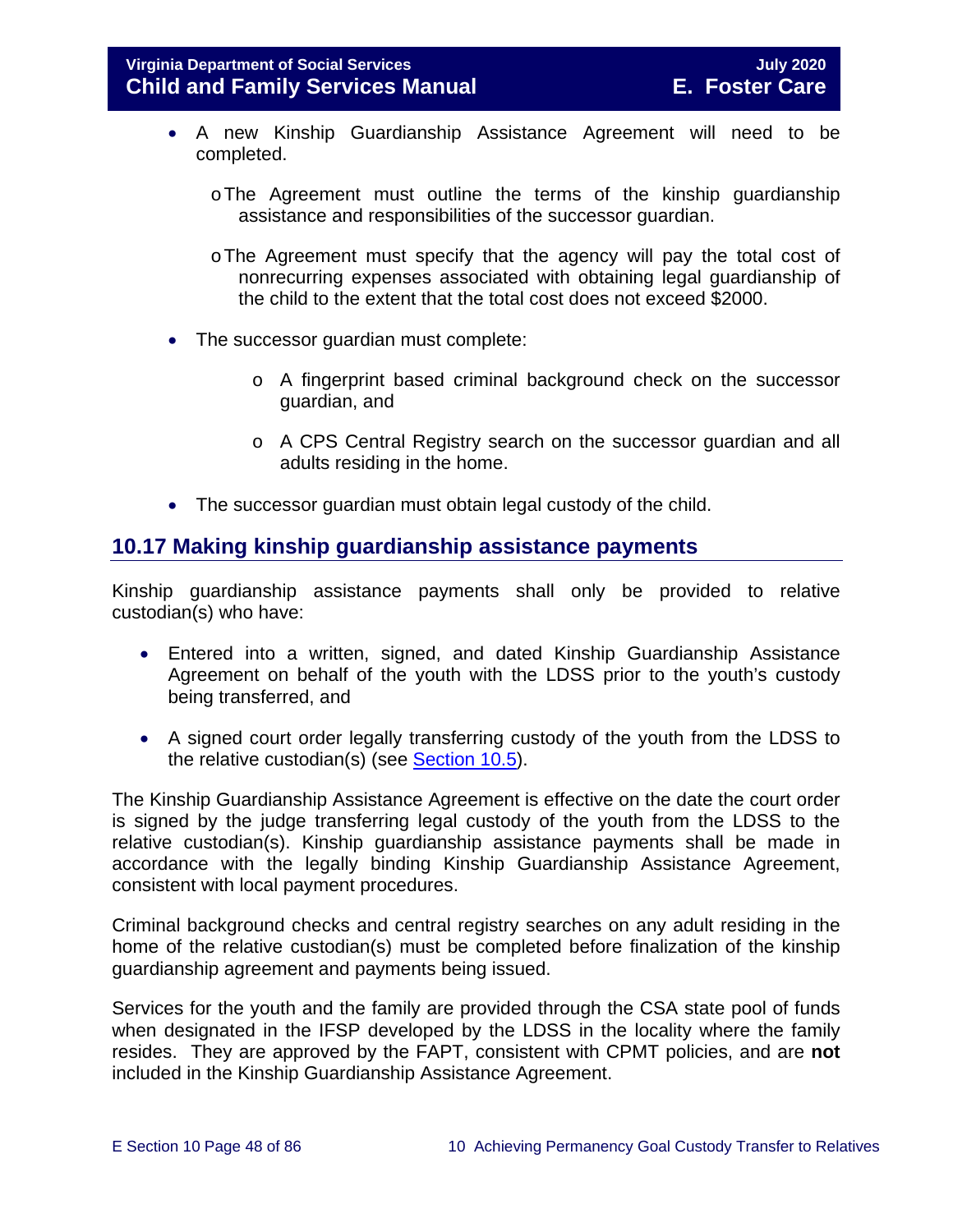It is the LDSS service worker's responsibility to:

- Enter the appropriate funding source and type into the OASIS screens.
- Accurately communicate the appropriate funding source to the individual(s) responsible within the LDSS for entering all funding information into the financial system and LASER.

The three types of kinship guardianship assistance payments are delineated below: basic maintenance payments; enhanced maintenance payments; and non-recurring payments for expenses directly related to the legal transfer of custody.

Additional information regarding kinship guardianship assistance budget lines and cost codes are available in the [Finance Guidelines Manual\)](https://fusion.dss.virginia.gov/dof/DOF-Home/LOCAL-RESOURCES/Finance-Guidelines-Manual-LDSS).

### **10.17.1 Maintenance payments**

Maintenance payments shall be made directly to the relative custodian(s) on a monthly basis in accordance with local payment procedures. The LDSS shall not transfer the payments to another person to assume care for the youth.

• Title IV-E maintenance payments for the title IV-E eligible youth shall be paid from federal title IV-E funds. The LDSS shall report maintenance payments for all children eligible for title IV-E kinship guardianship assistance maintenance funds in Budget Line 822.

oTitle IV-E **basic** maintenance shall be entered into Cost Code 82201.

oTitle IV-E **enhanced** maintenance shall be entered into Cost Code 82202.

- Title IV-E maintenance payments for the title IV-E eligible youth who remains eligible past their  $18<sup>th</sup>$  birthday shall be paid from federal title IV-E funds (Sections [10.21.7.1](#page-63-0) and [10.21.8\)](#page-64-0). The LDSS shall report maintenance payments for all children eligible for title IV-E extended kinship guardianship assistance maintenance funds in Budget Line 823.
	- oTitle IV-E **extension of KinGAP basic** maintenance shall be entered into Cost Code 82301.
	- oTitle **IV-E extension of KinGAP enhanced** maintenance shall be entered into Cost Code 82302.
- Maintenance payments for the non-title IV-E eligible youth shall be paid only from CSA state pool of funds, when specified in the IFSP approved by the FAPT in accordance with state and local CPMT policies. These payments shall be documented in OASIS, even though CSA funds are used, in order to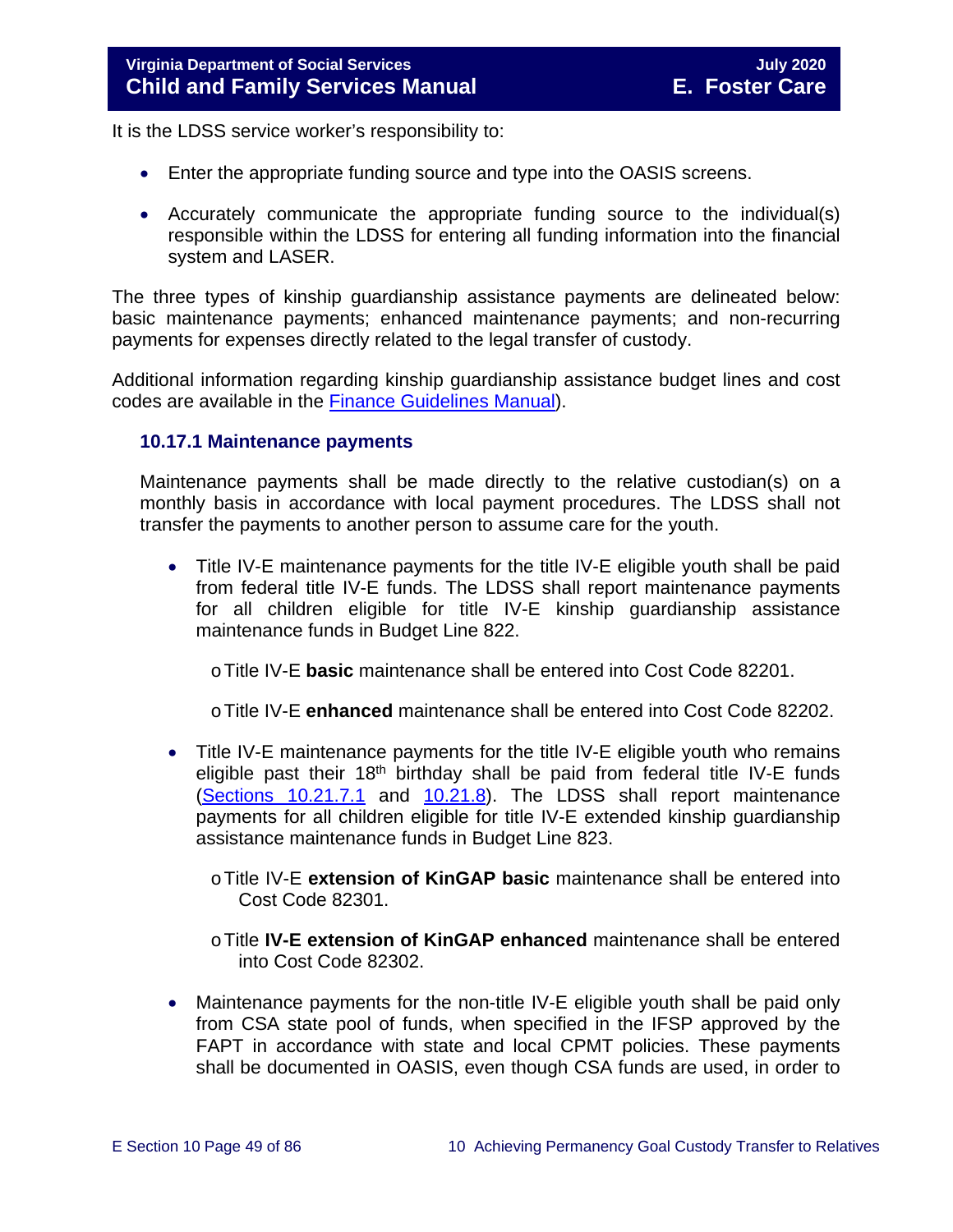capture total payment costs. The LDSS shall not use title IV-E funds to pay for maintenance payments for the non-title IV-E eligible youth.

The LDSS shall increase the basic maintenance payment when the youth reaches a higher age grouping (see [Section 18.1.3\)](https://fusion.dss.virginia.gov/Portals/%5bdfs%5d/Files/DFS%20Manuals/Foster%20Care%20Manuals/Foster%20Care%20Manual%2007-2020/Final%20Foster%20Care%20Manual%2007-2020/section_18_funding_maintenance_costs.pdf#page=4) and when statewide increases are approved. When the relative custodian(s) have requested to receive less basic maintenance than the maximum available rate, the LDSS increases the agreed upon payment amount by the same percentage amount used to calculate the increase in the maximum foster care maintenance payments, as documented in the signed Kinship Guardianship Assistance Agreement.

There is no need for the LDSS and relative custodian(s) to execute an addendum to the existing agreement for the increased basic maintenance payment amount. The LDSS shall inform the relative custodian(s) in writing of the reason for the increase, the new amount, and the effective date for the increased basic maintenance payment. Both relative custodian(s) on an active Kinship Guardianship Assistance Agreement shall be notified, including parents who are separated or divorced. The LDSS shall place a copy of this notification in the kinship guardianship assistance paper case record.

### **10.17.2 Payment for non-recurring expenses for transferring legal custody**

Payments for non-recurring expenses shall be made directly to service providers or to the relative custodian(s) in accordance with local payment procedures.

Non-recurring expense payment and reimbursement shall:

- Be paid from title IV-E funds for both the title IV-E and non-title IV-E eligible youth. Payments are made from Budget Line 822, Cost Code 82203 (see the [Finance Guidelines Manual\)](https://fusion.dss.virginia.gov/dof/DOF-Home/LOCAL-RESOURCES/Finance-Guidelines-Manual-LDSS).
- Cover the total cost of nonrecurring expenses associated with obtaining legal custody of the child, to the extent that the total cost does not exceed \$2,000 per youth per custody placement. The sibling of an eligible youth subsequently placed in the same kinship guardianship assistance arrangement is also eligible for non-recurring expenses up to \$2,000.
- Be based on actual costs of services, as documented in bills and/or receipts submitted to the LDSS by the relative custodian(s) and/or vendors.
	- o The actual costs may differ from reasonably estimated costs in the Kinship Guardianship Assistance Agreement.
	- $\circ$  The relative custodian(s) shall submit copies of bills and/or receipts consistent with local payment policies and procedures.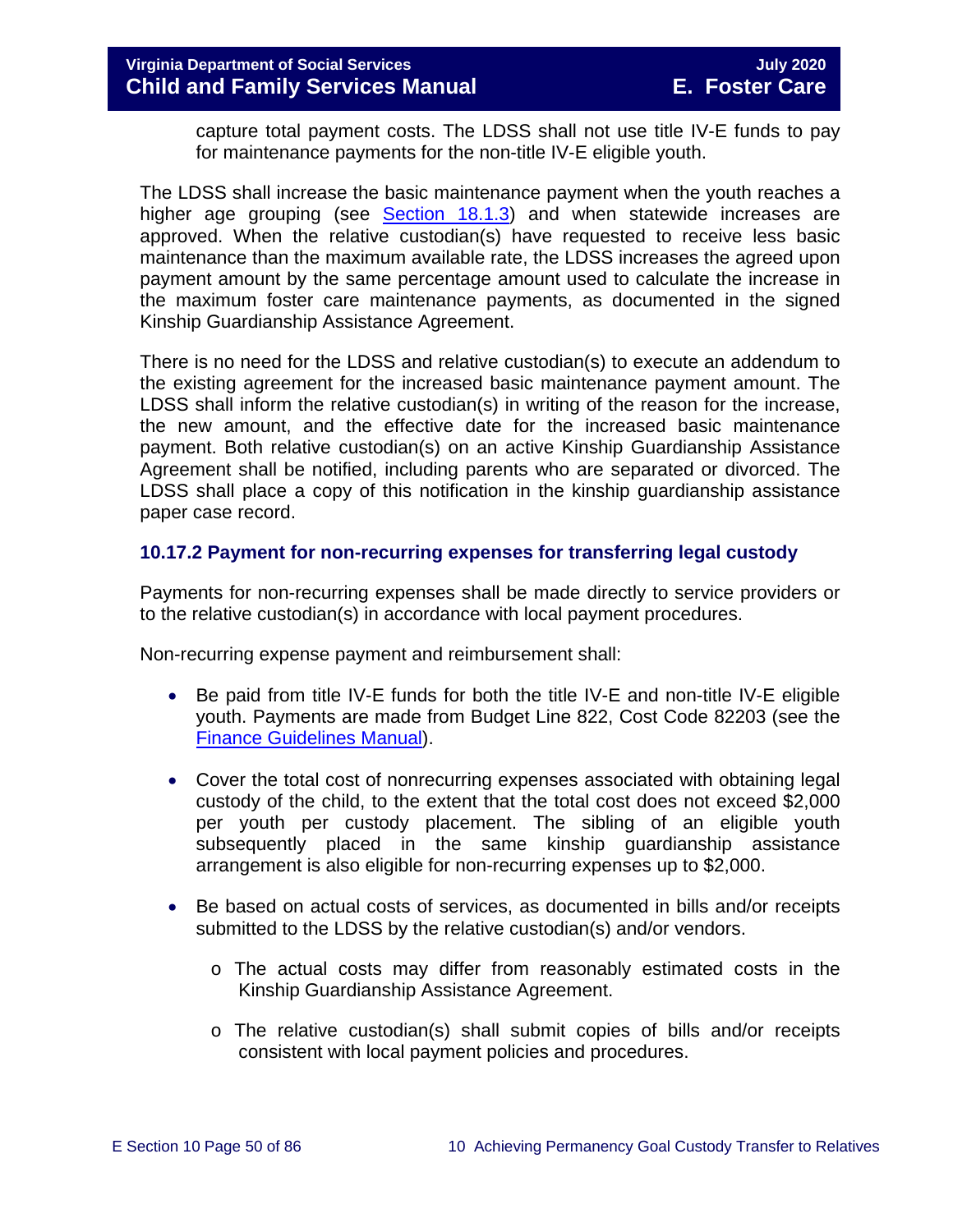## **Virginia Department of Social Services July 2020 Child and Family Services Manual**

o Payments shall be made on behalf of the youth regardless of when bills and receipts are submitted.

LDSS shall maintain bills and receipts submitted by the relative custodian(s) for payment and reimbursement in the youth's kinship guardianship assistance paper record. Bills and receipts may be copies, consistent with local finance procedures.

### **10.18 Maintaining responsibilities for kinship guardianship assistance**

As delineated in the binding Kinship Guardianship Assistance Agreement, the relative custodian(s) and the LDSS maintain ongoing responsibilities.

### **10.18.1 Responsibilities of the relative custodian(s)**

The relative custodian(s) who receive kinship guardianship assistance payments and/or foster care services shall:

- Notify the LDSS when their address changes.
- Inform the Social Security Administration when the youth is receiving both SSI payments and kinship guardianship assistance payments.
- Participate in FAPT meetings and comply with CSA requirements and CPMT policies when requesting and/or receiving foster care services through the CSA state pool of funds.
- Participate in annual reviews of kinship guardianship assistance:
	- o Submit an annual affidavit to the LDSS no later than the anniversary date that custody was legally transferred. The annual affidavit shall be signed by one (1) relative custodian when the Kinship Guardianship Assistance Agreement is with one relative custodian, and signed by both relative custodian(s) when the Agreement is with two (2) relative custodian(s) (see [Section 10.20\)](#page-55-0).
	- o Provide the youth's school enrollment status when the youth reaches the age of compulsory school attendance [\(Social Security Act, Title IV, §](http://www.socialsecurity.gov/OP_Home/ssact/title04/0471.htm)  [471 \(a\) \(30\) \[42 USC 671\]\)](http://www.socialsecurity.gov/OP_Home/ssact/title04/0471.htm).
- Notify the LDSS if the youth is incapable of participating in school full-time due to a medical condition (Social Security Act, Title IV, § 471 (a) (30) [42 [USC 671\]\)](http://www.socialsecurity.gov/OP_Home/ssact/title04/0471.htm). Submit documentation by a qualified professional and submit quarterly updates on the youth's medical condition to the LDSS.
- Notify the LDSS when there are changes in the needs of the youth and/or in the family circumstances of the relative custodian(s) that may change the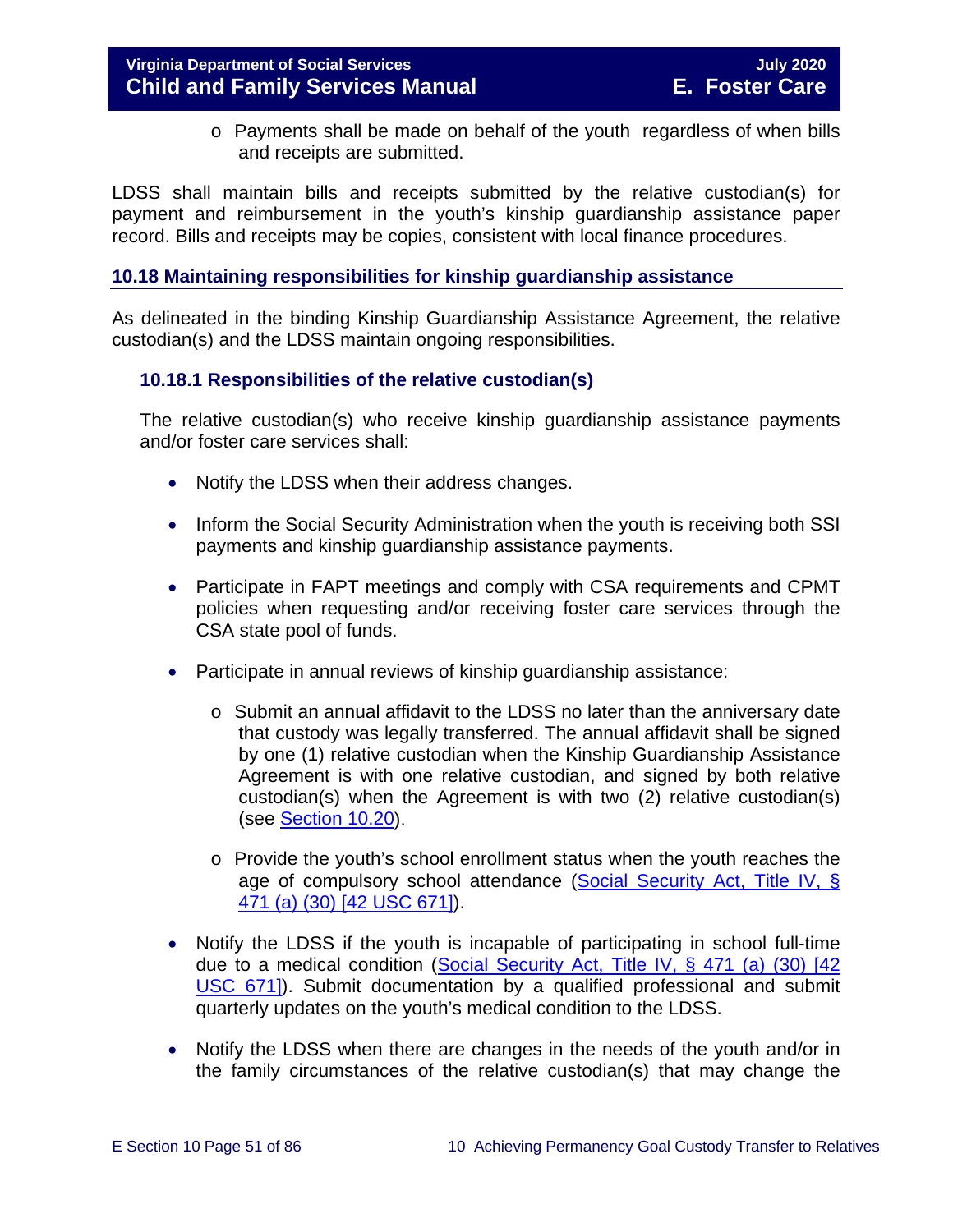amount of kinship guardianship assistance or CSA services the youth receives. For example:

- o The youth is receiving Social Security payments.
- o The amount of additional supervision and support the youth requires from the relative custodian(s) changes.
- o One of the relative custodian(s) in a two-parent family becomes disabled or dies or the relative custodians become separated or divorced.
- Notify the LDSS immediately in writing when the youth is no longer eligible for kinship guardianship assistance due to any of the following:
	- o The relative custodian(s) are no longer legally responsible for the care of the youth.
	- o The relative custodian(s) are not providing financial support for the youth.
	- o The youth becomes an emancipated minor, is married, is deceased, or enlists in the military.
	- o The relative custodian(s) die or become incapacitated (i.e., two parents die or become incapacitated in a two-parent family, or one parent dies or becomes incapacitated in a one-parent family). The relative custodian(s) should make arrangements for the LDSS to be notified in the event of their death [\(Federal Program Instruction](http://www.acf.hhs.gov/programs/cb/laws_policies/policy/pi/2010/pi1011.htm#sectd) dated July 9, 2010).
- Submit copies of bills and/or receipts to the LDSS service worker for nonrecurring expenses.

### <span id="page-51-0"></span>**10.18.2 Responsibilities of LDSS responsible for kinship guardianship assistance**

The LDSS that has custody of the youth is responsible for kinship guardianship assistance regardless of where the family and the youth reside. While the LDSS permanency program is responsible for implementing the permanency option of kinship guardianship assistance, the LDSS may designate specific responsibilities to staff based on the staff skills and expertise required to accomplish specific tasks (e.g., fiscal, negotiation, and care coordination).

The LDSS responsible for kinship guardianship assistance shall:

• Maintain responsibility for title IV-E maintenance payments and the CSA maintenance payments as specified in the Kinship Guardianship Assistance Agreement, regardless of where the relative custodian(s) and the youth reside. When the relative custodian(s) and the youth move to another state,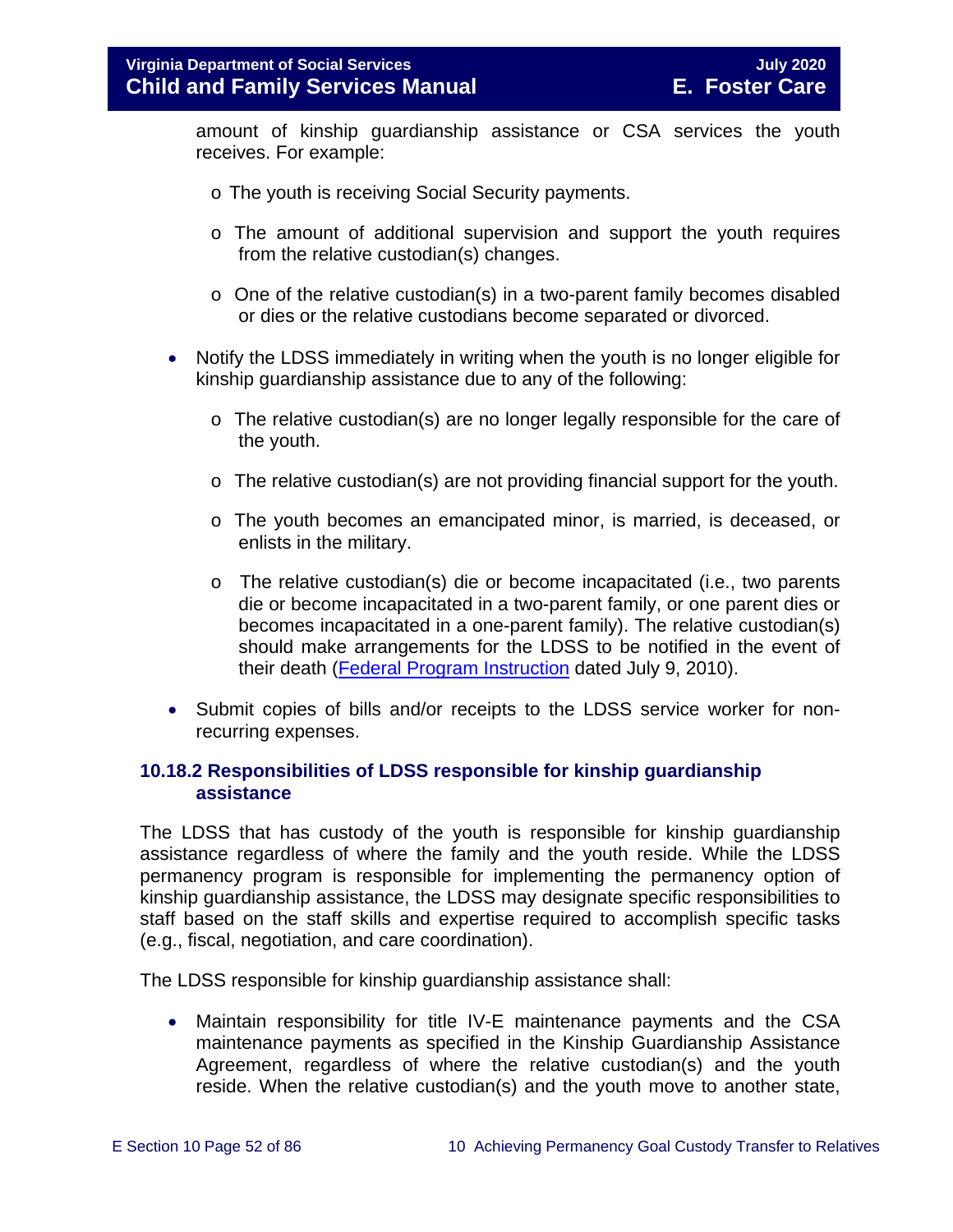the relative custodian(s) may apply for services on behalf of the youth in their new state of residence.

- Conduct an annual review of kinship guardianship assistance:
	- o Manage the annual affidavit process.
	- o The LDSS may conduct a face to face visit with the youth and the relative custodian(s), when appropriate. The LDSS may request that the LDSS where the youth resides conduct a courtesy visit for this review.
- Manage requests for changes in kinship guardianship assistance and foster care services from the relative custodian(s). This role may involve assessing and negotiating an addendum to the Kinship Guardianship Assistance Agreement with the relative custodian(s) and/or referring the youth to FAPT for foster care services.
- Readminister the VEMAT, when the LDSS determines it is appropriate.
- Inform relative custodian(s) in writing that they have the right to appeal LDSS decisions within **30 days** of their receiving written notice of LDSS decisions.
- Notify the relative custodian(s) who are receiving kinship guardianship assistance in writing when:
	- o The annual affidavit is due (see [Section 10.20\)](#page-55-0).
	- o The youth receiving basic maintenance payments has reached a higher age grouping in foster care policy or there are statewide increases in the basic maintenance kinship guardianship assistance payments and their payment is being increased as delineated in the Kinship Guardianship Assistance Agreement (see [Section 10.18.2\)](#page-51-0).
	- o The youth has a basic and/or enhanced maintenance payment that is time-limited (see [Section 10.18.2](#page-51-0) and [Section 10.18.3](#page-51-0) respectively).
	- o Payments and/or foster care services may be suspended or terminated (see [Section 10.22.1](#page-67-0) and [Section 10.22.2](#page-68-0) respectively).
	- o The Kinship Guardianship Assistance Agreement may be terminated (see [Section 10.22.3\).](#page-69-0)
- Maintain the youth's kinship guardianship assistance case in OASIS and the paper record.
- Written notification of services/payments being terminated or suspended shall be communicated using the Family Services Notice of Action.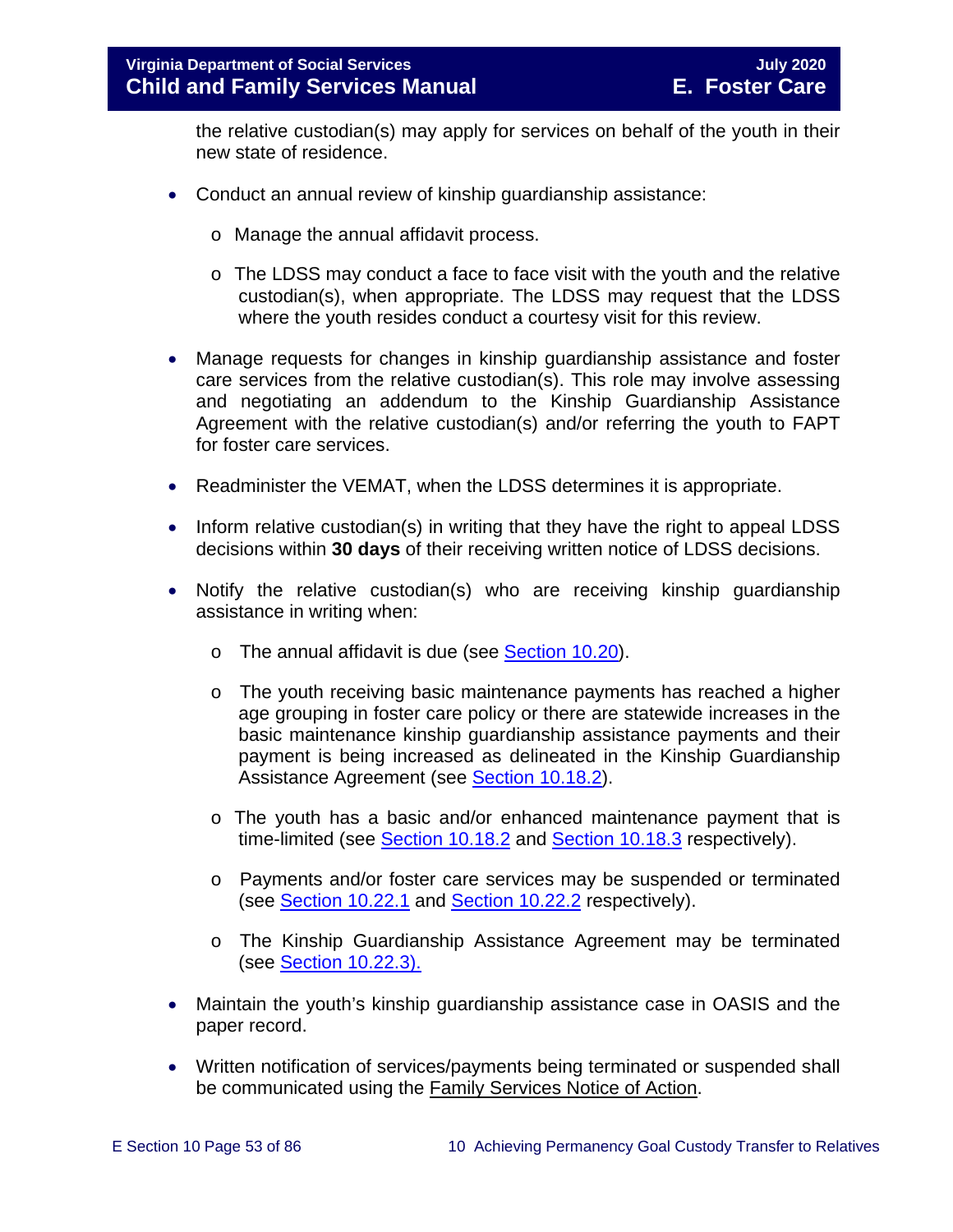# <span id="page-53-0"></span>**10.19 Providing services to the relative custodian and youth**

Children and youth who are living with a relative custodian participating in the kinship guardianship assistance program are eligible for foster care services  $(S$  [63.2-905\)](https://law.lis.virginia.gov/vacode/63.2-905/) including a fully range of case work, treatment, and community services. For youth receiving services at the time of custody transfer, the services would continue under the regular review process through FAPT. If the relative custodian(s) reside in a different locality, then the youth's current FAPT will transfer the CSA case to the locality of the relative custodian(s) [\(Section 4.2 of the CSA Policy Manual\)](https://www.csa.virginia.gov/content/doc/CSA_Policy_Manual_2019_revision.pdf#page=43).

If a need for services arises after KinGAP finalization, the relative custodian may request services through the FAPT process in the locality in which the family lives in accordance with state and local CPMT policies and procedures. The LDSS responsible for the kinship guardianship assistance and the LDSS where the family resides should establish a process for working collaboratively, in conjunction with the family, to meet the needs of the family. This process should include strategies for communicating information, including services being provided, services requested, actions taken, and any issues that need to be resolved. The LDSS worker where the family resides should be added to the OASIS case as a secondary worker so that information can be documented in the kinship guardianship assistance case.

### **10.19.1 Role of LDSS that is responsible for the kinship guardianship assistance**

When services are needed, the LDSS responsible for the kinship guardianship should refer the relative custodian(s) and the youth who meets eligibility requirements for kinship guardianship assistance to the FAPT where the relative custodian(s) and the youth reside, to request foster care services. For the title IV-E and non-title IV-E youth, services to be approved by FAPT may include familybased, community, and treatment service needs. The LDSS should assist the LDSS where the family resides by:

- Complying with CPMT policies regarding:
	- o Providing information and referral for services.
	- o Assisting the FAPT and the LDSS where the family resides when the following is requested:
		- 1. Arranging the team meeting.
		- 2. Notifying the relative custodian(s) of the date and time and engaging them in the assessment, planning, and implementation of services.
		- 3. Identifying appropriate services, supports, and/or resources.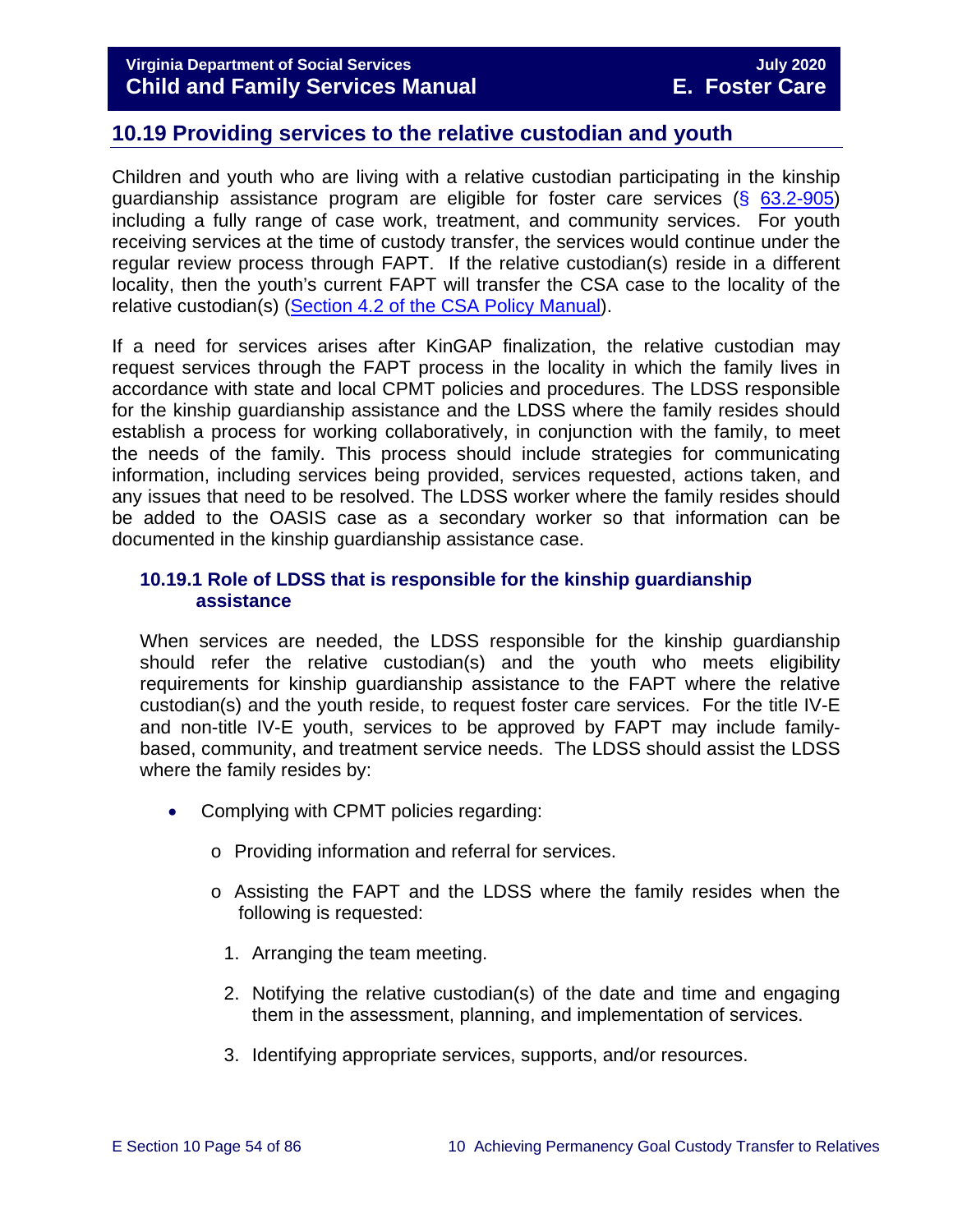- 4. Providing information and supporting documents about the youth and the family to the team, in collaboration with the relative custodian(s), including the Child and Adolescent Needs and Strengths (CANS) Assessment.
- 5. Presenting the youth and the family to FAPT.
- 6. Participating in FAPT meetings.
- 7. Assisting in developing an IFSP that delineates appropriate and costeffective foster care services for a planned period of time that are tailored to meet the unique strengths and needs of the youth and/or the family.
- 8. Assisting the relative custodian(s) in accessing and coordinating services when needed.
- 9. Helping to monitor and report to the team or responsible agencies on progress being made in fulfilling the IFSP. This may include assisting in utilization reviews to ensure services are appropriate, effective, and necessary, based on the strengths and needs of the youth and the family

### **10.19.2 Role of the LDSS where the family resides**

When requested, the LDSS in the locality where the relative custodian(s) reside should assist the LDSS that has responsibility for kinship guardianship assistance with the following:

- Arranging for a Family Partnership Meeting with appropriate resources available in the community.
- Assisting the FAPT and/or the relative custodian(s), when requested, in reviewing requests for foster care services, in compliance with CPMT policies:
	- o Arranging the team meeting.
	- o Notifying the relative custodian(s) of the date and time and engaging them in the assessment, planning, and implementation of services.
	- o Identifying appropriate services, supports, and/or resources in the community.
	- o Providing information and supporting documents about the youth and the family to the team, in collaboration with the relative custodian(s), including the CANS Assessment.
	- o Presenting the youth and the family to FAPT.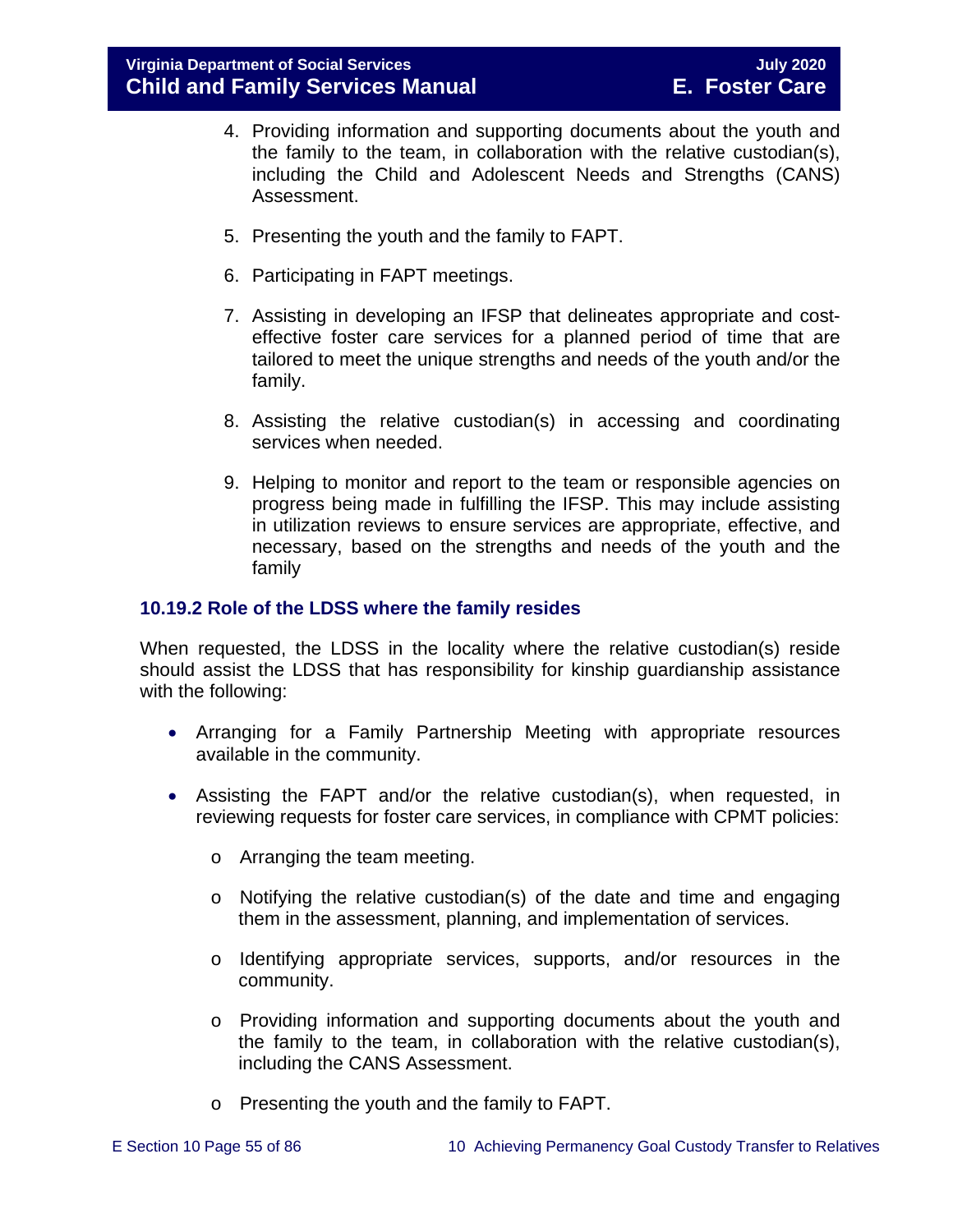- o Participating in FAPT meetings.
- o Assisting in developing an IFSP that delineates appropriate and costeffective foster care services for a planned period of time that are tailored to meet the unique strengths and needs of the youth and/or the family.
- o Assisting the relative custodian(s) in accessing and coordinating services in the community when needed.
- o Helping to monitor and report to the team or responsible agencies on progress being made in community services to fulfill the IFSP.
- Providing LDSS prevention services when appropriate to stabilize and strengthen the family to prevent change in custody, when requested by the relative custodian(s), such as:
	- o Crisis intervention.
	- o Assessment.
	- o Counseling, support, and advocacy.
	- o Information and referral to community services and/or providers.

If the youth enters foster care, the LDSS where the relative custodian(s) reside may receive custody of the youth as a result of a judicial determination, entrustment, or non-custodial foster care agreement. Therefore, it is important that this LDSS work closely with the LDSS that is responsible for kinship guardianship assistance.

## **10.19.3 Responsibilities of LDSS when abuse or neglect occurs**

Allegations of abuse and neglect in the relative custodian(s)' family shall be treated the same as any other such reports, in accordance with the Child Protective [Services Chapter C.](https://fusion.dss.virginia.gov/Portals/%5Bdfs%5D/Files/DFS%20Manuals/CPS%20Manuals/Manual--2020/section_3_complaints_reports%20July%202020.pdf)

# <span id="page-55-0"></span>**10.20 Annual affidavit**

Relative custodian(s) agree in the Kinship Guardianship Assistance Agreement to submit an annual affidavit to the LDSS no later than the anniversary date that custody was legally transferred. The LDSS will use the [Virginia Annual Affidavit for Kinship](https://fusion.dss.virginia.gov/Portals/%5bdfs%5d/Files/DFS%20FORMS/Foster%20Care%20Forms/Annual%20Affidavit%20for%20Kinship%20Guardianship%20Assistance.pdf)  [Guardianship](https://fusion.dss.virginia.gov/Portals/%5bdfs%5d/Files/DFS%20FORMS/Foster%20Care%20Forms/Annual%20Affidavit%20for%20Kinship%20Guardianship%20Assistance.pdf) Assistance.

The LDSS notifies the relative custodian(s) in writing *60 days* before the date the annual affidavit is due.

The relative custodian(s) shall annually certify in the affidavit that: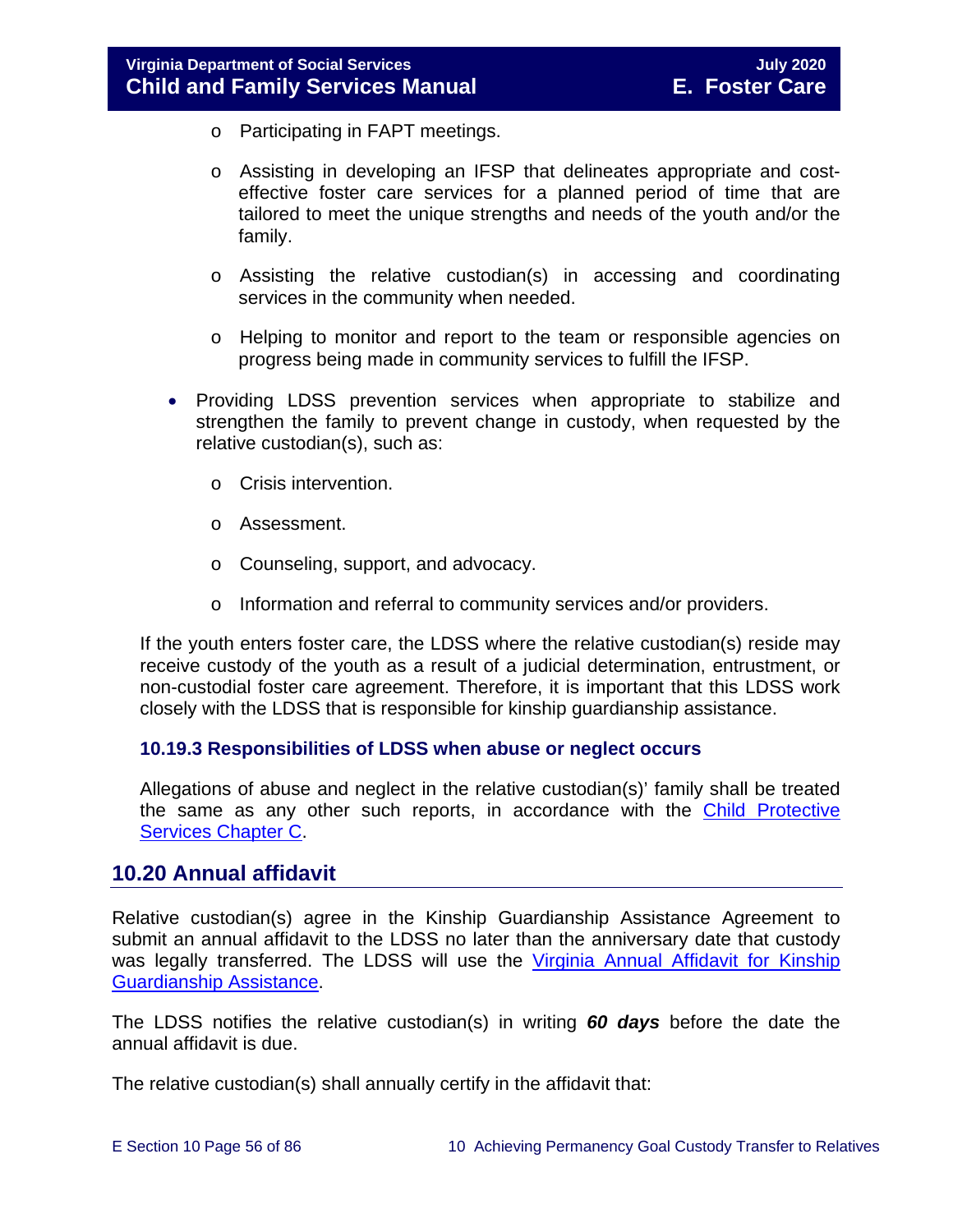- The youth continues to be eligible for kinship quardianship assistance.
	- o The relative custodian(s) remain legally responsible for the care of the youth.
	- $\circ$  The relative custodian(s) continue to provide financial support for the youth (e.g., the relative custodian(s) can provide documentation such as payment for medical bills, childcare, payment of school and/or sports fees, if requested).
	- o The youth is not an emancipated minor, married, deceased, or enlisted in the military.
- The youth is, or will be, in his senior year of high school or last year of vocational/technical school of secondary equivalency when turning age 18 and will complete the school or program by the end of the school or program year.
- The youth is, or will be, 18 years old within the next year and has a mental or physical condition/disability that requires ongoing treatment and/or intervention.
- The school-age youth is a full-time student or has completed secondary school. The youth:
	- o Is enrolled in elementary, middle, or high school. The child's State Testing Identification Number, if applicable, should be provided.
	- o Is instructed at home in elementary or secondary education, in accordance with home schooling laws and requirements.
	- $\circ$  Is instructed in an independent study program for elementary or secondary education that is administered by the local school division, in accordance with education laws.
	- o Is incapable of participating in school full-time due to a medical condition [\(Social Security Act, Title IV, § 471 \(a\) \(30\) \[42 USC 671\]\)](http://www.socialsecurity.gov/OP_Home/ssact/title04/0471.htm). Documentation by a qualified professional shall be included with the affidavit.
	- o Has graduated from high school or earned an equivalent credential.
	- o Is enrolled in an institute of higher education, technical college, or community college.
- Whether there have been any changes in the youth's private health insurance coverage. When changes have occurred, the relative custodian(s) shall provide copies of the insurance card and the full explanation of benefits.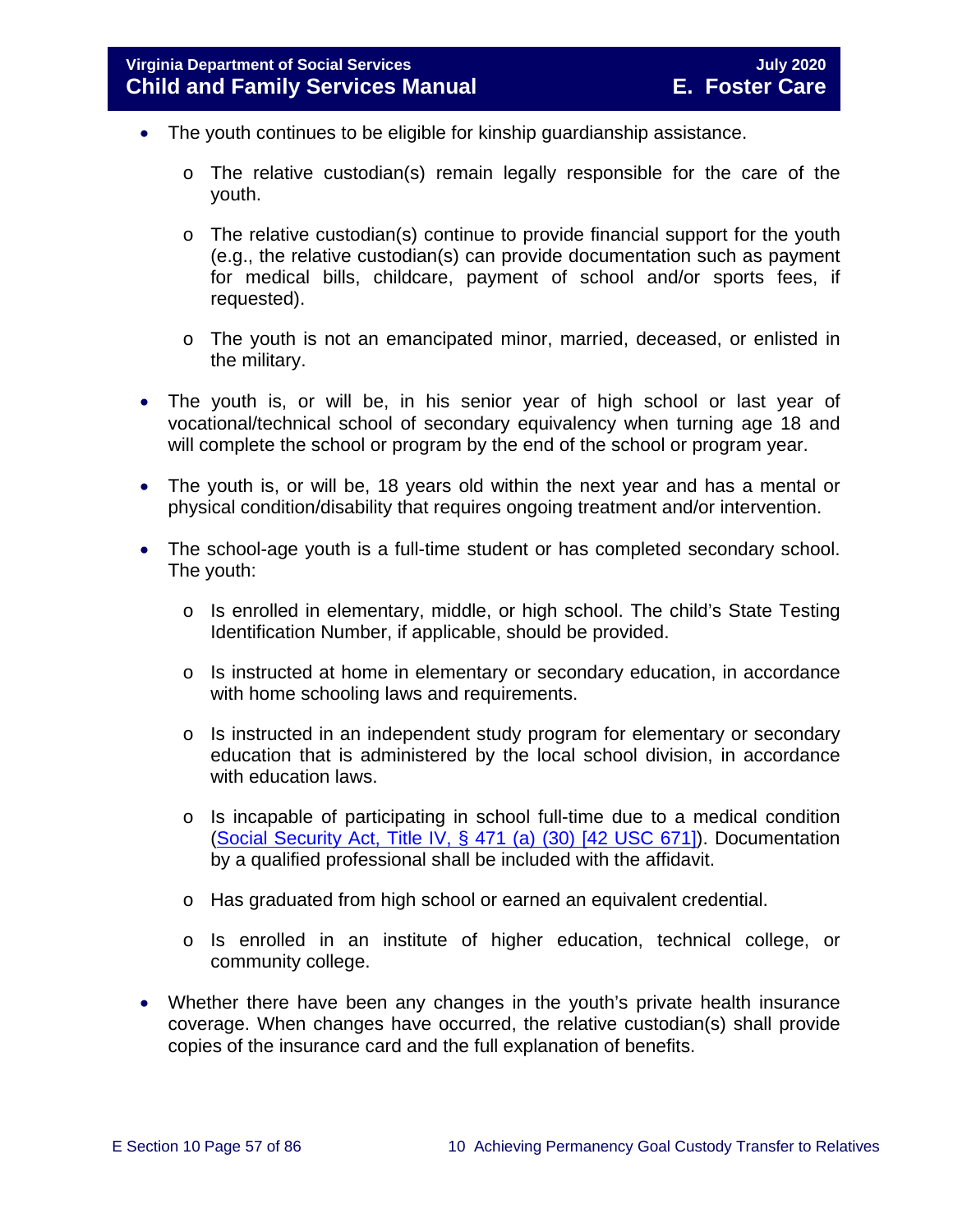• Whether or not they request changes in kinship guardianship assistance or foster care services.

The annual affidavit shall be signed by one relative custodian when the Kinship Guardianship Assistance Agreement is with one relative custodian, and signed by both relative custodians when the agreement is with two relative custodians. Relative custodians who are separated or divorced shall both sign the affidavit. One relative custodian may sign the affidavit when:

- A signed court order documents a sole custodian arrangement or the authority of one relative custodian.
- The relative custodian notifies the LDSS in writing the reason why the other relative custodian is not available to sign the affidavit at this time, the plan for obtaining the signed affidavit, and the date the relative custodian will submit the signed affidavit to the LDSS. The LDSS determines there is reasonable justification to continue payments and/or services to the date the relative custodian states that the delayed signed affidavit will be submitted.

The LDSS shall attempt to obtain the affidavit with due diligence. When the relative custodian(s) do not return the annual affidavit, the LDSS:

- Should send a certified letter to the relative custodian(s) advising them to return the signed affidavit by a required date.
- May advise them to come into the office, sign the affidavit, and pick up the check at the same time by the required date. The certified letter shall be sent at least **30 days** prior to holding the check. The LDSS shall issue the check for kinship guardianship assistance maintenance payments on the normal schedule and shall give the check to the relative custodian(s) before they depart the premises.
- After consultation with the FAPT, shall inform the relative custodian(s) that, when applicable, services being provided to the family will be suspended until the signed affidavit is received. The Family Services Notice of Action shall be sent along with information on the relative custodian(s)' right to appeal the LDSS decision within **30 days** of receiving the letter and provide information on the fair hearing process. After diligent efforts by the LDSS to obtain the affidavit and when the relative custodian(s) fail to submit the signed affidavit by the required returned date, the LDSS may suspend the services.

The LDSS shall document in the automated system, OASIS case contacts, when the signed affidavit was returned. The LDSS shall place copies of the written notifications to the relative custodian(s) and the returned annual affidavits in the youth's kinship guardianship assistance case record.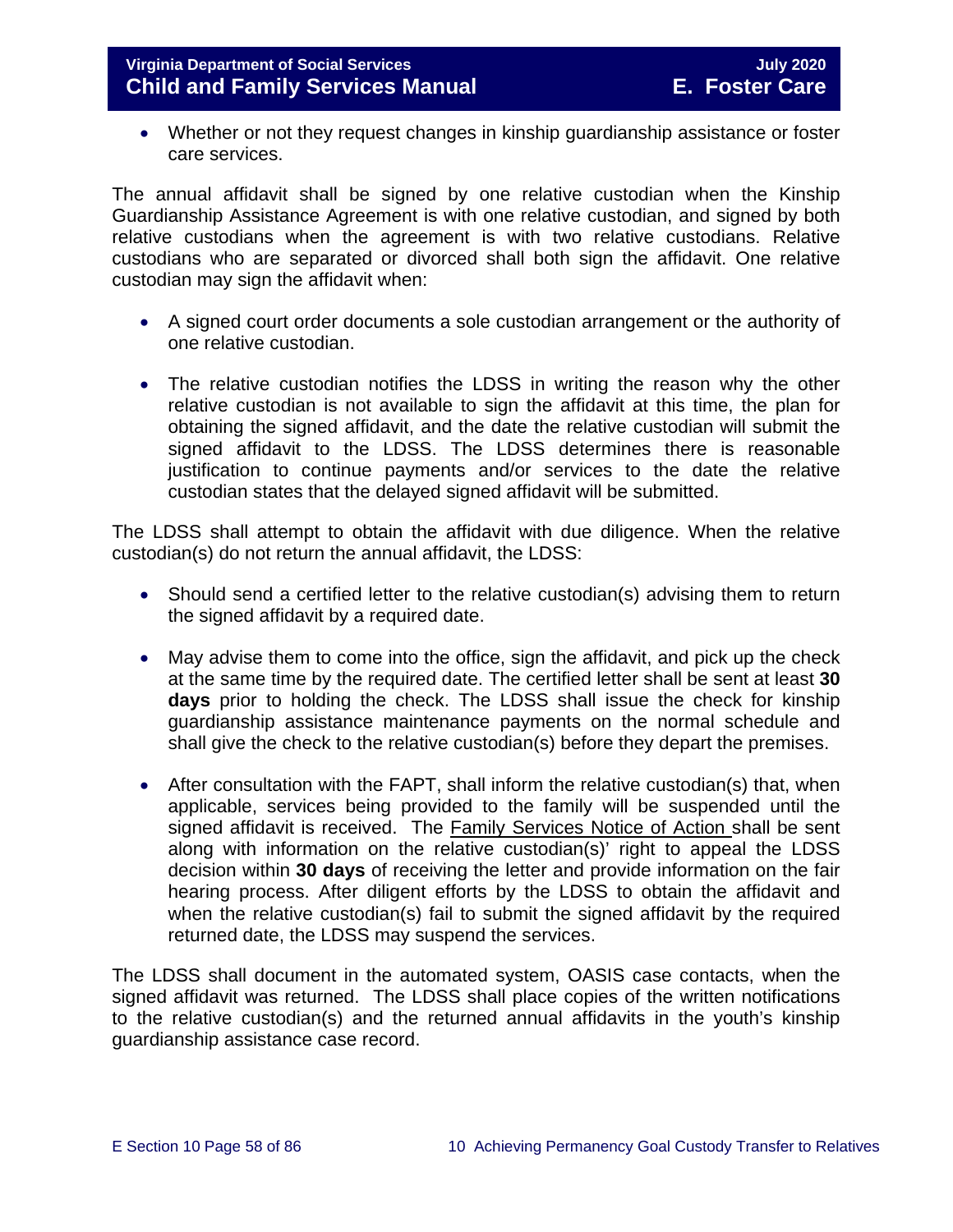# **10.21 Making changes to agreement**

The relative custodian(s) may request a change to the existing kinship guardianship agreement at any time during the duration of the agreement based on changes in the youth's needs or the family circumstances of the relative custodian(s). Any changes to the agreement will be negotiated by the kinship guardianship assistance negotiator.

After the Kinship Guardianship Assistance Agreement is executed, the terms of the agreement are changed when:

- The terms are assessed, negotiated, and agreed upon by the relative custodian(s) and the LDSS.
- The new terms are documented in the signed, dated, and executed [addendum.](http://www.dss.virginia.gov/family/ap/index.cgi)

An addendum is an attachment to the original Kinship Guardianship Assistance Agreement which specifies additions or deletions to the original terms or conditions of the agreement. The addendum may address a specific item, multiple items, or for the entire document. Unless specified, the terms or conditions specified in the addendum supersede those in the original agreement.

An addendum is not required when terminating a payment based on the terms specified in an agreement or addendum.

#### **10.21.1 Submitting request for addendum**

Changes in specific components of kinship guardianship assistance may be requested during the duration of the agreement as follows:

- Basic maintenance may be reassessed at any time upon request of the relative custodian(s).
- Enhanced maintenance may be reassessed and renegotiated at any time upon request of the relative custodian(s).
- Non-recurring expenses are one time only expenses and cannot be reassessed.

The relative custodian(s) submit an [Addendum Request to the Assistance](https://fusion.dss.virginia.gov/Portals/%5Bdfs%5D/Files/DFS%20FORMS/Family%20Services-Generic%20Forms/Addendum%20Request%20to%20the%20Assistance%20Agreement.pdf)  [Agreement](https://fusion.dss.virginia.gov/Portals/%5Bdfs%5D/Files/DFS%20FORMS/Family%20Services-Generic%20Forms/Addendum%20Request%20to%20the%20Assistance%20Agreement.pdf) to the LDSS with which they established the agreement. Both relative custodians sign the request when the agreement was with two (2) relatives, including relative custodian(s) who are separated or divorced. One (1) relative custodian signs the request when the agreement was with one (1) relative or when a signed court order documents the sole legal responsibility of one (1) relative for the youth.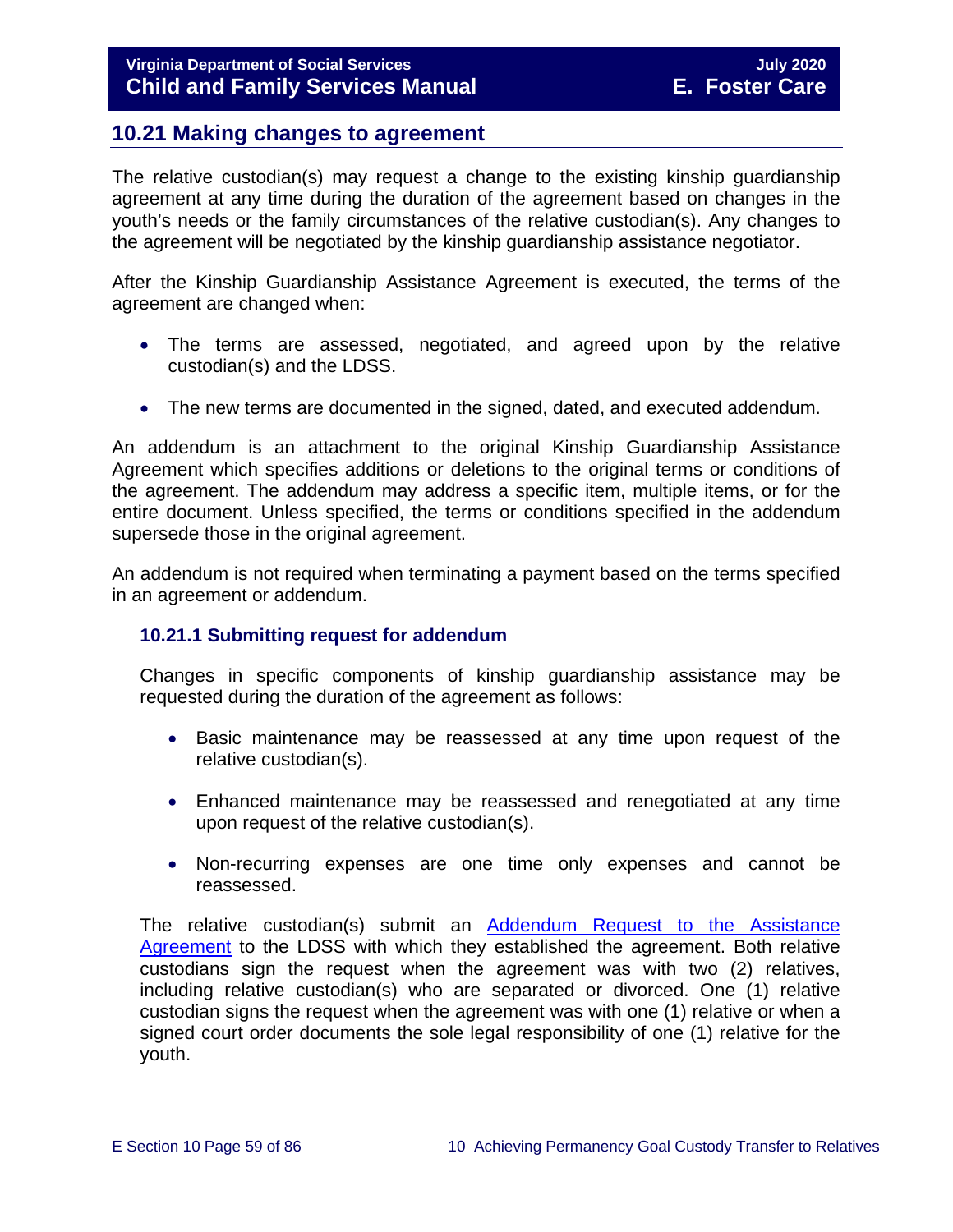### **10.21.2 Timeframe for acting on request**

**Within 14 days** after receiving the request for an addendum, the LDSS should:

- Review the request to determine whether it is complete with all required documentation.
- Notify the relative custodian(s) in writing that the request was received and its status:
	- o **The request is complete.** The notification shall include the date the request was received. It shall state that the LDSS and relative custodian(s) have **60 days** to assess, negotiate, and execute an addendum.
	- o **Additional information is needed.** The notification shall state the specific information necessary to complete the request. It should request the relative custodian(s) submit the information by email, phone, or in person within **30 days** from the notice date.

If the relative custodian(s) do not provide the information within **30 days**, the LDSS should deny the request. The LDSS shall inform the relative custodian(s) in writing the reasons for denying the request and that they may submit a new [Addendum Request to the Assistance Agreement.](https://fusion.dss.virginia.gov/Portals/%5Bdfs%5D/Files/DFS%20FORMS/Family%20Services-Generic%20Forms/Addendum%20Request%20to%20the%20Assistance%20Agreement.pdf)

o **Request for changes is denied.** The notification shall be communicated using the Family Services Notice of Action and clearly state the reasons for the denial, provide information on the relative custodian(s)' right to appeal within **30 days** of receiving the notice of denial, and provide information on the fair hearing process. No further action is required by the LDSS on the request.

## **10.21.3 Assessing overall request for addendum**

The LDSS and relative custodian(s) should discuss the information provided in the Addendum Request to the Assistance Agreement. The purpose of this conversation is to fully understand the custodians' reasons for requesting a change to kinship guardianship assistance at this time. The conversation should include, but is not limited to:

- The changes in the youth's needs or the family circumstances of the relative custodian(s), including:
	- o The reasons the relative custodian(s) are concerned at this time.
	- o The impetus, duration, severity, and impact of the youth's needs and behaviors.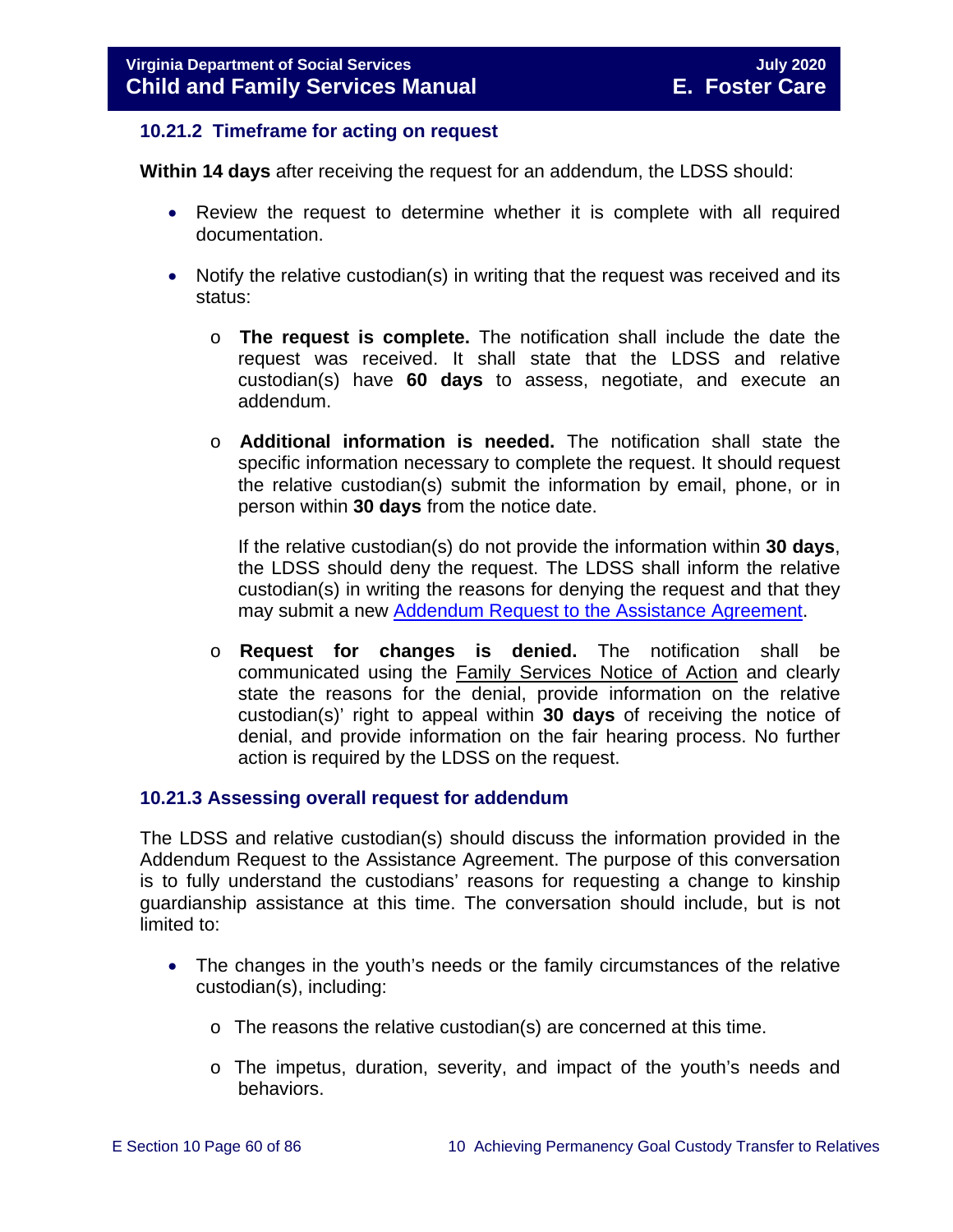- The specific services, resources, and supports the relative custodian(s) have used, or attempted to use, in their family and community to address the changes.
- The resources and supports the relative custodian(s) are requesting to help meet the youth's needs.

The LDSS should summarize the concerns, needs, interests, and reasons of the relative custodian(s) to ensure accurate understanding.

## **10.21.4 Assessing relevant components of kinship guardianship assistance**

The negotiator shall assess and negotiate relevant components of the kinship guardianship assistance with the LDSS and relative custodian(s) to determine agreed upon terms for the addendum. There is no need to assess components that are not impacted by the request, when the current terms will continue as delineated in the existing Kinship Guardianship Assistance Agreement.

The LDSS should use the information included in the [Addendum](https://fusion.dss.virginia.gov/Portals/%5Bdfs%5D/Files/DFS%20FORMS/Family%20Services-Generic%20Forms/Addendum%20Request%20to%20the%20Assistance%20Agreement.pdf) Request to the Assistance Agreement to assist in the assessment of the financial circumstances of the family and consider this information when negotiating changes to the agreement. This information does not determine the youth's eligibility for kinship guardianship assistance and will not be used as the sole factor in assessing the family circumstances.

The negotiator, LDSS, and the relative custodian(s) should use the same assessment and negotiation process that is used for initial agreements to guide the addendum process, including:

- Negotiating kinship guardianship assistance.
- Assessing:
	- o Family circumstance.
	- o Basic maintenance needs of youth.
	- o Additional supervision and support needs of youth.
	- o Services to meet the youth's special needs.
	- o Other resources.

When the relative custodian(s) request:

• A reassessment for additional supervision and support being provided by the relative custodian(s), the LDSS determines if there are indications that the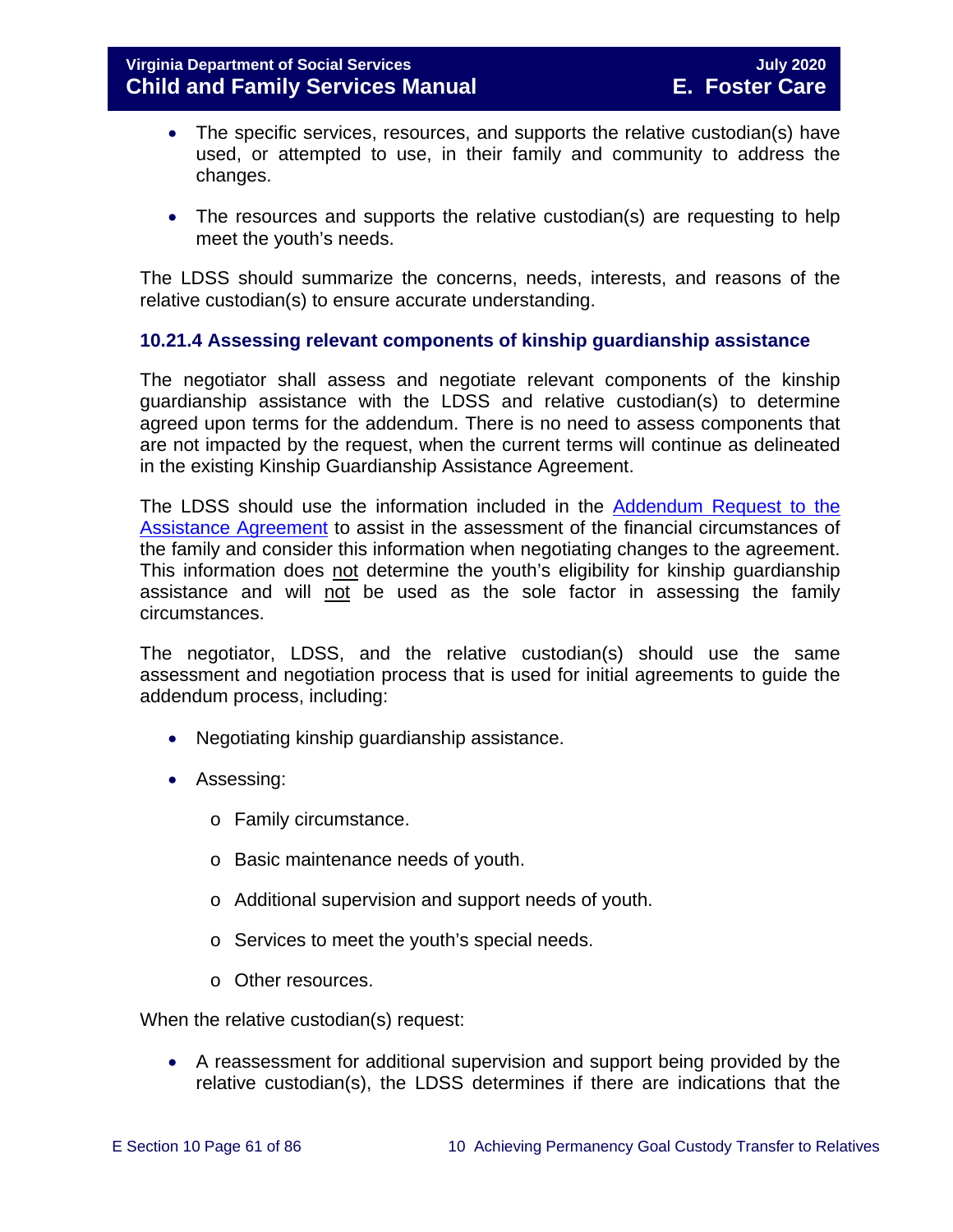# **Virginia Department of Social Services July 2020 Child and Family Services Manual**

youth's requirements for additional supervision and support may have changed based on the frequency, duration, and intensity of the youth's behavioral, emotional, and physical/personal care characteristics. Such change in behavior shall be documented and a request is made using the [Addendum Request to the Assistance Agreement.](https://fusion.dss.virginia.gov/Portals/%5Bdfs%5D/Files/DFS%20FORMS/Family%20Services-Generic%20Forms/Addendum%20Request%20to%20the%20Assistance%20Agreement.pdf) When the LDSS administers the VEMAT and the youth's VEMAT score is higher than the youth's previous score, the new VEMAT score for the youth establishes the maximum rate used during negotiations. When the youth's VEMAT score is lower than the youth's previous score, the maximum allowable amount is the youth's new score with the concurrence of the relative custodian(s).

- To add a new diagnosis or special need factor that was present at the time of the custody transfer, but was not diagnosed, the relative custodian(s) shall submit documentation and relevant reports from qualified professionals as required for documenting special need condition/disability after the transfer of custody, when no more than one year has elapsed from the date of diagnosis.
- To document the youth has a special medical need that existed at the time the initial Kinship Guardianship Assistance Agreement was executed prior to the transfer of custody, then the relative custodian(s) shall submit documentation by qualified professionals of the youth's current special medical need and its existence at the time the initial agreement was executed (whether or not treatment was being received).

The LDSS should use the same procedures used for initial agreements to resolve issues during negotiation.

The LDSS shall send the [Family Services Notice of Action and Right to Appeal](http://www.dss.virginia.gov/files/division/dfs/ap/intro_page/forms/032-02-0669-00-eng.pdf) to the parents documenting the outcome. This notice should be sent within **60 days**  from the date the LDSS received the competed [Addendum Request to the](https://fusion.dss.virginia.gov/Portals/%5Bdfs%5D/Files/DFS%20FORMS/Family%20Services-Generic%20Forms/Addendum%20Request%20to%20the%20Assistance%20Agreement.pdf)  [Assistance Agreement.](https://fusion.dss.virginia.gov/Portals/%5Bdfs%5D/Files/DFS%20FORMS/Family%20Services-Generic%20Forms/Addendum%20Request%20to%20the%20Assistance%20Agreement.pdf) The notification shall include information about the relative custodian(s)' right to appeal the decisions within **30 days** of receiving the written notice.

#### **10.21.5 Executing the addendum**

The LDSS shall prepare an Addendum to the Virginia Kinship Guardianship Assistance Agreement on behalf of the youth.

When the local board, or its designee, approves the addendum, the parents and the local Board, or designee, shall sign and date it. The local board does not have authority to deny an addendum for an eligible youth. When two (2) relative custodians signed the request for an addendum and agreed to the terms in the addendum, then both relative custodian(s) shall sign and date the addendum.

Payments shall not be effective until all parties have signed and dated the addendum. Changes in payment rates, such as an increase or decrease in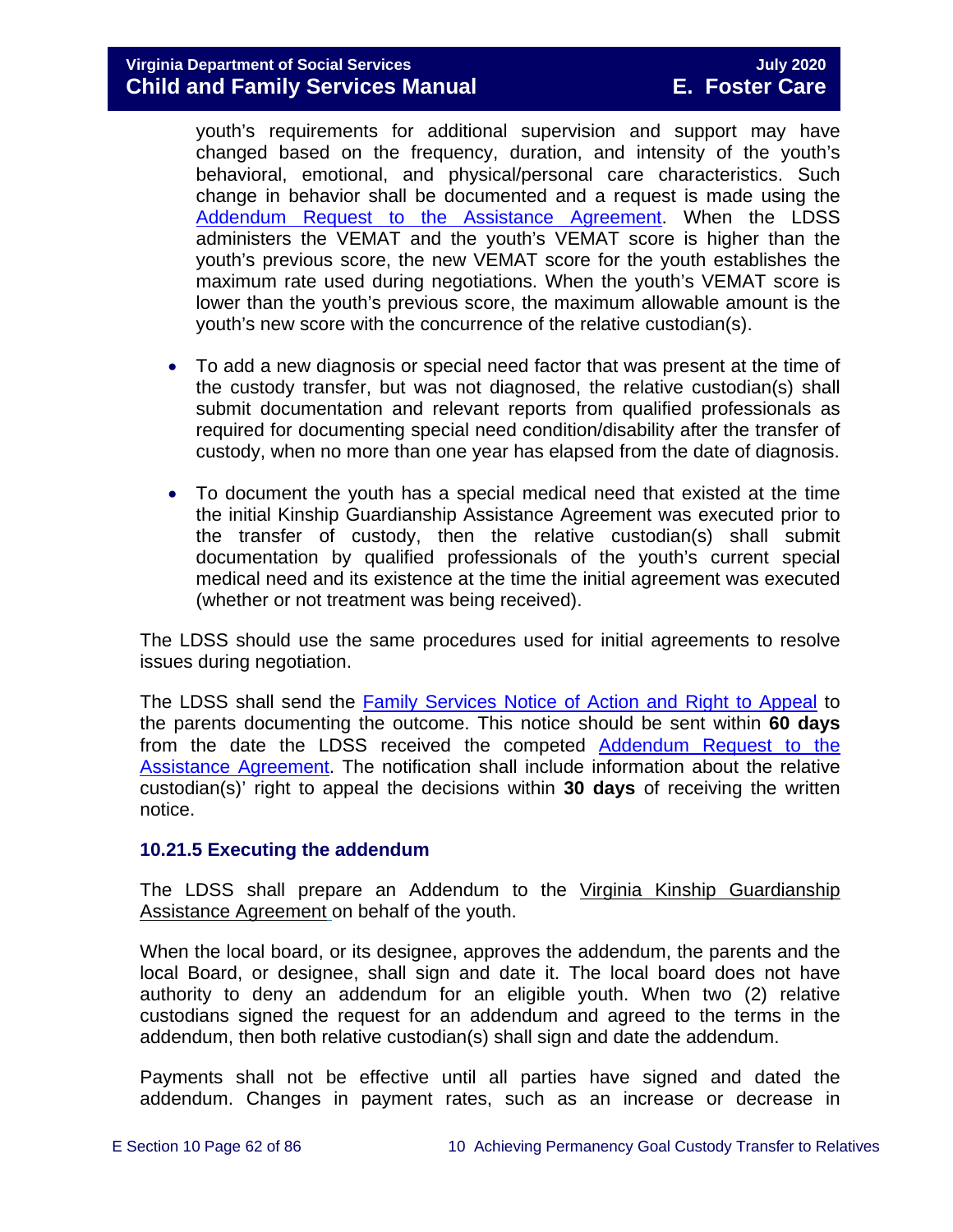enhanced maintenance rate, shall not be implemented until the first day of the month following all signatures. The addendum shall state the effective date of the changes. This date shall not be earlier than the date when all parties signed the addendum. The addendum is executed on behalf of the youth on the effective date stated in the addendum.

The LDSS shall give the relative custodian(s) a copy of the addendum. The LDSS should place the original agreement and all supporting documents in the youth's kinship guardianship assistance case record.

## **10.21.6 Conducting a VEMAT after signing Kinship Guardianship Assistance Agreement**

Within **14 calendar days** of receiving an Addendum Request to the Assistance Agreement that specifies a request for services related to additional daily supervision from the relative custodian(s), the LDSS shall determine if it will conduct a VEMAT due to changes in the youth's needs or behavior.

If the LDSS determines that a VEMAT will not be conducted, the LDSS shall send the Family Services Notice of Action and Right to Appeal to the relative custodian(s) notifying them of the reason for not executing a VEMAT and their right to appeal the decision within **30 calendar days** of receiving the written notice.

If the LDSS determines that a VEMAT will be conducted, then the LDSS shall administer a VEMAT within **25 business days** of the decision to reassess the kinship guardianship assistance maintenance payment. The LDSS shall ensure the VEMAT is executed with sufficient time to ensure that the LDSS is able to completely process, execute, and respond to the family who submitted the Addendum Request to the Assistance Agreement within **90 calendar days** of its receipt by the LDSS.

The VEMAT is conducted according to the same team process as specified in Chapter E. Foster Care, [Section 18.2.2.3](https://fusion.dss.virginia.gov/Portals/%5bdfs%5d/Files/DFS%20Manuals/Foster%20Care%20Manuals/Foster%20Care%20Manual%2007-2020/Final%20Foster%20Care%20Manual%2007-2020/section_18_funding_maintenance_costs.pdf#page=16) with the following exception:

• If there is no specific case manager for the family, the LDSS shall ensure that the individual at the LDSS who is assigned to manage kinship guardianship assistance requests is included in the VEMAT meeting.

The VEMAT rater shall be an individual as described in Chapter E. Foster Care, [Section 18.2.2.5](https://fusion.dss.virginia.gov/Portals/%5bdfs%5d/Files/DFS%20Manuals/Foster%20Care%20Manuals/Foster%20Care%20Manual%2007-2020/Final%20Foster%20Care%20Manual%2007-2020/section_18_funding_maintenance_costs.pdf#page=21) and shall follow all requirements in administering the VEMAT as identified in all earlier sections of this guidance.

The relative custodian(s) shall cooperate with the LDSS to ensure that all necessary information is available for a comprehensive review of the child's and youth's needs.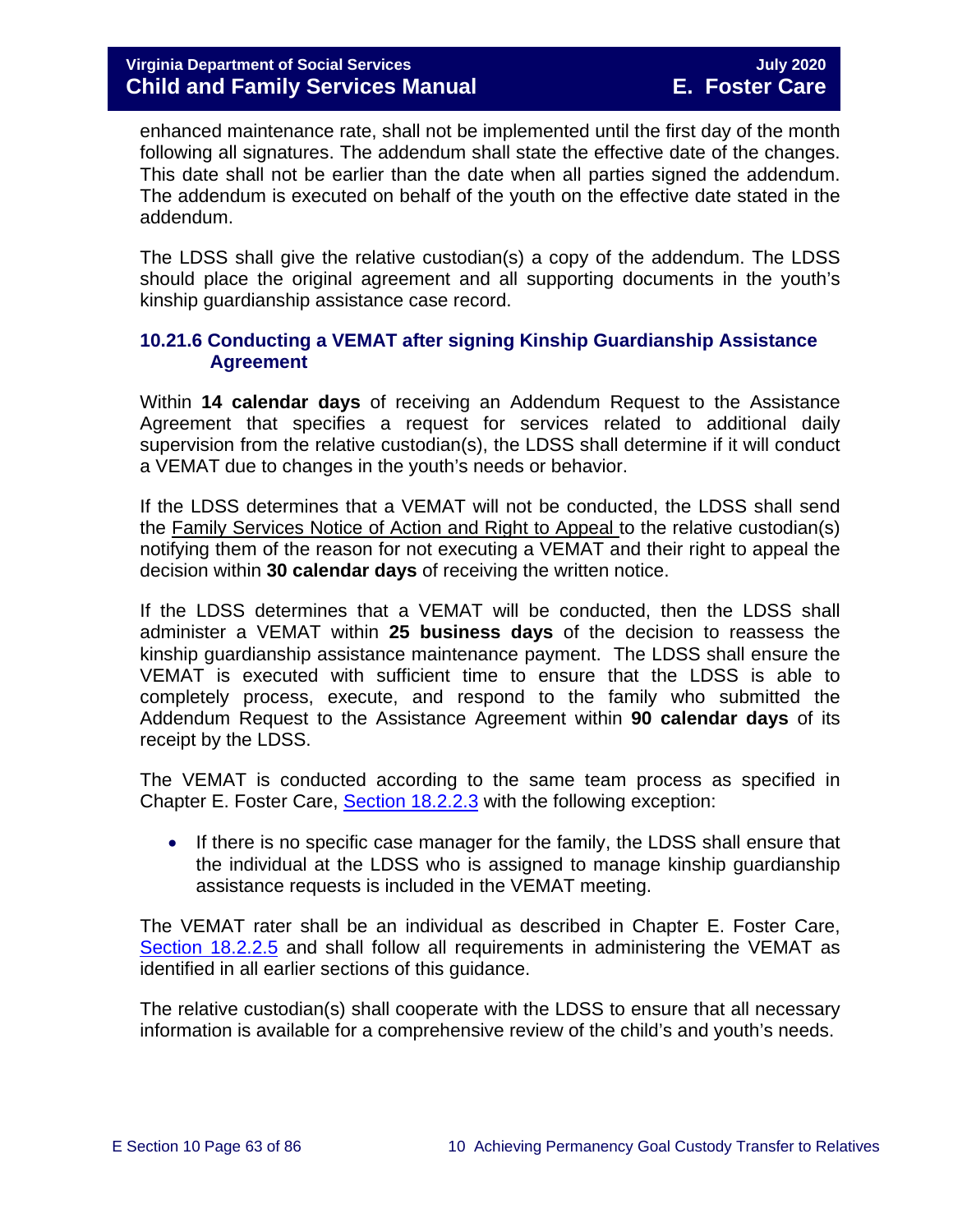If the relative custodian(s) do not provide requested documentation or sign requested releases of information or obtain additional assessments if requested, the LDSS shall not conduct a VEMAT.

If the results of the VEMAT indicate that, due to a change in the youth's need for supervision and support, a change in the enhanced maintenance payment is allowed (e.g., increase, decrease), the LDSS and relative custodian(s) may negotiate a new monthly enhanced maintenance rate. The relative custodian(s) have the option to keep the original, unchanged agreement or proceed with negotiations for a new agreement. The LDSS and the relative custodian(s) shall complete an Addendum to the Kinship Guardianship Assistance Agreement to document the new agreed upon monthly rate. The relative custodian(s)' signature on the addendum shall serve as documentation that the parent agreed to the change in the Kinship Guardianship Assistance Agreement. The new rate shall begin on the first day of the month after the addendum is signed by all parties.

#### <span id="page-63-0"></span>**10.21.7 Assessing conditions warranting continuation beyond 18th birthday**

Unless the youth has a condition that warrants continuation of kinship guardianship assistance, or meets the criteria for continuation through the Fostering Futures Program, the Kinship Guardianship Assistance Agreement terminates on the youth's 18<sup>th</sup> birthday. The LDSS, in conjunction with the negotiator, makes the determination if the youth has a documented condition that warrants continuation beyond the youth's 18<sup>th</sup> birthday or is eligible for Fostering Futures. Consequently, the LDSS shall contact the relative custodian(s) *in writing using the Family Services Notice of Action and Right to Appeal,* **six months prior to the youth turning age 18,** to advise the relative custodian(s) that the agreement will terminate on the youth's  $18<sup>th</sup>$ birthday unless they submit, prior to the youth attaining age 18, documentation demonstrating that the youth has a condition that warrants continuation of the Kinship Guardianship Assistance Agreement, or is eligible for Fostering Futures.

After receiving the documentation, the LDSS, *along* with *the Assistance Negotiator*, will determine if the youth meets the criteria for continuing the agreement beyond the youth's 18th birthday. If the LDSS determines the youth's circumstances warrant continuation of kinship guardianship assistance, the agreement may be continued by amending the original agreement or entering into an addendum. The terms of the agreement or addendum may be for any period after the youth's 18<sup>th</sup> birthday up to the youth's  $21<sup>st</sup>$  birthday.

If the LDSS determines the youth's circumstances do not warrant continuation of the agreement beyond the youth's  $18<sup>th</sup>$  birthday, the LDSS shall notify the relative custodian(s) in writing *with the Family Services Notice of Action and Right to Appeal Form,* **60 days** prior to the youth's 18th birthday that the agreement and subsequent payments will terminate.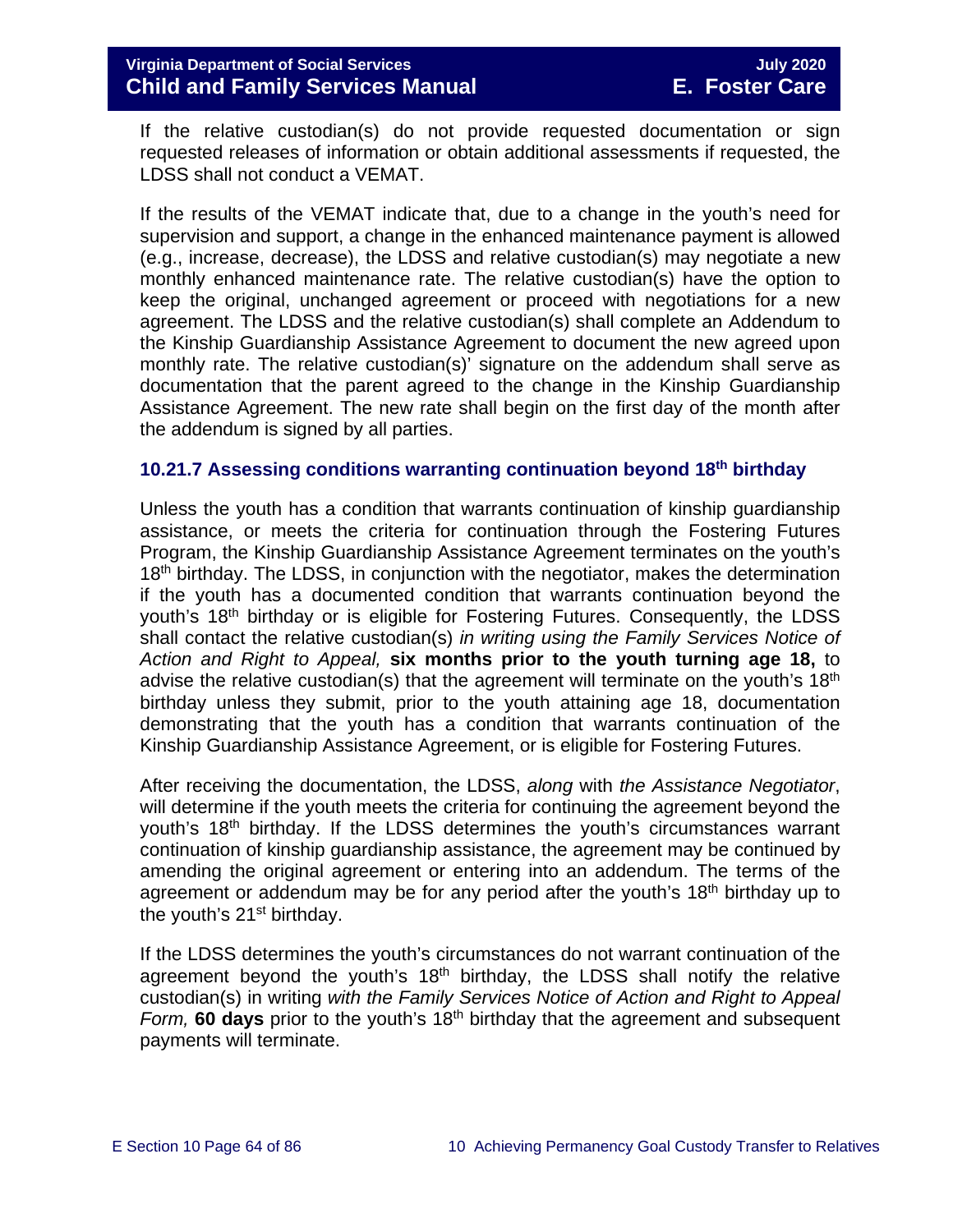## **10.21.7.1 Criteria for continuing beyond 18th birthday**

To continue kinship guardianship assistance beyond age 18, the LDSS shall determine if the youth meets both of the following criteria:

- 1. The LDSS shall establish one of the following that is listed on the original Kinship Guardianship Assistance Agreement:
	- o The youth has a physical or mental disability that was present at the time of custody transfer; or
	- $\circ$  The youth has a physical or mental disability that is related to a hereditary tendency, congenital problem, or birth injury;

### **AND**

- 2. The LDSS determines the youth requires ongoing treatment and intervention.
	- o This is defined as requiring treatment, intervention, or additional supervision and support from the relative custodian(s) to ensure the youth's safety and well-being;

Evidence of these two criteria shall be based on the following documentation:

- Statements from qualified professionals documenting the youth's disability or educational delay and the youth's need for ongoing treatment and/or intervention.
- Relevant diagnostic and assessment reports.
- Any other relevant documentation that occurred within one (1) year (e.g.,VEMAT and supporting documentation; school performance reports).

The agreement should continue as long as the LDSS determines the following:

- A physical or mental disability continues to exist.
- The youth continues to require ongoing treatment or intervention.

### <span id="page-64-0"></span>**10.21.8 Extension of kinship guardianship assistance through Fostering Futures**

Youth who leave foster care to the custody of a relative after age 16 may qualify for the extension of kinship guardianship assistance under Fostering Futures after reaching 18 and up to age 21.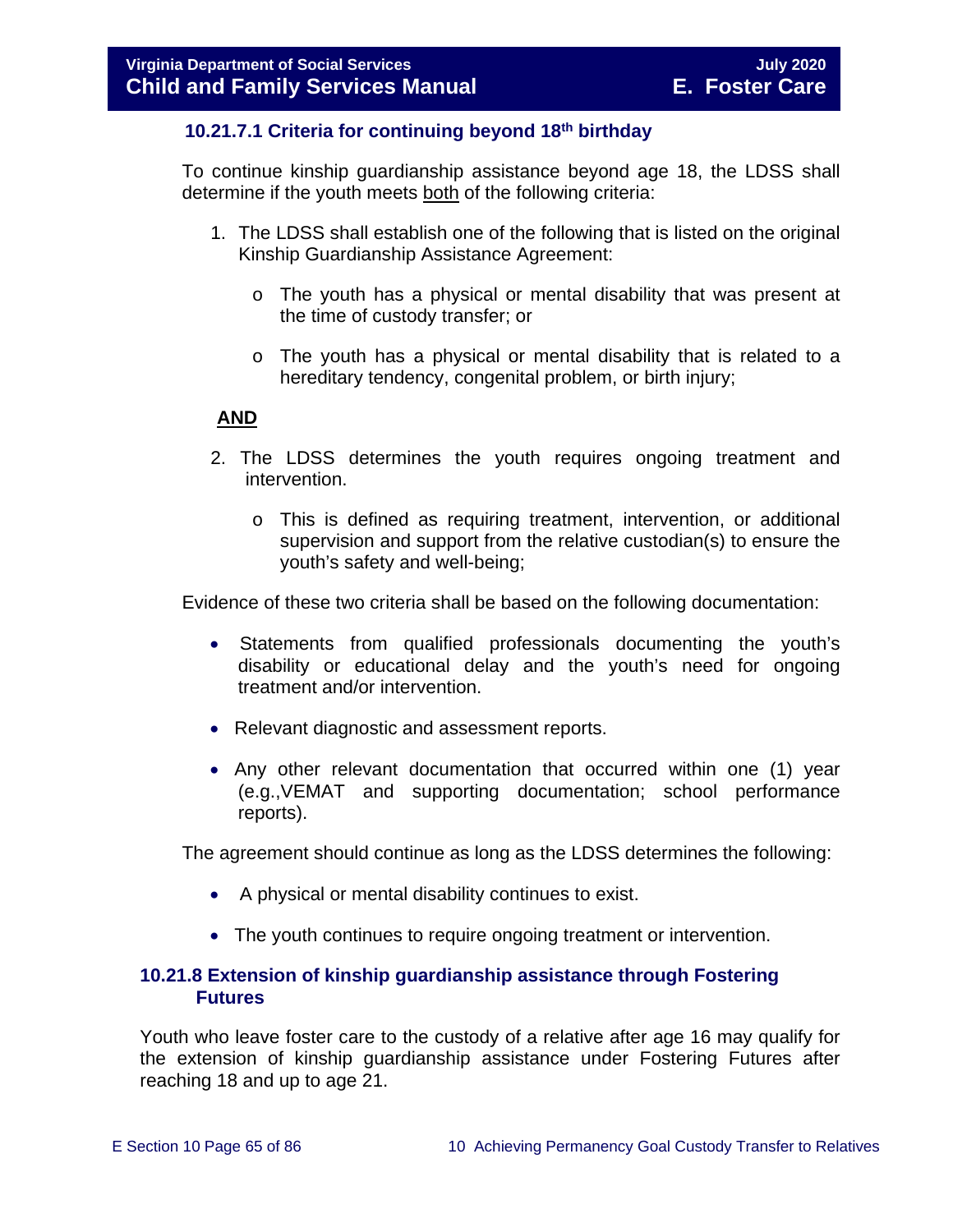Other Fostering Futures requirements which apply in extended foster care do not apply in kinship guardianship assistance: there are no voluntary agreements signed by the youth; service plans; biannual reviews; allowable placement settings; visits by a service worker; payments to the youth; court action; or title IV-E determination. Fostering futures payments made under the extended Kinship Guardianship Assistance Agreement shall only be made to the relative custodian(s).

## **10.21.8.1 Fostering Futures eligibility criteria**

When the LDSS determines that the youth is ineligible for continuation of kinship guardianship assistance beyond age 18 based on the special needs criteria, kinship guardianship assistance may continue for the youth when the following **two (2)** criteria are met:

- The youth is subject to a Kinship Guardianship Assistance Agreement that became effective after the youth reached the age of 16; **and**
- The LDSS has determined the youth is ineligible for continuation of kinship guardianship assistance beyond age 18 under existing guidance (i.e. the youth does not have a documented physical or mental disability present at the time of the custody transfer or related to a hereditary tendency, congenital problem, or birth injury requiring ongoing treatment or intervention).

In addition to meeting the two (2) criteria above, the youth shall meet at least **one (1)** of the five (5) participation circumstances. The youth must be:

- 1. Completing secondary education or GED.
	- o Examples include enrollment in a secondary school, e.g. public high school, alternative high school, private school, adult education classes, program leading to GED, or special education described in the IEP.
- 2. Enrolled full-time or part-time (at least half-time) in an institution that provides post-secondary or vocational education.
	- o Examples include remedial courses, coursework without formal admission to the institution, attendance at multiple institutions, or correspondence or on-line course affiliated with an accredited institution.
- 3. Participating in a program or activity designed to promote employment or remove barriers to employment.
	- o Examples include individualized activities based on an assessment of the youth's needs. These may be self-directed, completed on a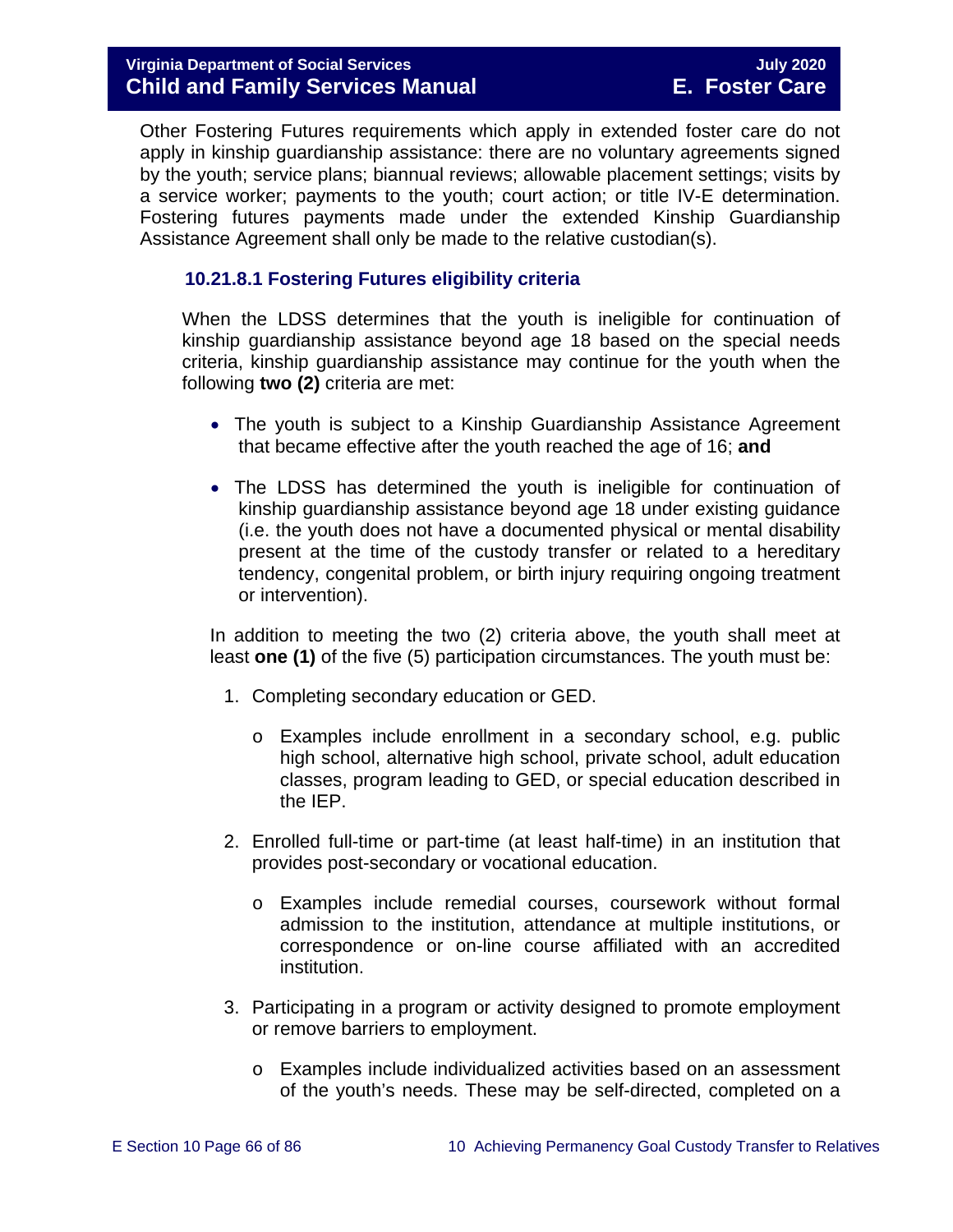one-on-one basis with a caregiver, or part of an organized program. They may also include but are not limited to internships, volunteering, vocational rehabilitation, counseling, driver's education, less than half-time secondary education, or participating in a substance abuse program. Qualifying activities should clearly move the youth toward developing skills to help transition to education or employment leading to independence.

- 4. Employed at least 80 hours per month.
- 5. Incapable of engaging in any of the above activities due to a medical condition, i.e. a short-term or long-term physical health impairment or a mental/emotional or behavior health, developmental or cognitive disability or impairment that serves as a barrier which prevents the youth from consistently participating in employment and education.
	- o The youth does not have to be currently receiving or seeking treatment or remediation for the medical condition.

The LDSS, with assistance of the negotiator will make the initial determination whether the youth is eligible to continue the Kinship Guardianship Assistance Agreement under Fostering Futures beyond the youth's 18<sup>th</sup> birthday.

### **10.21.8.2 Documentation for Fostering Futures eligibility**

To determine initial eligibility, the relative custodian(s)' good faith statement of assurance that the youth will participate in secondary or post-secondary education, vocational program, employment, or job-readiness preparation as described above should be accepted. Therefore, the relative custodian shall certify on the annual affidavit whether the youth is continuing participation, including the type and status, and submit documentation verifying the youth's involvement in one or more participation conditions.

Initially, the youth's inability to participate due to a medical condition shall be verified by a statement from a medical doctor provided by the relative custodian. Thereafter, the relative custodian shall certify on the annual affidavit whether the youth continues to be unable to participate due to the medical condition, and submit documentation verifying the youth's continued medical condition.

### **10.21.8.3 Continuing kinship guardianship assistance using Fostering Futures**

If the youth is eligible for an extension of kinship guardianship assistance under Fostering Futures, the service worker should prepare an addendum to the Kinship Guardianship Assistance Agreement reflecting the continuation of maintenance payments to the relative custodian(s) and citing the required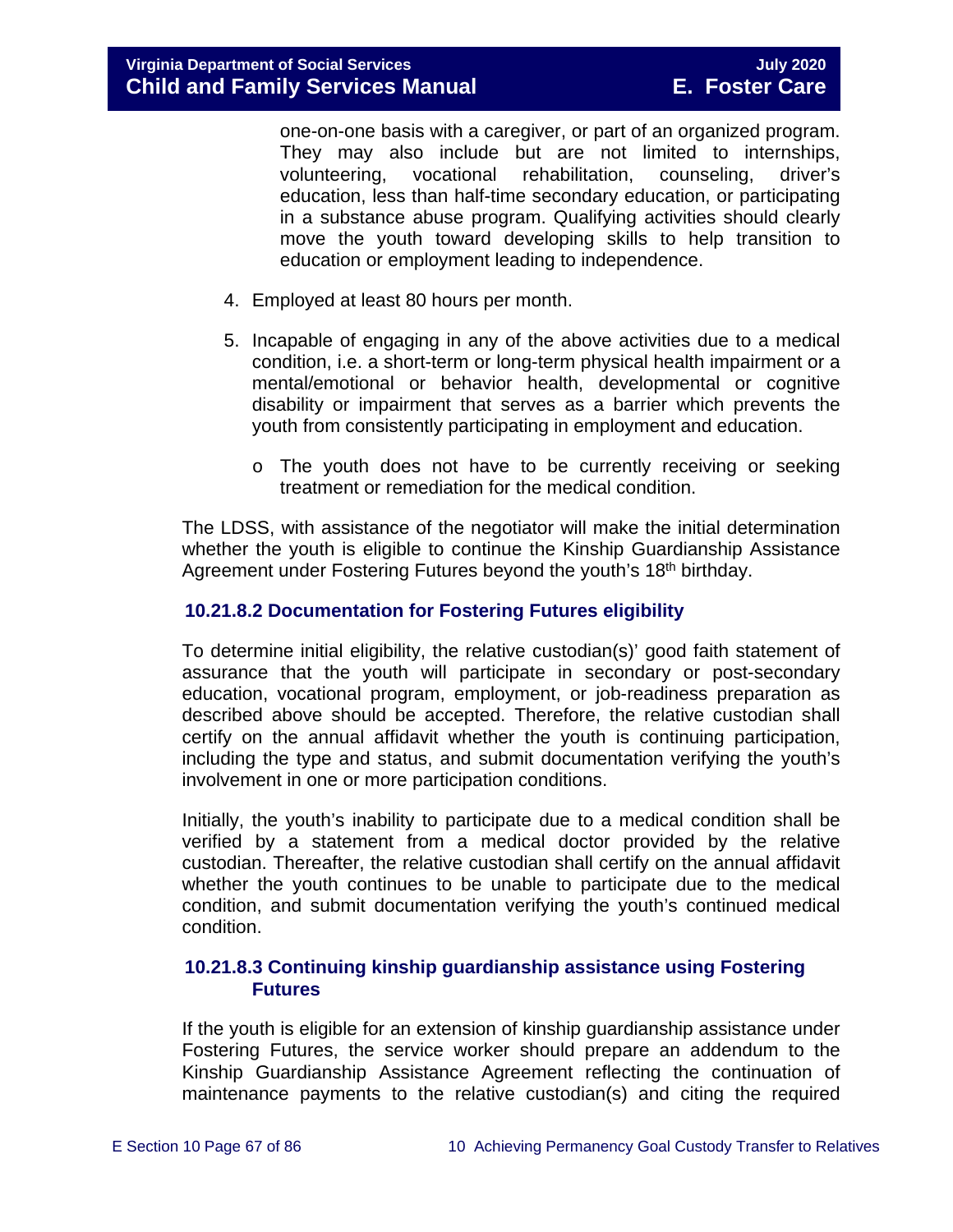conditions of participation. If an enhanced maintenance payment is in effect, payment shall be continued at the same level unless the relative custodian agrees to a reduction.

If a youth eligible under Fostering Futures was receiving title IV-E kinship guardianship assistance prior to age 18, title IV-E assistance shall continue without further determination; if the youth was receiving state kinship guardianship assistance, state assistance shall continue with FAPT approval.

Continued eligibility will be determined by the annual affidavit submitted by the relative custodian(s) on the anniversary of the effective date of custody transfer. The affidavit should certify the youth's compliance with one of the participation conditions and provide documentation of the youth's participation throughout the year.

# **10.22 Terminating/suspending payments and/or agreements**

The LDSS may suspend maintenance payments paid through title IV-E funds for the title IV-E eligible youth. The LDSS should notify the CPMT when CSA state pool funds are being used to pay for foster care services for the youth and/or the relative custodian(s) and such payments may be suspended.

#### <span id="page-67-0"></span>**10.22.1 Suspending payments**

Kinship guardianship assistance payments paid by LDSS and or foster care services by the CPMT may be suspended when:

- The relative custodian(s) do not fulfill the agreed upon terms documented in the binding Kinship Guardianship Assistance Agreement or the addendum to the agreement.
- The youth is placed outside of the home for longer than **14 days**.
- The relative custodian(s) fail to return the signed annual affidavit (Federal [Program Instruction](http://www.acf.hhs.gov/programs/cb/laws_policies/policy/pi/2010/pi1011.htm#sectd) dated July 9, 2010).

The LDSS should notify and discuss the potential suspension of payments with the CPMT or its designee when foster care services are being made for the youth or the family with CSA state pool funds. The LDSS and the CPMT should collaborate and discuss their respective actions.

- The LDSS determines whether to negotiate new terms in an addendum to the Kinship Guardianship Assistance Agreement, to suspend the title IV-E payment, or to terminate such payment.
- The CPMT determines whether to negotiate a new IFSP, to suspend foster care services or to terminate foster care services.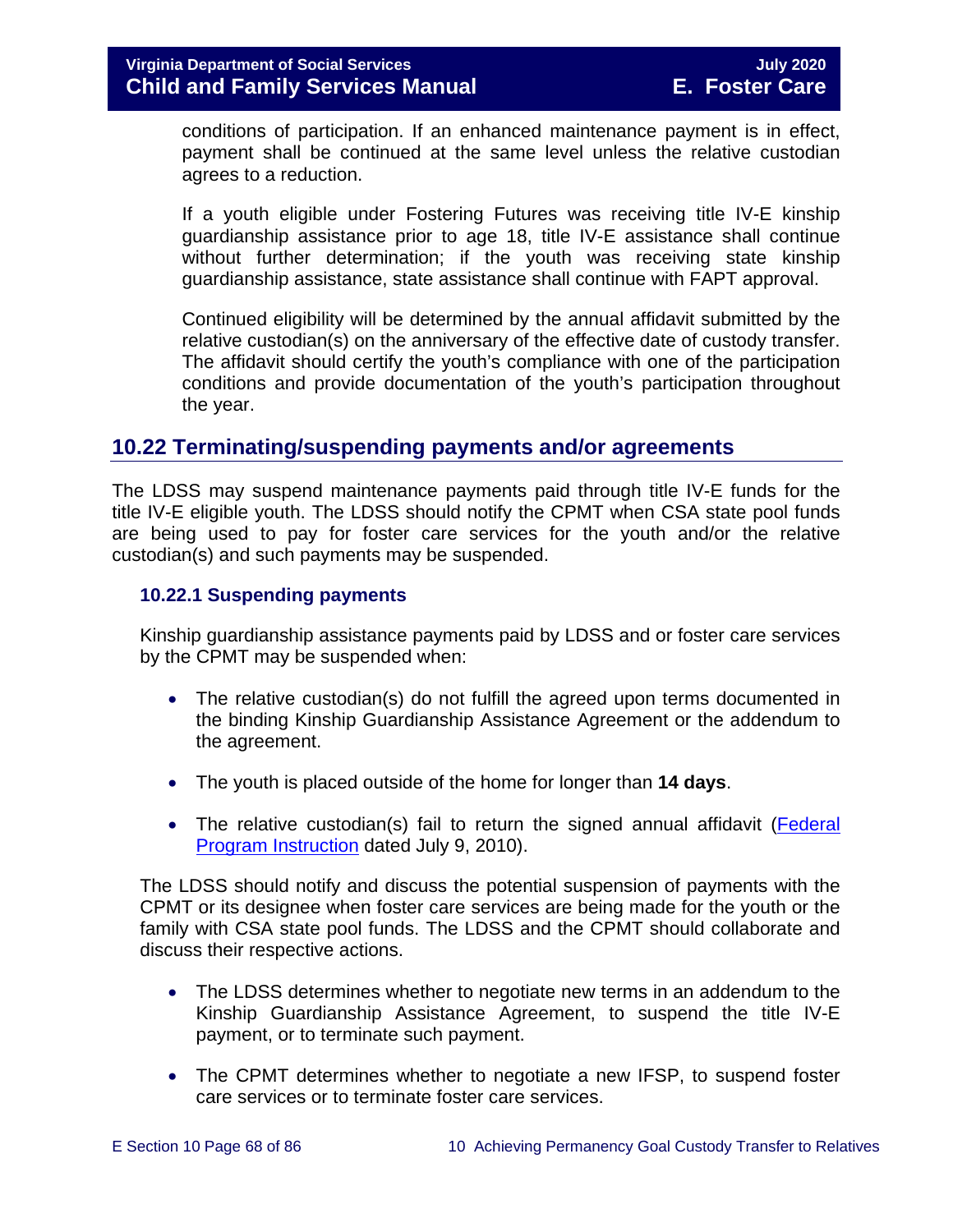Prior to suspending the payments, the LDSS should discuss the situation with the relative custodian(s). The LDSS should collaborate with the CPMT's designee in this conversation when applicable.

The LDSS, in collaboration with the CPMT when appropriate, shall send the relative custodian(s) the Family Services Notice of Action through certified mail to provide **30 days notice** before suspending title IV-E payments or the CPMT suspending CSA payments that states:

- The verified factual information documenting the specific situation.
- The provision in the binding Kinship Guardianship Assistance Agreement that allows the LDSS or CPMT to suspend the payment.
- The date the payment or services are to be suspended.
- The actions to be taken by the relative custodian(s) by a specified date to prevent the suspension of payments when applicable, including the relative custodian(s) immediately contacting the LDSS and CPMT when applicable to discuss.
- The circumstances under which the suspended payments may be reinstated.

The LDSS should collaborate with and keep the CPMT informed of actions taken to suspend payments. The LDSS shall make decisions on suspending title IV-E maintenance payments. The LDSS should discuss with the CPMT its decisions on suspending foster care services.

When the LDSS suspends payments due to failure of the relative custodian(s) to comply with the agreement or addendum, then maintenance payments should not be retroactive. The LDSS should discuss with the CPMT its decision on whether foster care services will be retroactive.

To reinstate a suspended payment, the LDSS may continue the existing terms on the agreement or addendum. The LDSS should discuss with the CPMT its decision on whether to continue the existing IFSP.

#### <span id="page-68-0"></span>**10.22.2 Terminating maintenance payments**

The LDSS shall only terminate maintenance payments based on terms specified in the Kinship Guardianship Assistance Agreement, or the addendum in effect, including:

- The agreed upon time period for the maintenance payment to end; or
- The relative custodian(s) request in writing that the maintenance payments end; or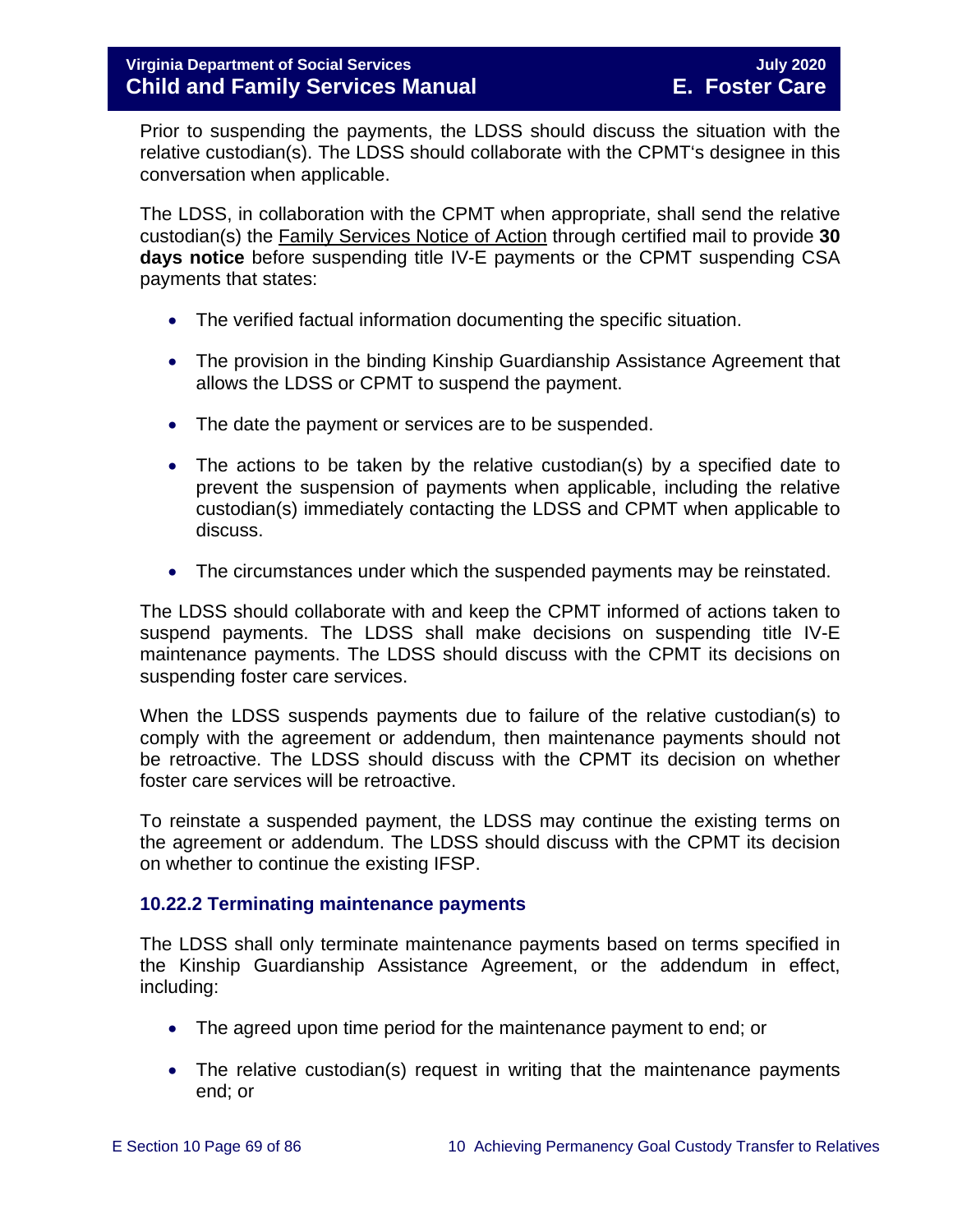## **Virginia Department of Social Services July 2020 Child and Family Services Manual**

- The relative custodian(s) continue to not comply with the annual review process (i.e., annual affidavit), including failing to respond to suspended payments and diligent efforts by the LDSS; or
- The relative custodian(s) do not fulfill other agreed upon terms documented in the Kinship Guardianship Assistance Agreement or addendum.

When the relative custodian(s) and the LDSS agree to a time-limited maintenance payment, the LDSS shall notify the relative custodian(s) using the Family Services Notice of Action through certified mail **two** (**2) months** prior to the scheduled end date for the payment. When appropriate, the LDSS and negotiator shall assess and negotiate with the relative custodian(s) new terms for maintenance payments to be included in an addendum to the Kinship Guardianship Assistance Agreement.

If the maintenance payments are terminated for the title IV-E eligible youth, the youth shall no longer be eligible for Medicaid in relation to the Kinship Guardianship Assistance Agreement. To determine whether the youth may be eligible for Virginia medical assistance under other Medicaid covered categories or under FAMIS, the relative custodian(s) should submit a Medicaid application to the LDSS where they reside.

If the relative custodian(s) want to reinstate the terminated payment, they should submit an [Addendum Request to the Assistance](https://fusion.dss.virginia.gov/Portals/%5Bdfs%5D/Files/DFS%20FORMS/Family%20Services-Generic%20Forms/Addendum%20Request%20to%20the%20Assistance%20Agreement.pdf) Agreement. The LDSS should assess and negotiate new terms for an addendum to the agreement, as appropriate. Payments should not be retroactive. The LDSS should refer the youth and the relative custodian(s) to the FAPT if they request foster care services. The LDSS should discuss with the CPMT its decision on whether to continue the existing IFSP.

## <span id="page-69-0"></span>**10.22.3 Terminating agreements**

The Kinship Guardianship Assistance Agreement shall only be terminated, as specified in the Kinship Guardianship Assistance Agreement, when the LDSS determines that any one of the following circumstances occurs:

- The youth reaches the age of 18 years, unless the LDSS determines the youth has a mental or physical condition that warrants continuation of kinship guardianship assistance beyond the age of 18 years or the youth is eligible under Fostering Futures.
- The youth reaches the age of 21 years, when the LDSS established that the youth had a mental or physical condition which warranted the continuation of assistance (see [Section 10.22.4\)](#page-71-0).
- The relative custodian(s):
	- o Adopt the youth subsequent to the Kinship Guardianship Assistance Agreement and the transfer of legal custody. (Note: The LDSS and the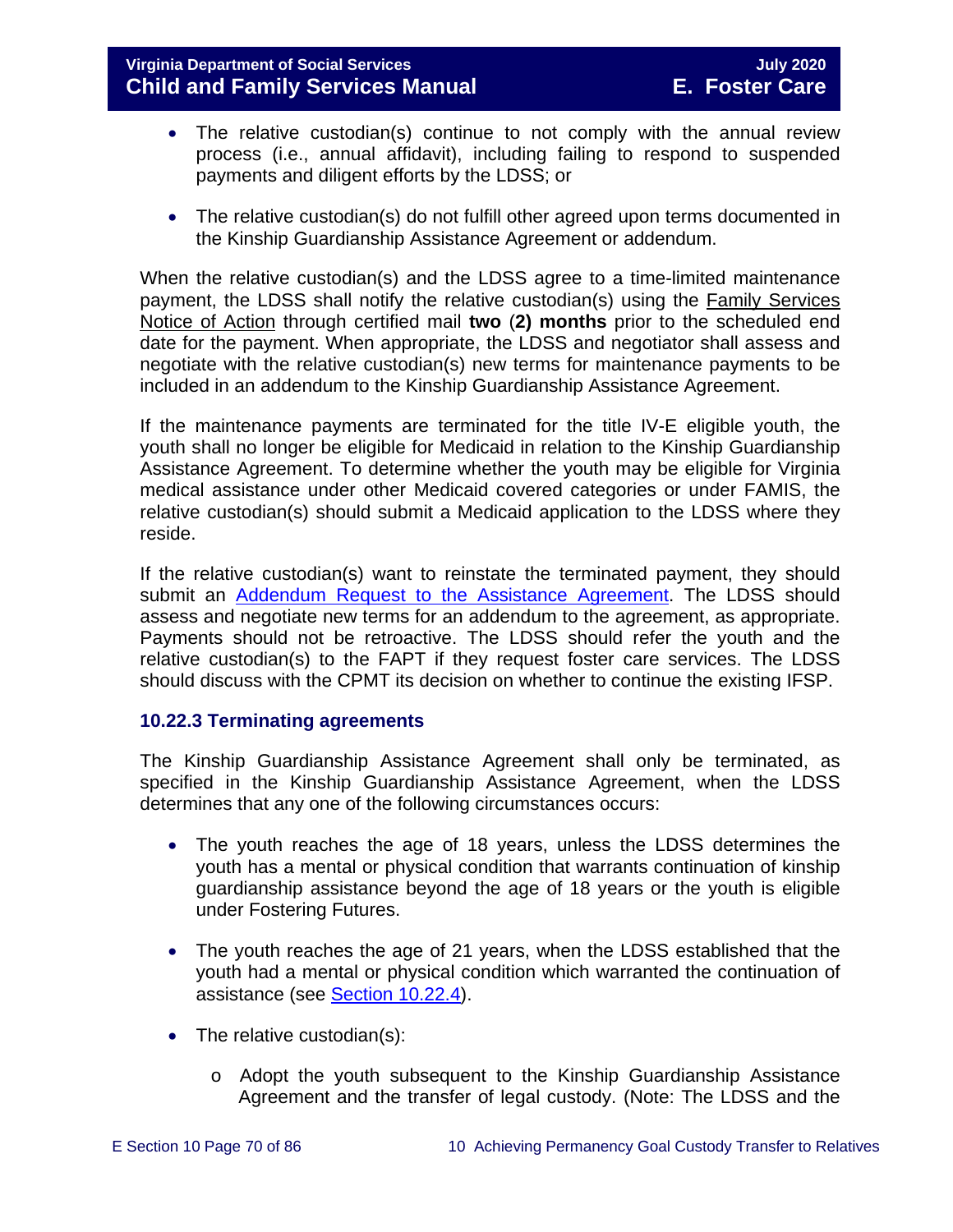relative custodian(s) shall negotiate adoption assistance payments independently from any negotiated terms of agreement for kinship guardianship assistance. In determining the eligibility for adoption assistance payments of the youth in a legal custodial arrangement, the placement of the youth with the relative custodian(s) and any title IV-E kinship guardianship assistance payments made on behalf of the youth shall be considered not to have happened. [\(Social Security Act, Title IV,](http://www.socialsecurity.gov/OP_Home/ssact/title04/0473.htm)  [§ 473 \(a\) \(2\) \(D\) \[42 USC 673\].](http://www.socialsecurity.gov/OP_Home/ssact/title04/0473.htm)

- o Request in writing that the agreement ends.
- o Fail to comply with the annual review process (i.e., the annual affidavit) following notification of termination of payments.
- o Are no longer legally responsible for the care of the youth:
	- The transfer of legal custody to the relative is terminated by court order (for one relative when the Kinship Guardianship Assistance Agreement was with one relative custodian; and for both relatives when the agreement was with two relative custodian(s)); or
	- The youth reenters foster care; or
	- The youth becomes an emancipated minor, marries, enlists in the military, or dies.
- o Are not providing any financial support for the youth. When the LDSS obtains and documents verifiable information that the relative custodian(s) are providing no financial support for the youth.
- o Death or incapacitation of the relative custodian(s) (i.e., both relatives die or become incapacitated when the agreement is with two (2) relative custodian(s); or one relative dies or becomes incapacitated when the agreement was with one (1) relative custodian). The kinship guardianship assistance can continue if a successor guardian was identified in the Kinship Guardianship Assistance Agreement or addendum prior to the death or incapacitation [\(Section 10.16.3\)](#page-46-0).
- The relative custodian(s) and the LDSS agree in writing to terminate the agreement.

Termination shall be based upon written documentation verifying the circumstances.

The LDSS should collaborate with and keep the CPMT informed of actions taken to terminate the agreement which includes all addendums. The LDSS should discuss with the CPMT its decisions on terminating foster care services.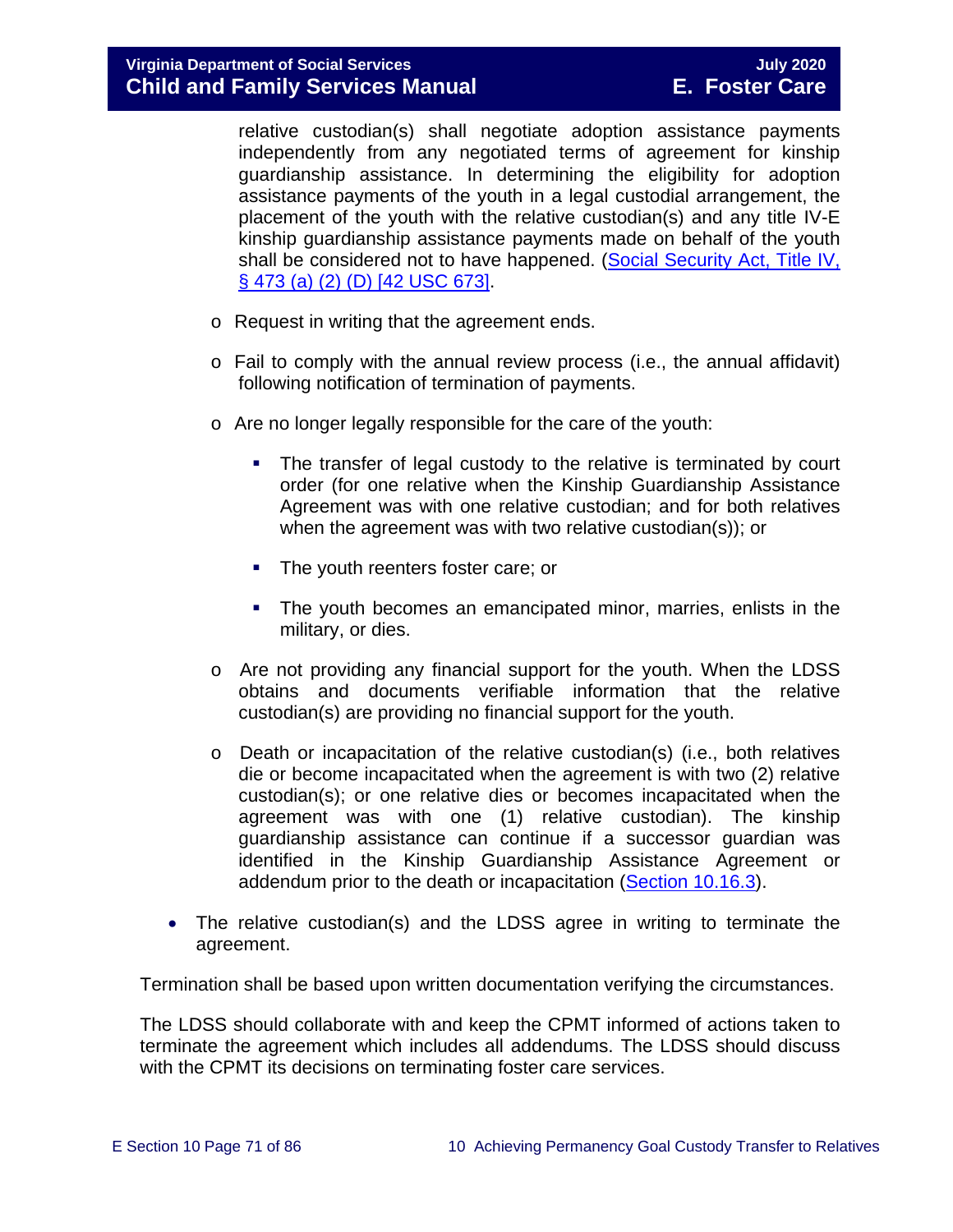# **Virginia Department of Social Services July 2020 Child and Family Services Manual**

The LDSS shall provide written notice using the Family Services Notice of Action to the relative custodian(s) prior to termination of the agreements and addendums. Both relative custodian(s) shall be notified when both signed the active Kinship Guardianship Assistance Agreement, including separated or divorced relative custodian(s). The notification shall include information on the relative custodian(s)' right to appeal the LDSS decision to terminate the agreement and addendums.

### <span id="page-71-0"></span>**10.22.4 Terminating extended kinship guardianship assistance through Fostering Futures**

If the annual affidavit shows that the youth no longer meets at least one of the participation conditions, the LDSS should take steps to terminate the Kinship Guardianship Assistance Agreement through procedures outlined in Section [10.22.3.](#page-69-0)

If extended assistance under Fostering Futures is terminated due to the youth's failure to continue to meet one of the participation conditions, kinship guardianship assistance **cannot** be reinstated once it is terminated using Fostering Futures funding.

### **10.22.5 LDSS actions when relative custodian(s) fail to provide financial support**

When the LDSS obtains and documents verifiable information that the relative custodian(s) are providing no financial support for the youth, the LDSS shall immediately send the relative custodian(s) the Family Services Notice of Action through certified mail that states:

- The verified information documenting that the relative custodian(s) are not providing any financial support for the youth.
- The LDSS is prohibited by law from making kinship quardianship assistance payments when the youth is no longer receiving any financial support from the relative custodian(s) [\(Social Security Act, Title IV, § 473 \(a\) \(4\) \(A\) \(iii\) \[42](https://www.ssa.gov/OP_Home/ssact/title04/0473.htm)  [U.S.C. 673\]](https://www.ssa.gov/OP_Home/ssact/title04/0473.htm) and [Federal Child Welfare Policy Manual, Subsection 8.2D.5 #2\)](https://www.acf.hhs.gov/cwpm/public_html/programs/cb/laws_policies/laws/cwpm/policy_dsp.jsp?citID=82).
- The binding Kinship Guardianship Assistance Agreement requires that the LDSS terminate the agreement and any addendum.
- If the relative custodian(s) do not immediately reinstate financial support for the youth and provide documentation of such action to the LDSS, the LDSS will terminate all kinship guardianship assistance payments and the kinship guardianship agreement in its entirety, effective **ten (10) days** after the relative custodian(s)' receipt of the certified letter.
- The relative custodian(s) must immediately contact the LDSS within **ten (10) days** of receipt of the certified letter to discuss the situation.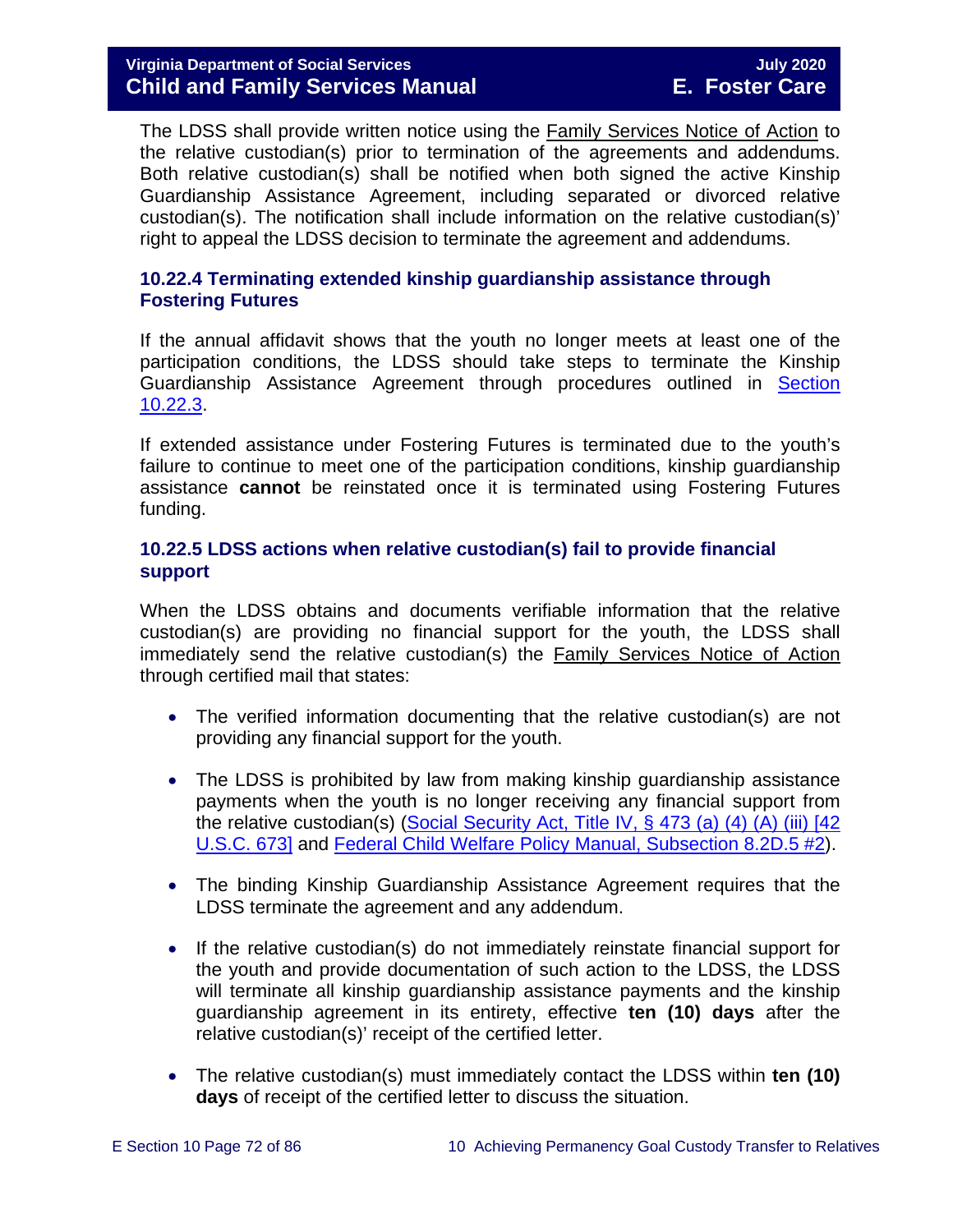• If the relative custodian(s) do not immediately reinstate financial support for the youth and provide documentation of such action to the LDSS, or if the relative custodian(s) do not contact the LDSS within **ten (10) days** of their receipt of the certified letter to discuss the situation, the LDSS will terminate all kinship guardianship assistance payments and the Kinship Guardianship Assistance Agreement in its entirety, effective **ten (10) days** after the relative custodian(s)' receipt of the certified letter.

The LDSS shall notify both relative custodians when both relative custodians signed the active Kinship Guardianship Assistance Agreement, including separated or divorced parents.

The LDSS shall discuss the situation with the relative custodian(s) and document the discussion in the automated system (OASIS) narrative. The discussion should include:

- The documented lack of financial support by the relative custodian(s).
- The impact on the youth.
- The relative custodian(s)' reasons for not providing any financial support for the youth.
- The relative custodian(s)' decision as to whether or not they will immediately reinstitute their financial support for the youth.
- The LDSS action based on the relative custodian(s)' decision, either to:
	- o Continue payments, if the relative custodian(s) reinstate financial support; or
	- o End payments and the agreement on the specified date in the certified letter, if the relative custodian(s) do not reinstate financial support of the youth.

The LDSS shall document the relative custodian(s)' decision and the LDSS' action in writing. The LDSS and the relative custodian(s) shall sign the document. If the relative custodian(s) do not sign the document, the LDSS shall write on the document the date of the discussion with the relative custodian(s) and that the relative custodian(s) declined when asked to sign the statement.

If the relative custodian(s) decide to not reinstitute their financial support of the youth, or do not contact the LDSS to discuss their financial support of the youth as the LDSS requested, the LDSS shall provide written notice in a certified letter to the relative custodian(s) that the agreement shall be terminated on a specified date (e.g., the date specified in the first certified letter). The notification shall include information on the relative custodian(s)' right to appeal the decision to terminate the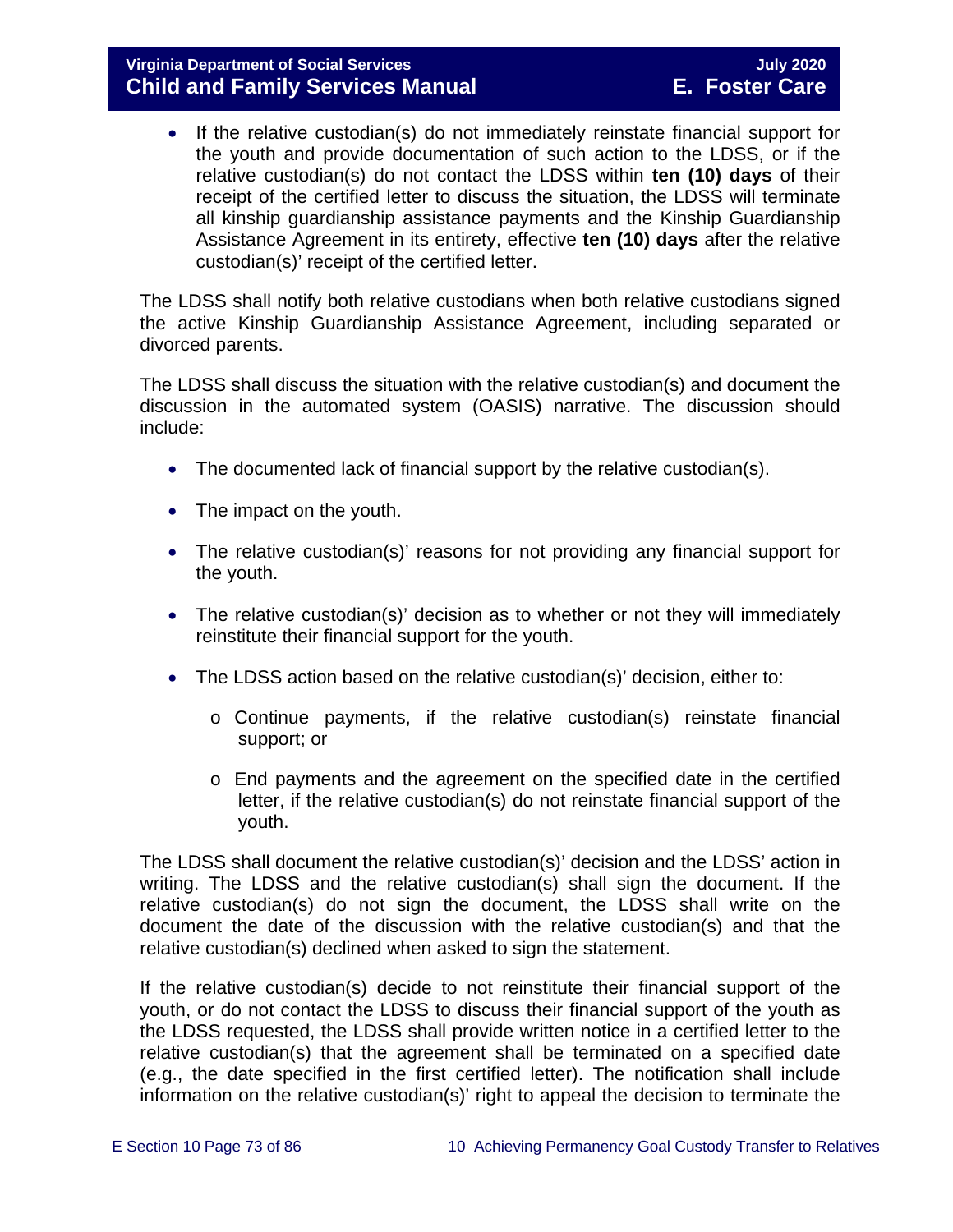agreement within **30 days** of their receipt of the second written notice. The LDSS shall then terminate the payments and the Kinship Guardianship Assistance Agreement in its entirety.

#### **10.22.6 LDSS actions when relative custodian(s) die or become incapacitated**

When both relative custodians are deceased or incapacitated in a two-parent family, or one relative custodian is deceased or incapacitated in a single parent family, the Kinship Guardianship Assistance Agreement shall be terminated unless a successor guardian was identified in the Kinship Guardianship Assistance Agreement or addendum prior to the death or incapacitation. Kinship guardianship assistance can continue through the successor guardian under the requirements outlined in [Section](#page-46-0)  [10.16.3](#page-46-0) Additionally, relatives may choose to initiate adoption proceedings independent of the LDSS. When the youth is without a custodian, custody may be given to another relative or the youth enters foster care as a result of the relative custodian(s)' death.

## **10.23 Appeals and fair hearings**

Appeals shall be processed in accordance with requirements of federal law and procedures established by the Virginia Board of Social Services [\(§ 63.2-1304;](http://leg1.state.va.us/cgi-bin/legp504.exe?000+cod+63.2-1304) and [22](http://leg1.state.va.us/cgi-bin/legp504.exe?000+reg+22VAC40-260-20)  [VAC 40-260-20 I\)](http://leg1.state.va.us/cgi-bin/legp504.exe?000+reg+22VAC40-260-20). For specific information, see [Appeals and Fair Hearings Unit](https://fusion.dss.virginia.gov/Portals/%5BAC%5D/Files/Appeals%2C%20Fair%20Hearings%20and%20Civil%20Rights/AFH_Procedure_Manual.pdf)  [Procedure Manual 2011.](https://fusion.dss.virginia.gov/Portals/%5BAC%5D/Files/Appeals%2C%20Fair%20Hearings%20and%20Civil%20Rights/AFH_Procedure_Manual.pdf)

#### **10.23.1 Grounds for appeal**

The LDSS shall provide an opportunity for a fair hearing to any individual whose claim for kinship guardianship assistance maintenance payments available under title IV-E is denied or is not acted upon with reasonable promptness [\(Social Security](http://www.ssa.gov/OP_Home/ssact/title04/0471.htm)  [Act, Title IV, § 471 \(a\) \(12\) \[42 USC 671\]](http://www.ssa.gov/OP_Home/ssact/title04/0471.htm) and [Federal Child Welfare Policy Manual,](http://www.acf.hhs.gov/cwpm/programs/cb/laws_policies/laws/cwpm/policy_dsp.jsp?citID=370#2102)  [Subsection 8.5 #2\)](http://www.acf.hhs.gov/cwpm/programs/cb/laws_policies/laws/cwpm/policy_dsp.jsp?citID=370#2102).

Any requestor or recipient of kinship guardianship assistance aggrieved by any decision of the LDSS in granting, denying, changing, or discontinuing kinship guardianship assistance may appeal the decision within **30 days** after receiving written notice of the LDSS decision. The written notice shall inform the requestor or recipient of the **30 day** time limit for the appeal. Any applicant or recipient aggrieved by the failure of LDSS to make a decision within a reasonable time may ask for a review of the process.

While relative custodian(s) may appeal any decision of the LDSS related to kinship guardianship assistance, some allegations that constitute grounds for a fair hearing include:

• LDSS denying the relative custodian's application for kinship guardianship assistance.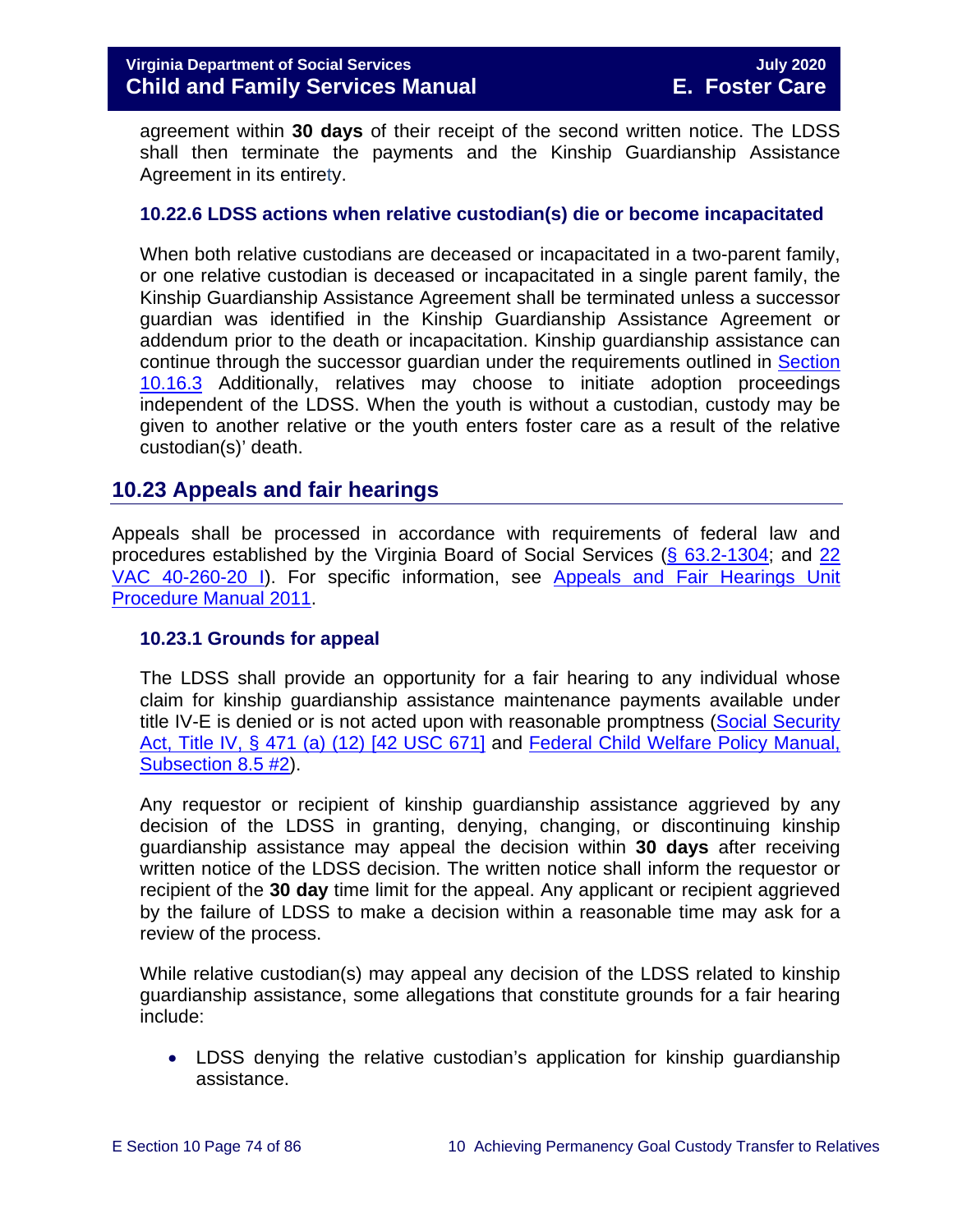- LDSS failure to act on the relative custodian's application for kinship guardianship assistance within **60 days** from the LDSS receiving the completed application and all required documentation.
- The relative custodian(s) not agreeing with the LDSS determination on the youth's eligibility for kinship guardianship assistance.
- LDSS denying the relative custodian(s)' claim that the youth is eligible for title IV-E benefits or not acting upon the claim with reasonable promptness for the title IV-E eligible youth, including:
	- o Basic and enhanced maintenance payments.
	- o Payments for non-recurring expenses directly related to transferring custody of the youth from the LDSS to the relative custodian(s).
- LDSS denying the relative custodian(s)' request for a change in the amount of title IV-E maintenance payments due to a change in the relative custodian(s)' circumstances.
- LDSS terminating the Kinship Guardianship Assistance Agreement.

## **10.23.2 Request for appeals**

The relative custodian(s) may appeal and request a fair hearing within **30 days** after receiving written notice of the LDSS decision. A person acting on behalf of the relative custodian(s) (e.g., a relative, friend, or an attorney) may act as their authorized representative and request the hearing.

Requests for appeals must be submitted in writing to:

Appeals and Fair Hearings Unit Virginia Department of Social Services 801 East Main Street Richmond, VA 23219-2901

The LDSS must not prejudice the relative custodian(s)' right to appeal a decision. The LDSS must assist the relative custodian(s) in submitting an appeal or in preparing the relative custodian(s) case, if necessary. The LDSS has an affirmative duty to provide information and referral services to help the relative custodian(s) make use of available community resources.

## **10.23.3 Validating the appeal**

The LDSS will receive a copy of the relative custodian(s)' appeal request and a validation form from the Appeals and Fair Hearings Unit. The LDSS must specify:

• The action taken by the LDSS.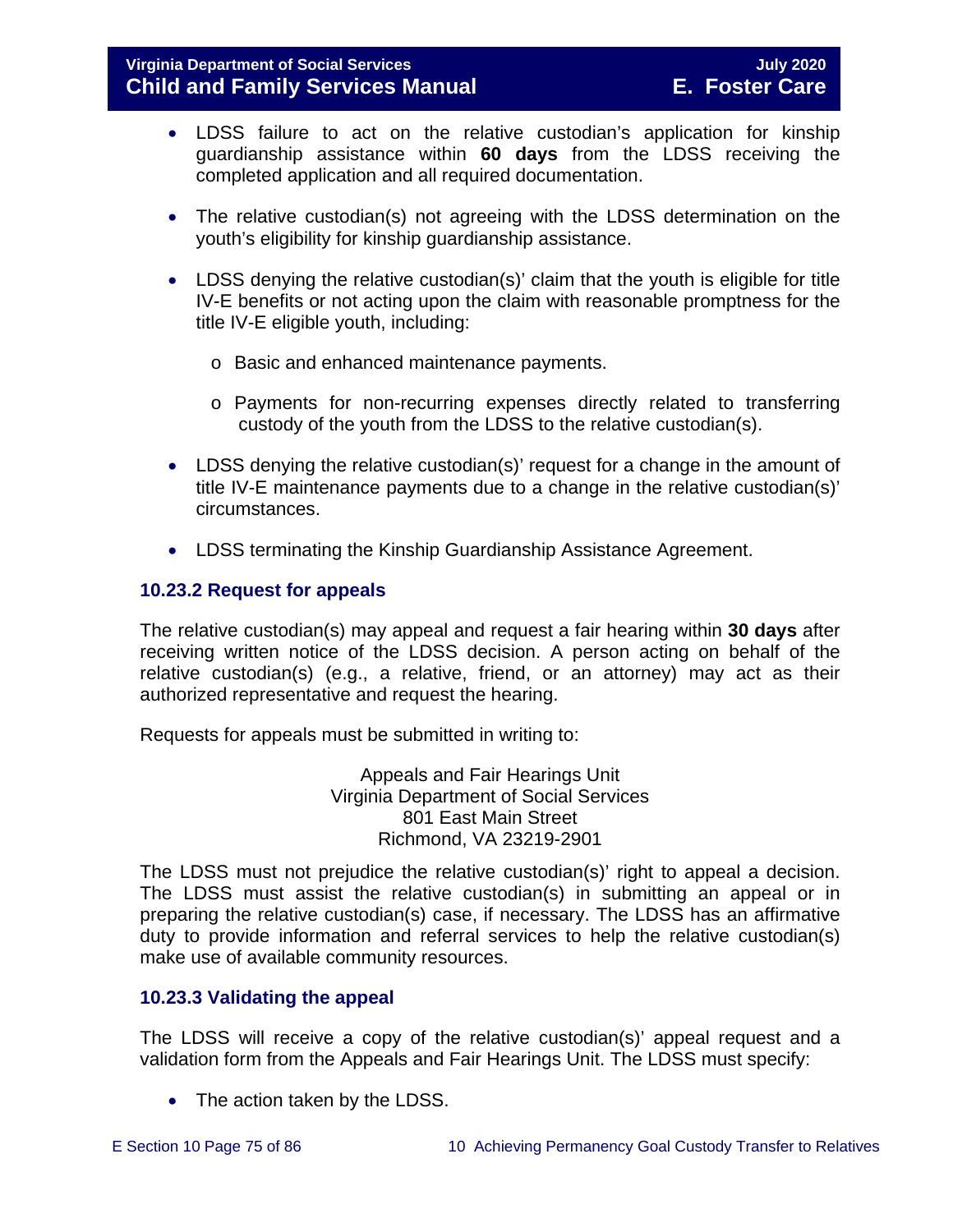- The date of the notice of action.
- Whether or not kinship guardianship assistance has been continued during the appeal process.

The LDSS must return the completed validation form and a copy of the Notice of Action within **five (5) business days** to the hearing officer.

When the hearing officer determines the appeal request is valid, the LDSS and relative custodian(s) are notified in writing, at least **ten (10) days** prior to the hearing, of the date for the Administrative Hearing. The notice includes information about the appeal rights of the relative custodian(s). The hearing is scheduled and conducted at a time, date, and place convenient to the relative custodian(s). It is usually conducted by teleconference. The hearing officer will order continuation of kinship guardianship assistance when required, if the LDSS has not already taken such action.

When the hearing officer determines the appeal request is invalid, the LDSS and relative custodian(s) receive written notification with an explanation why an administrative appeal hearing cannot be granted.

A copy of the completed validation form, the Notice of Action, and the written notification from the hearing officer shall be placed in the youth's kinship guardianship assistance paper case record.

## **10.23.4 Summary of facts**

Upon receiving notification of the scheduled administrative hearing, the LDSS must prepare a Summary of Facts on the case. A copy of the summary should be received by the hearing officer and relative custodian(s) at least **five (5) days** before the hearing.

The summary should include:

- Identifying case information.
	- o Name of LDSS.
	- o Name and address of youth and relative custodian(s).
	- o Kinship guardianship assistance case number.
- All relevant information about the action being appealed.
	- o Statement of issue (e.g., the specific request of the relative custodian(s) that was denied; the determination by the LDSS; the type, amount, and date of kinship guardianship assistance payment that was denied).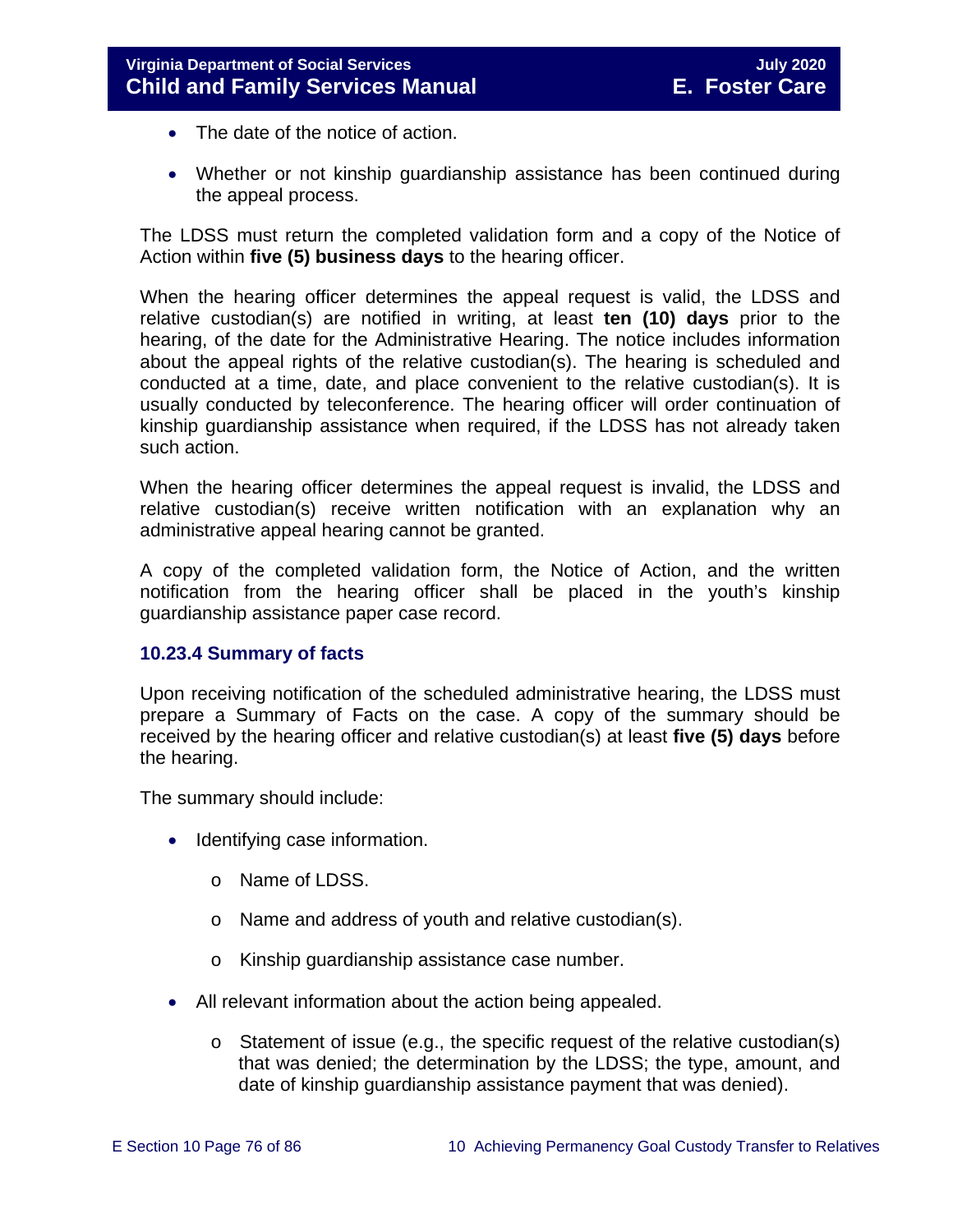- o Logical, chronological sequence of events which led to the action taken by the LDSS (e.g., specific dates; agency requests for verification; actions that occurred or did not occur; LDSS actions to resolve the issues).
- o Description of specific calculations and policy or guidance used to determine kinship guardianship assistance amounts, if applicable.
- o Relative custodian(s)' request for and date of appeal, including quoted words from relative custodian(s) regarding the issue and their reasons for appealing.
- Specific citation(s) and language quoted from law, policy, and/or the guidance manual on which LDSS action was based.
- Relevant provisions of the Kinship Guardianship Assistance Agreement, if applicable (e.g., dollar amount, period of time authorized, provisions).
- Copies of all other relevant documentation regarding the action being appealed (e.g., documents submitted by relative custodian(s), notices, kinship guardianship assistance forms, letters).
- Signature of LDSS Director and date.
- Signature of relative custodian(s) and/or their authorized representative acknowledging receipt of the summary and all attachments. If they do not sign, the LDSS documents on the summary the date the summary was discussed with the relative custodian(s) and/or their representative and that the relative custodian(s) and/or their representative declined when asked to sign it.

A copy of the Summary of Facts shall be placed in the youth's kinship guardianship assistance paper case record.

## **10.23.5 Administrative hearing**

The formal administrative hearing is conducted by the VDSS hearing officer. The hearing officer is an impartial person charged by the Commissioner to hear appeals and decide if the LDSS followed policy and procedure in making a decision.

At the hearing, the relative custodian(s) and/or their representative will have the opportunity to:

- Examine all documents and records used at the hearing.
- Present the case.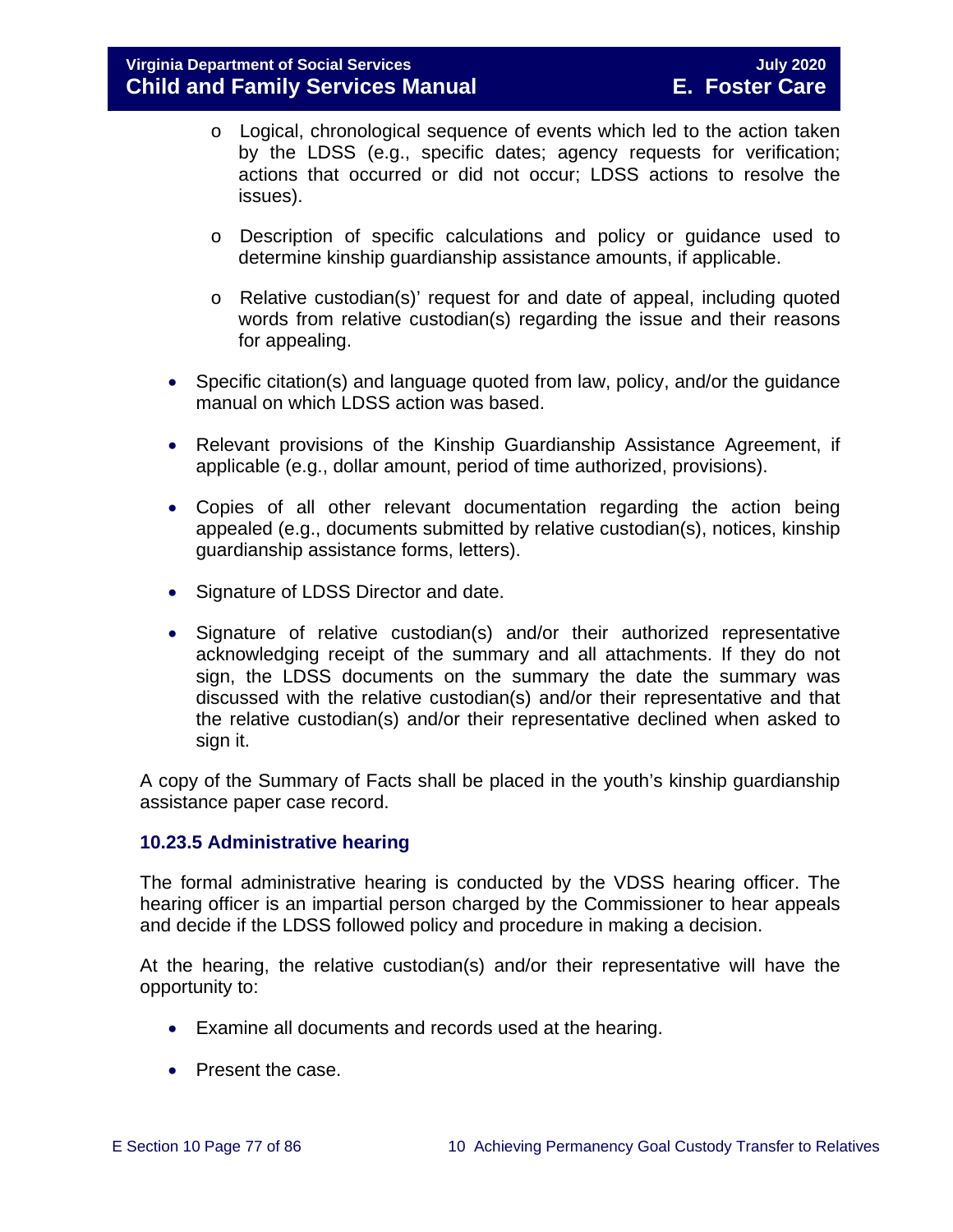- Bring witnesses.
- Establish pertinent facts and advance arguments.
- Question or refute any testimony or evidence, including the opportunity to confront and cross-examine adverse witnesses.

The LDSS will have the opportunity to:

- Clarify or modify its statements contained in the Summary of Facts.
- Question the relative custodian(s) and their witnesses on the salient issue(s).
- Examine all documents submitted by the relative custodian(s) or their authorized representative.

Only relevant evidence related to the issue(s) being appealed is admissible at the hearing.

There is a legal presumption that the LDSS acted in accordance with law and policy and the burden of proof is on the relative custodian(s) to demonstrate LDSS error.

The decision of the hearing officer shall be based exclusively on the evidence (i.e., documents or testimony) introduced at the hearing, and on all applicable laws, regulations, policies, and guidance manuals.

The hearing officer shall notify the LDSS and relative custodian(s) in writing of its decision on the appeal within **60 days** following the date the appeal request was received by the VDSS, except when a postponement was requested. If the hearing was postponed, the time limit will be extended for as many days as the hearing was postponed.

The decision of the hearing officer is final and binding when the decision is mailed to the LDSS and relative custodian(s). The decision must be implemented by the LDSS within **ten (10) business days** of the date of the decision, regardless of whether the relative custodian(s) request further review by the Circuit Court. After the LDSS takes corrective action, the LDSS must notify the relative custodian(s) and the hearing officer in writing that the agency has complied with the decision.

All documents from the hearing, the written decision of the hearing officer, and the LDSS written notice documenting compliance with the decision, when applicable, shall be placed in the youth's kinship guardianship assistance paper case record.

#### **10.23.6 Withdrawal statement**

If the LDSS and relative custodian(s) resolve the issue at any time after the Appeals and Fair Hearings Unit receives the relative custodian(s)' request for an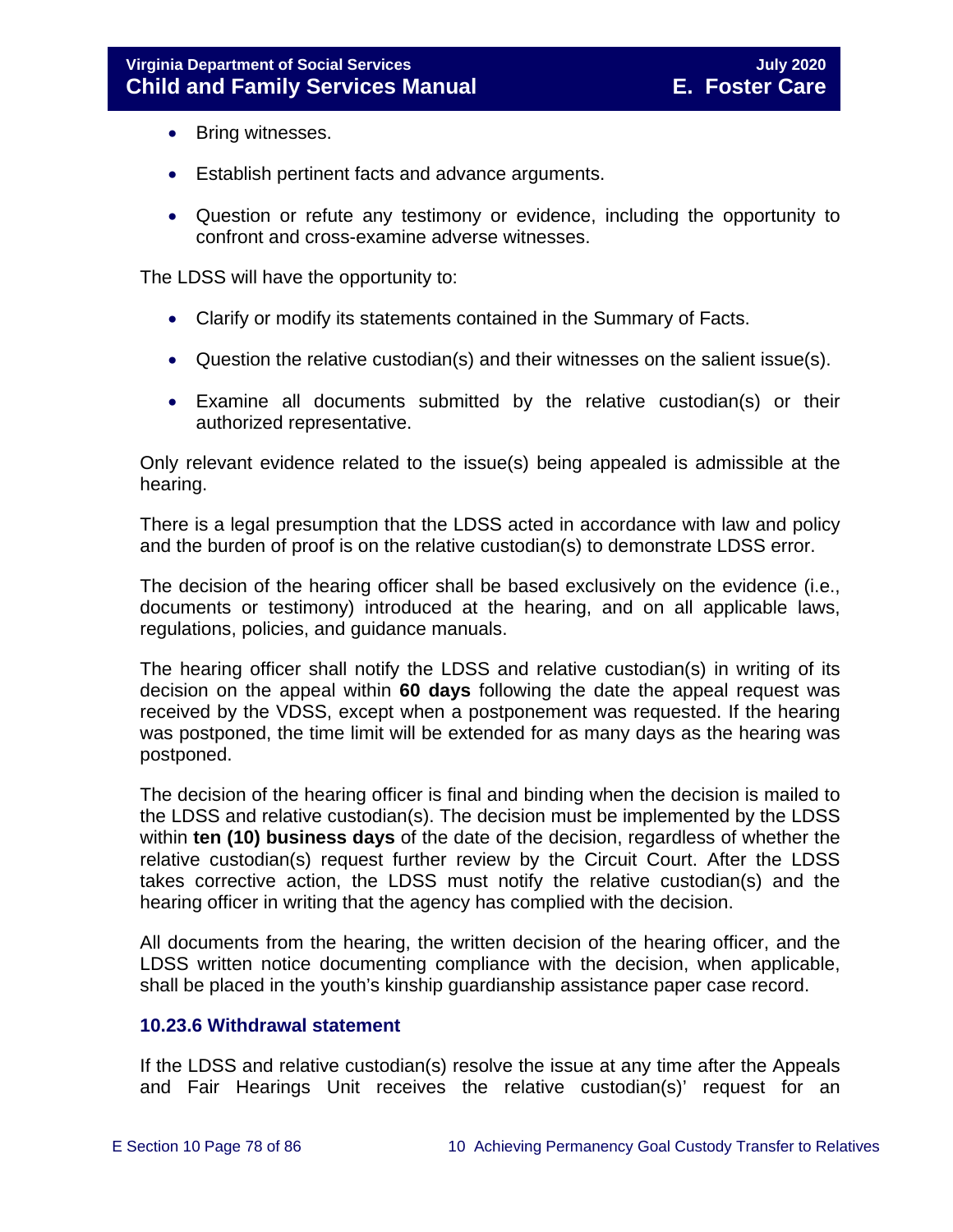Administrative Review Hearing, the relative custodian(s) must provide a written statement withdrawing the appeal request. The withdrawal statement is sent to the hearing officer with a copy to the LDSS. The withdrawal statement shall be placed in the youth's kinship guardianship assistance paper case record.

## **10.23.7 Appeal to Circuit Court**

The relative custodian(s) aggrieved by the decision of the hearing officer may seek further review of the decision by the appropriate Circuit Court. The relative custodian(s) have **30 days** from the date of service (the date they actually received the hearing officer's decision or the date it was mailed to the relative custodian(s), whichever occurred first) to provide notice of their intent to file an appeal with the circuit court.

Written notice of intent to appeal the hearing officer's decision must be sent to:

**Commissioner** Virginia Department of Social Services 801 East Main Street Richmond. Virginia 23219-2901

In addition, the relative custodian(s) must file a written petition in Circuit Court in the locality where they live in order to present the appeal. The relative custodian(s) will not receive correspondence nor will their kinship guardianship assistance continue as a result of the relative custodian(s) sending written notice to VDSS of their intent to appeal, as the hearing officer's decision is the final administrative action.

## **10.23.8 Filing complaint of discrimination**

If the relative custodian(s) believe they have been discriminated against by the VDSS or LDSS because of race, color, national origin, sex, age, or disability, the relative custodian(s) have the right to file a complaint of discrimination with the

> VDSS Civil Rights Program Administrator 801 E. Main Street, 8th Floor Richmond, Virginia 23219

> > and/or

U.S. Department of Health and Human Services Director, Office of Civil Rights Region III 150 S. Independence Mall West – Suite 372 Philadelphia, Pennsylvania 19106-3499

For more information, see [VDSS Office for Civil Rights.](http://www.dss.virginia.gov/about/civil_rights/index.cgi)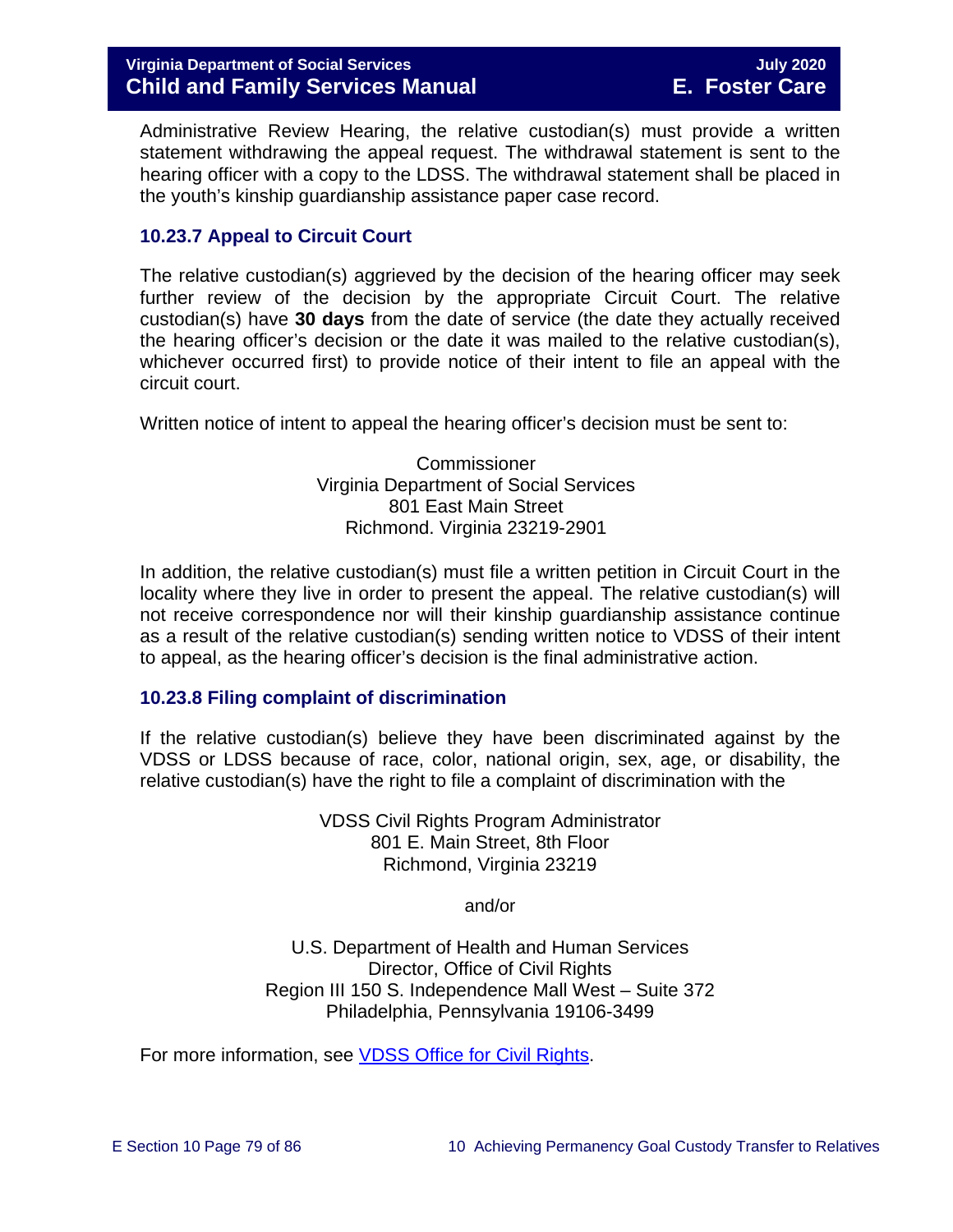# **10.24 Establishing kinship guardianship assistance paper case record**

The LDSS shall establish a kinship guardianship assistance paper case record. This record is the youth's service record and corresponds to the youth's kinship guardianship assistance case in OASIS. It is separate from the youth's foster care record, the record established for the foster/adoptive home approval of the relative, and any eligibility record established by the eligibility unit.

The foster care paper case record shall be closed within **30 days** after legal custody is transferred.

The kinship guardianship assistance paper case record shall include, but is not limited to, the following documentation:

- Youth's foster care service plan (See [Section 10.12\)](#page-23-0)
- Youth's eligibility for kinship guardianship assistance:
	- o Eligibility determination for title IV-E Foster Care that was applicable at the time the youth entered foster care.
	- o History of title IV-E payments made for the youth who entered foster care through a temporary entrustment agreement.
	- o If the youth was committed to the LDSS by the court, the initial court order shall contain a statement that continuation in the home would be contrary to the welfare of the youth or that removal was in the best interest of the youth. Reasonable efforts to prevent removal shall be documented in a court order within 60 days of entry into foster care.
	- $\circ$  If the youth entered foster care through an entrustment to the LDSS by the birth parents or guardians, for such youth to be eligible for title IV-E kinship guardianship assistance payments, there shall be:
		- A valid entrustment agreement relinquishing the youth to the LDSS and subsequent court orders.
		- A subsequent court order containing the statement that continuation in the home is contrary to the welfare of the youth.
- Youth demographic and personal information:
	- o Youth's birth certificate (copy).
	- o Social Security Card (copy).
- Basis for youth's kinship guardianship assistance: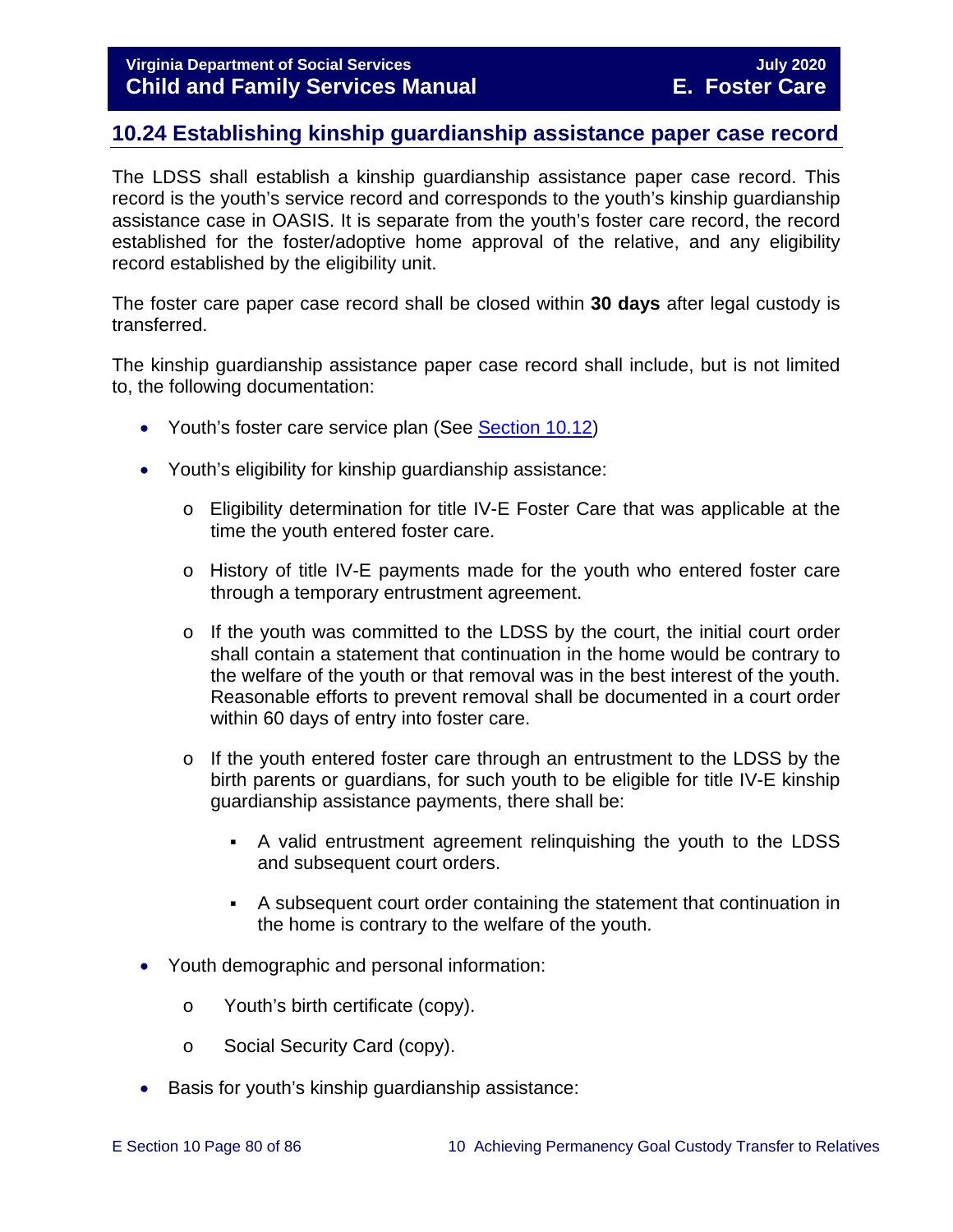- o Kinship Guardianship Assistance Screening Tool
- o Application for Virginia Kinship Guardianship Assistance.
- o Virginia Enhanced Maintenance Assessment Tool (VEMAT) and all required documentation.
- o CANS assessment.
- o Title IV-E Eligibility Determination Form (dated and signed).
- o Health insurance card, full explanation of benefits, when applicable.
- o Virginia Kinship Guardianship Assistance Agreement (fully executed).
- o IFSP approved by the CPMT, when applicable (all).
- $\circ$  LDSS petition for custody transfer to the prospective relative custodian(s).
- $\circ$  Signed court order transferring legal custody to the relative custodian(s).
- o Virginia Annual Affidavit for Kinship guardianship assistance (all).
- o Addendum Request to the Assistance Agreement (all).
- o Documentation from qualified professionals (when applicable).
- o For the SSI youth, a copy of the award letter from the Social Security Administration or SSI payment stub.
- o Any addenda to the agreement.
- o Appeals documentation, including validation form, notice of action, summary of facts, withdrawal statement, hearing documents, written decision of hearing officer, LDSS written notice documenting compliance with the decision, when applicable.
- Written notifications and correspondence
	- o Notice receipt/status of application for kinship guardianship assistance.
	- o Notice when time-limited maintenance payments are expiring.
	- o Annual notice when annual affidavit due.
	- o Documentation when affidavit not returned.
	- o Notices when maintenance payments increase.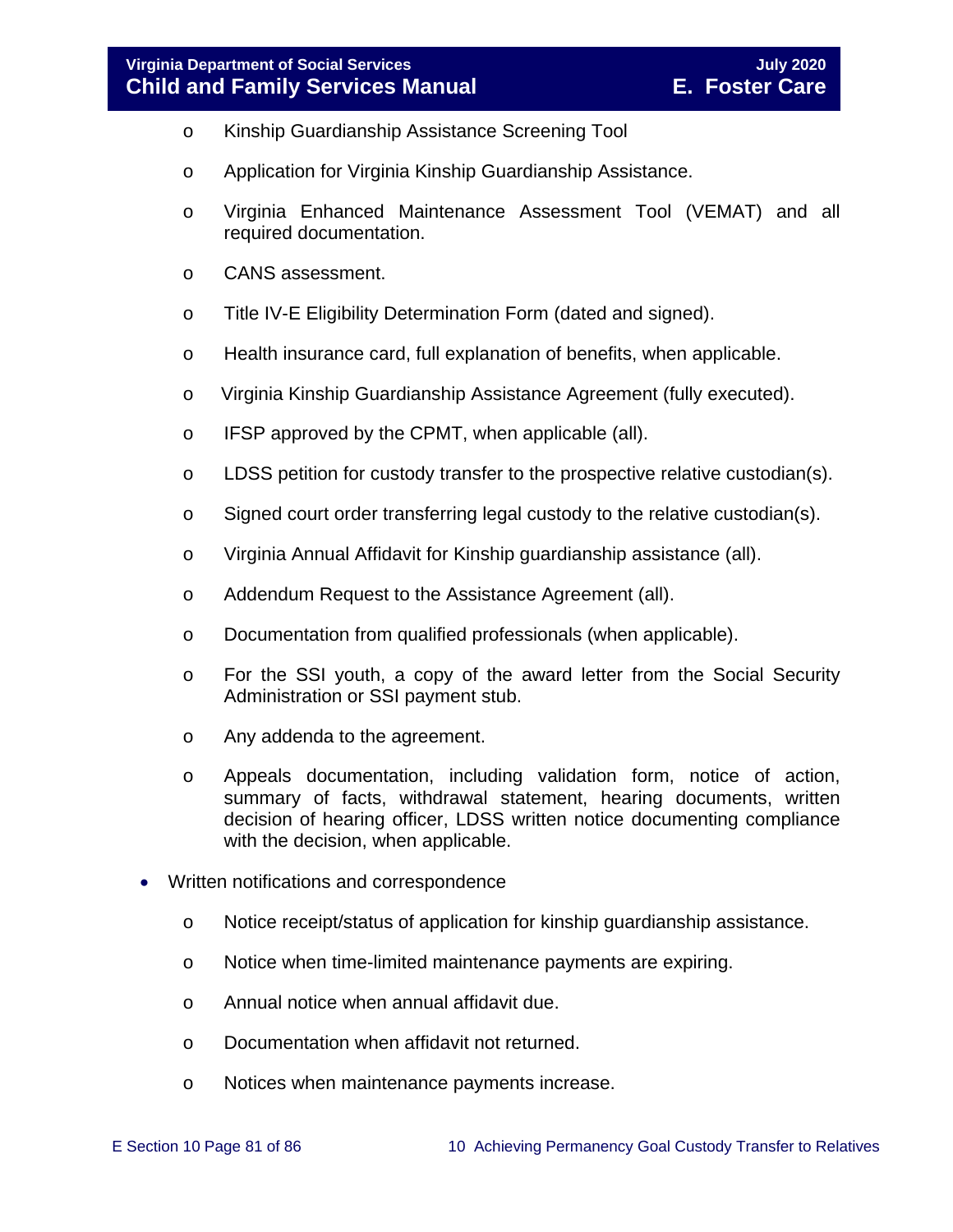- o Notices receipt/status of requests for changes in kinship guardianship assistance.
- o Written notices from relative custodian(s).
- o Documentation when relative custodian(s) not providing financial support (e.g., verification, certified letters, relative custodian(s) decision, and LDSS actions).
- o Documentation verifying circumstances for termination.
- o Notices to suspend and terminate payments, services, or entire agreements.

## **10.25 OASIS case record**

The LDSS shall close the OASIS system foster care case record for the youth and correctly document kinship guardianship assistance information in the new OASIS kinship guardianship assistance case record for the youth on a timely basis.

To close the OASIS foster care case record for the youth, the LDSS:

- Ensures all discussions with the prospective relative custodian(s), the birth parents, and the youth regarding the transfer of custody and kinship guardianship assistance are entered in Contacts.
- Completes the Closing Narrative in Contacts.
- Updates the Kinship Guardianship Assistance Agreement History, documenting all dates in the process.
- Verifies that the Court Hearing is entered, documenting the transfer of custody to the relative custodian(s) and the date of the hearing. (This may not be the date the court order was signed).
- Discharges the youth with the reason: Custody to Relative with Kinship Guardianship Assistance. This action will end date the Funding, Removal, Legal Status, and Client Gen Info screens.
	- o If the case will remain open for other children in foster care or other services being provided, the LDSS has completed the case closing process. The end date on the child's gen info screen inactivates the child or youth in the case.
	- o If there are no other children receiving foster care services, the LDSS closes the case.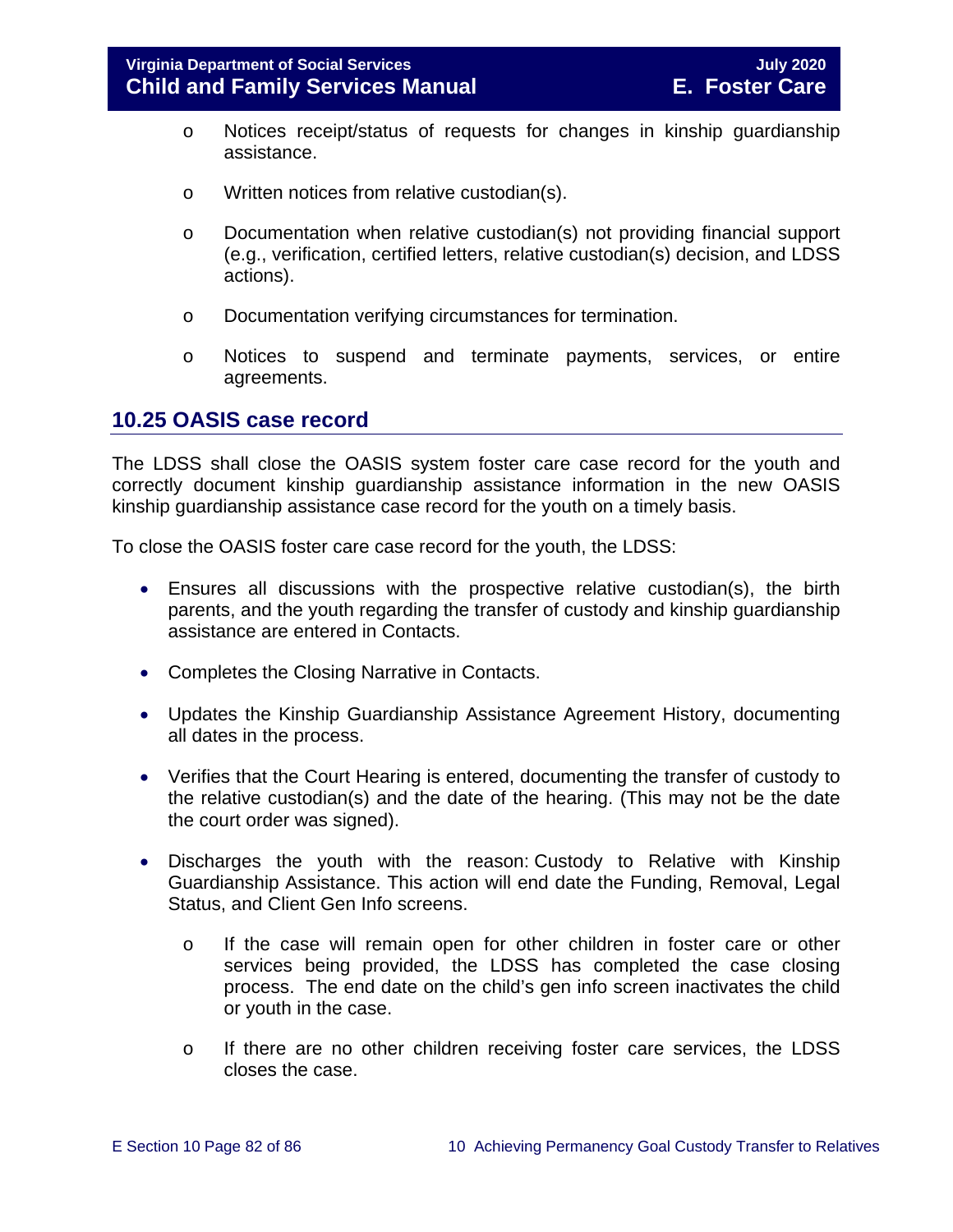To open a new OASIS kinship guardianship assistance case record for the youth:

- The OASIS record is opened in the name of the relative custodian(s). The case type is "Kinship guardianship assistance."
- The youth is added to the case using the client id from the foster care case through the Add Client function in OASIS.
- The kinship guardianship assistance part of the case consists of screens located under the "KinGAP" button on the main case navigation bar. The following screens are accessible:
	- o Payments
	- o Services
	- o KinGap Status
	- o IL (for applicable youth)
	- o Appeals

Additional instruction on opening a kinship guardianship assistance case in OASIS can be obtained through the Help Screen in the OASIS system.

In OASIS, LDSS shall include narrative summaries describing how the following requirements were met to provide kinship guardianship assistance on behalf of the youth:

- The ways the youth and the prospective relative custodian(s) met the eligibility requirements for kinship guardianship assistance (see [Section 10.15](#page-38-0) and the Kinship Guardianship Assistance Screening Tool):
	- o Youth has lived with the approved relative foster parent for at least six (6) consecutive months.
	- o Youth has been in LDSS custody for at least six (6) months.
	- o Youth and relative custodian(s) are related by blood, marriage, or adoption.
	- o Youth has developed a clearly established and documented significant relationship with the relative custodian(s).
- The steps the agency took to determine that it is not appropriate for the youth to have a permanency goal of Return Home and Adoption.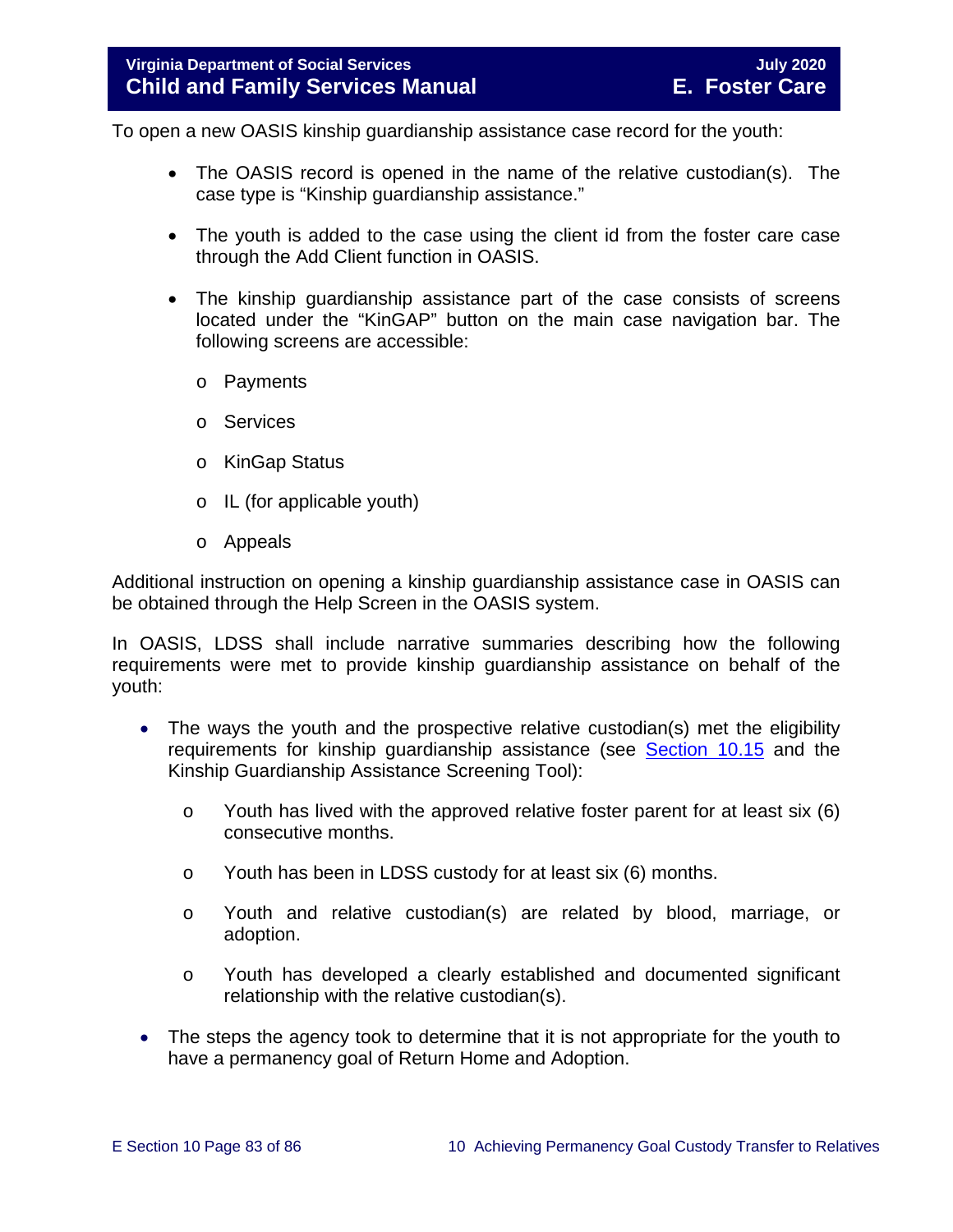- The efforts the agency made to discuss adoption with the youth's relative foster parent as a more permanent alternative to legal custody, and the reasons why adoption was not pursued.
- The efforts the agency made to discuss the kinship guardianship assistance arrangement with the youth age 14 or older (and that the youth is in agreement with the transfer of custody), or with the child under age 14 who is capable of communicating his wishes.
- The reasons why achieving permanency by placement with relative and transfer of custody from the LDSS to the relative with kinship guardianship assistance was in the best interests of the youth.
- The steps the agency made to place siblings of the youth with the prospective relative custodian(s), when applicable.
- The reasons for any separation of siblings during placement, if the placement with the prospective relative custodian(s) does not include siblings.
- The plan for the youth's visitation and communication with siblings if separated, taking into account the wishes of the children.

The LDSS should also document policies, procedures, and timelines were followed when applicable. Narratives shall include, but are not limited to:

- Selection of the relative placement, including the reasons the placement is in the best interest of the youth.
- Discussion of the kinship guardianship assistance option with the relative custodian(s), including:
	- $\circ$  The types of kinship quardianship assistance that may be available (i.e., basic and enhanced maintenance, Medicaid in relation to the Kinship Guardianship Assistance Agreement; and non-recurring expenses).
	- o The process by which the family can access additional services through CSA.
	- o The process to request changes in kinship guardianship assistance and the decision-making process.
	- o Information on their right to appeal LDSS decisions and the VDSS fair hearing process and their right to appeal FAPT decisions.
- The date relative custodian(s) were notified by LDSS of receipt and status of the Addendum Request to the Assistance Agreement, within **14 days** after receiving the request.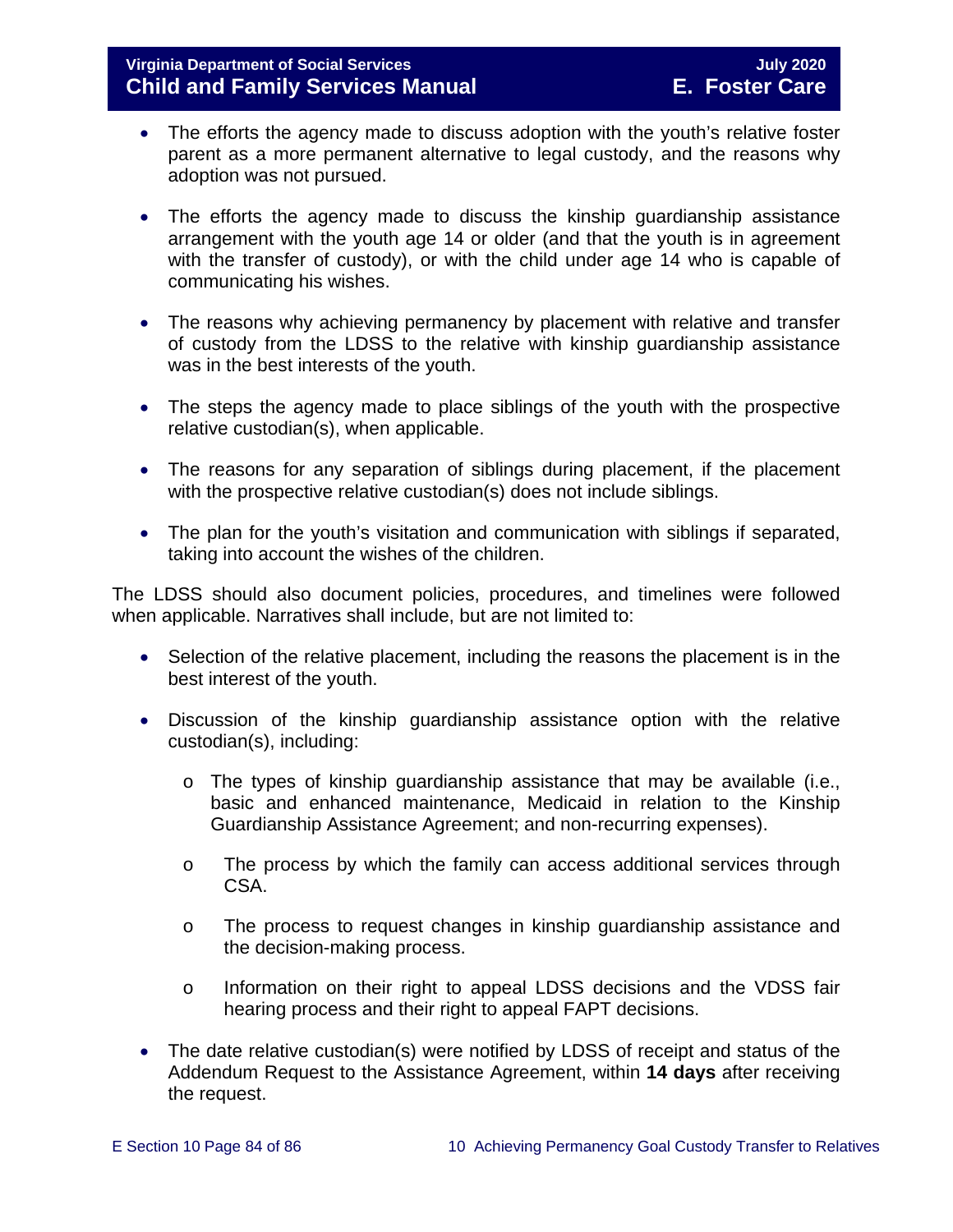## **Virginia Department of Social Services July 2020 Child and Family Services Manual**

- Exploration of all available health insurance, extended family, community, government, and other resources, including the LDSS determination that these resources can or cannot be used to fully or partially pay for the services and/or supports required to meet the needs of the youth.
- Dates all addenda for kinship guardianship assistance were signed, within **30 days** after the LDSS receives the completed [Addendum](https://fusion.dss.virginia.gov/Portals/%5Bdfs%5D/Files/DFS%20FORMS/Family%20Services-Generic%20Forms/Addendum%20Request%20to%20the%20Assistance%20Agreement.pdf) Request to the **Assistance Agreement with all supporting documentation.**
- Dates and narratives on all annual affidavits.
- Pertinent information from relative custodian(s) and provider contacts.

## **10.26 Required forms and documentation**

The LDSS is required to use the following state forms for assessing, negotiating, and documenting kinship guardianship assistance. These forms ensure that all necessary information is collected and documented as required by federal law, regulation, policy, and state guidance. They also provide consistent application of these requirements statewide, ensuring kinship guardianship assistance is handled equitably for relative custodian(s), while allowing kinship guardianship assistance to be individually tailored to address unique needs of the youth and family circumstances of the relative custodian(s).

Use of these forms as described in this guidance will ensure that the LDSS meets all federal and state requirements for kinship guardianship assistance. If the LDSS chooses to not use these forms, or to alter them in any substantive manner, the LDSS may be held responsible for any financial pay-backs as a result of lost appeals or unallowable payments discovered during kinship guardianship assistance case reviews.

- [Kinship Guardianship Assistance Screening Tool](https://fusion.dss.virginia.gov/Portals/%5Bdfs%5D/Files/DFS%20FORMS/Foster%20Care%20Forms/Kinship%20Guardianship%20Assistance%20Screening%20Tool.pdf) documents that the family and the youth are eligible for kinship guardianship assistance.
- [Virginia Enhanced Maintenance Assessment Tool](https://fusion.dss.virginia.gov/dis/IT-Services/Applications/VEMAT) (VEMAT) is the only allowable tool to be used to determine enhanced maintenance for eligible youth. Title IV-E and CSA funds shall be used to fund enhanced maintenance payments for kinship guardianship assistance only when the VEMAT is used to determine the maximum amount of enhanced maintenance allowable for the youth.
- [Application for Virginia Kinship Guardianship Assistance](http://www.dss.virginia.gov/family/fc/forms.cgi) is required from all relative custodian(s) requesting kinship guardianship assistance.
- [Virginia Kinship Guardianship Assistance Agreement](https://fusion.dss.virginia.gov/Portals/%5Bdfs%5D/Files/DFS%20FORMS/Foster%20Care%20Forms/Virginia%20Kinship%20Guardianship%20%28KinGAP%29%20Agreement.docxhttp:/www.dss.virginia.gov/family/fc/forms.cgi) specifies the agreed upon title IV-E kinship guardianship assistance terms for maintenance payments and non-recurring expense payments to be provided for the title IV-E eligible youth. It describes the process for the LDSS to refer the title IV-E and non-title IV-E